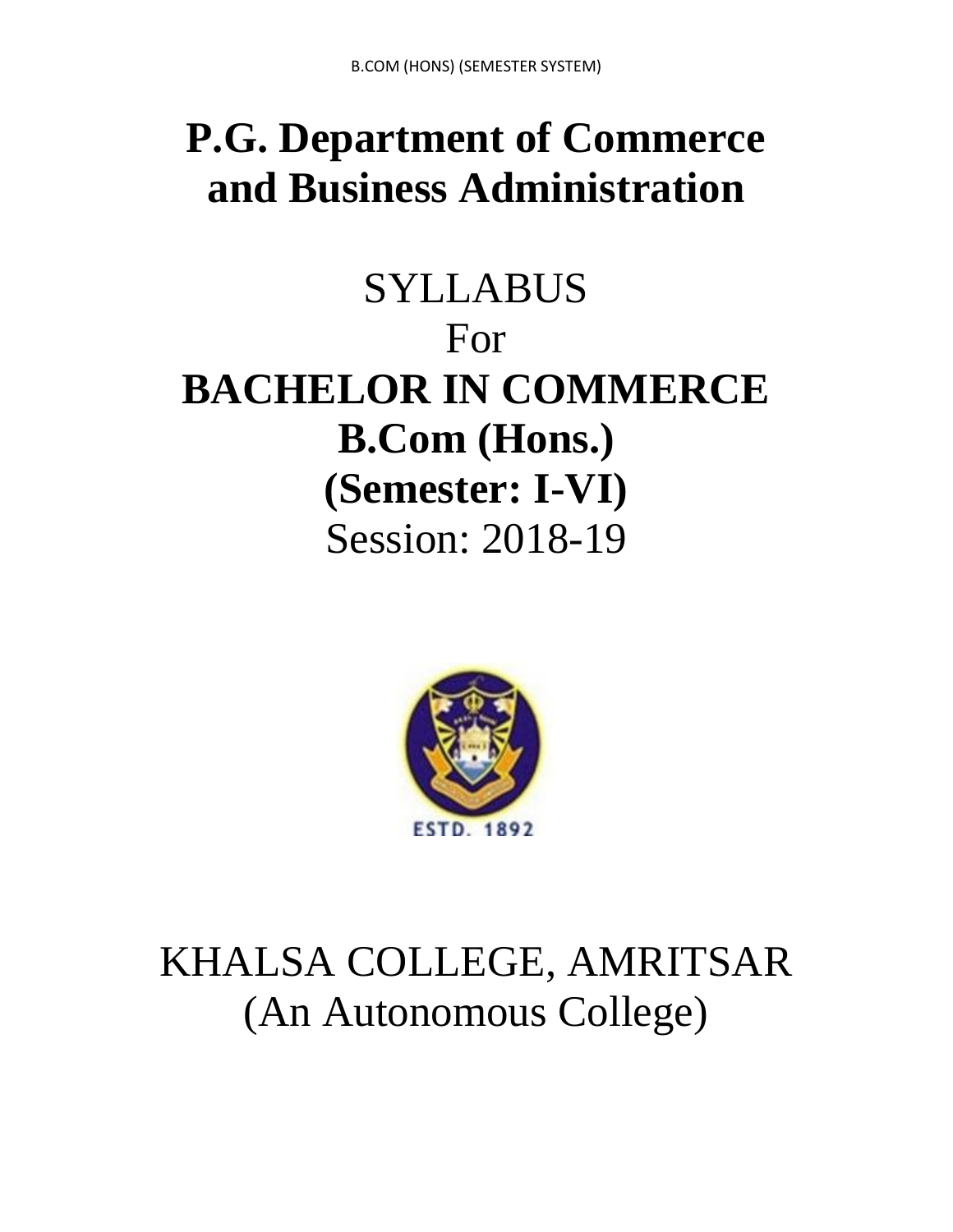# **SCHEME OF COURSES**

# **2018-19**

### **SEMESTER – I**

| <b>COURSE</b>  | <b>COURSE</b>                                         | <b>Theory</b> | <b>Internal</b> | <b>Practical</b> | <b>Total</b> | Page | <b>Tutorial</b> |
|----------------|-------------------------------------------------------|---------------|-----------------|------------------|--------------|------|-----------------|
| NO.            | <b>TITLE</b>                                          |               | assessment      |                  | marks        | no.  | per<br>week     |
| $BCG -$<br>101 | English<br>(Compulsory)                               | 37            | 13              |                  | 50           |      |                 |
| $BCG -$<br>102 | Punjabi<br>Compulsory/Basic<br>Punjabi                | 37            | 13              |                  | 50           |      |                 |
| $BCG -$<br>103 | Financial<br>Accounting                               | 37            | 13              |                  | 50           |      | $\overline{2}$  |
| $BCG -$<br>104 | <b>Business</b><br>Organization                       | 37            | 13              |                  | 50           |      |                 |
| $BCG -$<br>105 | <b>Business</b><br>Communication                      | 37            | 13              |                  | 50           |      |                 |
| $BCG -$<br>106 | <b>Business Statistics</b>                            | 37            | 13              |                  | 50           |      |                 |
| $BCG -$<br>107 | Computer<br>Fundamentals                              | 27            | 13              | 10               | 50           |      |                 |
| $DA-1$         | Drug Abuse:<br>Problem,<br>Management &<br>Prevention |               |                 |                  |              |      |                 |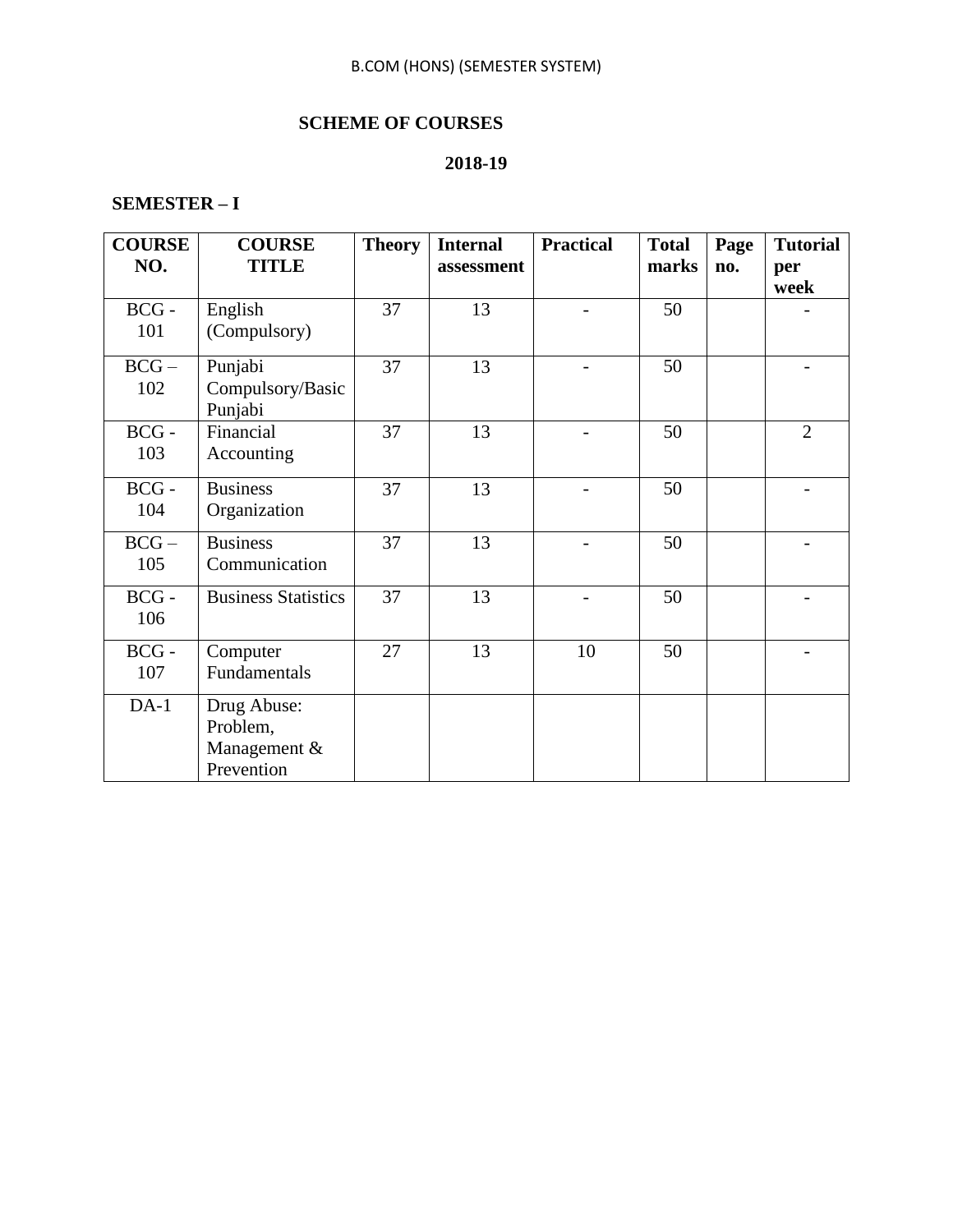# **SEMESTER – II**

| <b>COURSE</b>  | <b>COURSE</b>    | <b>Theory</b> | <b>Internal</b> | <b>Practical</b> | <b>Total</b> | Page | <b>Tutorial</b> |
|----------------|------------------|---------------|-----------------|------------------|--------------|------|-----------------|
| NO.            | <b>TITLE</b>     |               | assessment      |                  | marks        | no.  | per             |
|                |                  |               |                 |                  |              |      | week            |
| $BCG -$        | English          | 37            | 13              |                  | 50           |      |                 |
| 201            | (Compulsory)     |               |                 |                  |              |      |                 |
| $BCG -$        | Punjabi          | 37            | 13              |                  | 50           |      |                 |
| 202            | Compulsory/Basic |               |                 |                  |              |      |                 |
|                | Punjabi          |               |                 |                  |              |      |                 |
| $BCG -$        | Advanced         | 27            | 13              | 10               | 50           |      | $\overline{2}$  |
| 203            | Financial        |               |                 |                  |              |      |                 |
|                | Accounting       |               |                 |                  |              |      |                 |
| $BCG -$        | Commercial laws  | 37            | 13              |                  | 50           |      |                 |
| 204            |                  |               |                 |                  |              |      |                 |
| $BCG -$        | <b>Business</b>  | 37            | 13              |                  | 50           |      |                 |
| 205            | Economics        |               |                 |                  |              |      |                 |
| $BCG -$        | Functional       | 37            | 13              |                  | 50           |      | $\overline{2}$  |
| 206            | Management       |               |                 |                  |              |      |                 |
| $BCG -$        | Seminar          |               |                 |                  | 50           |      |                 |
| 207            |                  |               |                 |                  |              |      |                 |
| <b>BCG-208</b> | PC Softwares In  | 27            | 13              | 10               | 50           |      |                 |
|                | <b>Business</b>  |               |                 |                  |              |      |                 |
|                | Applications     |               |                 |                  |              |      |                 |
| $DA-2$         | Drug Abuse:      |               |                 |                  |              |      |                 |
|                | Problem,         |               |                 |                  |              |      |                 |
|                | Management &     |               |                 |                  |              |      |                 |
|                | Prevention       |               |                 |                  |              |      |                 |

|                | Any one paper out of the following groups: |    |    |  |    |  |  |  |  |  |  |
|----------------|--------------------------------------------|----|----|--|----|--|--|--|--|--|--|
| <b>BCH-209</b> | <b>Banking and Financial</b>               | 37 | 13 |  | 50 |  |  |  |  |  |  |
|                | System (Group I)                           |    |    |  |    |  |  |  |  |  |  |
| <b>BCH-210</b> | <b>Production Management</b>               | 37 | 13 |  | 50 |  |  |  |  |  |  |
|                | (Group II)                                 |    |    |  |    |  |  |  |  |  |  |
|                |                                            |    |    |  |    |  |  |  |  |  |  |
| <b>BCH-211</b> | Principles and Practice of                 | 37 | 13 |  | 50 |  |  |  |  |  |  |
|                | Life Insurance (Group III)                 |    |    |  |    |  |  |  |  |  |  |
| <b>BCH-212</b> | Management of                              | 37 | 13 |  | 50 |  |  |  |  |  |  |
|                | <b>International Business</b>              |    |    |  |    |  |  |  |  |  |  |
|                | <b>Operation</b> (Group IV)                |    |    |  |    |  |  |  |  |  |  |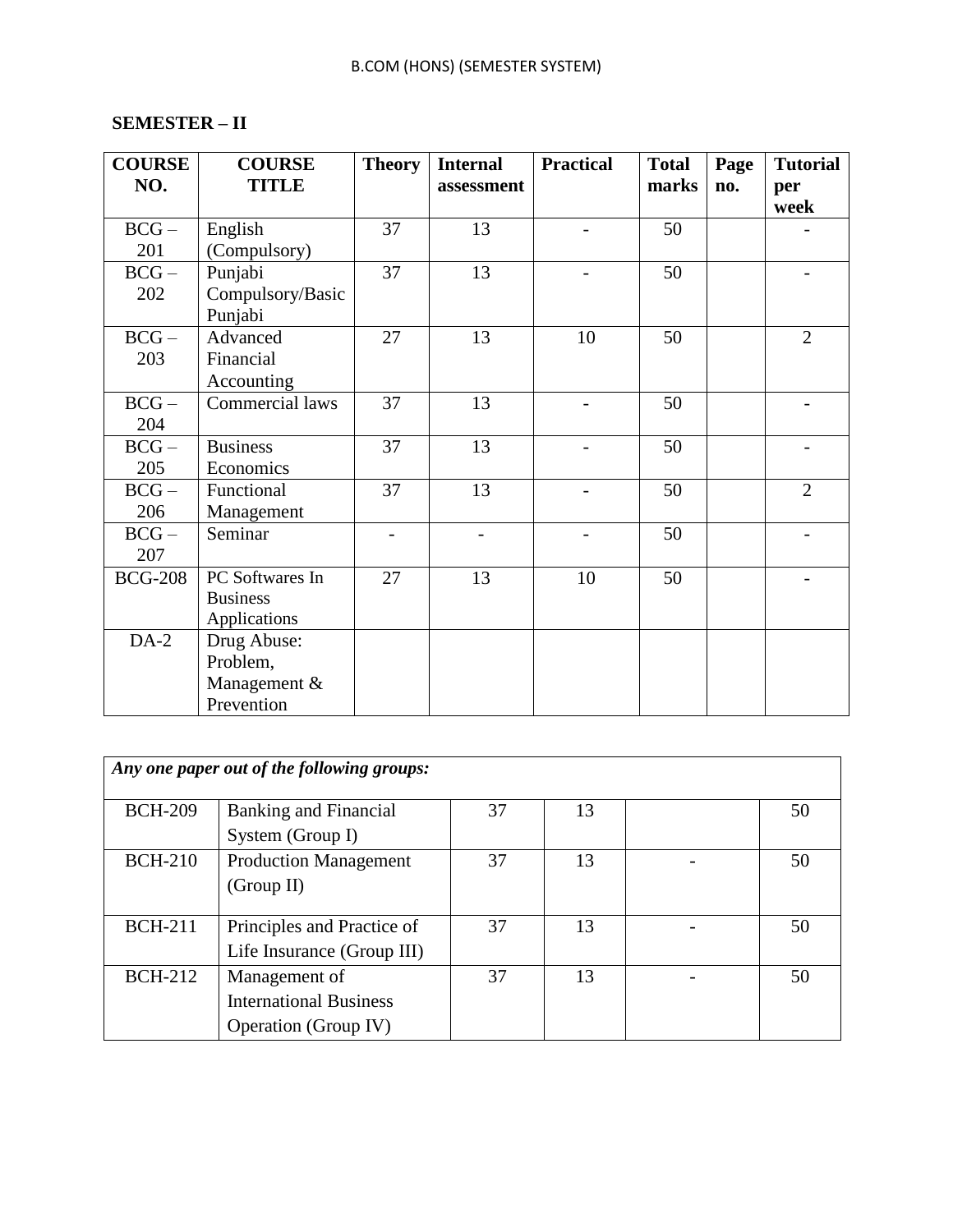# **SEMESTER – III**

| <b>COURSE</b><br>NO. | <b>COURSE TITLE</b>                              | <b>Theory</b> | <b>Internal</b><br>assessment | <b>Practical</b>         | <b>Total</b><br>marks  | Page<br>no. | <b>Tutorial</b><br>per<br>week |
|----------------------|--------------------------------------------------|---------------|-------------------------------|--------------------------|------------------------|-------------|--------------------------------|
| $BCG - 301$          | English<br>(Compulsory)                          | 40            | 10                            |                          | 50                     |             |                                |
| $BCG - 302$          | Punjabi<br>Compulsory/Basic<br>Punjabi           | 40            | 10                            |                          | 50                     |             |                                |
| <b>BCG</b> - 303     | Corporate<br>Accounting                          | 40            | 10                            |                          | 50                     |             | $\overline{2}$                 |
| <b>BCG</b> - 304     | Corporate Laws                                   | 40            | 10                            | $\overline{\phantom{0}}$ | 50                     |             |                                |
| <b>BCG</b> - 305     | <b>Financial Market</b><br>Operations            | 40            | 10                            | $\overline{\phantom{0}}$ | 50                     |             |                                |
| <b>BCG</b> - 306     | International<br><b>Business</b>                 | 40            | 10                            |                          | 50                     |             |                                |
| <b>BCG</b> - 307     | Entrepreneurship<br>and Small<br><b>Business</b> | 40            | 10                            |                          | 50                     |             |                                |
| <b>BCH - 308</b>     | Electronic<br>Banking & Risk<br>Management       | 40            | 10                            |                          | 50                     |             |                                |
| <b>ESL</b> - 221     | Environmental<br>Studies-I                       | 40            | 10                            |                          | 50<br>(qualify<br>ing) |             |                                |

# **SEMESTER – IV**

| <b>COURSE</b> | <b>COURSE</b> | <b>Theory</b> | Internal   | <b>Practical</b> | <b>Total</b> | Page | <b>Tutorial</b> |
|---------------|---------------|---------------|------------|------------------|--------------|------|-----------------|
| NO.           | TITLE         |               | assessment |                  | marks        | no.  | per             |
|               |               |               |            |                  |              |      | week            |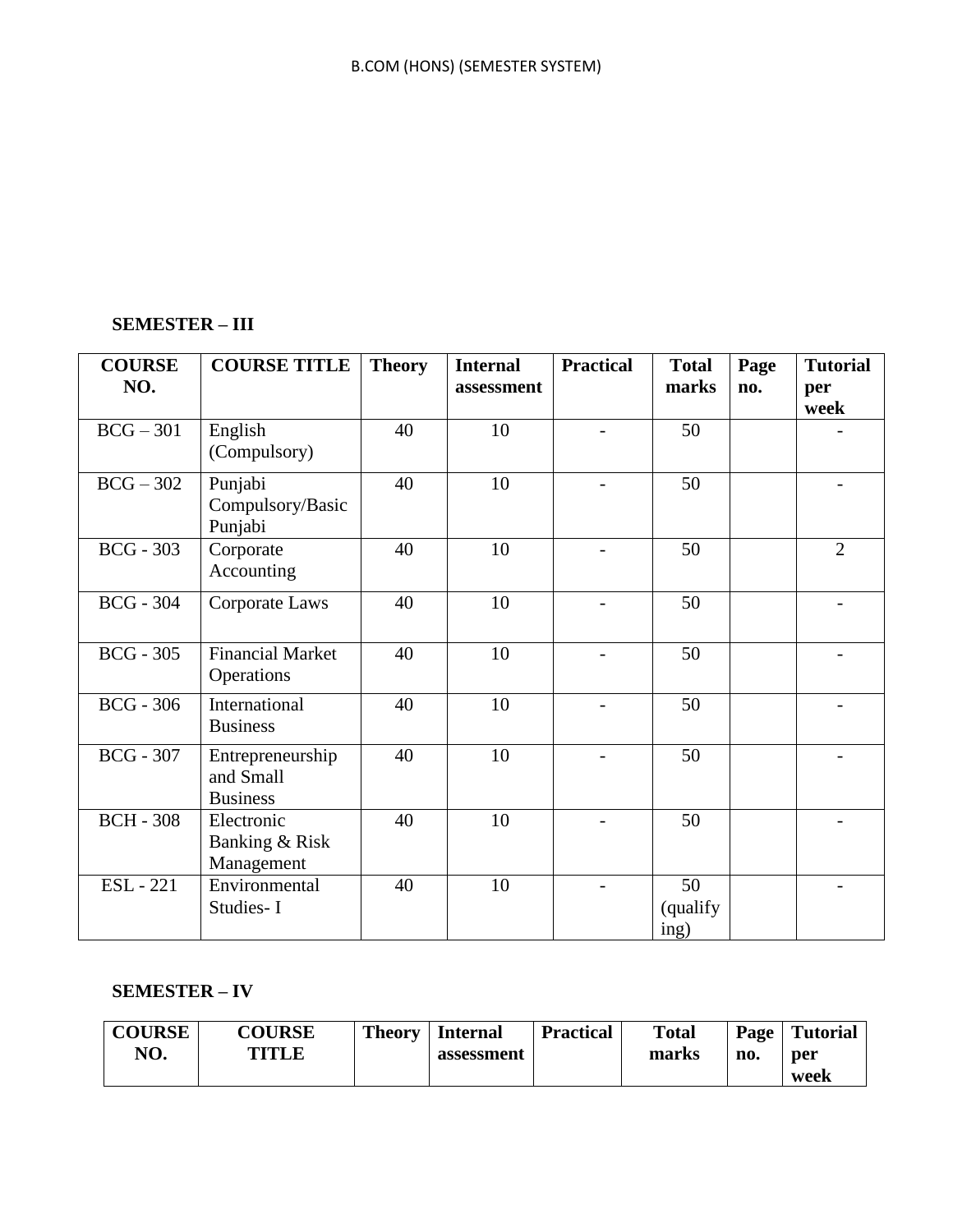| $BCG -$          | English                                 | 40 | 10 | 50                 |                |
|------------------|-----------------------------------------|----|----|--------------------|----------------|
| 401              | (Compulsory)                            |    |    |                    |                |
| $BCG -$          | Punjabi                                 | 40 | 10 | 50                 |                |
| 402              | Compulsory/Basic<br>Punjabi             |    |    |                    |                |
| $BCG -$<br>403   | <b>Cost Accounting</b>                  | 40 | 10 | 50                 | $\overline{2}$ |
| $BCG -$<br>404   | <b>Industrial Laws</b>                  | 40 | 10 | 50                 |                |
| $BCG -$<br>405   | Insurance and<br><b>Risk Management</b> | 40 | 10 | 50                 |                |
| $BCG -$<br>406   | Indian Economy                          | 40 | 10 | 50                 |                |
| $BCG -$<br>407   | Seminar                                 |    |    | 50                 |                |
| BCH-<br>408      | Accounting for<br>Banking               | 40 | 10 | 50                 |                |
| <b>ESL</b> - 222 | Environmental<br>Studies - II           | 40 | 10 | 50<br>(qualifying) |                |

# **SEMESTER - V**

| <b>COURSE</b><br>NO. | <b>COURSE TITLE</b>                                     | <b>Theory</b> | <b>Internal</b><br>assessment | <b>Practical</b> | <b>Total</b><br>marks | Page<br>no. | <b>Tutorial</b><br>per<br>week |
|----------------------|---------------------------------------------------------|---------------|-------------------------------|------------------|-----------------------|-------------|--------------------------------|
| <b>BCG</b> -501      | English<br>(Compulsory)                                 | 40            | 10                            |                  | 50                    |             |                                |
| <b>BCG-502</b>       | Punjabi<br>Compulsory/Basic<br>Punjabi                  | 40            | 10                            |                  | 50                    |             |                                |
| <b>BCG-503</b>       | Management<br>Accounting and<br>Financial<br>Management | 40            | 10                            |                  | 50                    |             | $\overline{2}$                 |
| <b>BCG-504</b>       | Goods and Service<br>Tax                                | 40            | 10                            |                  | 50                    |             |                                |
| <b>BCG</b> -505      | Operations<br>Research                                  | 40            | 10                            |                  | 50                    |             |                                |
| <b>BCH-506</b>       | Seminar report<br>based on practical<br>training        |               |                               |                  | 50                    |             |                                |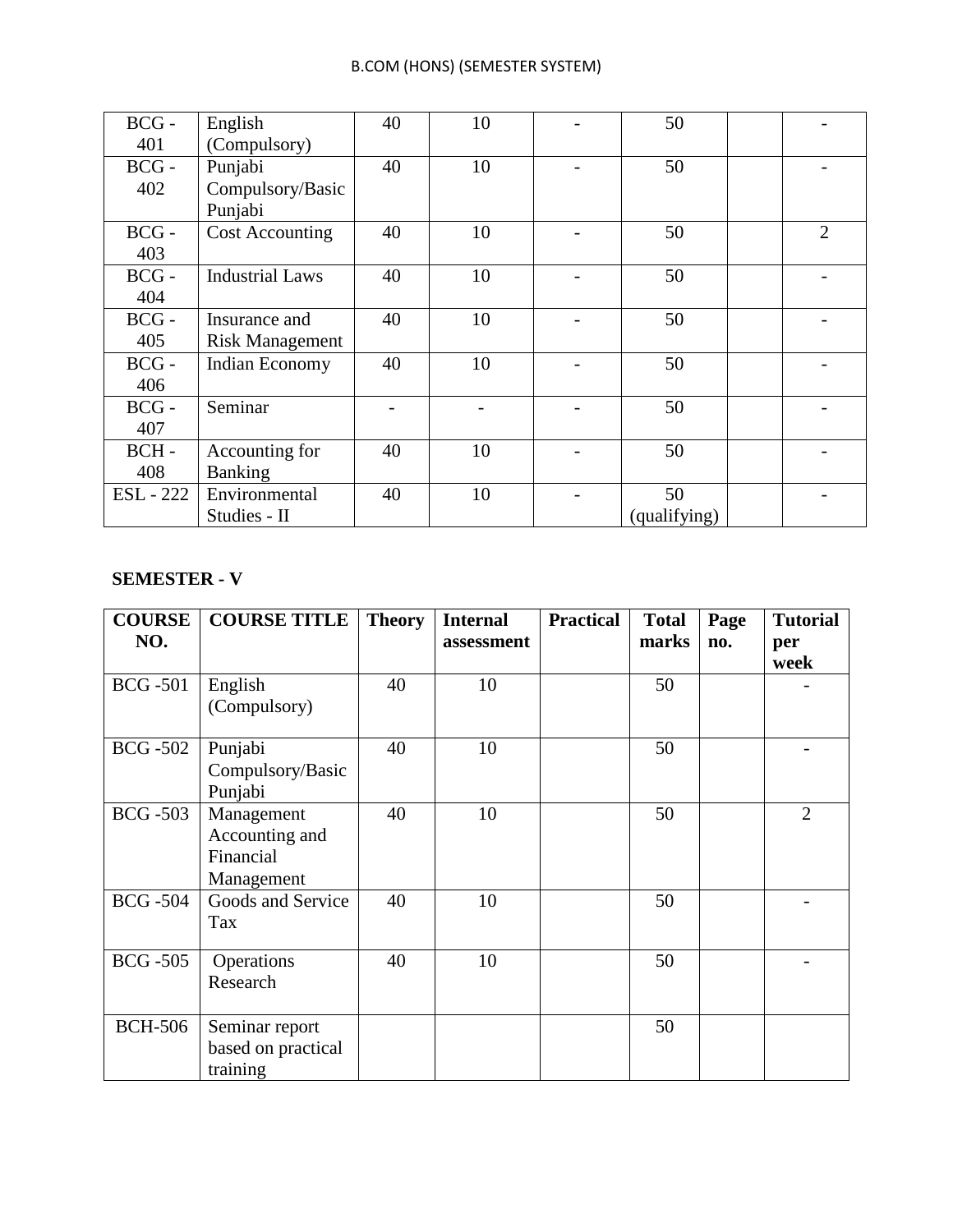| Specialisation<br>$\overline{\text{Course1}}$ |  |  |  |
|-----------------------------------------------|--|--|--|
| Specialisation<br>Course2                     |  |  |  |

# **Group I: Accounting and Finance**

| $BCG - 511$ Contemporary<br>Accounting       | 40 |  | 50 |  |
|----------------------------------------------|----|--|----|--|
| BCG - 512   Advanced Financial<br>Management |    |  | 50 |  |

# **Group II: Banking and Insurance**

| $BCG - 521$ | <b>Banking Services</b><br>Management        | -4t. |  | 50 |  |
|-------------|----------------------------------------------|------|--|----|--|
|             | BCG - 522   Insurance Services<br>Management |      |  | 50 |  |

# **Group III: Computer Applications & E–Business**

| $BCG - 531$ Computer Based<br>Accounting |  | 50 |  |
|------------------------------------------|--|----|--|
| $BCG - 532$ E Commerce                   |  | 50 |  |

# **SEMESTER – VI**

|     | COURSE   COURSE TITLE   Theory | Internal   | <b>Practical</b> Total |       | Page | <b>Tutorial</b> |
|-----|--------------------------------|------------|------------------------|-------|------|-----------------|
| NO. |                                | assessment |                        | marks | no.  | per             |
|     |                                |            |                        |       |      | week            |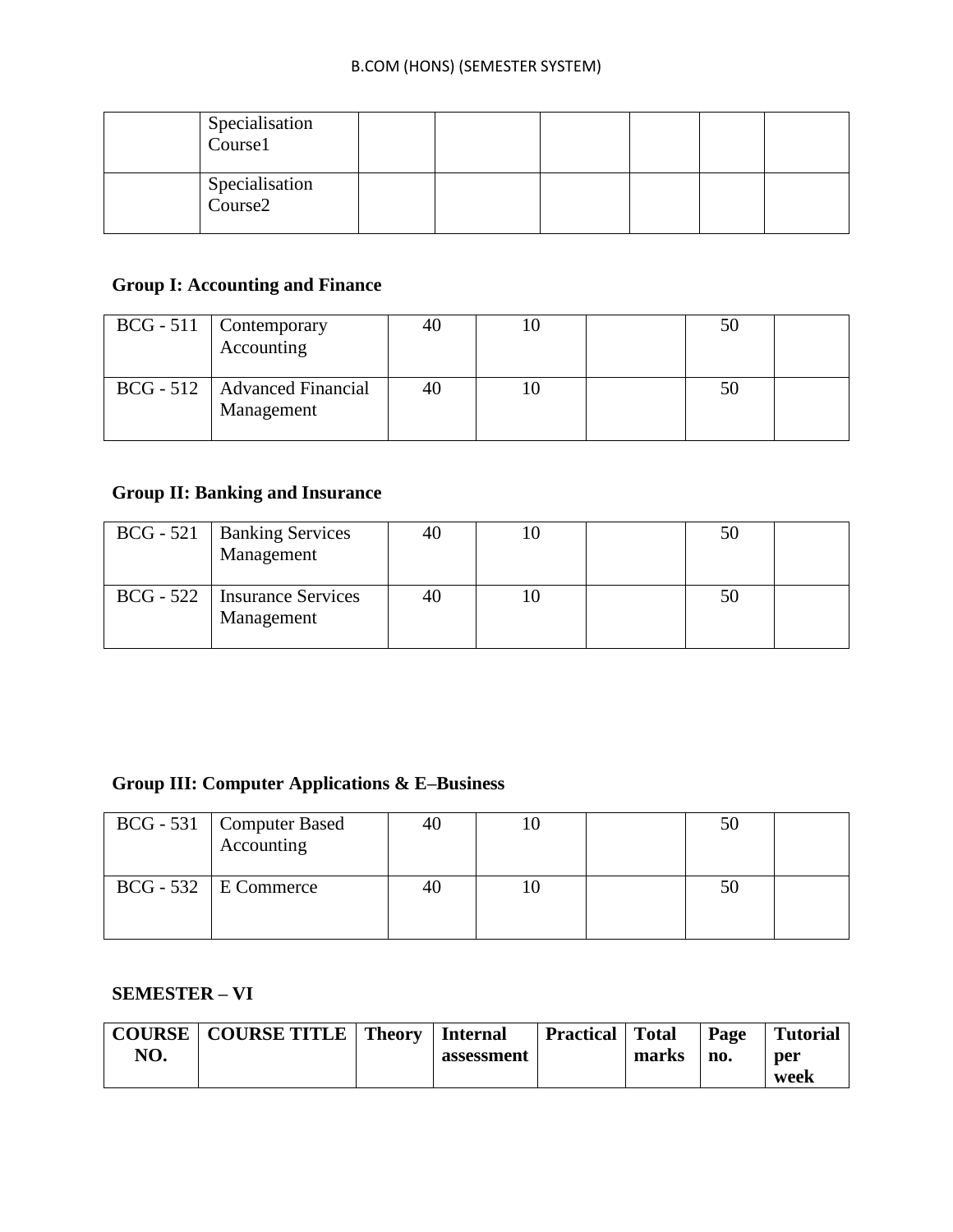| <b>BCG-601</b> | English<br>(Compulsory)                       | 40 | 10 | 50 |                |
|----------------|-----------------------------------------------|----|----|----|----------------|
| $BCG -$<br>602 | Punjabi<br>Compulsory/Basic<br>Punjabi        | 40 | 10 | 50 |                |
| $BCG -$<br>603 | Auditing                                      | 40 | 10 | 50 |                |
| $BCG -$<br>604 | <b>Direct Tax Laws</b>                        | 40 | 10 | 50 | $\overline{2}$ |
| $BCG -$<br>605 | Corporate<br>Governance                       | 40 | 10 | 50 |                |
| <b>BCH-606</b> | <b>Bank Marketing</b>                         | 40 | 10 | 50 |                |
|                | Any one of the groups each having two courses |    |    |    |                |
|                | Specialisation<br>Course1                     |    |    |    |                |
|                | Specialisation<br>Course2                     |    |    |    |                |

# **Group I: Accounting and Finance**

| $BCG - 611$ Portfolio | Management                     |    |  | 50 |  |
|-----------------------|--------------------------------|----|--|----|--|
|                       | BCG - 612   Financial Services | 40 |  | 50 |  |

# **Group II: Banking and Insurance:**

| BCG - 621   Foreign Exchange | 40 |  |  |
|------------------------------|----|--|--|
| Management                   |    |  |  |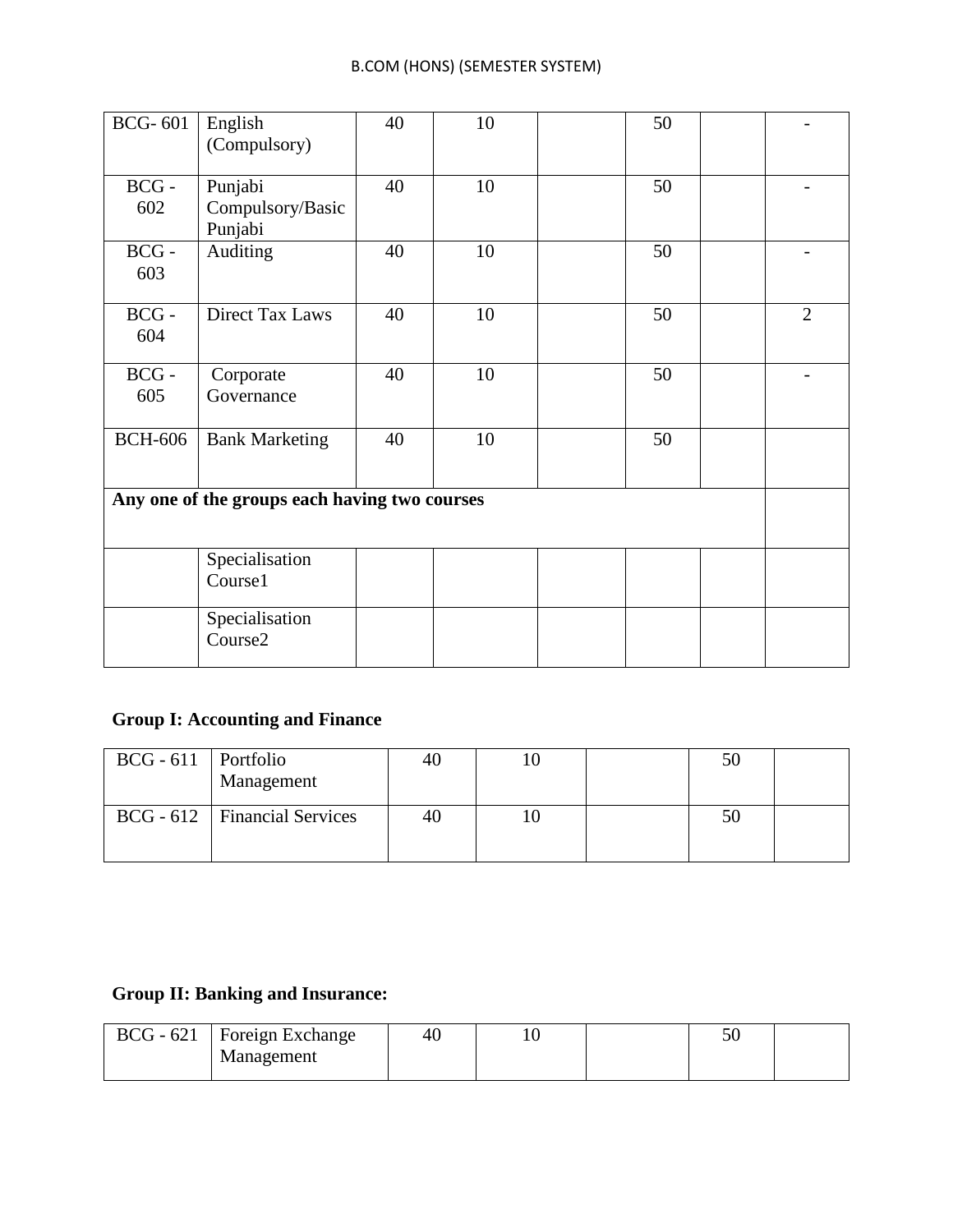| $BCG - 622$ Risk Management | 40 |  |  |
|-----------------------------|----|--|--|
| and Insurance               |    |  |  |

# **Group III: Computer Applications & E–Business**

| $BCG - 631$ Windows and<br>Networking | 40 |  |  |
|---------------------------------------|----|--|--|
| $BCG - 632$ E Marketing               | 46 |  |  |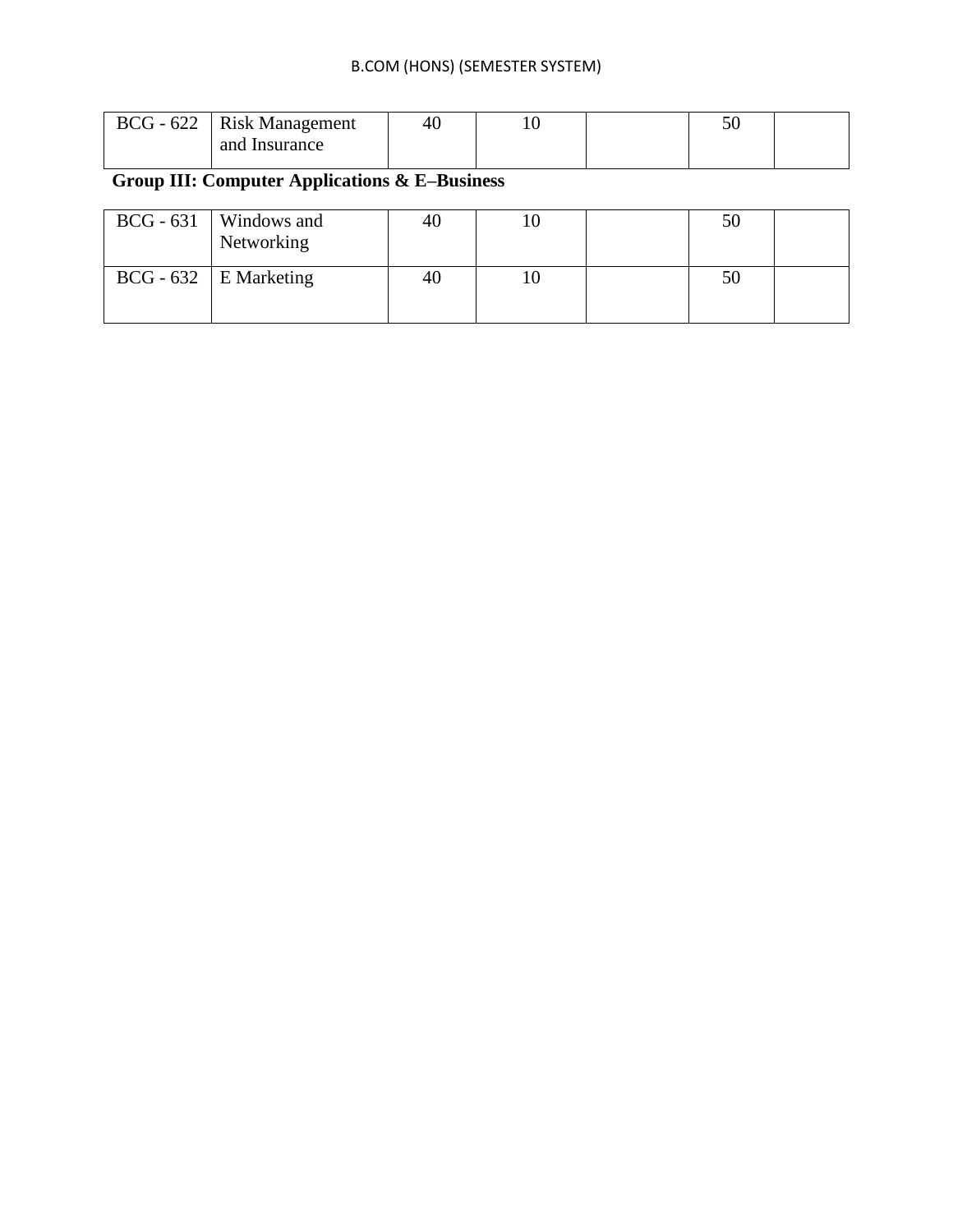#### **BCG-101: ENGLISH (COMPULSORY)**

#### **Time: 3 Hours Max. Marks: 50**

#### **Theory: 37 Internal Assessment: 13**

#### **Texts Prescribed:**

1. *Tales of Life* (Guru Nanak Dev University, Amritsar) 2. *Prose for Young Learners* (Guru Nanak Dev University, Amritsar) 3. *Murphy"s English Grammar (by Raymond Murphy) CUP* **Course Contents :** 1) Stories at Sr.No. 1,2,3,5,6 from *Tales of Life*. 2) Essays at Sr.No. 1,2,3,5,6 from *Prose for Young Learners.* 3) Unit 1-18 from *Murphy"s English Grammar.* **Instructions for the Paper Setter and Distribution of Marks:**

The question paper will consist of three sections and distribution of marks will be as under:

**Section A: 10 Marks**

**Section B: 17 Marks**

**Section C: 10 Marks**

#### **Section–A**

**1. Twelve ( 12)** Questions on usage of grammar related to the prescribed units of *Murphy"s English Grammar* will be set for the students to attempt **any Ten (10)** 

 $(1X10= 10$ 

Marks)

#### **Section–B**

- 1. **EIGHT (8)** questions (four from each literary text) on theme, characterization, tone and style etc. will be set. The students will be required to attempt **any Four (4)** questions, choosing at least TWO from each prescribed text. The answer to each question should not exceed 15-20 sentences. (4X3=12 Marks)
- 2. The students will be required to write an **APPLICATION** to the head of an educational institution on the any **ONE** out of **TWO** Topics

 $(1X5=5$ 

Marks)

#### **Section–C**

- 1. **TWO** questions, one from each literary text, will be set for the students to answer any **ONE.**  $(1X5 = 5 \text{ Marks})$
- 2. A question requiring the students to write **a Paragraph** on **ONE** of the **TWO** given topics.  $(1X5 = 5 \text{ marks})$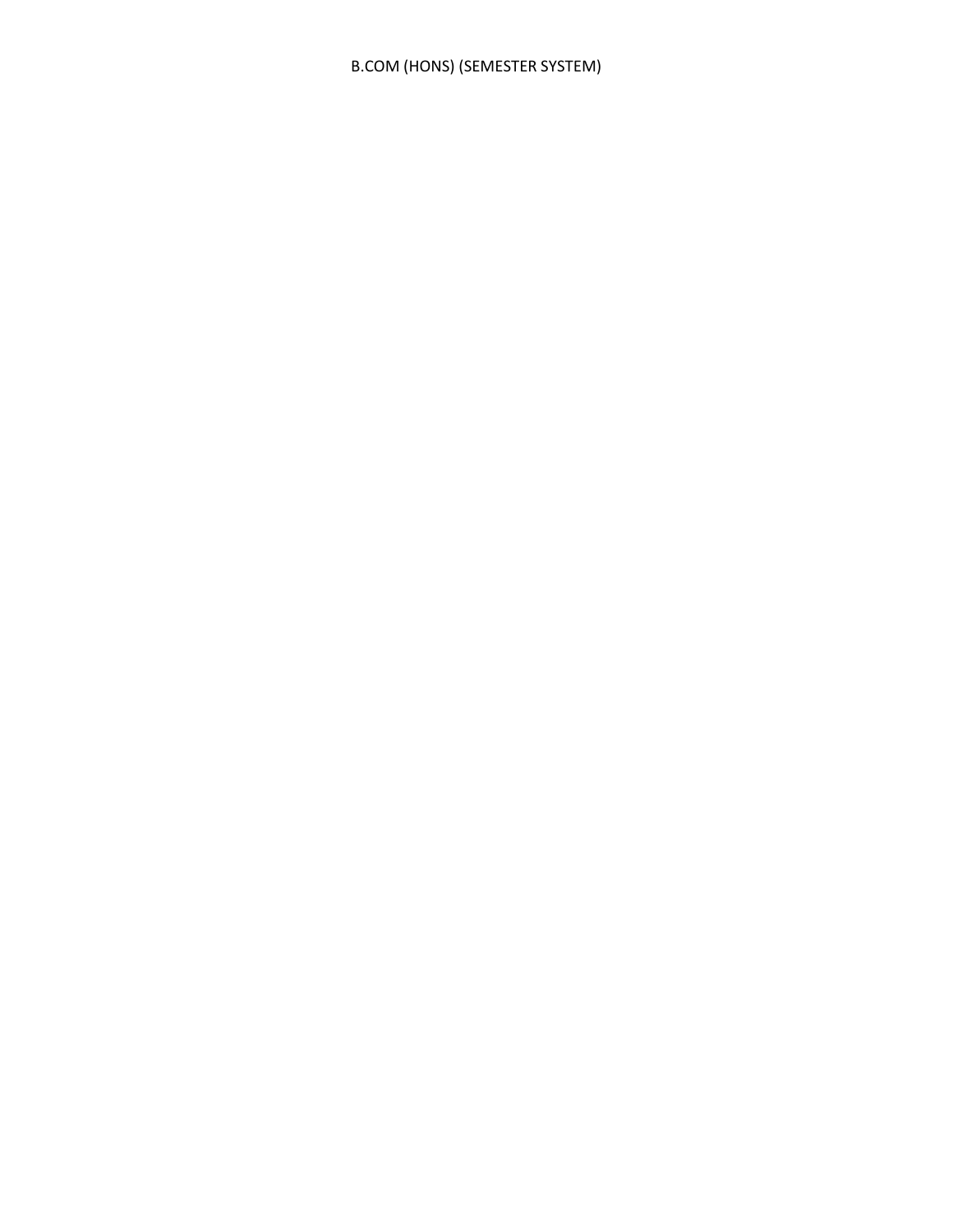### **BCG- 102: PUNJABI COMPULSORY**

# ਪੰਜਾਬੀ (ਲਾਜ਼ਮੀ)

smW : 3 GMty iQaUrI AMk : 37 ਇੰਟਰਨਲ ਅਸੈੱਸਮੈਂਟ:  $13$ ਕਲ ਅੰਕ: 50

#### ਪਾਠ-ਕ੍ਰਮ ਅਤੇ ਪਾਠ-ਪੁਸਤਕਾਂ

- 1. **ਦੋ ਰੰਗ** (ਸੰਪਾ. ਹਰਜਿੰਦਰ ਸਿੰਘ ਢਿੱਲੋਂ ਅਤੇ ਪ੍ਰੀਤਮ ਸਿੰਘ ਸਰਗੋਧੀਆ), ਕਵਿਤਾ ਭਾਗ, ਗੁਰੂ ਨਾਨਕ ਦੇਵ ਯੁਨੀਵਰਸਿਟੀ, ਅੰਮ੍ਰਿਤਸਰ।
- 2. ਪੰਜਾਬ ਦੇ ਮਹਾਨ ਕਲਾਕਾਰ (ਬਲਵੰਤ ਗਾਰਗੀ), ਗੁਰੁ ਨਾਨਕ ਦੇਵ ਯੁਨੀਵਰਸਿਟੀ, ਅੰਮ੍ਰਿਤਸਰ। ਰੇਖਾ ਚਿੱਤਰ : ਕੇ. ਐਲ. ਸਹਿਗਲ, ਬੜੇ ਗ਼ੁਲਾਮ ਖਾਂ, ਸੋਭਾ ਸਿੰਘ, ਪ੍ਰਿਥਵੀਰਾਜ ਕਪੂਰ, ਭਾਈ ਸਮੁੰਦ ਸਿੰਘ।
- 3**. ਪੈਰ੍ਹਾ ਰਚਨਾ**

# 4. ਪੈਰ੍ਹਾ ਪੜ੍ਹ ਕੇ ਪ੍ਰਸ਼ਨਾਂ ਦੇ ਉੱਤਰ।

- 5. (ੳ) **ਪੰਜਾਬੀ ਧੁਨੀ ਵਿਊਤ :** ਊਚਾਰਨ ਅੰਗ, ਊਚਾਰਨ ਸਥਾਨ ਤੇ ਵਿਧੀਆਂ, ਸਵਰ, ਵਿਅੰਜਨ, ਸੁਰ। (ਅ) **ਭਾਸ਼ਾ ਵੰਨਗੀਆਂ** : ਭਾਸ਼ਾ ਦਾ ਟਕਸਾਲੀ ਰੂਪ, ਭਾਸ਼ਾ ਅਤੇ ਉਪ-ਭਾਸ਼ਾ ਦਾ ਅੰਤਰ, ਪੰਜਾਬੀ ਉਪਭਾਸ਼ਾਵਾਂ ਦੇ ਪਛਾਣ-ਚਿੰਨ੍ਹ।
- 6. **ਮਾਤ ਭਾਸ਼ਾ ਦਾ ਅਧਿਆਪਨ** 
	- (ੳ) ਪਹਿਲੀ ਭਾਸ਼ਾ ਦੇ ਤੌਰ ੳੱਤੇ
	- $(M)$  ਦੂਜੀ ਭਾਸ਼ਾ ਦੇ ਤੌਰ ਉੱਤੇ

# ਅੰਕ-ਵੰਡ ਅਤੇ ਪਰੀਖਿਅਕ ਲਈ ਹਦਾਇਤਾ<u>ਂ</u>

- 1. ਕਿਸੇ ਕਵਿਤਾ ਦਾ ਸਾਰ ਜਾਂ ਉਸਦਾ ਵਿਸ਼ਾ ਵਸਤੂ (ਦੋ ਵਿਚੋਂ ਇੱਕ) **18 ਅੰਕ**
- 2. ਕਿਸੇ ਰੇਖਾ ਚਿੱਤਰ ਦਾ ਸਾਰ, ਉਸਦਾ ਵਿਸ਼ਾ ਵਸਤੂ, ਜਾਂ ਸ਼ਖਸੀਅਤ ਦੇ ਗੁਣ (ਦੋ ਵਿਚੋਂ ਇੱਕ) **7 ਅੰਕ**
- 3. ਪੈਰ੍ਹਾ ਰਚਨਾ : ਤਿੰਨ ਵਿਸ਼ਿਆਂ ਵਿਚੋਂ ਕਿਸੇ ਇੱਕ ਉੱਤੇ ਪੈਰ੍ਹਾ ਲਿਖਣ ਲਈ ਕਿਹਾ ਜਾਵੇ। 4 **ਅੰਕ**
- 4. ਪੈਰਾ ਦੇ ਕੇ ਉਸ ਬਾਰੇ ਚਾਰ ਪੁਸ਼ਨਾਂ ਦੇ ਉੱਤਰ **ਵਿੱਚ ਕਰਦਾ ਹੈ ਅਤੇ ਬਾਰੇ ਵਿੱਚ ਅੰਕ**
- 5. ਨੰਬਰ 5 ਉੱਤੇ ਦਿੱਤੀ ਵਿਆਕਰਣ ਦੇ ਆਧਾਰ 'ਤੇ ਵਰਣਨਾਤਮਕ ਪ੍ਰਸ਼ਨ **7 ਅੰਕ**
- <u>6. ਨੰਬਰ 6 ਵਿਚ ਮਾਤ ਭਾਸ਼ਾ ਦੇ ਪਹਿਲੀ ਭਾਸ਼ਾ ਅਤੇ ਦੂਜੀ ਭਾਸ਼ਾ ਵਜੋਂ ਅਧਿਆਪਨ, ਮਹੱਤਵ ਅਤੇ ਸਮੱਸਿਆਵਾਂ</u> <u>ਬਾਰੇ ਚਾਰ ਪੁਸ਼ਨ ਪੱਛੇ ਜਾਣਗੇ, ਜਿਨ੍ਹਾਂ ਵਿਚੋ ਵਿਦਿਆ</u>ਰਥੀ ਨੇ ਦੋ ਦਾ ਉੱਤਰ ਦੇਣਾ ਹੋਵੇਗਾ।

(4×2)=8 ਅੰਕ

 $\overline{5z}$ : ਇੰਟਰਨਲ ਅਸੈੱਸਮੈਂਟ 10 ਅੰਕਾਂ ਦੀ ਹੈ, ਜੋ ਕਾਲਜ ਵਲੋਂ ਨਿਰਧਾਰਿਤ ਦਿਸ਼ਾ ਨਿਰਦੇਸ਼ਾਂ ਅਨੁਸਾਰ ਇਨ੍ਹਾਂ ਅੰਕਾਂ ਤੋਂ ਵੱਖਰੀ ਹੋਵੇਗੀ। ਇਸ ਪੇਪਰ ਦੇ ਕਲ ਅੰਕ 40+10 = 50 ਹਨ।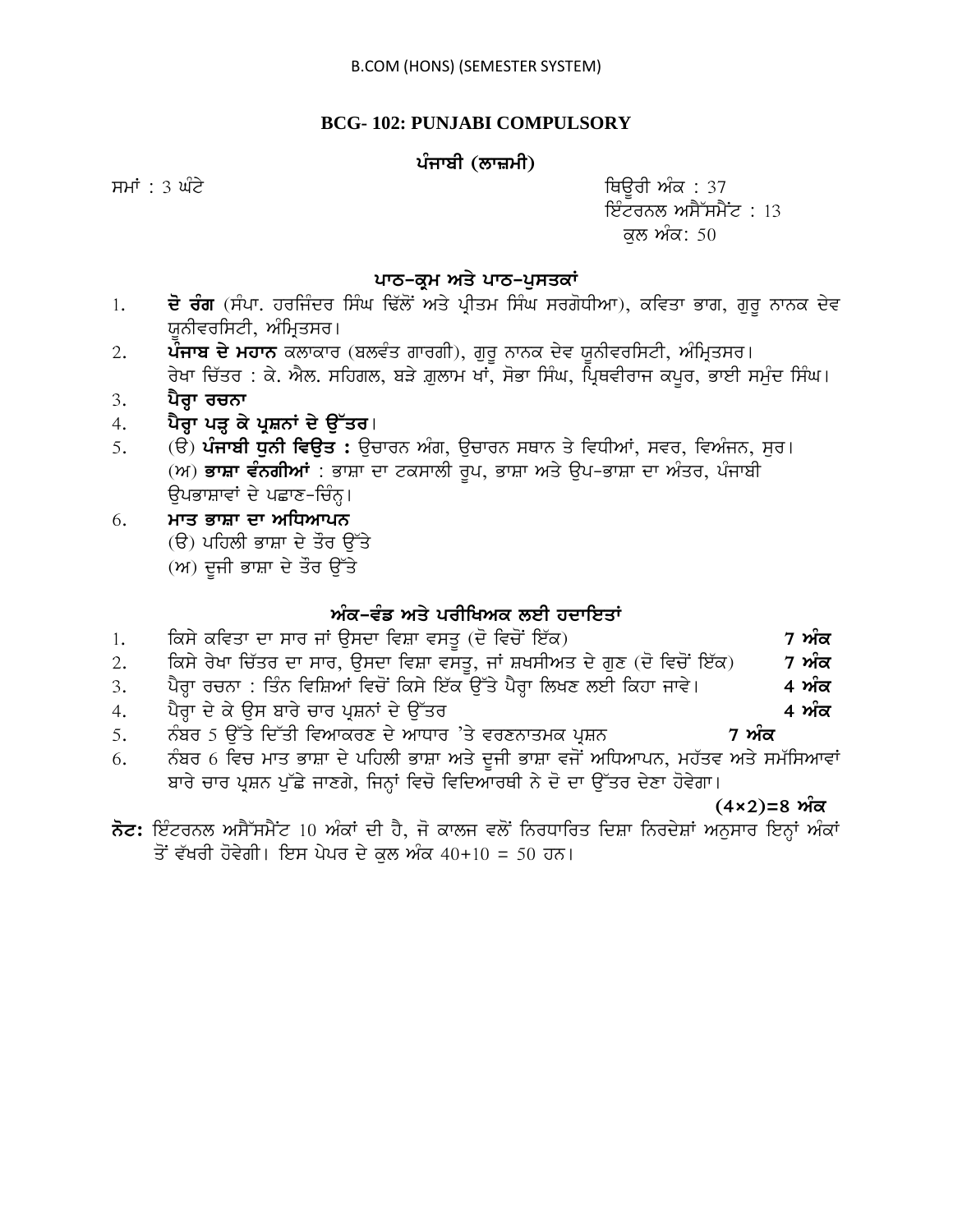### **BCG-102: BASIC PUNJABI**

# ਮੱਢਲੀ ਪੰਜਾਬੀ

(In Lieu of Compulsory Punjabi)

ਸਮਾਂ : 3 ਘੰਟੇ  $\overline{z}$ ਥਿੰੳਰੀ ਅੰਕ $: 37$ ਇੰਟਰਨਲ ਅਸੈੱਸਮੈਂਟ  $\cdot$ 

13

# 1. ਪੰਜਾਬੀ ਭਾਸਾ ਤੇ ਗਰਮਖੀ ਲਿਪੀ

 $\Theta$ ) ਨਾਮਕਰਣ ਤੇ ਸੰਖੇਪ ਜਾਣ ਪਛਾਣ : ਗੁਰਮੁਖੀ ਵਰਣਮਾਲਾ, ਅੱਖਰ ਕੁਮ, ਸਵਰ ਵਾਹਕ (ੳ ਅ ੲ), ਲਗਾਂ ਮਾਤਰਾਂ, ਪੈਰ ਵਿਚ ਬਿੰਦੀ ਵਾਲੇ ਵਰਣ, ਪੈਰ ਵਿਚ ਪੈਣ ਵਾਲੇ ਵਰਣ, ਬਿੰਦੀ, ਟਿੱਪੀ, ਅੱਧਕ।

ਅ) ਸਿਖਲਾਈ ਤੇ ਅਭਿਆਸ

- 2. **ਗੁਰਮੁਖੀ, ਆਰਥੋਗ੍ਰਾਫੀ ਅਤੇ ਉਚਾਰਨ** : ਸਵਰ, ਵਿਅੰਜਨ : ਮੁੱਢਲੀ ਜਾਣ-ਪਛਾਣ ਅਤੇ ਉਚਾਰਣ, muhwrnI, lgW mwqrW dI pCwx [ **10 AMk**
- 3. **ਪੰਜਾਬੀ ਸ਼ਬਦ ਜੋੜ** : ਮਕਤਾ (ਦੋ ਅੱਖਰਾਂ ਵਾਲੇ ਸਬਦ, ਤਿੰਨ ਅੱਖਰਾਂ ਵਾਲੇ ਸਬਦ), ਸਿਹਾਰੀ ਵਾਲੇ ਸਬਦ, ਬਿਹਾਰੀ ਵਾਲੇ ਸਬਦ, ਔਂਕੜ ਵਾਲੇ ਸਬਦ, ਦਲੈਂਕੜ ਵਾਲੇ ਸਬਦ, ਲਾਂ ਵਾਲੇ ਸਬਦ, ਦਲਾਵਾਂ ਵਾਲੇ ਸਬਦ, ਹੋੜੇ ਵਾਲੇ ਸਬਦ, ਕਨੌੜੇ ਵਾਲੇ ਸਬਦ, ਲਗਾਂਖਰ (ਟਿੱਪੀ, ਬਿੰਦੀ, ਅੱਧਕ) ਵਾਲੇ ਸਬਦ, ਸ਼ੱਧ-ਅਸ਼ੱਧ। <u>15 ਅੰਕ</u>

# ਅੰਕ ਵੰਡ ਅਤੇ ਪਰੀਖਿਅਕ ਲਈ ਹਦਾਇ**ਤਾਂ**

- 1. ਪਹਿਲੇ ਭਾਗ ਵਿਚੋਂ ਵਰਣਨਾਤਮਕ ਪ੍ਰਸ਼ਨ ਪੁੱਛੇ ਜਾਣਗੇ। ਜਿਨ੍ਹਾਂ ਵਿਚੋਂ ਤਿੰਨ ਪ੍ਰਸ਼ਨਾਂ ਦਾ ਉੱਤਰ ਦੇਣਾ ਲਾਜ਼ਮੀ ਹੈ। ਹਰ ਪੁਸਨ ਦੇ ਚਾਰ<sup>ੂ</sup>ਚਾਰ ਅੰਕ ਹਨ। (4+4+4) 12 **ਅੰਕ** 2. ਭਾਗ ਦੂਸਰਾ ਵਿਚੋਂ ਦੋ-ਦੋ ਨੰਬਰ ਦੇ ਪੰਜ ਪ੍ਰਸਨ ਪੱਛੇ ਜਾਣਗੇ। ਸਾਰੇ ਪ੍ਰਸਨ ਲਾਜੂਮੀ ਹਨ। 10 **ਅੰਕ**
- 3. ਭਾਗ ਤੀਸਰਾ ਵਿਚੋਂ ਤਿੰਨ ਪ੍ਰਸ਼ਨ ਪੁੱਛੇ ਜਾਣਗੇ। ਜਿਨ੍ਹਾਂ ਦੇ ਪੰਜ<sup>ੁ</sup>ਪੰਜ ਅੰਕ ਹਨ। 15 **ਅੰਕ**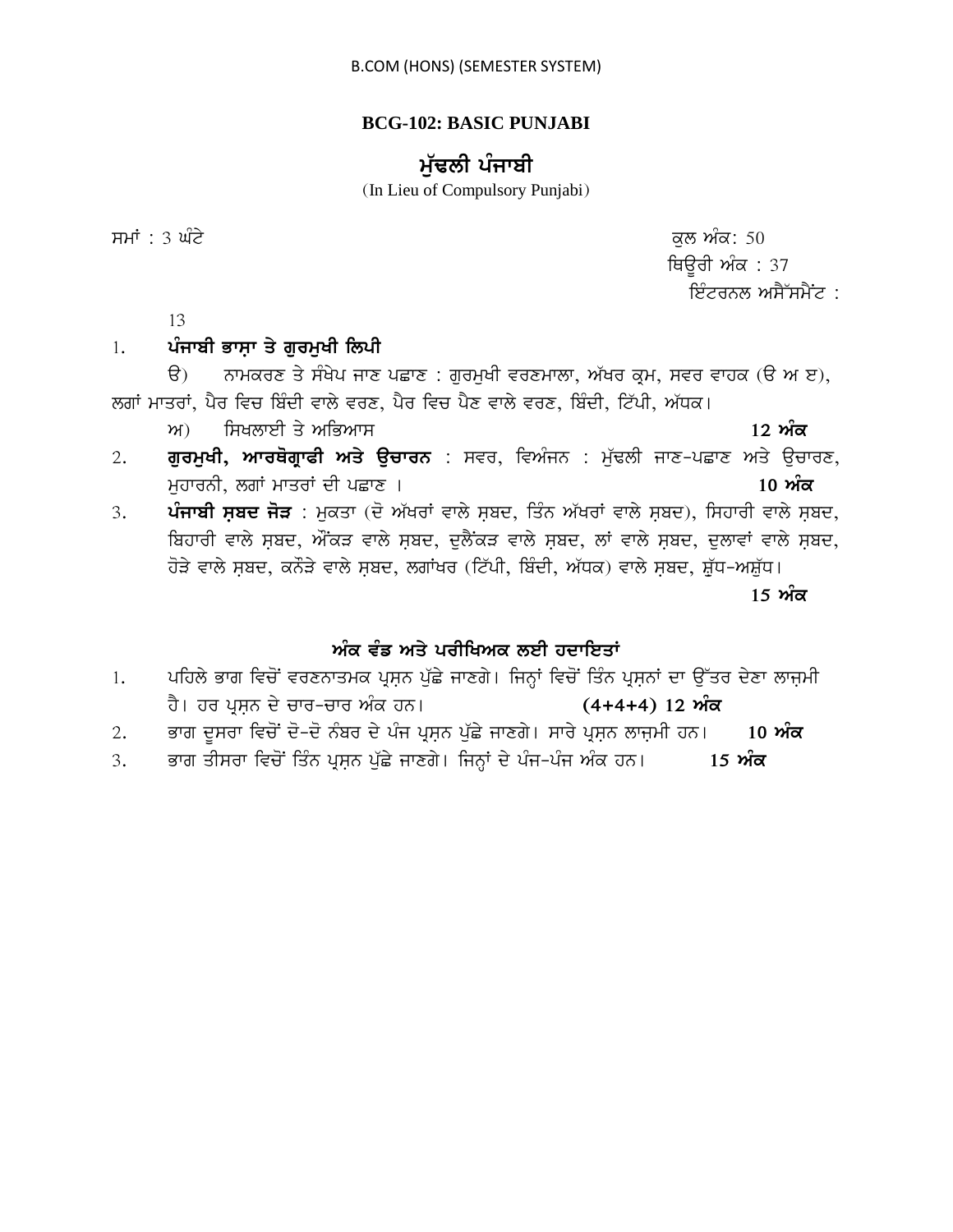#### **BCG-103: FINANCIAL ACCOUNTING**

**Time: 3 Hours Max. Marks: 50 Theory: 37 Internal Assessment: 13**

# **Note: 1. The question paper covering the entire course shall be divided into three sections. 2. The candidates are allowed to use [Non-Scientific] calculator.**

**Section–A**: It will have question No.1 consisting of 10 very short answer questions from the entire syllabus with answer to each question up to five lines in length. Students will attempt 9 questions. Each question will carry one mark; the total weightage being 9 marks.

**Section–B**: It will consist of essay type/numerical questions up to five pages (essay type) in length. Four questions numbering 2, 3, 4 and 5 will be set by the examiner from Part-I of the syllabus. The candidates will be required to attempt any two questions. Each question will carry 7 marks. The total weightage of this section shall be 14 marks.

**Section–C**: It will consist of essay type/numerical questions with answer to each question up to five pages (essay type) in length. Four questions numbering 6, 7, 8 and 9 will be set by the examiner from Part-II of the syllabus. The candidates will be required to attempt any two questions. Each question will carry 7 marks. The total weightage of the section shall be 14 marks **Part – I**

**Introduction** - Nature of financial Accounting, Scope, Objectives, limitations, Accounting concepts and conventions

**Conceptual Frame Work** for preparation and presentation of financial statements, Capital, Revenue and Deferred revenue expenditure, Capital and revenue receipts, Final Accounts of Sole Proprietor

**Joint Venture-**Meaning, types, determination of profits under different methods.

**Consignment Accounts** Meaning, features, consignee's commission, account sales, distinction between joint venture & consignment, accounting treatment in the books of consignor & consignee

#### **Part-II**

**Voyage Accounts-** Meaning, accounting treatment in case of complete voyage & incomplete voyage.

**Departmental Accounts** Meaning, Objectives, Advantages, Accounting procedure –Allocation of expenses and incomes, Interdepartmental transfers, Provision for unrealized profit.

**Branch Accounts**- Features ,Objectives, Types of branches –Dependent branches– Debtors System, Stock and Debtors System, Final Accounts System, Wholesale Branch System, Independent branches –Features, Preparation of Consolidated Profit and Loss Account and Balance Sheet, Foreign Branches.

**Suggested Readings:**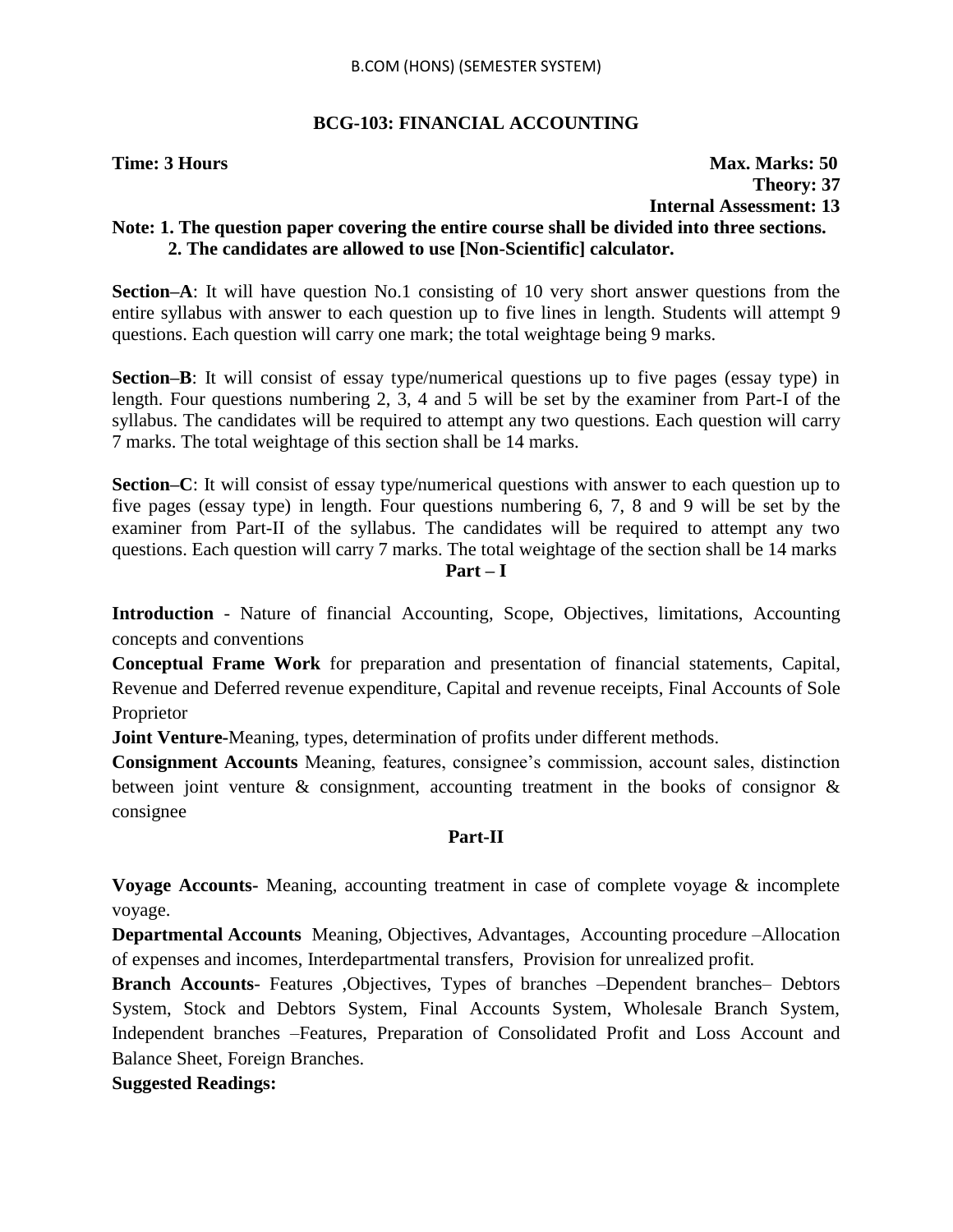1. Maheshwari, S.N. and Maheshwari, S.K, "*Financial Accounting*", 2009, Vikas Publishing House, New Delhi.

2. Narayanswami, R., "*Financial Accounting*: *A Managerial Perspective*", 3rd Edition, 2008, Prentice Hall of India, New Delhi.

3. Mukherjee, A. and Hanif, M., "*Financial Accounting*", 1st Edition, 2003, Tata McGraw Hill.

4. Ramchandran, N. and Kakani, R.K., "*Financial Accounting for Management*", 2nd Edition, 2007, Tata McGraw Hill.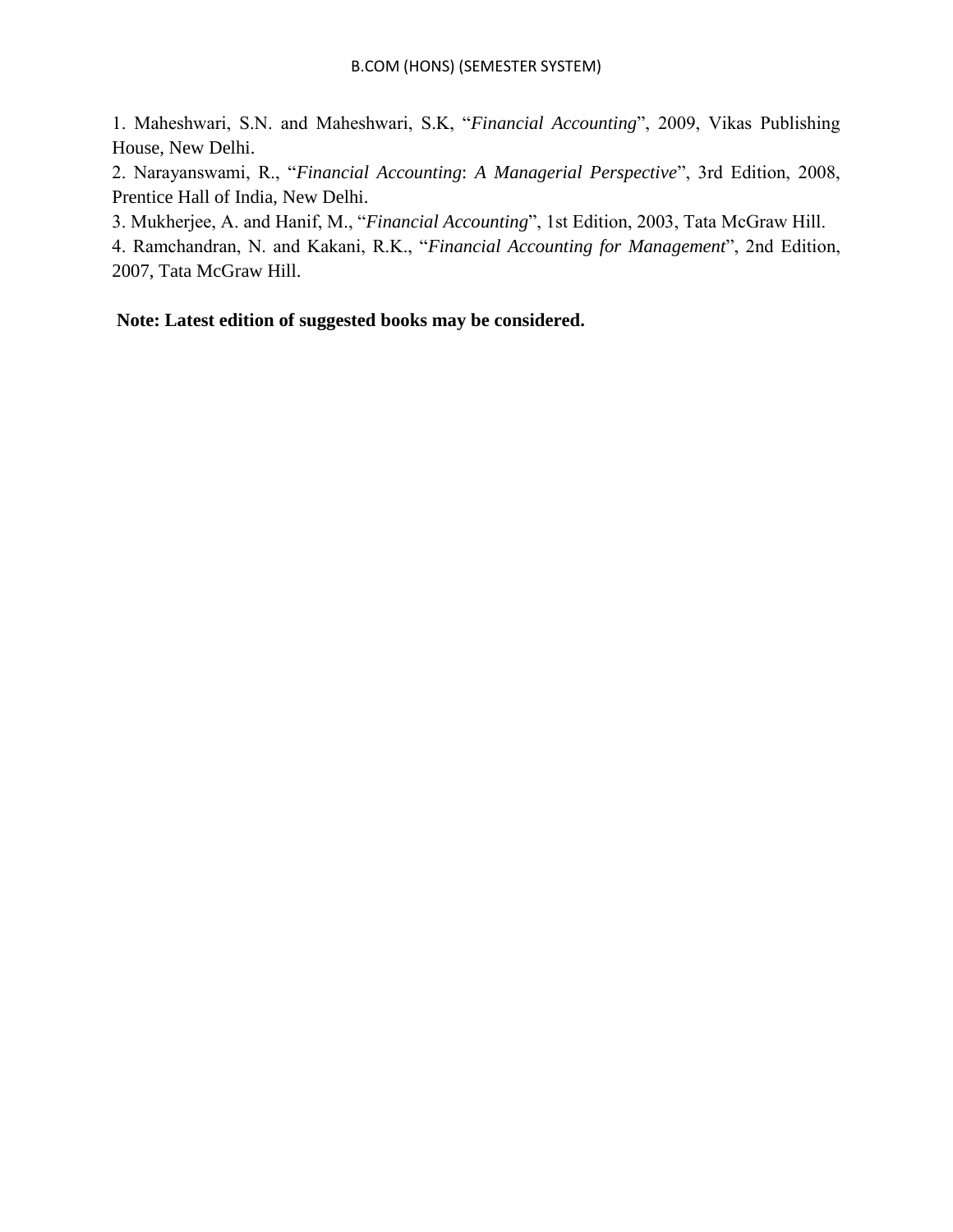### **BCG-104: BUSINESS ORGANISATION**

**Time: 3 Hours Max. Marks: 50 Theory :37 Internal Assessment : 13**

#### **Note: The question paper covering the entire course shall be divided into three sections.**

**Section–A**: It will have question No.1 consisting of 10 very short answer questions from the entire syllabus with answer to each question up to five lines in length. Students will attempt 9 questions. Each question will carry one mark; the total weightage being 9 marks.

**Section–B**: It will consist of essay type/numerical questions up to five pages (essay type) in length. Four questions numbering 2, 3, 4 and 5 will be set by the examiner from Part-I of the syllabus. The candidates will be required to attempt any two questions. Each question will carry 7 marks. The total weightage of this section shall be 14 marks.

**Section–C**: It will consist of essay type/numerical questions with answer to each question up to five pages (essay type) in length. Four questions numbering 6, 7, 8 and 9 will be set by the examiner from Part-II of the syllabus. The candidates will be required to attempt any two questions. Each question will carry 7 marks. The total weightage of the section shall be 14 marks

#### **Part – I**

**Business**: Meaning and types, profession - meaning and importance of business organization. Social Responsibilities of Business, Business Ethics.

**Forum of Business organization**-Sole trader, Partnership,Joint Hindu family, Joint stock companies, Co-operative societies, Public utilities and Public enterprises.

Public Sector vs. Private sector

### **Part – II**

**Location of industry**- Factors influencing location, Size of industry, Optimum firm, Advantages of largescale operation, limitation of small scale operation,Industrial estates, District Industries Centres.

**Stock Exchange**– Function, Types, Working, Regulation of Stock Exchange in India. Business Combination - Causes, Types, Effects of Combination in India.

**Role of Chamber of commerce** - Function ,Objectives, Working in India.

### **Suggested Readings:**

1. Bhusan, Y.K. "*Fundamentals of Business Organisation and Management*", 1980, Sultan Chand & Sons, New Delhi.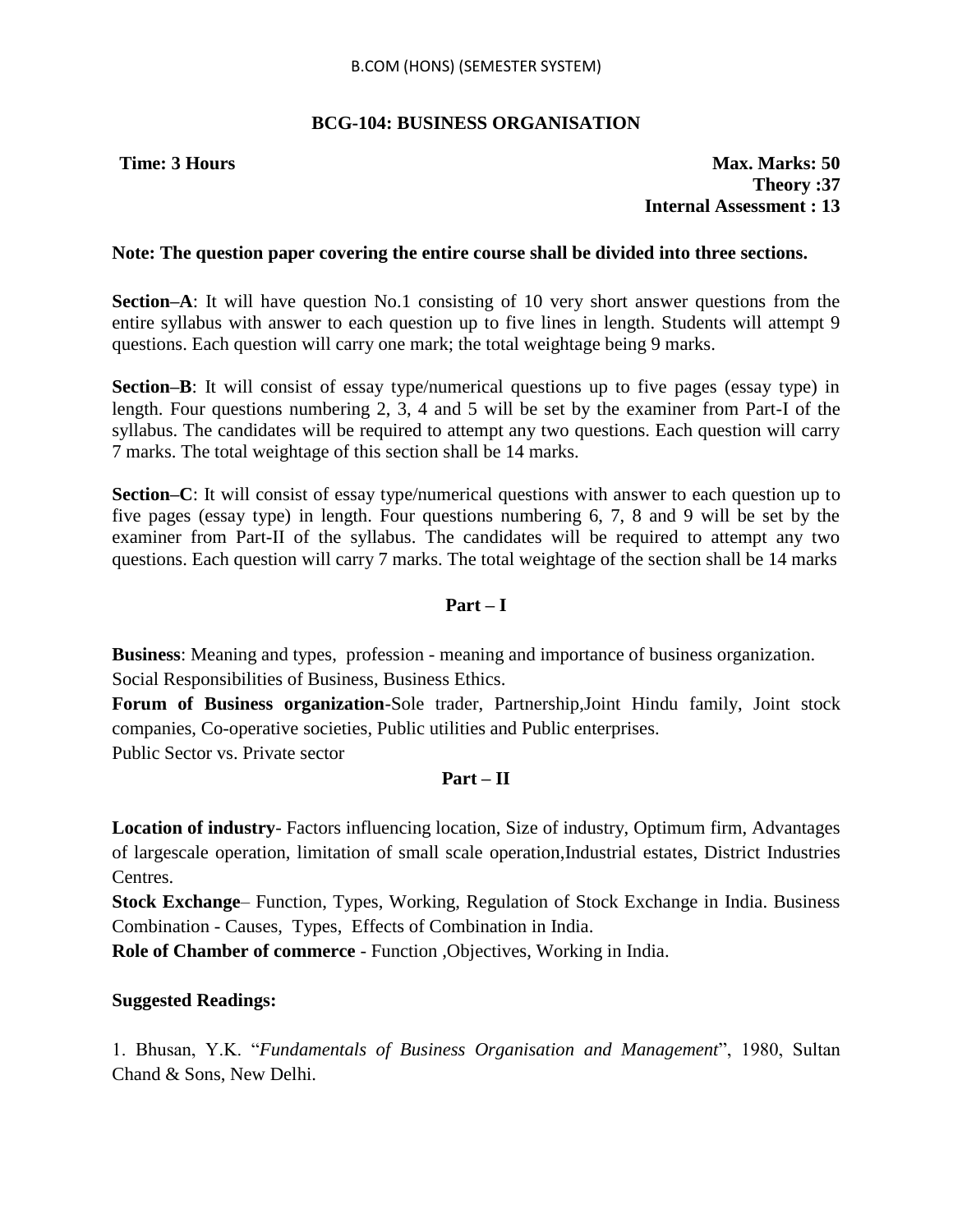2. Tulsian, P.C.and Pandey V., "*Business Organisation and Management*", 2009, Pearson Education, New Delhi

3. Talloo, T.J., "*Business Organisation and Management*", 2008, Tata McGraw Hill Company, New Delhi

4. Basu, C.R., "*Business Organisation and Management*", 2010, Tata McGraw Hill Company, New Delhi

5. Singla, R.K., "*Business Organisation& Management*", 2011, VK (India) Enterprises, New Delhi.

#### **Note: Latest edition of suggested books may be considered. BCG-105: BUSINESS COMMUNICATION**

**Time: 3 Hours Max. Marks: 50 Theory :37 Internal Assessment : 13**

# **Note: The question paper covering the entire course shall be divided into three sections.**

**Section–A**: It will have question No.1 consisting of 10 very short answer questions from the entire syllabus with answer to each question up to five lines in length. Students will attempt 9 questions. Each question will carry one mark; the total weightage being 9 marks.

**Section–B**: It will consist of essay type/numerical questions up to five pages (essay type) in length. Four questions numbering 2, 3, 4 and 5 will be set by the examiner from Part-I of the syllabus. The candidates will be required to attempt any two questions. Each question will carry 7 marks. The total weightage of this section shall be 14 marks.

**Section–C**: It will consist of essay type/numerical questions with answer to each question up to five pages (essay type) in length. Four questions numbering 6, 7, 8 and 9 will be set by the examiner from Part-II of the syllabus. The candidates will be required to attempt any two questions. Each question will carry 7 marks. The total weightage of the section shall be 14 marks

### **Part – I**

**Business Communication** – Meaning & Importance, Communication Purpose, Process, Elements, Barriers to Communication and Conditions for Successful Communication. Forms of Communication, Basic Models of Communication, 7C's of Effective Business Communication.

**Organizational Communication**: Importance of Communication in Management, Formal and Informal Communication, Internal and external communication Presentation Skills: Presentation on any Chosen Topic, Oral Presentations, Principles of Oral Presentations, Factors affecting presentations.

**Business Etiquette**: Understanding Etiquette, Cross-Cultural Etiquette, Business manners. Business to Business Etiquette.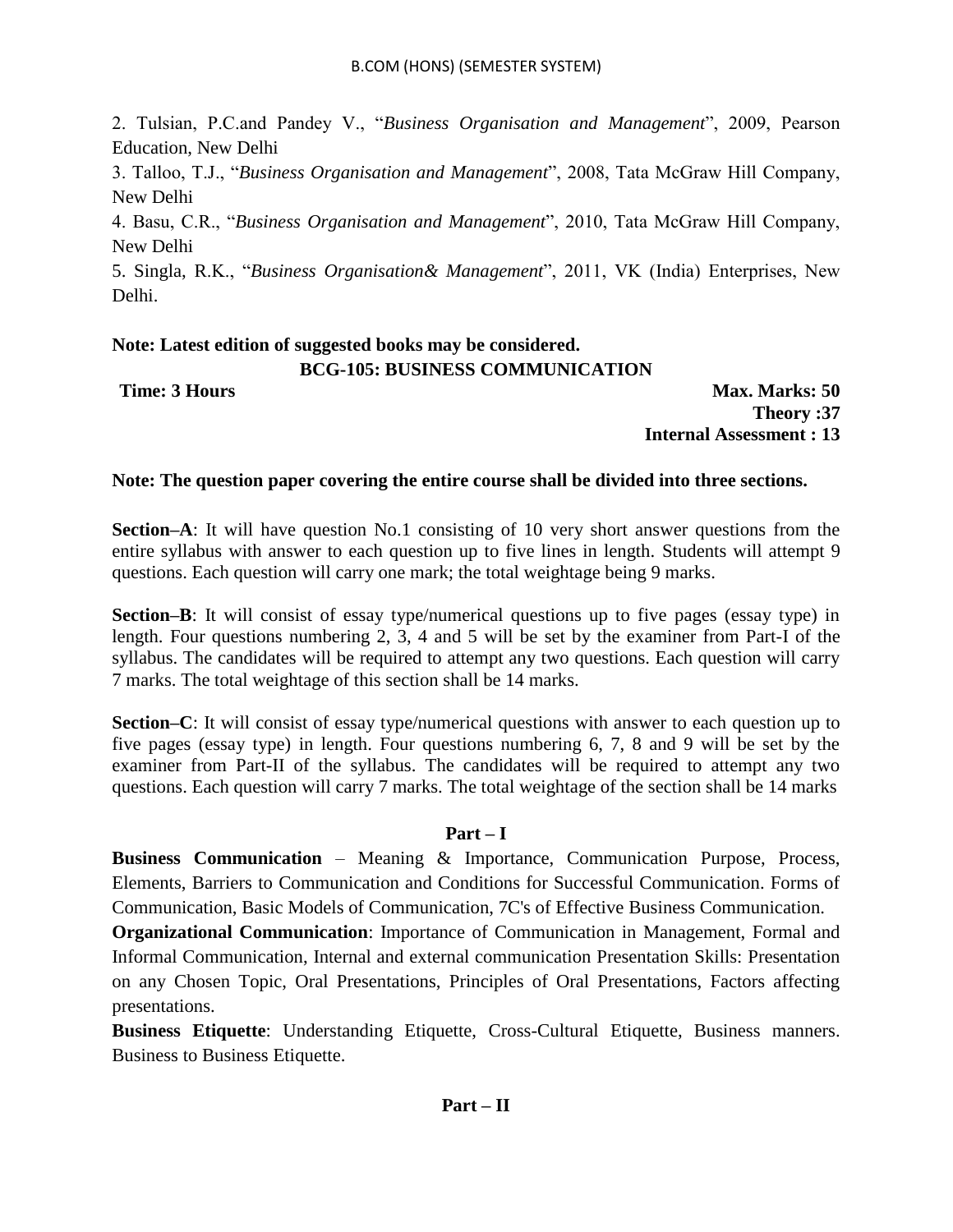**Internal Correspondence:** Memos, Circulars, Notices, Office Orders

**Correspondence with banks-** Regarding overdrafts, Cash credits, Loans; Drafting of sales letters, Circulars, Preparation of sales reports.

**Customers' Correspondence**- Complaints, Regarding dues, follow up letters

**Secretarial Correspondence**: Correspondence with shareholders, debenture holders regarding dividend, interest, transfer-transmission. Communicating with statutory authorities and bodies like Stock exchange, RBI, SEBI Preparation of Resume, Job application, Drafting of interview letters, Call letters, Final appointment orders.

#### **Suggested Readings:**

- 1. Taylor, S. and Chandra, V., "*Communication for Business: A Practical Approach*", Fourth Edition, 2011, Pearson Education.
- 2. Bovee, C. and Thill, J., "*Business Communication Today*", 2011, Prentice Hall.
- 3. Sethi, A and Adhikari, B. "*Business Communication*", 2009, McGraw Hill Education.
- 4. Kaul, A., "*Business Communication*", 2004, Prentice Hall of India, New Delhi.
- 5. Dulek, R. and Fielden, J., "*Principles of Business Communication*", 1990, Macmillan Publishing Co., New York.
- 6. Sharma, R.C. & Mohan, K: "*Business Communication & Report Writing*", 4/e, 2010, Tata McGraw Hill Pvt Ltd, New Delhi.
- 7. Ramesh, M.S. & C. Pattanashetti, "*Effective Business English and Communication*", New Delhi, Published by G.S. Sharma, Prop. R. Chand & Co.
- 8. Majumdar, M., "*Commercial Correspondence*", 11th Edition, Bookland, Calcutta.
- 9. Rai, U. & Rai, S.M., "*Commercial Correspondence and Report Writing*", 2009, Himalaya Publishing House, New Delhi
- 10. Pal, R. &Korlahalli, J.S., "*Essentails of Business Communication*", 2008, Sultan Chand & Sons, New Delhi.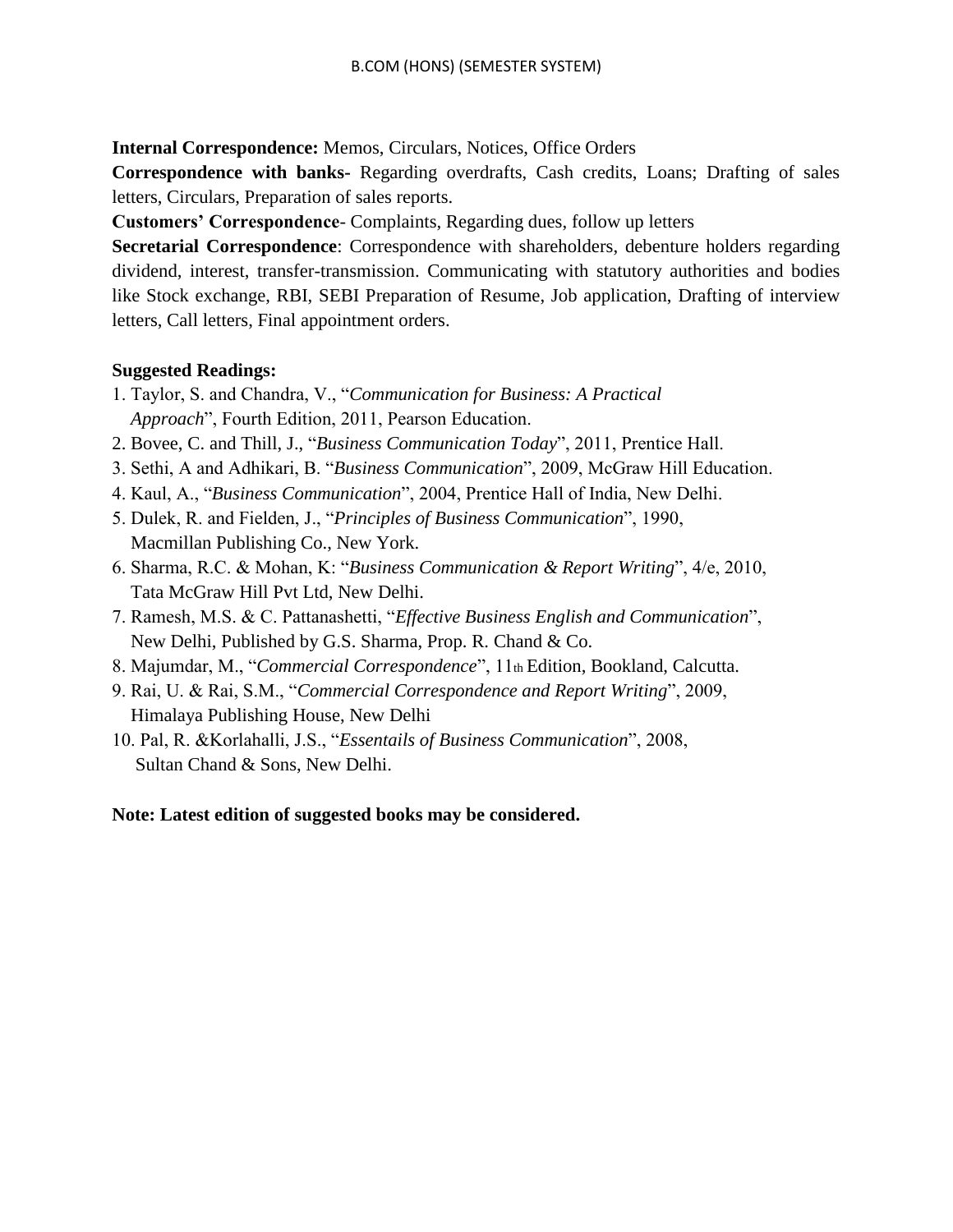#### **BCG-106: BUSINESS STATISTICS**

**Time: 3** Hours **Max. Marks: 50 Theory: 37 Internal Assessment: 13**

#### **Note: The question paper covering the entire course shall be divided into three sections.**

**Section–A**: It will have question No.1 consisting of 10 very short answer questions from the entire syllabus with answer to each question up to five lines in length. Students will attempt 9 questions. Each question will carry one mark; the total weightage being 9 marks.

**Section–B**: It will consist of essay type/numerical questions up to five pages (essay type) in length. Four questions numbering 2, 3, 4 and 5 will be set by the examiner from Part-I of the syllabus. The candidates will be required to attempt any two questions. Each question will carry 7 marks. The total weightage of this section shall be 14 marks.

**Section–C**: It will consist of essay type/numerical questions with answer to each question up to five pages (essay type) in length. Four questions numbering 6, 7, 8 and 9 will be set by the examiner from Part-II of the syllabus. The candidates will be required to attempt any two questions. Each question will carry 7 marks. The total weightage of the section shall be 14 marks.

#### **Part - I**

**Definition**, Functions, Scope and Limitations of Statistics.

**Measures of Central Tendency:** Types of averages – Arithmetic Mean (Simple and Weighted), Median and Mode.

**Measures of Dispersion:** Range, Quartile Deviation, Mean Deviation, Standard Deviation and Coefficient of Variation.

**Simple Correlation and Regression:** Meaning, Types, Karl Pearsons& Rank Correlation (Excluding grouped data), Probable error.

#### **Part - II**

**Index Numbers:** Meaning and importance, Methods of construction of Index Numbers: Weighted and unweighted; Simple Aggregative Method, Simple Average of Price Relative Method, Weighted index method: Laspeyres method, Pasches method and Fishers Ideal method including Time and Factor Reversal tests, Consumer Price Index.

**Time Series Analysis:** Components, Estimation of Trends (Graphical method, Semi Average Method,Moving Averages method and Method of Least Squares for linear path).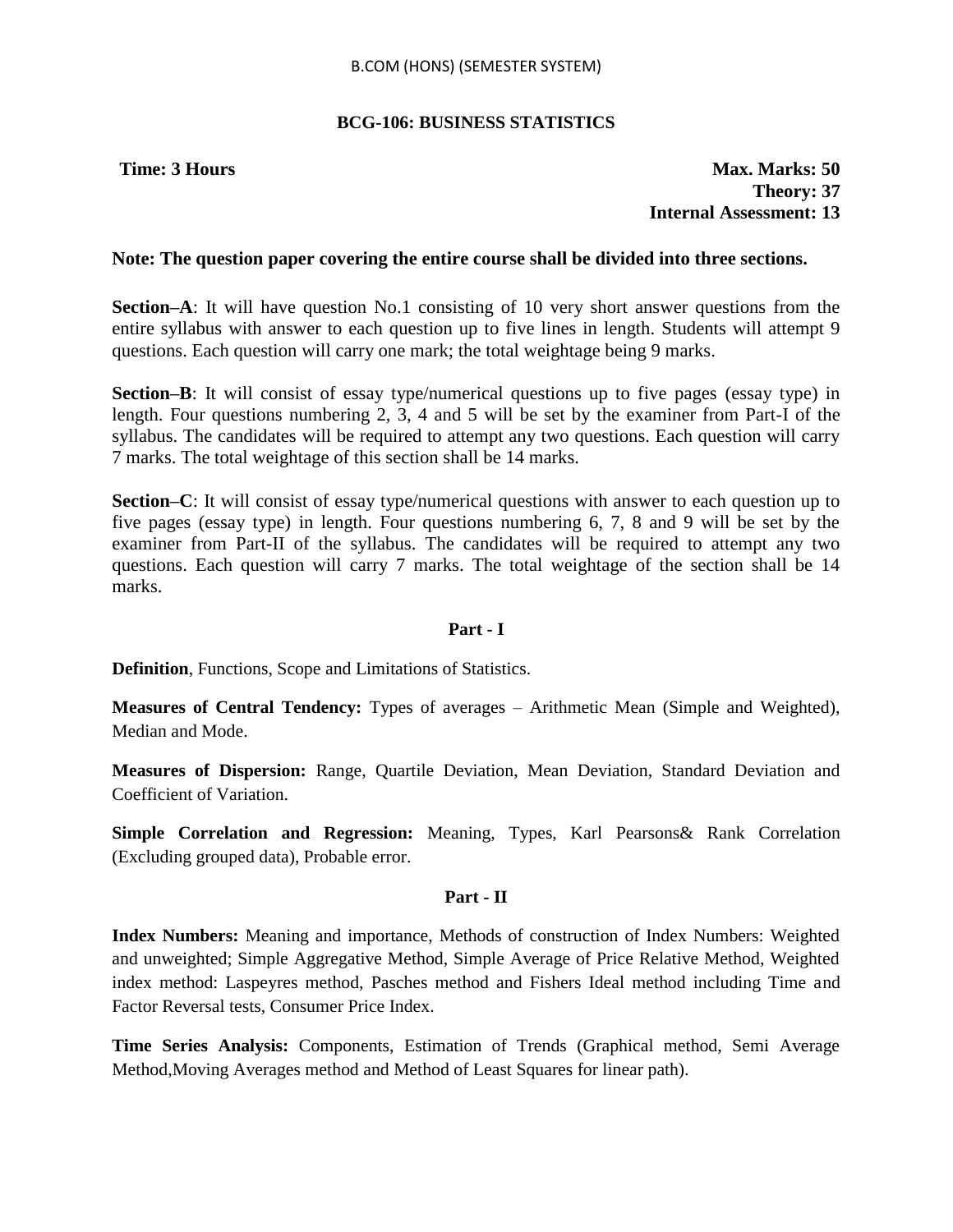**Probability:** Conceptual meaning and definition of probability, Theorems of probability-addition and multiplication theorem of probability and concept of conditional probability (simple applications only).

#### **Suggested Readings:**

- *1. Levin, Richard and David S. Rubin. "Statistics for Management". 7th Edition, rentice Hall of India, New Delhi.*
- *2. Chandan, J.S., "Statistics for Business and Economics", Ist Edition, (1998), Vikas Publishing House Pvt. Ltd.*
- *3. Render, B. and Stair, R. M. Jr., "Quantitative Analysis for Management", 7th Edition, Prentice-Hall of India, New Delhi.*
- *4. Gupta C B, Gupta V, "An Introduction to Statistical Methods", 23rd Edition (1995), Vikas Publications.*
- *5. Siegel, Andrew F, Practical Business Statistics. International Edition, 5th Edition (2001), McGraw Hill Irwin.*
- *6. Berenson, L.M., Krehbiel, T.C., Vishwanathan, P.K. and Levine, D.M., "Business Statistics: A First Course", 4th Edition (2008), Pearson Education.*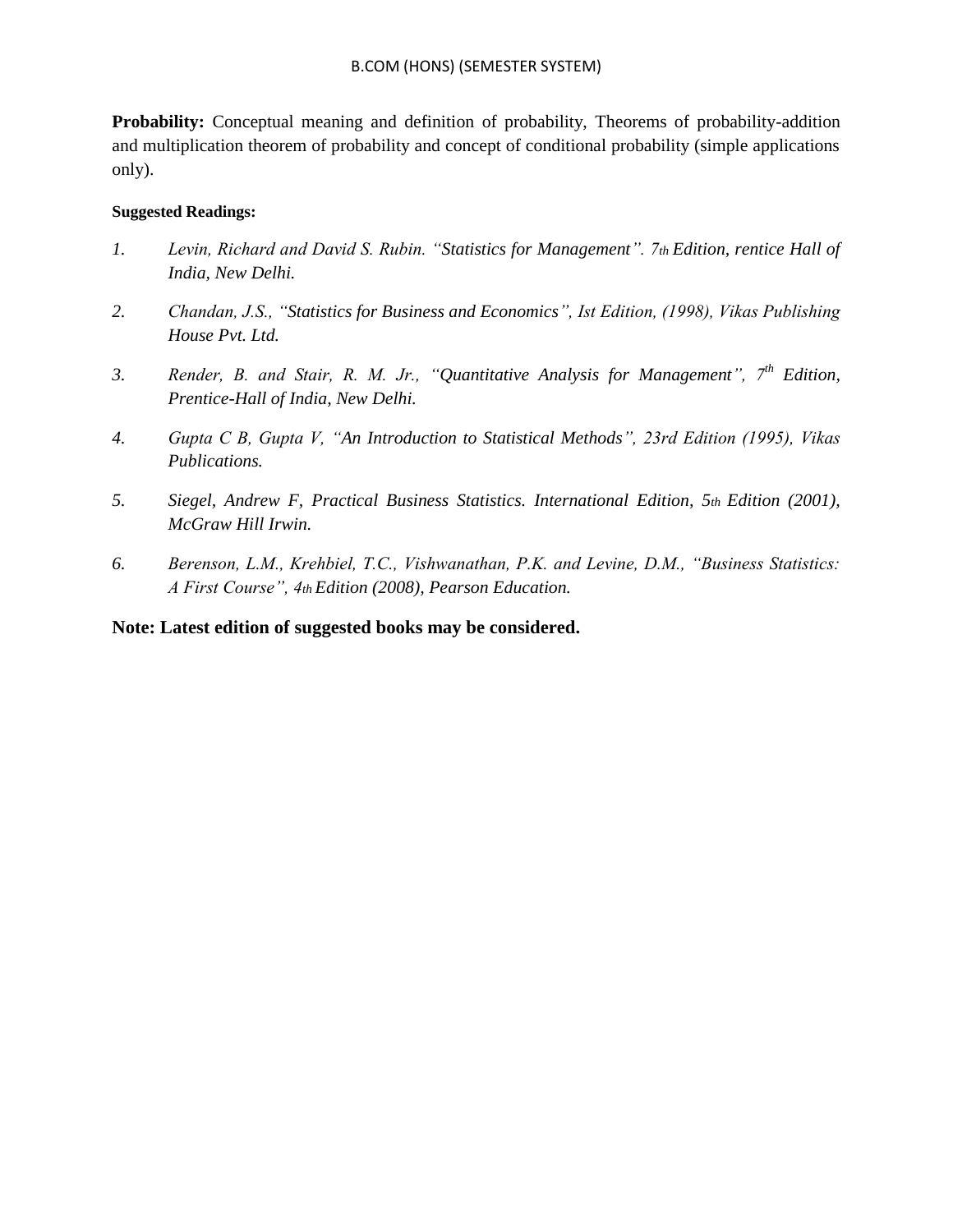#### **BCG-107 COMPUTER FUNDAMENTALS**

# **Time: 3 Hours Max. Marks: 50 Theory: 27 Practical: 10 Internal Assessment: 13**

#### **Note: The question paper covering the entire course shall be divided into three sections.**

**Section–A**: It will have question No.1 consisting of 7 very short answer questions from the entire syllabus with answer to each question up to five lines in length. Students will attempt 7 questions. Each question will carry one mark; the total weightage being 7 marks.

**Section–B**: It will consist of essay type/numerical questions up to five pages (essay type) in length. Four questions numbering 2, 3, 4 and 5 will be set by the examiner from Part-I of the syllabus. The candidates will be required to attempt any two questions. Each question will carry 5 marks. The total weightage of this section shall be 10 marks.

**Section–C**: It will consist of essay type/numerical questions with answer to each question up to five pages (essay type) in length. Four questions numbering 6, 7, 8 and 9 will be set by the examiner from Part-II of the syllabus. The candidates will be required to attempt any two questions. Each question will carry 5 marks. The total weightage of the section shall be 10 marks.

#### **Part – I**

Introduction to Computer, General Features of Computers, History and Generations of Computer, Block Diagram of Computer, Classification of Computer (Functional, Size and Capacity point of view), Computer Applications - Data Processing, Information Processing, Commercial, Office Automation, Industry and Engineering, Healthcare, Education, Graphics and Multimedia.

Computer Memory: Primary and Secondary memory, Secondary storage devices - Magnetic andOptical media.

Input Devices (Keyboard, Mouse, Joystick, Light pen, Touch pad, Web Cam, Microphone, Scanner – OCR, OMR, MICR.

Output Devices – VDU, Printer, Plotter, Speaker, Multimedia Projector.Communication Devices – Modem/Router.

#### **Part - II**

Computer Hardware and Software, Types of Software (System, Application and Service Software), Translator Basics (Compiler, Interpreter and Assembler), Computer Language - High Level Language, Assembly Language and Machine Language.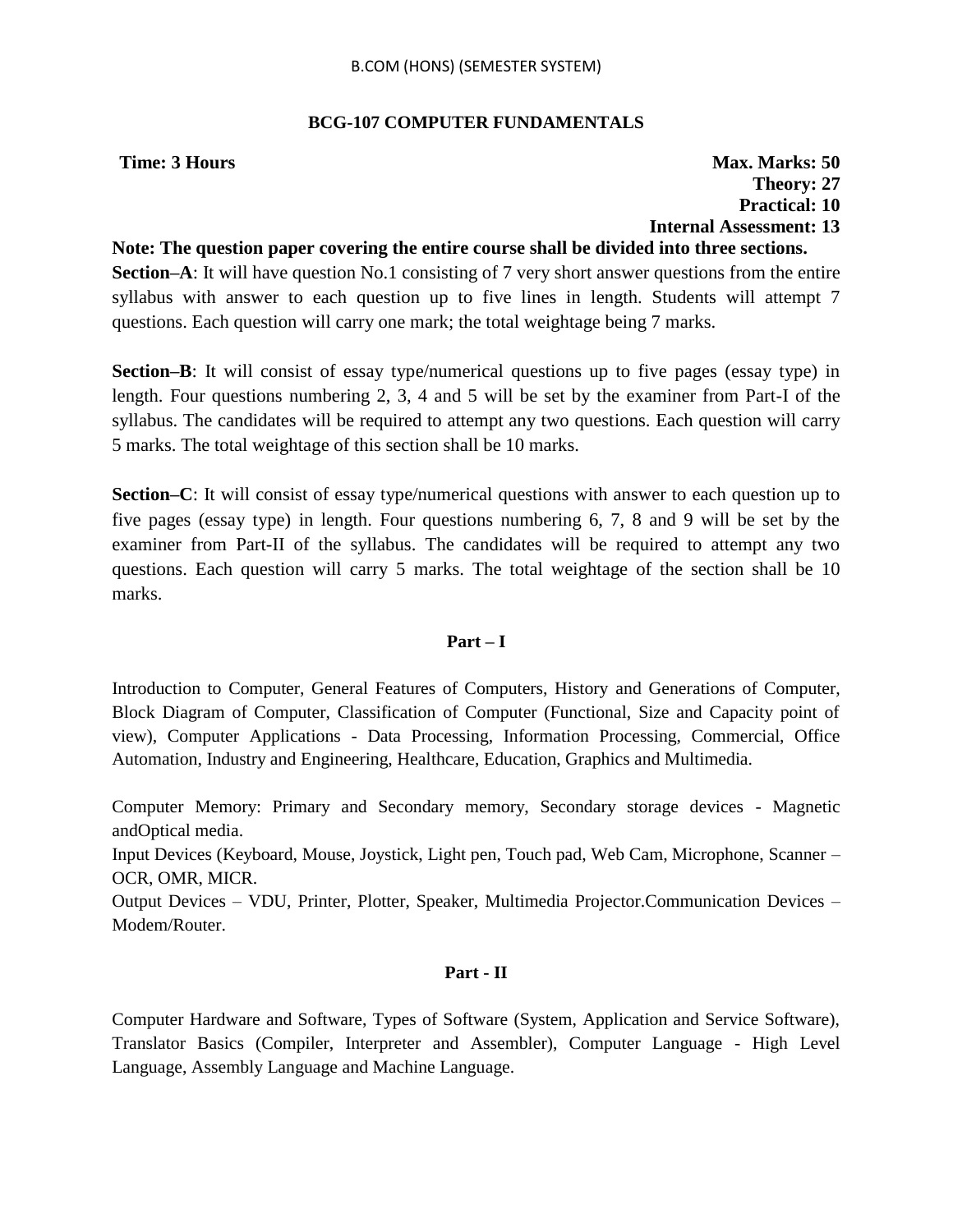Operating System - Basic Functions and Types of Operating System. Basics of Window (Desktop, Taskbar, Start Menu, Folder and Sub-Folder (Creation, rename and delete), Shortcut (Creation, rename and delete), Recycle bin, Control Panel, Window Explorer, To add and delete Applications and Printer, Accessories.

**Practical: Practical be based on the Practical part of the Syllabus.**

#### **Suggested Readings:**

- 1. Hunt, R., J. Shelley, *Computers and Commonsense*, Prentice Hall of India.
- 2. Sinha, Pradeep K. and Preeti Sinha, *Foundation of Computing*, BPB Publication.
- 3. Saxena, Sanjay, *A First Course in Computers*, Vikas Publishing House.
- 4. Leon A. & Leon M., *Introduction to Computers*, Leon Vikas Publications.
- 5. Leon, *Fundamentals of Information Technology*, Vikas Publications.
- 6. Kakkar D.N., Goyal R., *Computer Applications in Management*, New Age.
- 7. Basandra S.K., *Computers Today*, Galgotia.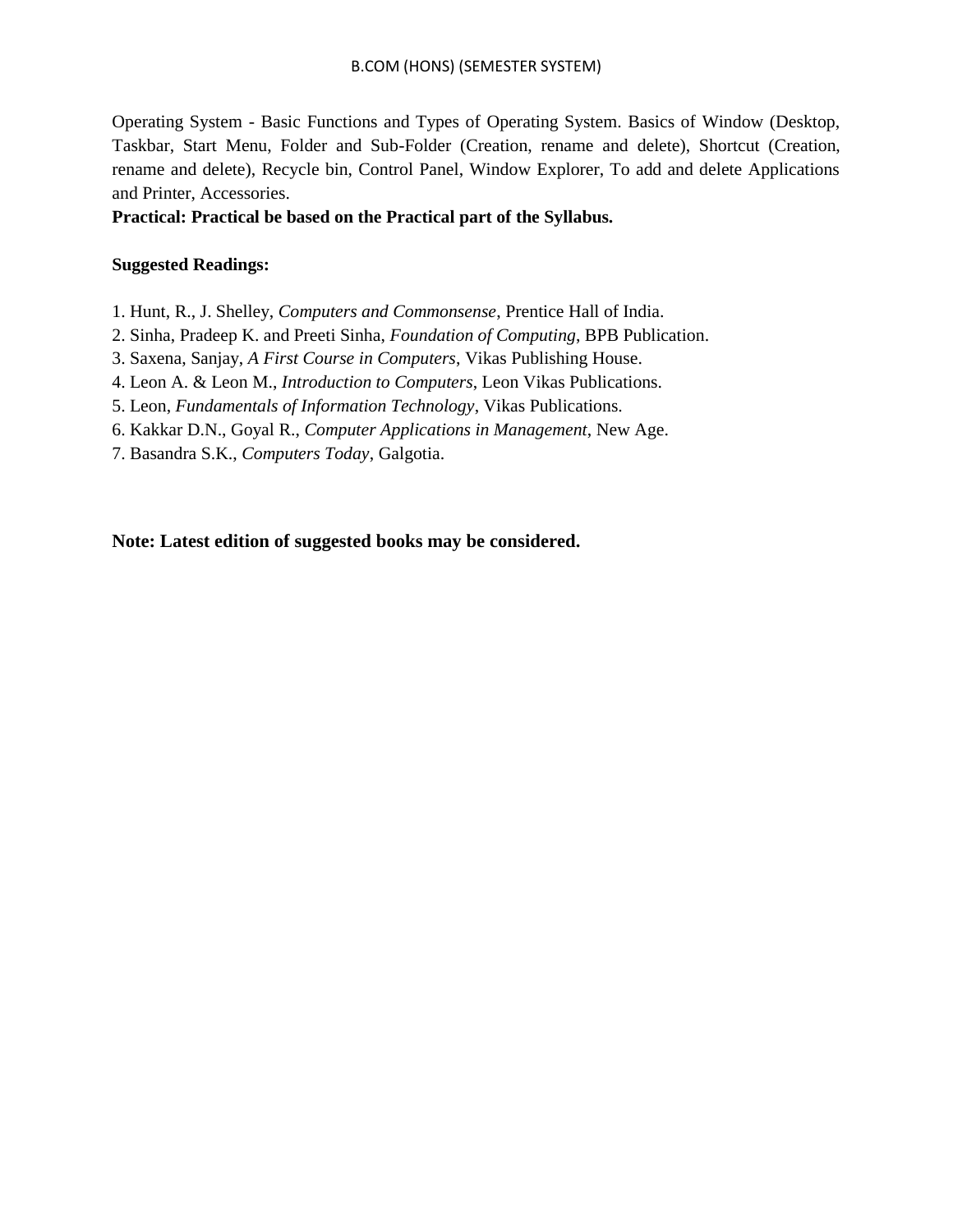#### **DA1- Drug Abuse: Problem, Management and Prevention PROBLEM OF DRUG ABUSE (Compulsory for all Under Graduate Classes)**

Time: 3 Hours

Theory: 37

Internal Assessment: 13

Max. Marks: 50

#### **Instructions for the Paper Setters:**

Section–A: (09 Marks): It will consist of five short answer type questions. Candidates will be required to attempt three questions, each question carrying 03 marks. Answer to any of the questions should not exceed two pages.

Section–B: (16 Marks) It will consist of four essay type questions. Candidates will be required to attempt two questions, each question carrying 08 marks. Answer to any of the questions should not exceed four pages.

Section–C: (12 Marks) It will consist of two questions. Candidate will be required to attempt one question only. Answer to the question should not exceed 5 pages

#### **UNIT–I**

Meaning of Drug Abuse

Meaning, Nature and Extent of Drug Abuse in India and Punjab.

#### **UNIT-II**

 $\Box$  Consequences of Drug Abuse for:

Individual : Education, Employment, Income. Family : Violence. Society : Crime. Nation : Law and Order problem.

#### **UNIT-III**

#### **Management of Drug Abuse**

Medical Management: Medication for treatment and to reduce withdrawal effects.

#### **UNIT-IV**

 $\Box$  Psychiatric Management: Counselling, Behavioural and Cognitive therapy.

 $\Box$  Social Management: Family, Group therapy and Environmental Intervention.

#### **References:**

1. Ahuja, Ram (2003), Social Problems in India, Rawat Publication, Jaipur.

2. Extent, Pattern and Trend of Drug Use in India, Ministry of Social Justice and Empowerment, Government of India, 2004.

3. Inciardi, J.A. 1981. The Drug Crime Connection. Beverly Hills: Sage Publications. 23

4. Kapoor. T. (1985) Drug epidemic among Indian Youth, New Delhi: Mittal Pub.

5. Modi, Ishwar and Modi, Shalini (1997) Drugs: Addiction and Prevention, Jaipur: Rawat Publication.

6. National Household Survey of Alcohol and Drug abuse. (2003) New Delhi, Clinical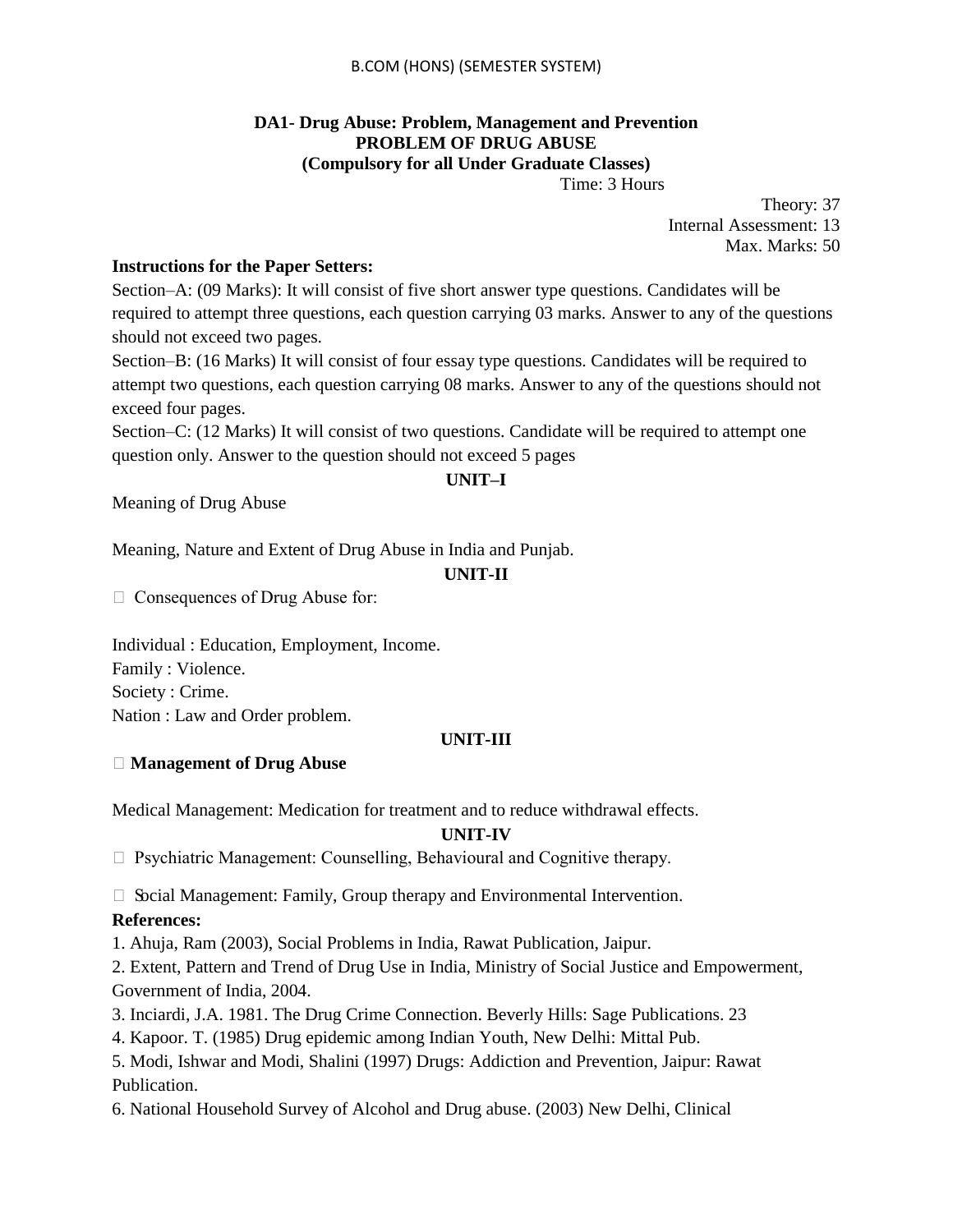Epidemiological Unit, All India Institute of Medical Sciences, 2004.

7. Sain, Bhim 1991, Drug Addiction Alcoholism, Smoking obscenity New Delhi: Mittal Publications.

8. Sandhu, Ranvinder Singh, 2009, Drug Addiction in Punjab: A Sociological Study. Amritsar: Guru Nanak Dev University.

9. Singh, Chandra Paul 2000. Alcohol and Dependence among Industrial Workers: Delhi: Shipra. 10. Sussman, S and Ames, S.L. (2008). Drug Abuse: Concepts, Prevention and Cessation, Cambridge University Press.

11. World Drug Report 2010, United Nations office of Drug and Crime.

12. World Drug Report 2011, United Nations office of Drug and Crime.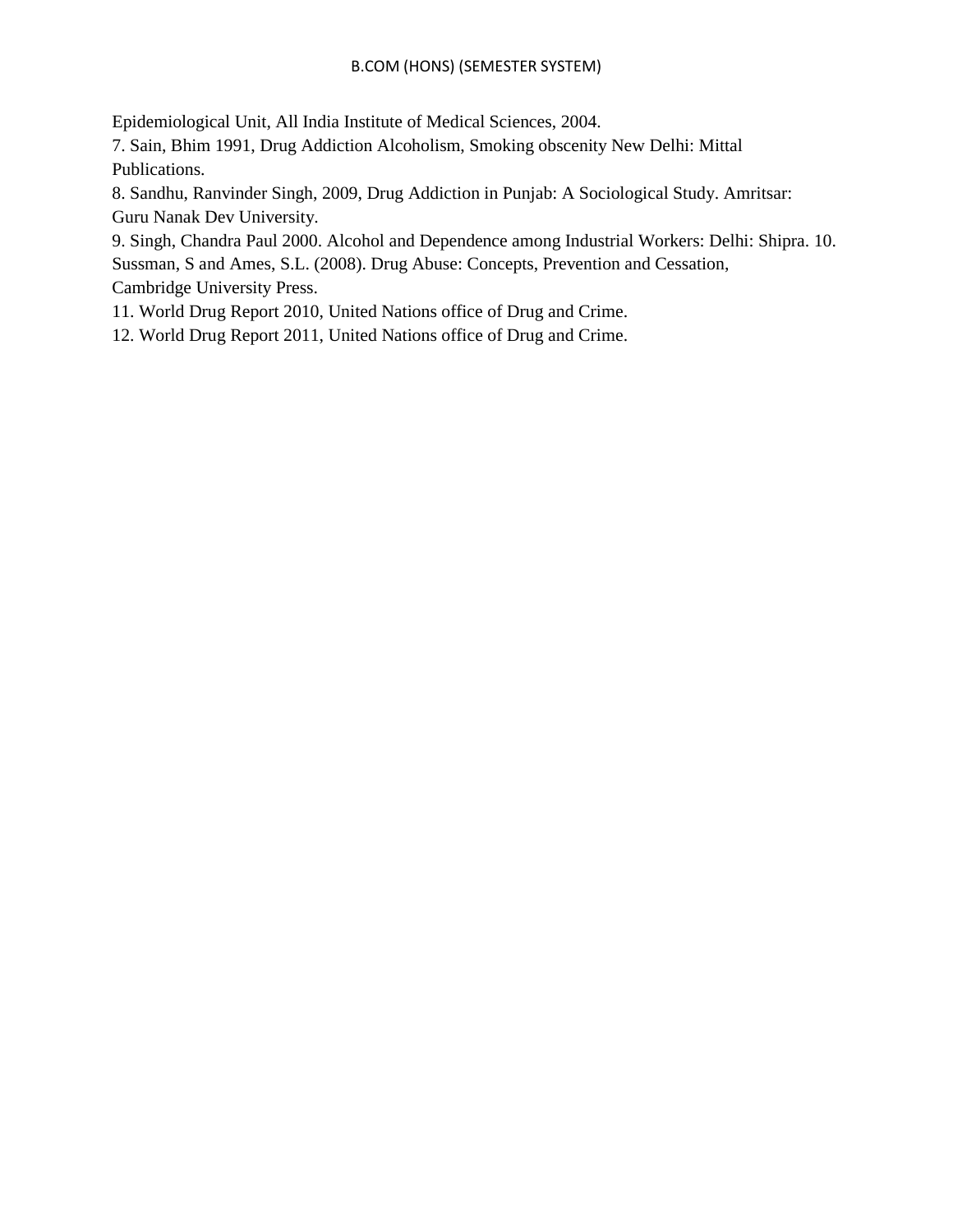#### **BCG-201: ENGLISH (COMPULSORY)**

**Time: 3 Hours Max.** Marks: 50  **Theory: 37 Internal Assessment: 13**

#### **Texts Prescribed:**

1. *Tales of Life* (Guru Nanak Dev University, Amritsar)

2. *Prose for Young Learners* (Guru Nanak Dev University, Amritsar)

3. *Murphy"s English Grammar (by Raymond Murphy) CUP*

#### **Course Contents**

1) Stories at Sr.No.7,9,10,11,12 from *Tales of Life*.

2) Essays at Sr.No.7,8,9,10,11 from *Prose for Young Learners.*

3) Unit 19-25, 72-81 from *Murphy"s English Grammar*.

**Division of Marks:**

#### **Instructions for the Paper Setter and Distribution of Marks:**

The question paper will consist of three sections and distribution of marks will be as under: Section A: 10 Marks Section B: 17 Marks Section C: 10 Marks

### **Section–A**

**1. Twelve ( 12)** Questions on usage of grammar related to the prescribed units of *Murphy's English Grammar* will be set for the students to attempt **any Ten (10)**

 $(1X10= 10$ 

Marks)

#### **Section–B**

- 1. **EIGHT (8)** questions (four from each literary text) on theme, characterization, tone and style etc. will be set. The students will be required to attempt **any Four** questions, choosing at least TWO from each prescribed text. The answer to each question should not exceed 15-20 sentences. (4X3=12 Marks)
- 2. The students will be required to write a **Personal Letter** on ONE of the TWO situations/ issues provided in the question paper.  $(1X5=5$  Marks)

#### **Section–C**

1. **Two q**uestions, one from each literary text, will be set. The students will be required to answer any one.

(1X5=5 Marks)

2. The students will be required to answer **Five** questions from the **Comprehension of Passage** set from the book *Prose for Young Learners* .

 $(5X1=5$  Marks)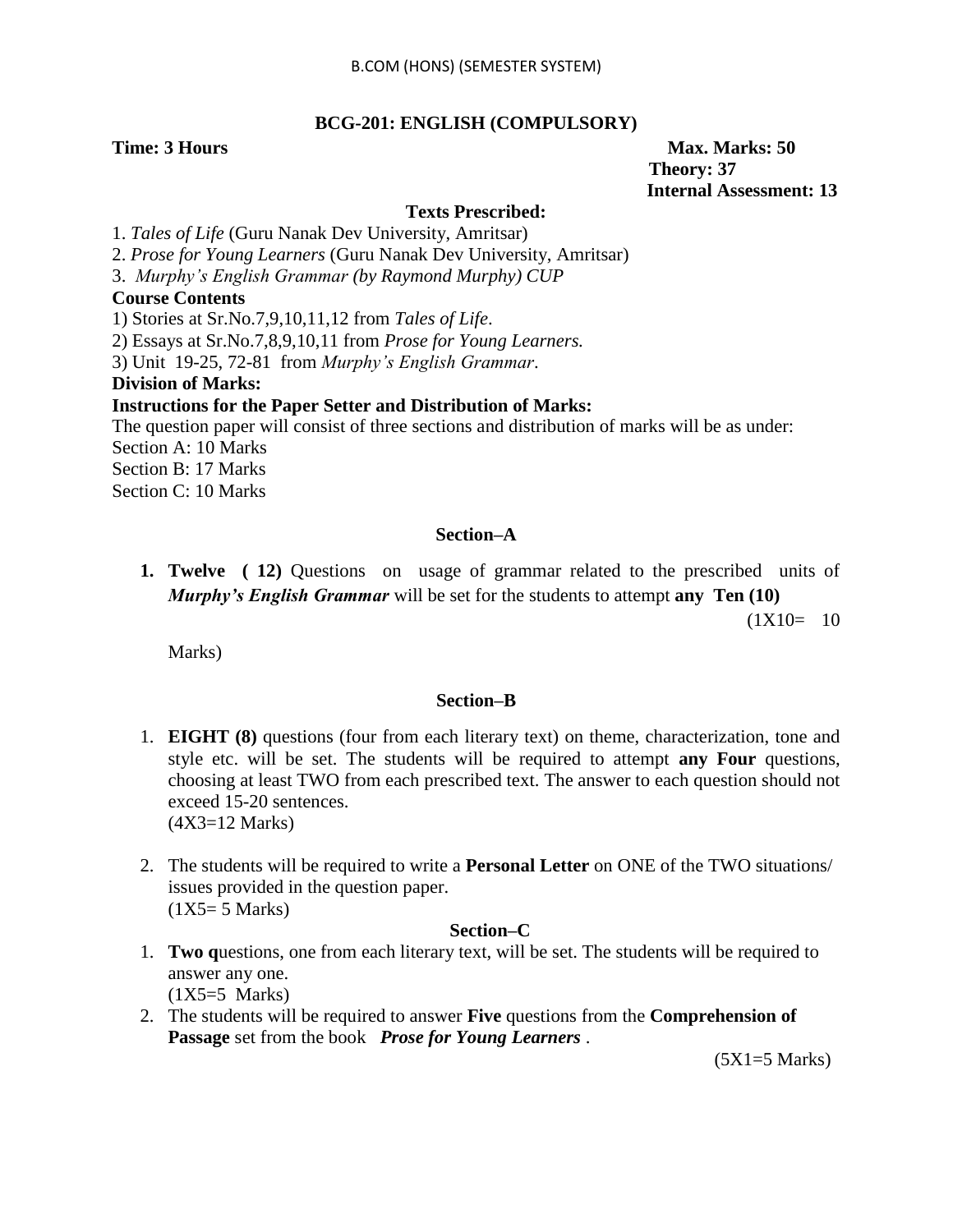# **BCG-202: PUNJABI COMPULSORY** ਪੰਜਾਬੀ (ਲਾਜ਼ਮੀ)

smW : 3 GMty iQaUrI AMk : 37 ਇੰਟਰਨਲ ਅਸੈੱਸਮੈਂਟ : 13 ਕਲ ਅੰਕ : 50

#### ਪਾਠ-ਕੁਮ ਅਤੇ ਪਾਠ-ਪੁਸਤਕਾਂ

- 1. **ਦੋ ਰੰਗ** (ਸੰਪਾ. ਹਰਜਿੰਦਰ ਸਿੰਘ ਢਿੱਲੋਂ ਅਤੇ ਪ੍ਰੀਤਮ ਸਿੰਘ ਸਰਗੋਧੀਆ), ਕਹਾਣੀ ਭਾਗ, ਗੁਰੂ ਨਾਨਕ ਦੇਵ ਯਨੀਵਰਸਿਟੀ, ਅੰਮਿਤਸਰ।
- 2. ਪੌੌਜਾਬ ਦੇ ਮਹਾਨ ਕਲਾਕਾਰ (ਬਲਵੰਤ ਗਾਰਗੀ), ਗੁਰੂ ਨਾਨਕ ਦੇਵ ਯੂਨੀਵਰਸਿਟੀ, ਅੰਮ੍ਰਿਤਸਰ। ਰੇਖਾ ਚਿੱਤਰ : ਸਤੀਸ਼ ਗ਼ਜਰਾਲ, ਗਰਚਰਨ ਸਿੰਘ, ਠਾਕਰ ਸਿੰਘ, ਬਲਰਾਜ ਸਾਹਨੀ, ਸੁਰਿੰਦਰ ਕੌਰ।
- 3. **ਸ਼ਬਦ-ਬਣਤਰ ਅਤੇ ਸ਼ਬਦ ਰਚਨਾ** : ਪਰਿਭਾਸ਼ਾ, ਮਢਲੇ ਸੰਕਲਪ।
- 4. **ਸ਼ਬਦ ਸ਼੍ਰੇਣੀਆਂ**
- 5. ਪੈਰਾ ਰਚਨਾ
- 6. ਪੈਰਾ ਪੜ੍ਹ ਕੇ ਪ੍ਰਸ਼ਨਾਂ ਦੇ ਉੱਤਰ
- 7. **ਮਹਾਵਰੇ ਅਤੇ ਅਖਾਣ**

# <u> ਅੰਕ-ਵੰਡ ਅਤੇ ਪਰੀਖਿਅਕ ਲਈ ਹਦਾਇਤਾਂ</u>

- 1. ਕਿਸੇ ਕਹਾਣੀ ਦਾ ਸਾਰ ਜਾਂ ਉਸਦਾ ਵਿਸ਼ਾ ਵਸਤੁ (ਦੋ ਵਿਚੋਂ ਇੱਕ) **1. 1996 (7 ਅੰਕ)** 2. ਰੇਖਾ ਚਿਤਰ : ਸਾਰ, ਵਿਸ਼ਾ-ਵਸਤੂ, ਸ਼ਖ਼ਸੀਅਤ ਦੇ ਗੁਣ **ਵਿੱਚ ਕਰਨ ਵਿੱਚ ਕੰਮ ਕਰਨ (7 ਅੰਕ)** 3. ਯੂਨਿਟ 3-4 ਨੰਬਰ ਉੱਤੇ ਦਿੱਤੀ ਵਿਆਕਰਣ ਦੇ ਆਧਾਰ ਤੇ ਵਰਣਨਾਤਮਕ ਪ੍ਰਸ਼ਨ **(7 ਅੰਕ)** 5. ਪੈਂਰ੍ਹਾ ਰਚਨਾ : ਤਿੰਨ ਵਿਸ਼ਿਆਂ ਵਿਚੋਂ ਕਿਸੇ ਇੱਕ ਉੱਤੇ ਪੈਰ੍ਹਾ ਲਿਖਣ ਲਈ ਕਿਹਾ ਜਾਵੇ । (4 **ਅੰਕ)** 6. ਪੈਰ੍ਹਾ ਦੇ ਕੇ ਉਸ ਬਾਰੇ ਚਾਰ ਪ੍ਰਸ਼ਨਾਂ ਦੇ ਉੱਤਰ **ਵਿੱਚ ਕਰਨ ਵਿੱਚ ਕਿਸੇ ਕਰਨ (4 ਅੰਕ)** 7. ਨੰਬਰ 7 ਵਿਚ ਅੱਠ ਅਖਾਣ ਅਤੇ ਅੱਠ ਮੁਹਾਵਰੇ ਪੁੱਛੇ ਜਾਣਗੇ, ਜਿਨ੍ਹਾਂ ਵਿਚੋਂ ਵਿਦਿਆਰਥੀ ਨੇ ਚਾਰ-ਚਾਰ ਨੂੰ vwkW ivc vrq ky ArQ sp`St krny hoxgy[ **(4+4 = 8 AMk)**  $\delta$ ਟ: ਇੰਟਰਨਲ ਅਸੈੱਸਮੈਂਟ 10 ਅੰਕਾਂ ਦੀ ਹੈ, ਜੋ ਕਾਲਜ ਵਲੋਂ ਨਿਰਧਾਰਿਤ ਦਿਸ਼ਾ ਨਿਰਦੇਸ਼ਾਂ ਅਨਸਾਰ ਇਨਾਂ
	- $\hat{M}$ ਕਾਂ ਤੋਂ ਵੱਖਰੀ ਹੋਵੇਗੀ। ਇਸ ਪੇਪਰ ਦੇ ਕੁਲ ਅੰਕ 40+10 = 50 ਹਨ।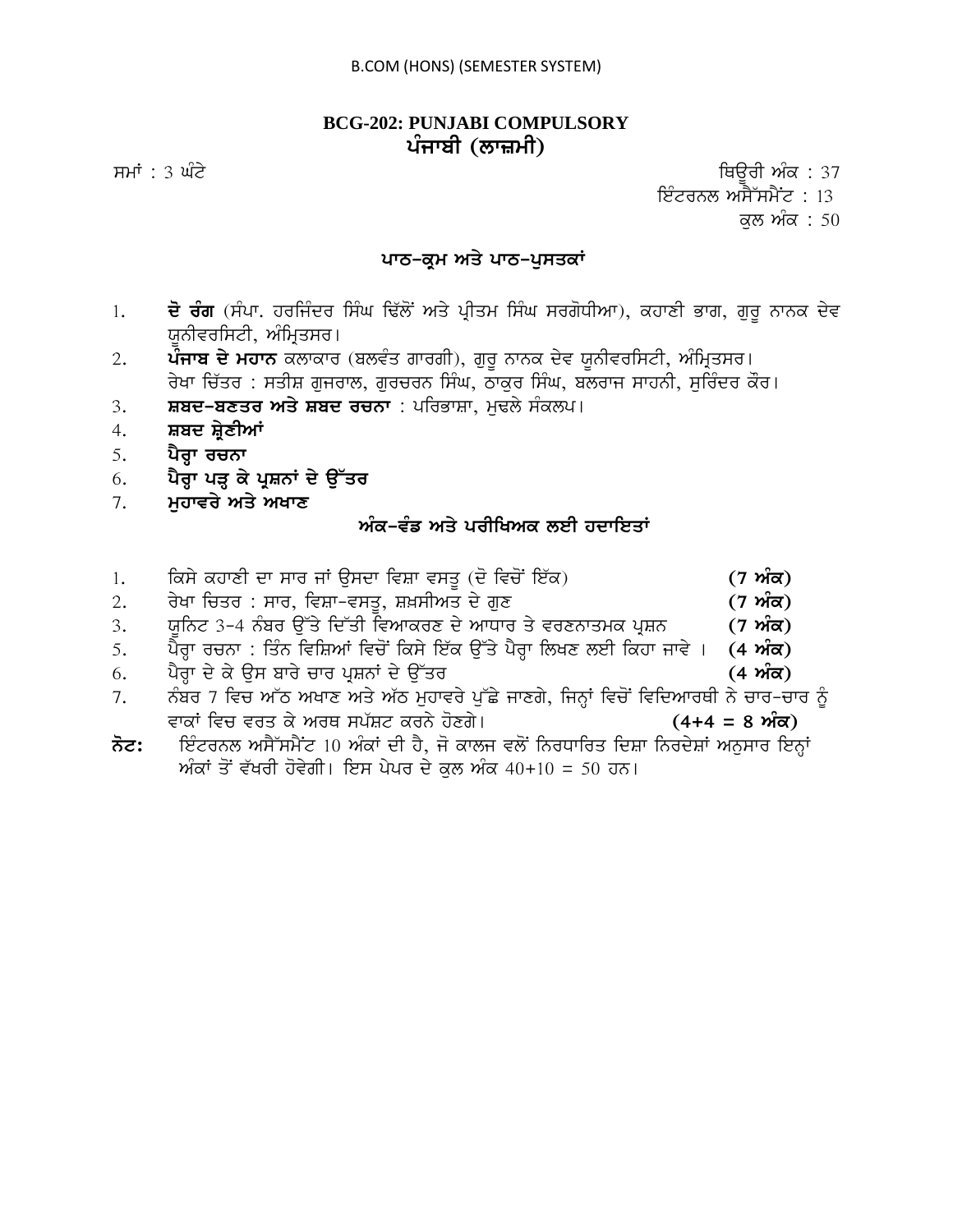# **BCG-202 BASIC PUNJABI** ਮੱਢਲੀ ਪੰਜਾਬੀ

(In Lieu of Compulsory Punjab)

smW : 3 GMty iQaUrI AMk : 37 ਇੰਟਰਨਲ ਅਸੈੱਸਮੈਂਟ : 13 ਕਲ ਅੰਕ : 50

#### **ਪਾਠ-ਕੁਮ ਅਤੇ ਪਾਠ-ਪਸਤਕਾਂ**

- 1. **ਪੰਜਾਬੀ ਸ਼ਬਦ ਬਣਤਰ** : ਧਾਤ, ਵਧੇਤਰ (ਅਗੇਤਰ, ਮਧੇਤਰ, ਪਿਛੇਤਰ), ਪੰਜਾਬੀ ਕੋਸਗਤ ਸਬਦ ਅਤੇ ਵਿਆਕਰਣਿਕ ਸਬਦ **ਵਿਆਕਰਣਿਕ ਸ਼ਬਦ ਹੈ, ਜਿਸ ਦੀ ਸ਼ਹਿਰ ਤੋਂ ਬਾਅਦ** 12 **ਅੰਕ**
- 2. ਪੰਜਾਬੀ ਸ਼ਬਦ ਪ**ਕਾਰ** :
	- ਉ) ਸੰਯੁਕਤ ਸ਼ਬਦ, ਸਮਾਸੀ ਸ਼ਬਦ, ਦੋਜਾਤੀ ਸ਼ਬਦ, ਦੋਹਰੇ/ਦੁਹਰਕਤੀ ਸ਼ਬਦ ਅਤੇ ਮਿਸਰਤ ਸ਼ਬਦ
	- $\mathcal{W}$ ) ਸਿਖਲਾਈ ਤੇ ਅਭਿਆਸ
- 3. ਪੰਜਾਬੀ ਸ਼ਬਦ ਰਚਨਾ **:** 
	- ਉ) ਇੱਕ-ਵਚਨ ਬਹੁ-ਵਚਨ, ਲਿੰਗ-ਪੁਲਿੰਗ, ਬਹੁ-ਅਰਥਕ ਸ਼ਬਦ, ਸਮਾਨ-ਅਰਥਕ ਸ਼ਬਦ, ਬਹੁਤੇ ਸਬਦਾਂ ਲਈ ਇੱਕ ਸਬਦ, ਸਬਦ ਜੋੜ, ਵਿਰੋਧਆਰਥਕ ਸਬਦ
	- $m$ ) ਨਿੱਤ ਵਰਤੋਂ ਦੀ ਪੰਜਾਬੀ ਸਬਦਾਵਲੀ : ਖਾਣ-ਪੀਣ, ਸਾਕਾਦਾਰੀ, ਰੱਤਾਂ, ਮਹੀਨਿਆਂ, ਗਿਣਤੀ, ਮੌਸਮ, ਮਾਰਕੀਟ/ਬਾਜਾਰ, ਵਪਾਰ, ਧੰਦਿਆਂ ਨਾਲ ਸੰਬੰਧਿਤ। 10+5=15 **ਅੰਕ**

# ਅੰਕ ਵੰਡ ਅਤੇ ਪਰੀਖਿਅਕ ਲਈ ਹਦਾਇਤਾ<u>ਂ</u>

- 1. ਭਾਗ ਪਹਿਲਾਂ ਵਿਚੋਂ ਚਾਰ ਪ੍ਰਸ਼ਨ ਪੁਛੇ ਜਾਣਗੇ ਜਿਨ੍ਹਾਂ ਵਿਚੋਂ ਤਿੰਨ ਪ੍ਰਸ਼ਨਾਂ ਦਾ ਉੱਤਰ ਦੇਣਾ ਲਾਜ਼ਮੀ ਹਨ। ਹਰ pRsæn dy cwr-cwr nMbr hn [ **(4+4+4) 12 AMk**
- 2. Bwg dUsrw ivcoN do-do nMbr dy pMj pRsæn pu`Cy jwxgy[ swry pRsæn lwjæmI hn[ **10 AMk**
- 3. ਭਾਗ ਤੀਸਰਾ ਦੇ (ੳ) ਭਾਗ ਵਿਚੋਂ ਦੋ ਸਵਾਲ ਅਤੇ (ਅ) ਭਾਗ ਵਿਚੋਂ ਇੱਕ ਸਵਾਲ ਪੁਛਿਆ ਜਾਵੇਗਾ। ਹਰ<br>ਪਸਨ ਦੇ ਪੰਜ-ਪੰਜ ਅੰਕ ਹਨ। ਪਸਨ ਦੇ ਪੰਜ-ਪੰਜ ਅੰਕ **ਹਨ**।
	- $\vec{\delta}$ ਟ: ਇੰਟਰਨਲ ਅਸੈੱਸਮੈਂਟ 13 ਅੰਕਾਂ ਦੀ ਹੈ, ਜੋ ਕਾਲਜ ਵਲੋਂ ਨਿਰਧਾਰਿਤ ਦਿਸ਼ਾ ਨਿਰਦੇਸ਼ਾਂ ਅਨੁਸਾਰ ਇਨ੍ਹਾਂ ਅੰਕਾਂ ਤੋਂ ਵੱਖਰੀ ਹੋਵੇਗੀ। ਇਸ ਪੇਪਰ ਦੇ ਕਲ ਅੰਕ 37+13 = 50 ਹਨ।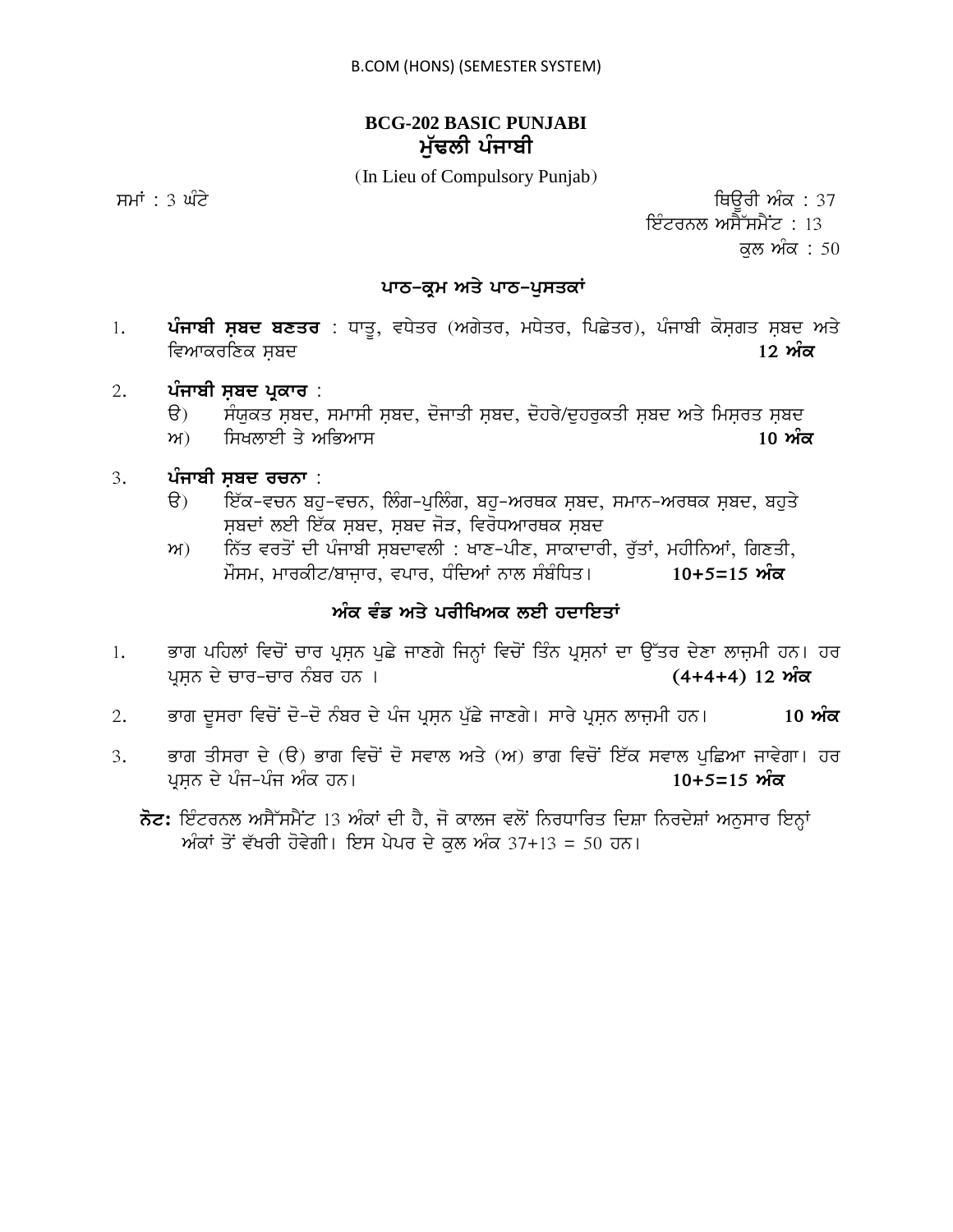### **BCG-203: ADVANCED FINANCIALACCOUNTING**

**Time: 3 Hours Max. Marks: 50 Theory :37 Internal Assessment : 13**

#### **Note: The question paper covering the entire course shall be divided into three sections.**

**Section–A**: It will have question No.1 consisting of 10 very short answer questions from the entire syllabus with answer to each question up to five lines in length. Students will attempt 9 questions. Each question will carry one mark; the total weightage being 9 marks.

**Section–B**: It will consist of essay type/numerical questions up to five pages (essay type) in length. Four questions numbering 2, 3, 4 and 5 will be set by the examiner from Part-I of the syllabus. The candidates will be required to attempt any two questions. Each question will carry 7 marks. The total weightage of this section shall be 14 marks.

**Section–C**: It will consist of essay type/numerical questions with answer to each question up to five pages (essay type) in length. Four questions numbering 6, 7, 8 and 9 will be set by the examiner from Part-II of the syllabus. The candidates will be required to attempt any two questions. Each question will carry 7 marks. The total weightage of the section shall be 14 marks.

#### **Part - I**

**Depreciation - Provisions and Reserves:** Depreciation: Meaning, Causes, Objectives of providing for depreciation, Factors affecting depreciation, Accounting Treatment, Methods of providing depreciation: Straight line method, Diminishing Balance Method.

Provisions and Reserves: Reserve Fund, Different Types of Provisions and Reserves.

**Accounts from Incomplete Records - Hire Purchase and Instalment Purchase System:**  Single Entry: Features, Books and Accounts maintained, Recording of transactions, Ascertainment of Profit (Statement of Affairs method only). Hire Purchase System: Features, Accounting Treatment in the Books of Hire Purchaser and Hire Vendor, Default and Repossession.

Instalment Purchase System: Difference between Hire purchase and Instalment Purchase Systems , Accounting Treatment in the books of Purchaser and Vendor.

#### **Part – II**

**Accounting of Non-Profit Organizations:** Non-Profit Entities: Features of Non - Profit Entities, Accounting process, Preparation of summaries, Receipts and Payments Account: Meaning and special features, Procedure for preparation, Uses and limitations.

Income and Expenditure Account: Features, Procedure for preparation, Preparation of Balance Sheet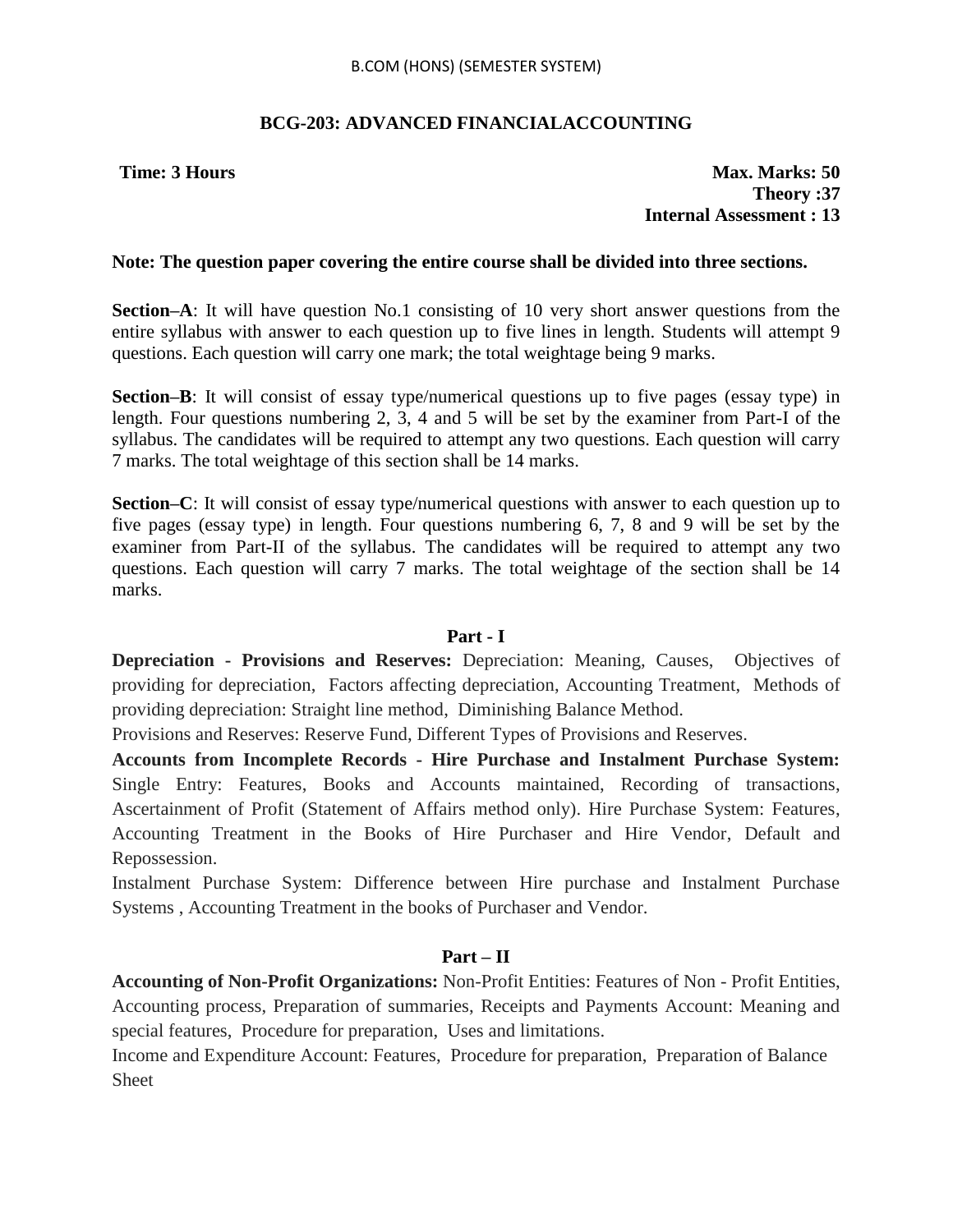Partnership Accounts: Accounting Treatment of Admission, Retirement, Death of a partner and Dissolution of Firm (including piecemeal distribution and sale of a firm to a company).

**Tally(Practical)** Latest Version

#### **Suggested Readings:**

- 1. Shukla, M.C., Grewal, T.S. and Gupta, S.C., "*Advanced Accountancy*", Vol. I & II, 2008, S Chand & Co, New Delhi
- 2. Gupta, R. L. &Radheswamy, M., "*Advanced Accountancy*" Vol. I & II, 2009, S Chand & Co, New Delhi
- 3. Maheshwari, S.N. &Maheshwari, V.L., "Advanced Accountancy" Vol. I & II, 2009, Vikas Publishing House Pvt. Ltd., New Delhi.
- 4. Sehgal, A. & Sehgal, D., "Advanced Accountancy" Vol. I & II, Taxmann Publication Pvt. Ltd, New Delhi.
- 5. Porwal, L.S., "Accounting Theory", 2001, Tata Mcgraw Hill Publishing Co. Ltd., New Delhi.
- 6. Sinha, G., "Accounting Theory & Management Accounting", 2009, PHI Learning Pvt. Ltd., New Delhi,
- 7. Banerjee, B., "Regulation of Corporate Accounting & Reporting in India", 2002, World Press Calcutta Private Limited, Calcutta.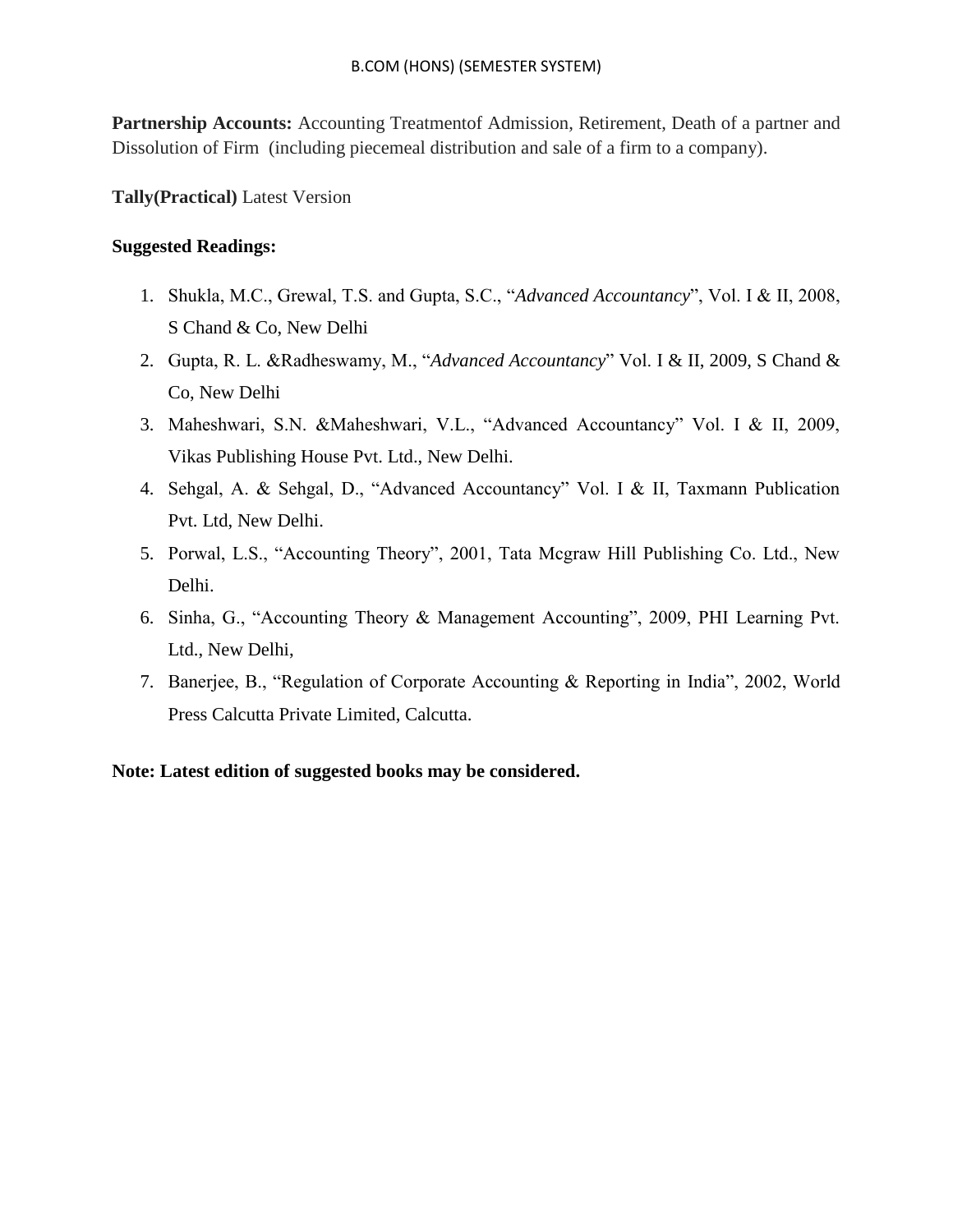#### **BCG-204: COMMERCIAL LAWS**

#### **Time: 3 Hours Max. Marks: 50 Theory :37 Internal Assessment : 13**

#### **Note: The question paper covering the entire course shall be divided into three sections.**

**Section–A**: It will have question No.1 consisting of 10 very short answer questions from the entire syllabus with answer to each question up to five lines in length. Students will attempt 9 questions. Each question will carry one mark; the total weightage being 9 marks.

**Section–B**: It will consist of essay type/numerical questions up to five pages (essay type) in length. Four questions numbering 2, 3, 4 and 5 will be set by the examiner from Part-I of the syllabus. The candidates will be required to attempt any two questions. Each question will carry 7 marks. The total weightage of this section shall be 14 marks.

**Section–C**: It will consist of essay type/numerical questions with answer to each question up to five pages (essay type) in length. Four questions numbering 6, 7, 8 and 9 will be set by the examiner from Part-II of the syllabus. The candidates will be required to attempt any two questions. Each question will carry 7 marks. The total weightage of the section shall be 14 marks.

#### **Part - I**

#### **The Indian Contract Act, 1872**

**Contract** – Meaning, Characteristics and kinds, Essentials of valid contract, Offer and acceptance, consideration, contractual capacity, free consent. Discharge of contract – Modes of discharge

Breach of Contracts and its Remedies. Contract of Indemnity and Guarantee

Contract of Bailment & Pledge, Contract of Agency

**Right to Information Act** – RTI meaning, preamble & objectives, provisions of RTI, RTI in India.

#### **Part - II**

#### **The Sale of Goods Act, 1930**

Contract of sale, meaning and difference between sale and agreement to sell., Conditions and warranties, Transfer of ownership in goods including sale by non-owners, Performance of contract of sale ,Unpaid seller – meaning and rights of an unpaid seller against the goods and the buyer.

#### **The Limited Liability Partnership Act, 2008**

Salient Features of LLP, Difference between LLP and Partnership, LLP and Company, LLP Agreement, Nature of LLP, Partners and Designated Partners, Incorporation Document,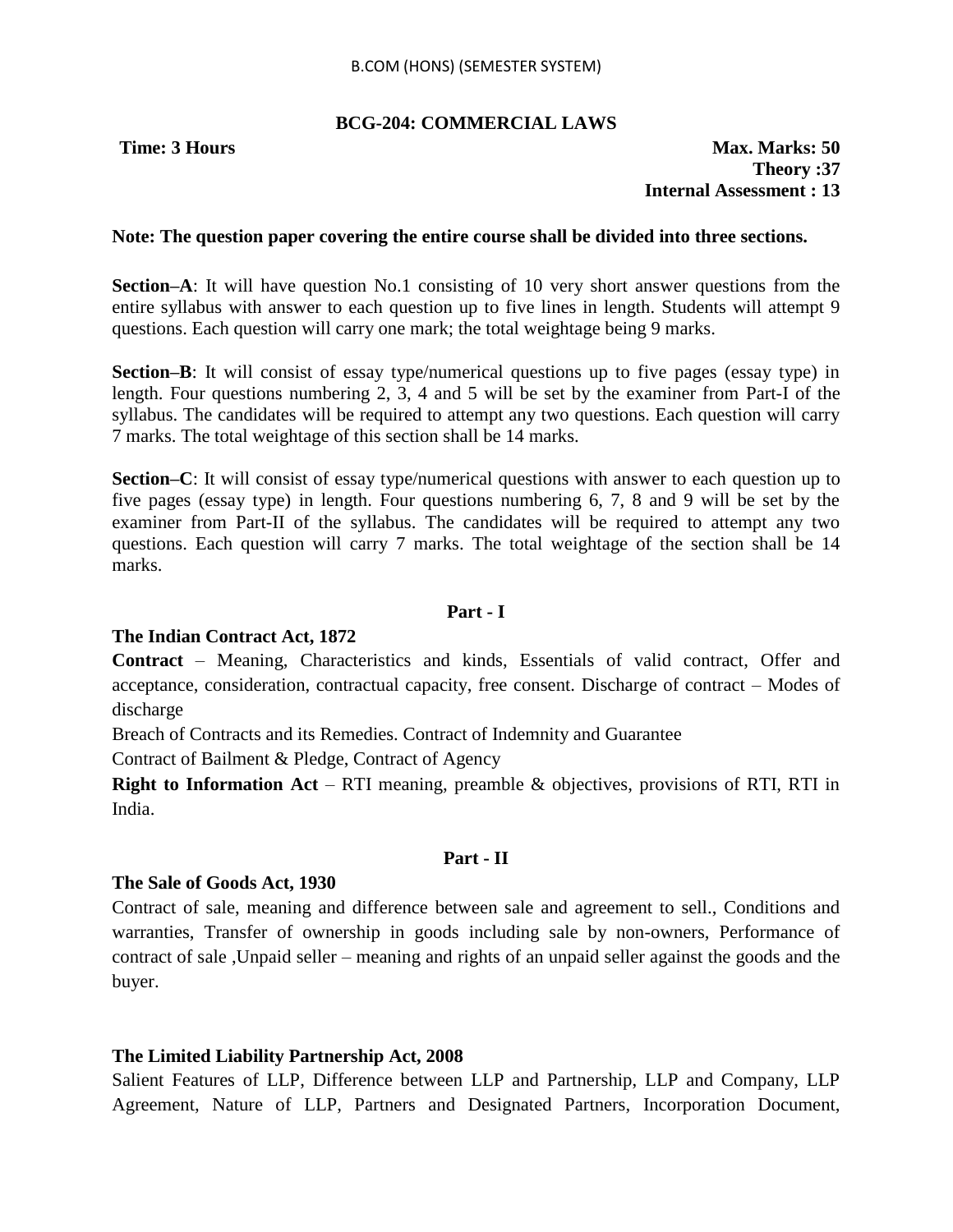Incorporation by Registration, Registered Office of LLP and Change Therein, Change of Name, Partners and their Relations, Extent and Limitation of Liability of LLP and Partners, Whistle Blowing, Contributions, Financial Disclosures, Annual Return, Taxation of LLP, Conversion to LLP, Winding Up and Dissolution.

## **Suggested Readings:**

- 1. Singh, A., "*Principles of Mercantile Law*", (2011), Eastern Book Co.
- 2. Tulsian, P. C., "*Business Laws*", 2nd Edition (2000), Tata McGraw Hill, New Delhi.
- 3. Kucchal, M.C., "*Business Law*", 5th Edition (2009), Vikas Publishing, House (P) Ltd.
- 4. Maheshwari&Maheshwari, "*Business Law*", National Publishing House, New Delhi.
- 5. Chadha, P. R., "*Business Law*" Galgotia Publishing Company, New Delhi.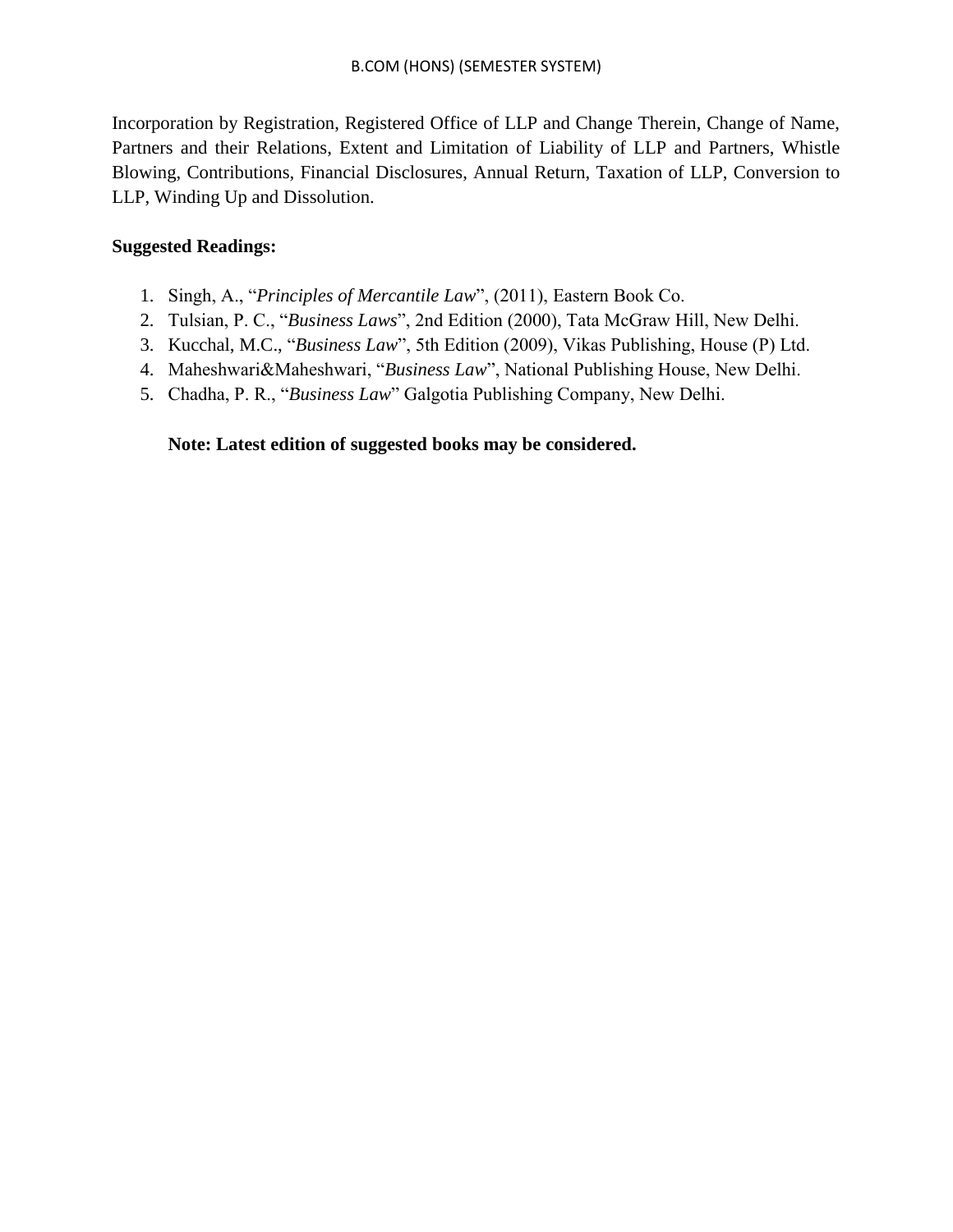#### **BCG-205: BUSINESS ECONOMICS**

**Time: 3 Hours Max. Marks: 50 Theory :37 Internal Assessment : 13**

#### **Note: The question paper covering the entire course shall be divided into three sections.**

**Section–A**: It will have question No.1 consisting of 10 very short answer questions from the entire syllabus with answer to each question up to five lines in length. Students will attempt 9 questions. Each question will carry one mark; the total weightage being 9 marks.

**Section–B**: It will consist of essay type/numerical questions up to five pages (essay type) in length. Four questions numbering 2, 3, 4 and 5 will be set by the examiner from Part-I of the syllabus. The candidates will be required to attempt any two questions. Each question will carry 7 marks. The total weightage of this section shall be 14 marks.

**Section–C**: It will consist of essay type/numerical questions with answer to each question up to five pages (essay type) in length. Four questions numbering 6, 7, 8 and 9 will be set by the examiner from Part-II of the syllabus. The candidates will be required to attempt any two questions. Each question will carry 7 marks. The total weightage of the section shall be 14 marks.

#### **Part – I**

**Theory of Demand:** Meaning of demand and its types, law of demand, price elasticity of demand and its measurement.

**Consumer's Behaviour:** Utility approach: Brief outline of law of diminishing marginal utility and law of equi-marginal utility.

**Indifference Curve Approach:** Meaning, properties, price, income and substitution effect, Revealed Preference Approach.

**Theory of Production:** Law of variable proportions and Law of returns to scale. Short and Long run cost curves, Traditional and Modern Theory of Costs.

#### **Part – II**

**Revenue:** Average revenue, Marginal revenue and Total revenue. Relationship between average revenue and marginal revenue and Elasticity of demand.

**Perfect Competition:** Meaning, features, price and output determination of firm and industry under perfect competition.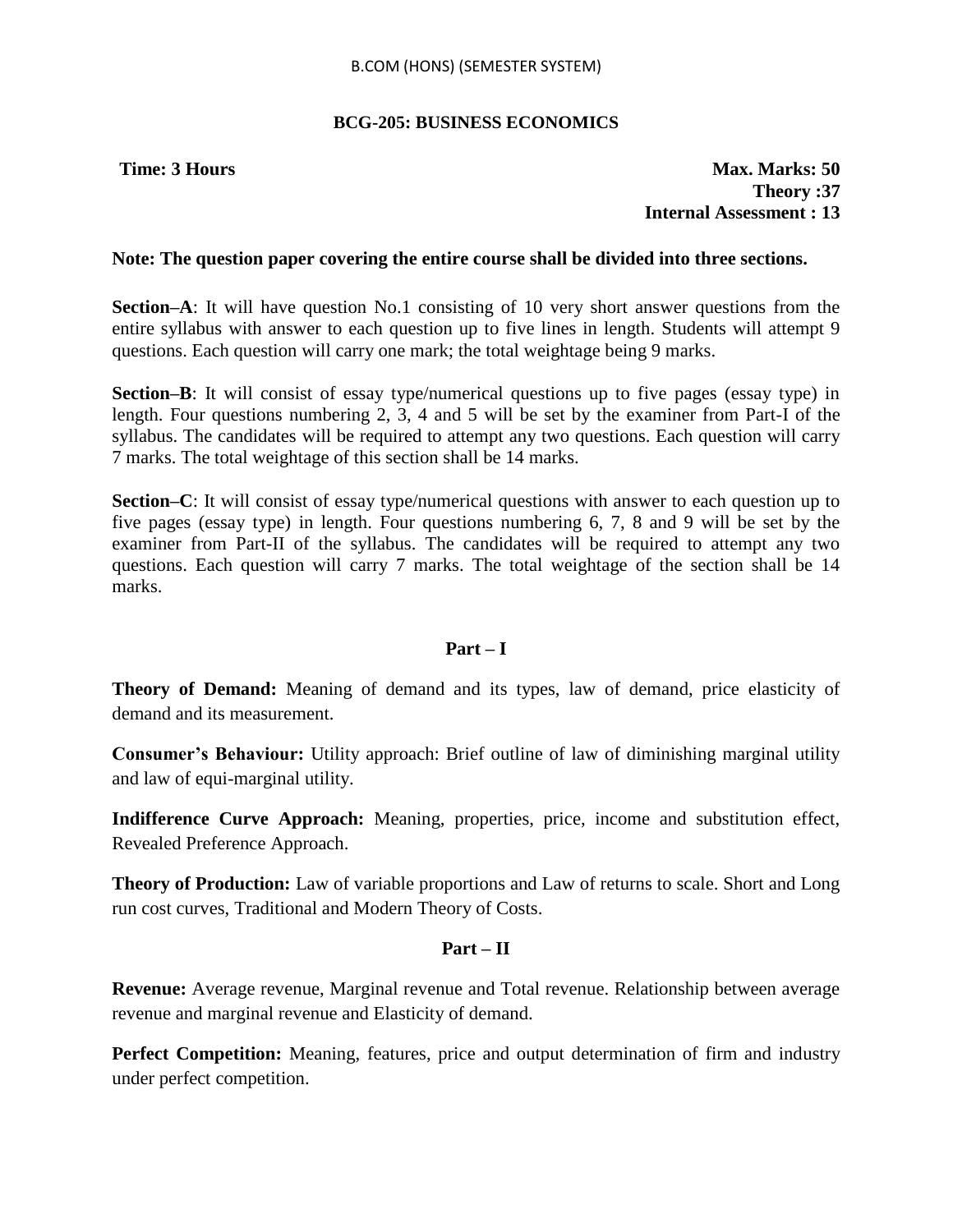**Monopoly**: Meaning, features, price and output determination under monopoly.

**Monopolistic Competition:** Meaning, features, price and output determination under monopolistic competition.

**National Income:** Definition and Importance of National Income. Gross and Net Domestic Product; Personal Income and Disposable Income. Measurement of National Income:

Income, Output and Expenditure Method, Problems in measurement of National Income particularly in underdeveloped countries.

**Consumption:** Meaning, determinants (subjective and objective) and importance. Keynes Psychological law of consumption.

#### **Suggested Readings:**

- 1. Maheswari&Varshney, *Managerial Economics*, S. Chand & Co., New Delhi.
- 2. Koutsoyiannis A., "*Modern Micro Economics*", 2nd edition,MacMillan House, New Delhi.
- 3. Dwivedi, D.N., "*Managerial Economics*", 7th Edition, Vikas Publication.
- 4. Ahuja, H. L., "*Modern Micro Economics*", (2009), Sultan Chand and Co., New Delhi.
- 5. Willimson, S. D., "*Macroeconomics*", 4th Edition (2010), Pearson Publication.
- 6. Froyen, R., "*Macroeconomics*", 9th Edition (2008), Pearson Publication.
- 7. Hirschey, M. "*Fundamental of Managerial Economics*", 9th Edition (2009), South Western Cengage Learning.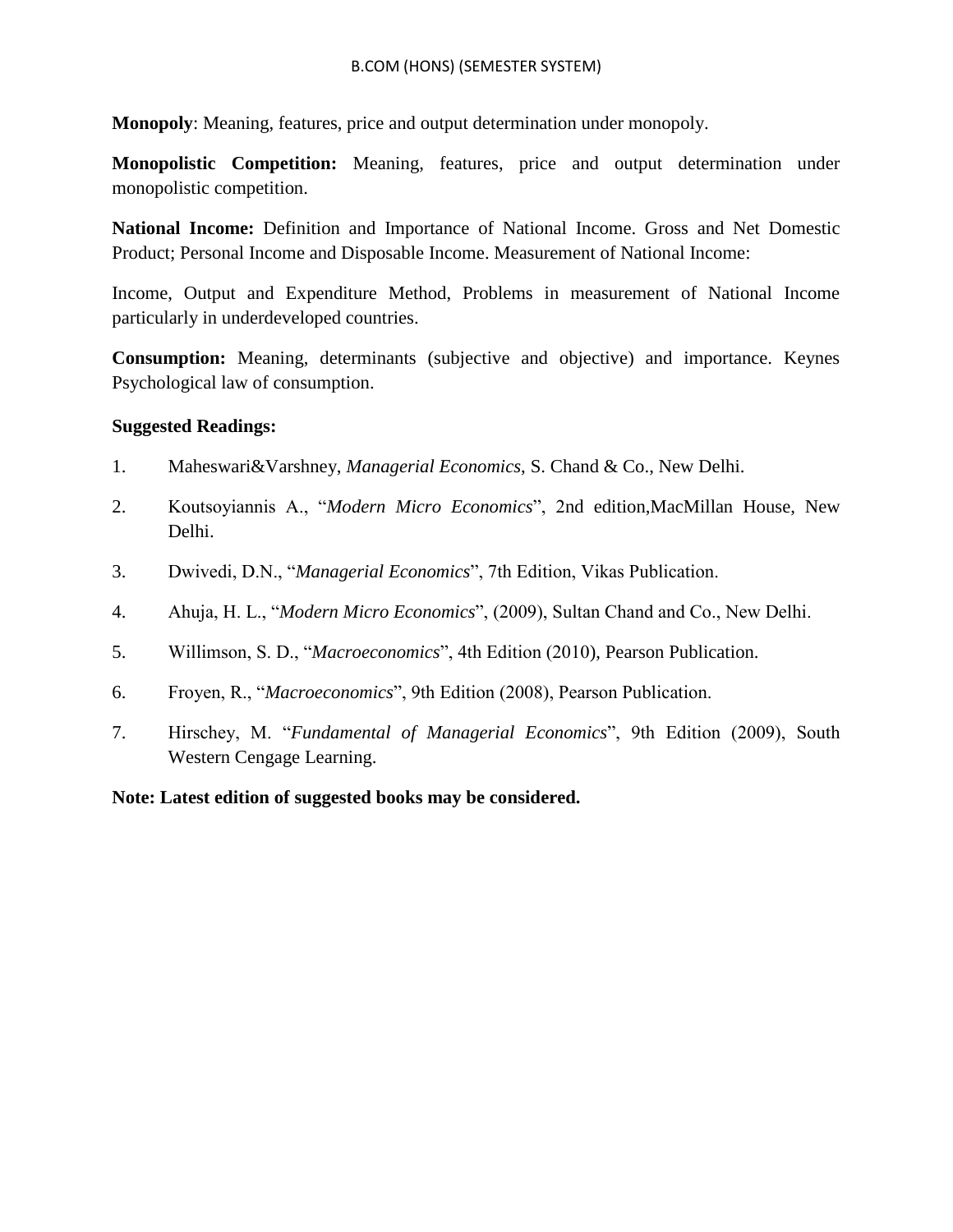#### **BCG-206: FUNCTIONAL MANAGEMENT**

#### **Note: The question paper covering the entire course shall be divided into three sections.**

**Section–A**: It will have question No.1 consisting of 10 very short answer questions from the entire syllabus with answer to each question up to five lines in length. Students will attempt 9 questions. Each question will carry one mark; the total weightage being 9 marks.

**Section–B**: It will consist of essay type/numerical questions up to five pages (essay type) in length. Four questions numbering 2, 3, 4 and 5 will be set by the examiner from Part-I of the syllabus. The candidates will be required to attempt any two questions. Each question will carry 7 marks. The total weightage of this section shall be 14 marks.

**Section–C**: It will consist of essay type/numerical questions with answer to each question up to five pages (essay type) in length. Four questions numbering 6, 7, 8 and 9 will be set by the examiner from Part-II of the syllabus. The candidates will be required to attempt any two questions. Each question will carry 7 marks. The total weightage of the section shall be 14 marks.

#### **Part – I**

**Management**: Introduction, Meaning, nature and characteristics of Management, Scope and functional areas of management, Management as a science, art or profession, Management & Administration, Principles of management, Evolution of Management.

**Personnel Management:** Meaning, Significance & Functions, Recruitment, Selection and training. Job Evaluation and Merit Rating, Worker"s participation in Management.

#### **Part – II**

**Marketing Management:** Concept of Marketing, Functions of Marketing, Marketing Research-Meaning and Techniques, Advertising and Salemanship.

**Strategic Management**: Meaning, Need, Importance, Process and Role of C.E.O. (Chief Executive Officer) in Strategic Management.

**ProductionManagement**: Functions, Production Planning and Control, Quality Control.

#### **Suggested Readings:**

*1. Stoner, J. Freeman, R. & Gilbert, D., "Management", 1995, Prentice Hall of India.*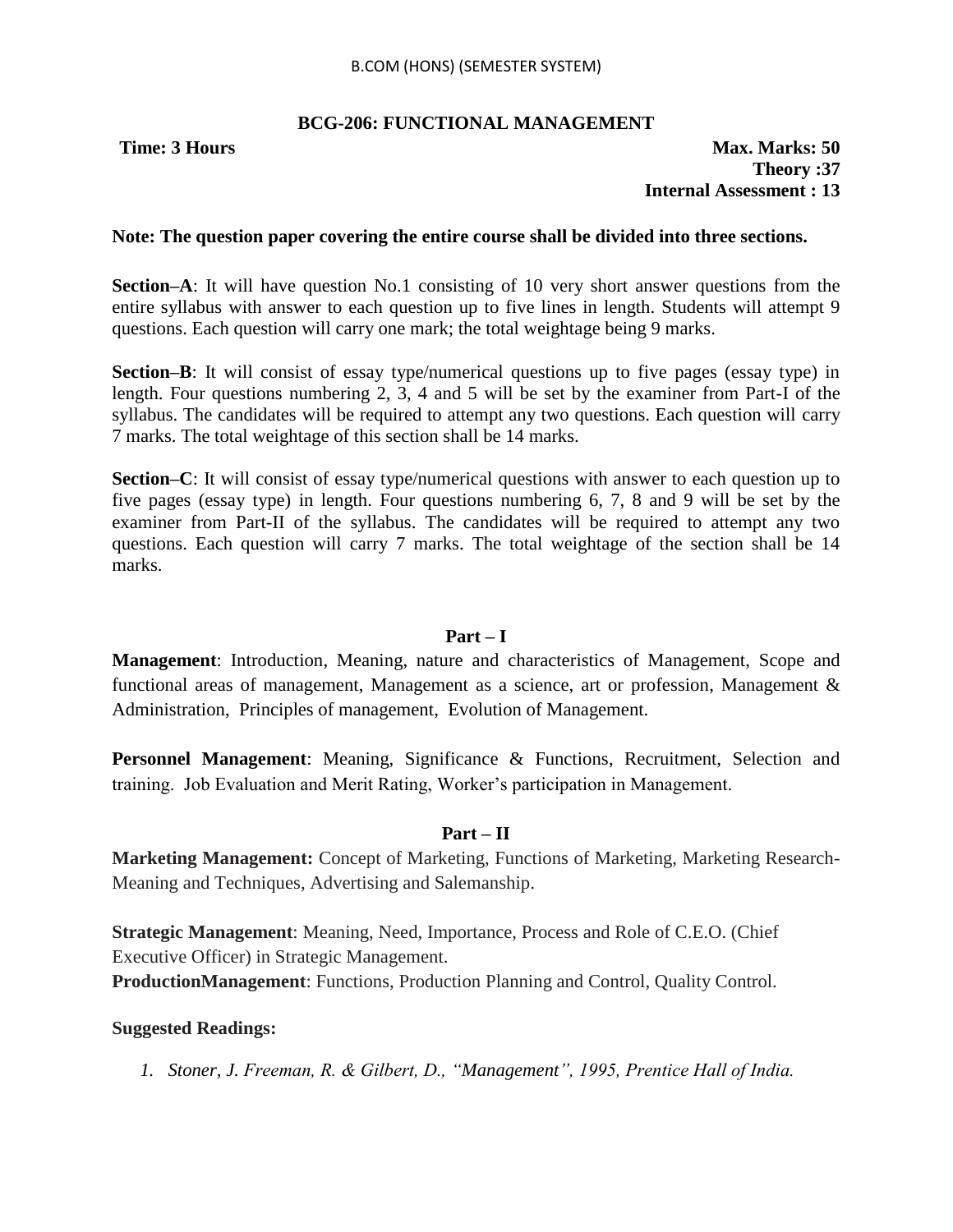- *2. Koontz, H., "Principles of Management (Ascent series)", 2004, Tata McGraw Hill Publishing.*
- *3. Robbins, S.P. and Coulter, M., "Management", 9th Edition, 2008, Prentice Hall of India.*
- *4. Robbins S.P. &Decenzo D., "Fundamentals of Management: Essential Concepts and Applications", Third Edition, 2000, Pearson Education.*
- *5. Weihrich, H. and koontz, H., "Essentials of Management: An International Perspective", 2009, Tata McGraw Hill, New Delhi.*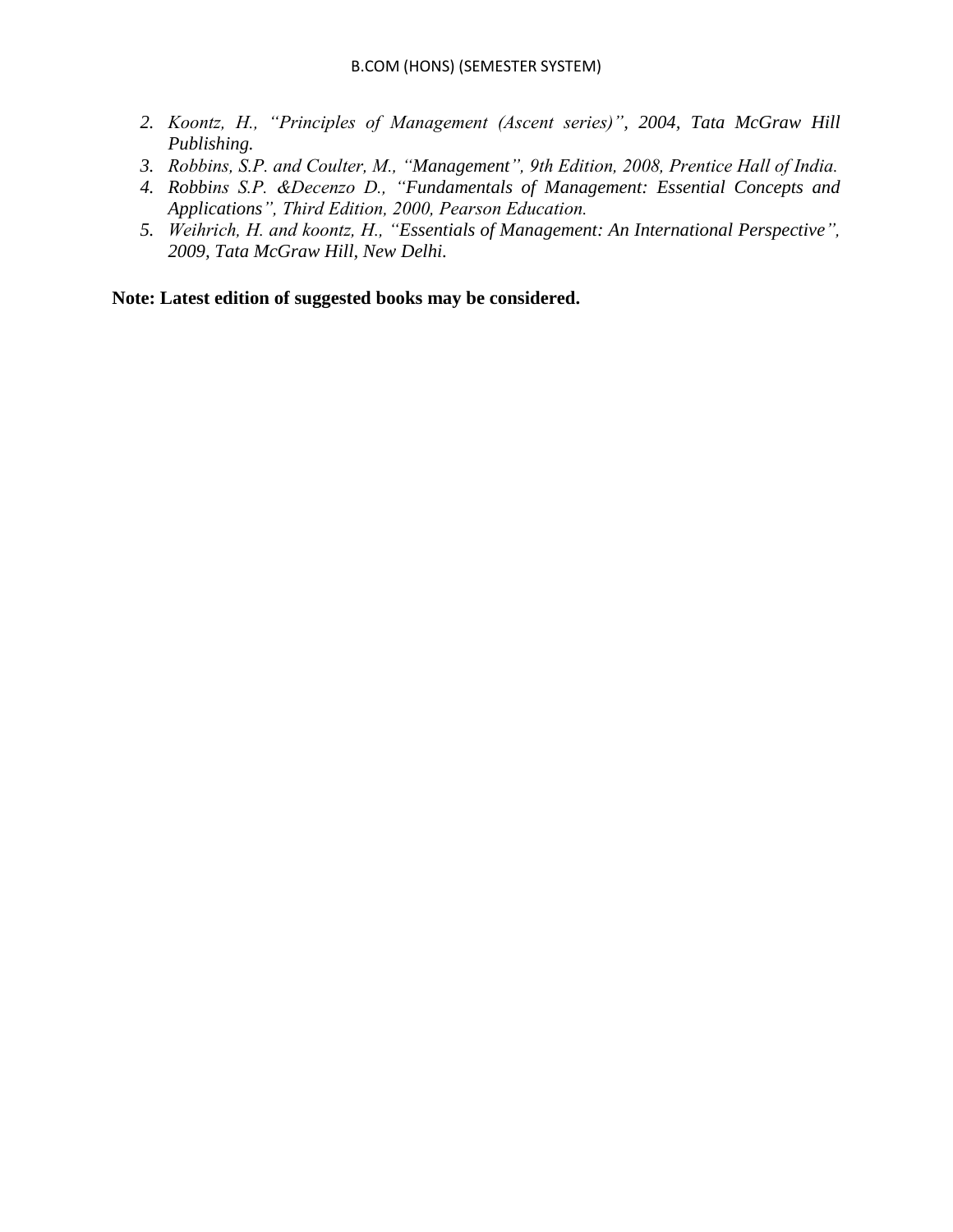**BCG-207:** SEMINAR Max. Marks: 50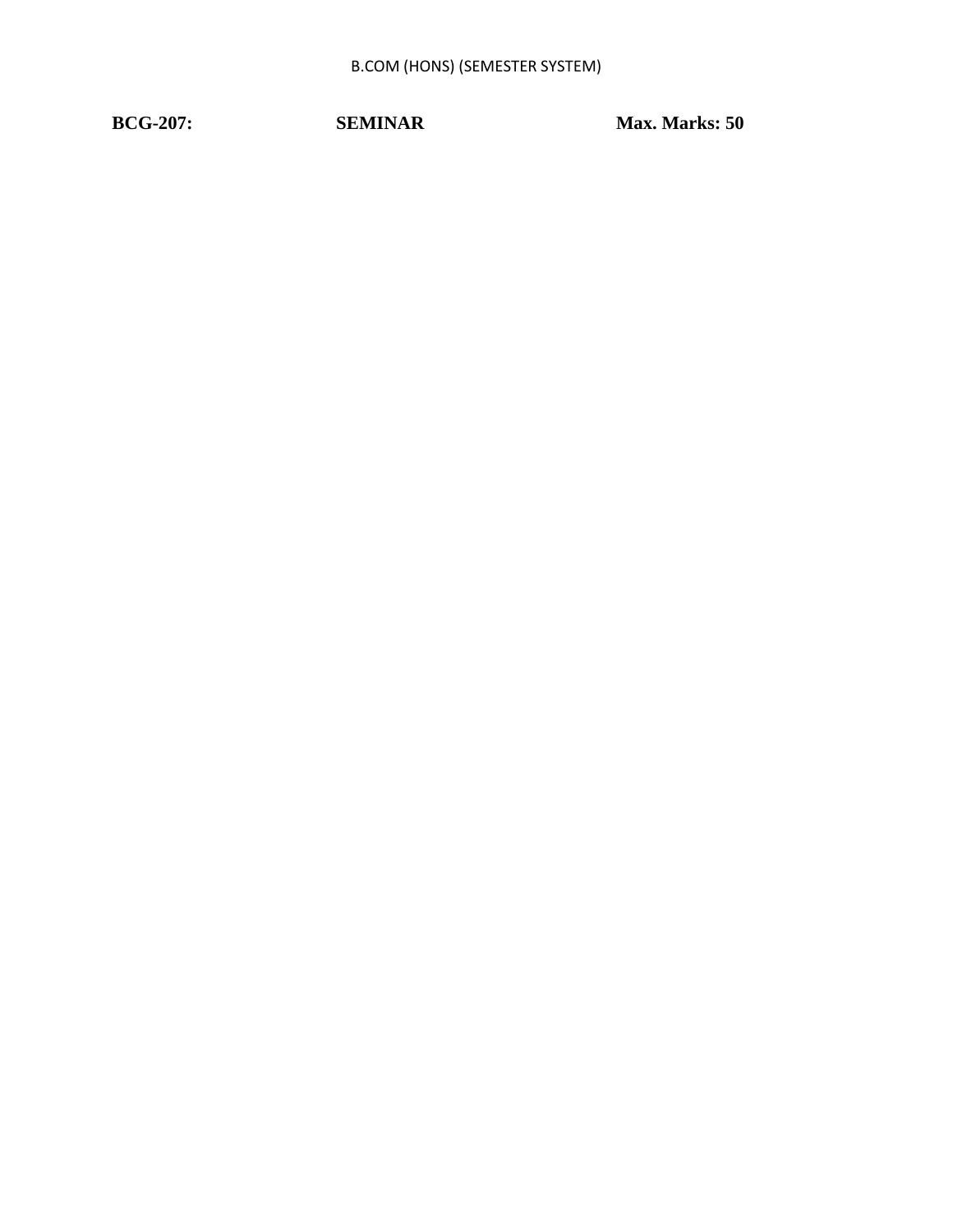## **BCG-208 PC SOFTWARES IN BUSNESS APPLICATIONS**

**Time: 3 Hours Max. Marks: 50 Theory: 27 Practical: 10 Internal Assessment: 13**

#### **Note: The question paper covering the entire course shall be divided into three sections.**

**Section–A**: It will have question No.1 consisting of 7 very short answer questions from the entire syllabus with answer to each question up to five lines in length. Students will attempt 7 questions. Each question will carry one mark; the total weightage being 7 marks.

**Section–B**: It will consist of essay type/numerical questions up to five pages (essay type) in length. Four questions numbering 2, 3, 4 and 5 will be set by the examiner from Part-I of the syllabus. The candidates will be required to attempt any two questions. Each question will carry 5 marks. The total weightage of this section shall be 10 marks.

**Section–C**: It will consist of essay type/numerical questions with answer to each question up to five pages (essay type) in length. Four questions numbering 6, 7, 8 and 9 will be set by the examiner from Part-II of the syllabus. The candidates will be required to attempt any two questions. Each question will carry 5 marks. The total weightage of the section shall be 10 marks.

### **UNIT –I**

**MS-Word -2010:** Overview, Creating, Saving, Opening, Importing, Exporting & Inserting files. Formatting pages, paragraphs and sections. Indents and outdants. Creating lists and numbering. Heading Styles, Fonts and size editing, positioning & viewing text. Finding & replacing text, inserting page breaks, page numbers, book marks, symbols & dates. Using tabs and tables, Header and Footer, Printings, Spell checking, Mail merge Business letters.

**MS-Excel -2010:** Worksheet overview. Entering information. Worksheet creating. Opening and saving workbook. Formatting number and texts. Protecting cells. Creating and Printing Chart and Graphs, To apply excel sheet in business.

### **UNIT – II**

**MS-Power Point -2010:** Presentation Basics, Menus and Toolbars. Creating, Opening, Saving, Printing and existing presentation, Creating and saving a presentation using auto content wizard. Design Templates. Different Views of Presentation, Insert slides from another presentation. Inserting pictures and graphics. Slide show, Business oriented presentation.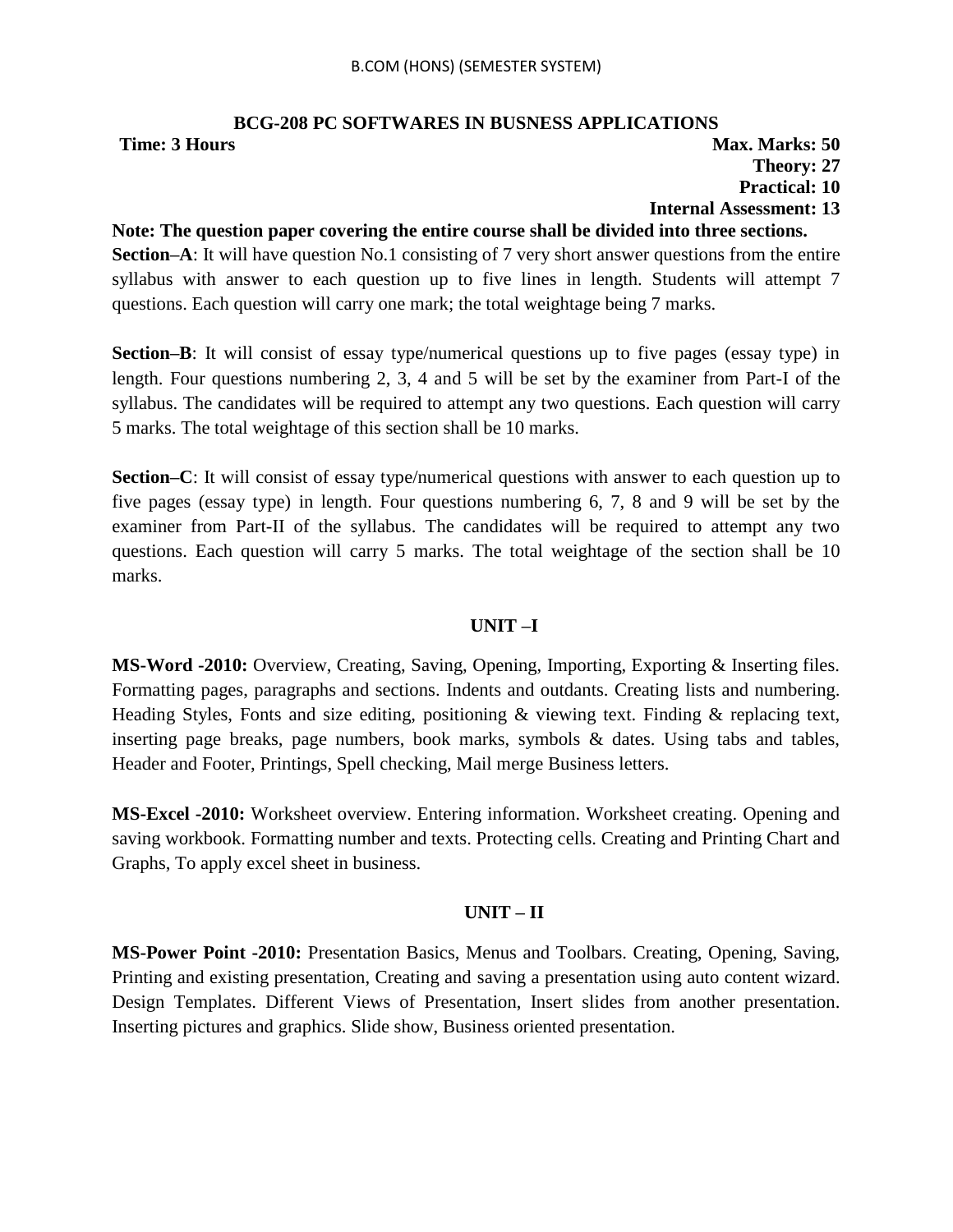# **Financial Accounting Package Tally:**

- Tally Introduction, various facilities available in Tally, creating a company, ledgers, registers, petty books.
- CASE STUDY: Inventory Control Maintaining inventory of some firm/organization, Profit and loss account, audit controls.

# **Suggested Readings:**

- *1. Peter Norton (2010), "Introduction to Computers", 7th Edition, McGraw-Hill, New Delhi.*
- *2. Sanjay Sexana, (2003) "A First Course in Computers", Vikas Publishing House, New Delhi.*
- *3. Rajaraman, V. (2006), "Fundamental of Computers", 4th Edition, Prentice Hall India, New Delhi.*
- *4. Srivastava, S.S. (2008), "MS-Office", Firewall Media, New Delhi.*
- *5. Alexis Loeon and Matheus Leon (2001), "Introduction to Computers with MS-Office 2000", 1st Edition, Tata McGraw-Hill, New Delhi.*
- *6. Asok K. Nadhani, "Simple Tally 9: Financial Accounting, Invoicing & Inventory", 2008, BPB Publications.*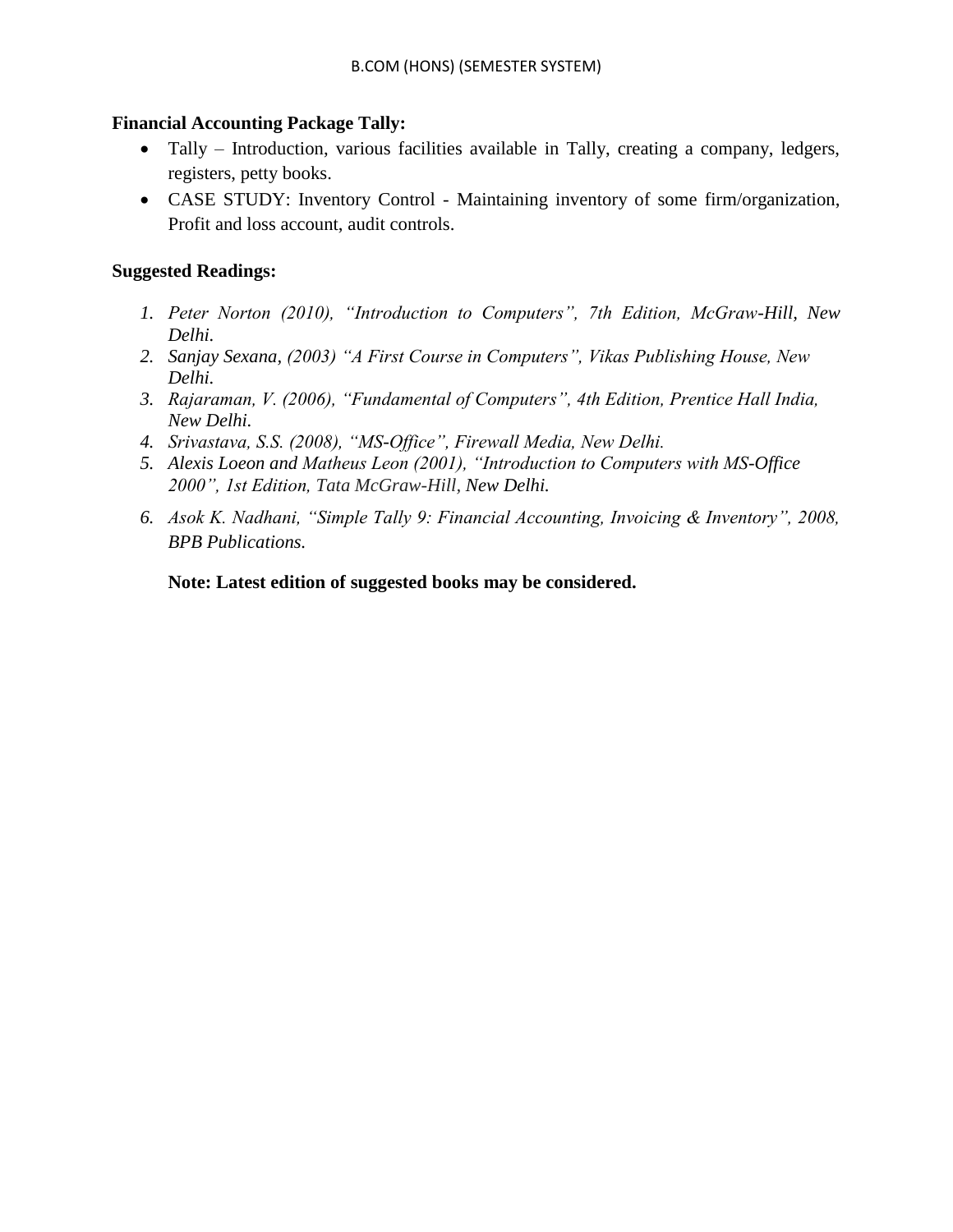# **Group I: BANKING Paper-I (BCH-209): BANKING AND FINANCIAL SYSTEM**

**Time: 3 Hours Max. Marks: 50 Theory :37 Internal Assessment : 13**

### **Note: The question paper covering the entire course shall be divided into three sections.**

**Section–A**: It will have question No.1 consisting of 10 very short answer questions from the entire syllabus with answer to each question up to five lines in length. Students will attempt 9 questions. Each question will carry one mark; the total weightage being 9 marks.

**Section–B**: It will consist of essay type/numerical questions up to five pages (essay type) in length. Four questions numbering 2, 3, 4 and 5 will be set by the examiner from Part-I of the syllabus. The candidates will be required to attempt any two questions. Each question will carry 7 marks. The total weightage of this section shall be 14 marks.

**Section–C**: It will consist of essay type/numerical questions with answer to each question up to five pages (essay type) in length. Four questions numbering 6, 7, 8 and 9 will be set by the examiner from Part-II of the syllabus. The candidates will be required to attempt any two questions. Each question will carry 7 marks. The total weightage of the section shall be 14 marks.

### **PART-I**

**Financial Economics:** Fundamental Concepts – money, money supply, money creation.

**Overview of the Financial System:** Nature, significance, structure: Financial Institutions, financial markets and financial services.

**Modern Commercial Banking:** Role and functions of banks, structure of banking in India, regulatory framework. Opening of accounts for various types of customers - minors – joint account holders - HUF - firms - companies - trusts - societies - Govt. and public bodies, Importance of Anti Money Laundering.

**Banker-Customer relations** - Know your Customer (KYC) guidelines-Different Deposit Products - services rendered by Banks, Ancillary Services: Remittances, Safe Deposit lockers etc – Mandate and Power of attorney.

### **PART – II**

**Payment and Collection of Cheque** - Duties and Responsibilities of Paying and Collecting,Banker-protection available to paying and collecting banker under NI Act endorsements – forged instruments - bouncing of cheques and their implications.

**Principles of Lending** - various credit Products / Facilities - working capital and term loans -Credit Appraisal Techniques - Approach to lending; - credit management - credit monitoring - Different types of documents; Documentation Procedures; Securities - Different modes ofcharging - types of collaterals and their characteristics.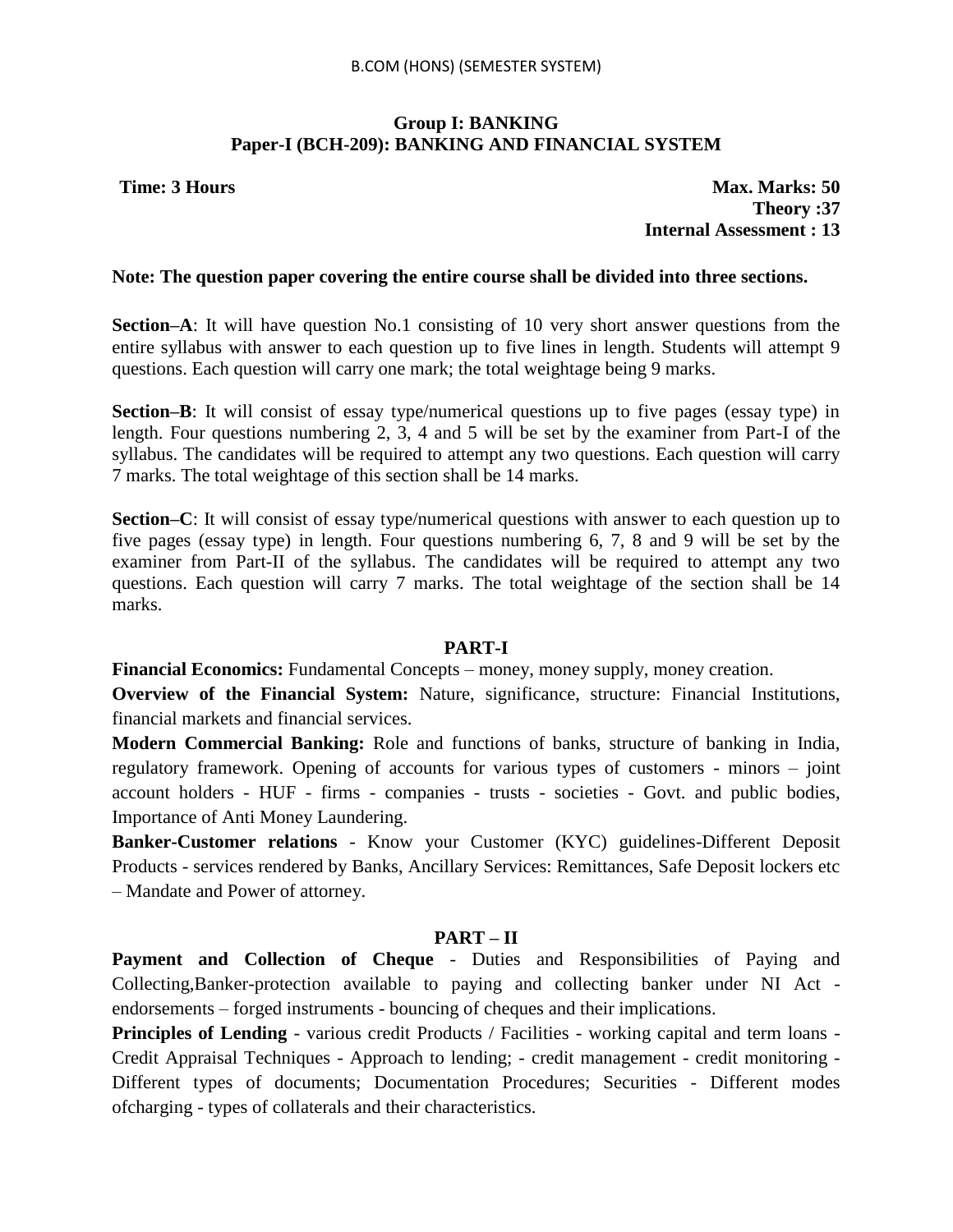**Priority Sector Lending** - sectors - targets - issues / problems - recent developments – Financial Inclusion.

Credit Cards / Home Loans / Personal Loans / Consumer Loans-Brief outline of procedures and practices.Recent Changes in Credit Policy.

# **Suggested Readings:**

1. Paul and Suresh, "*Management of Banking and Financial Services*", 2007, Pearson Education.

2. Sunderam and Varshney, "*Banking Theory Law and Practices*", 2004, Sultan Chand and Sons Publisher.

3. Varshney, P.N, "*Banking Law and Practice*", 2012, Sultan Chand and Sons

4. Desai, Vasant, "Banks and institutional management", 2008, Himalaya Publications.

5. Gurusamy, S., "*Banking Theory: Law and Practice*", 2009, Tata McGraw Hill

6. Sundharam, KPM, "*Money Banking and International Trade*", 2002, Sultan Chand and Sons.

7. Bedi H. L. and Hardikar V. K., *"Practical Banking Advances", 2001,*

UBSPD Publishers and Distributers.

8. Bhole, L.M., "*Financial Institutions and Markets"*, 2009, Tata McGraw Hill.

9. Khan, M.Y., "*Indian Financial System: Theory and Practices*", 2004, Tata McGraw Hill.

10. Mishkin, Frederic S.**, "***The Economics of Money, Banking, and Financial Markets*", 2012, Pearson college Division.

# **Note:-Latest Editions Of Suggested Books May Be Followed.**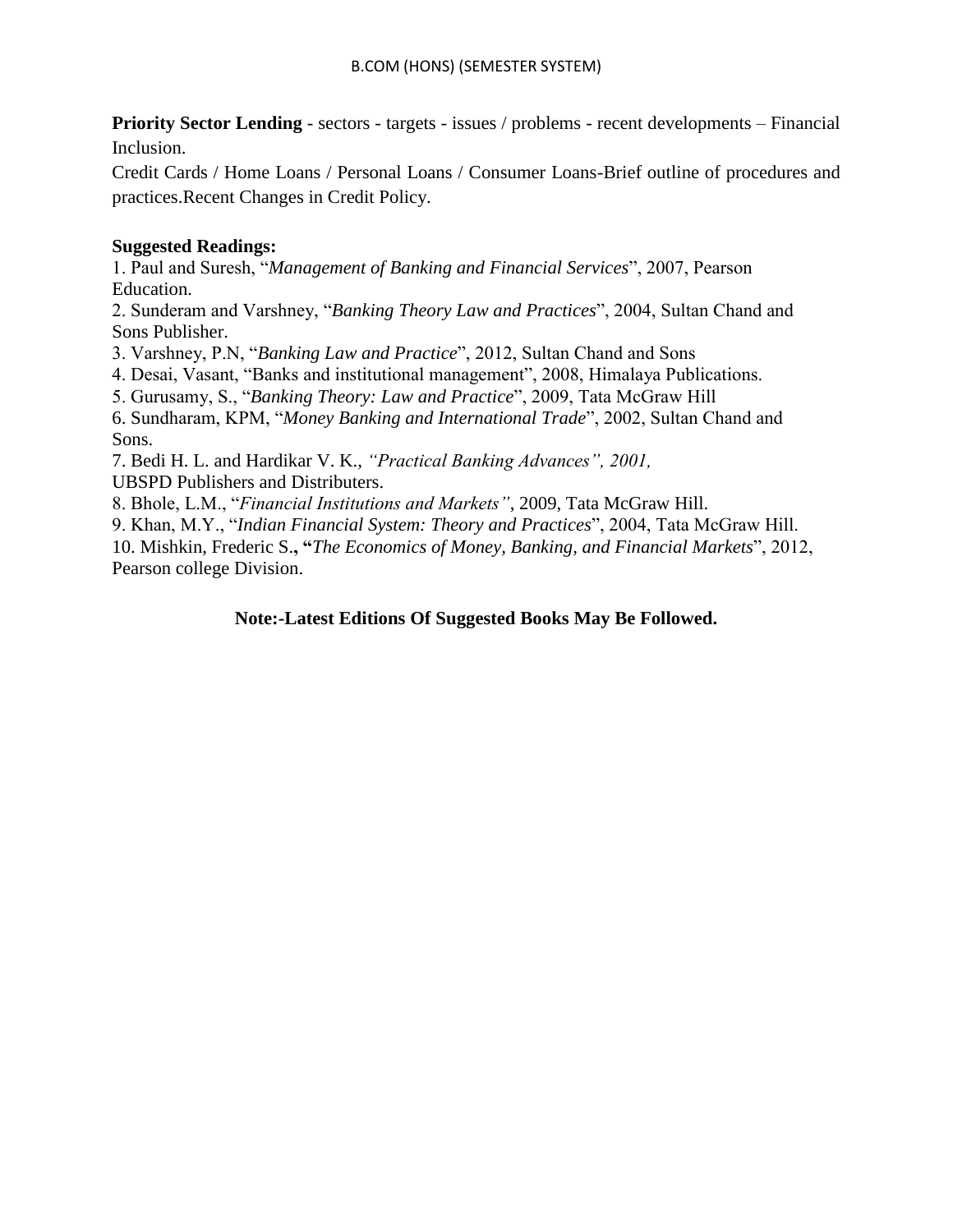# **DA2- DRUG ABUSE: PROBLEM, MANAGEMENT AND PREVENTION** DRUG ABUSE: MANAGEMENT AND PREVENTION **(Compulsory for all Under Graduate Classes)**

Time: 3 Hours Theory: 37 Internal Assessment: 13 Total Marks: 50

## **Instructions for the Paper Setters:**

Section–A: (09 Marks): It will consist of five short answer type questions. Candidates will be required to attempt three questions, each question carrying 03 marks. Answer to any of the questions should not exceed two pages.

Section–B: (16 Marks) It will consist of four essay type questions. Candidates will be required to attempt two questions, each question carrying 08 marks. Answer to any of the questions should not exceed four pages.

Section–C: (12 Marks) It will consist of two questions. Candidate will be required to attempt one question only. Answer to the question should not exceed 5 pages.

## **UNIT-I**

 $\Box$  Prevention of Drug abuse

Role of family: Parent child relationship, Family support, Supervision, Shaping values, Active Scrutiny.

### **UNIT-II**

 $\Box$  School: Counselling, Teacher as rde-model. Parent-teacher-Health Professional Coordination, Random testing on students.

### **UNIT-III**

### **Controlling Drug Abuse**

Media: Restraint on advertisements of drugs, advertisements on bad effects of drugs, Publicity and media, Campaigns against drug abuse, Educational and awareness program

### **UNIT-IV**

□ Legislation: NDPs act, Statutory warnings, Policing of Borders, Checking Supply/Smuggling of Drugs, Strict enforcement of laws, Time bound trials.

### **References:**

1. Extent, Pattern and Trend of Drug Use in India, Ministry of Social Justice and Empowerment,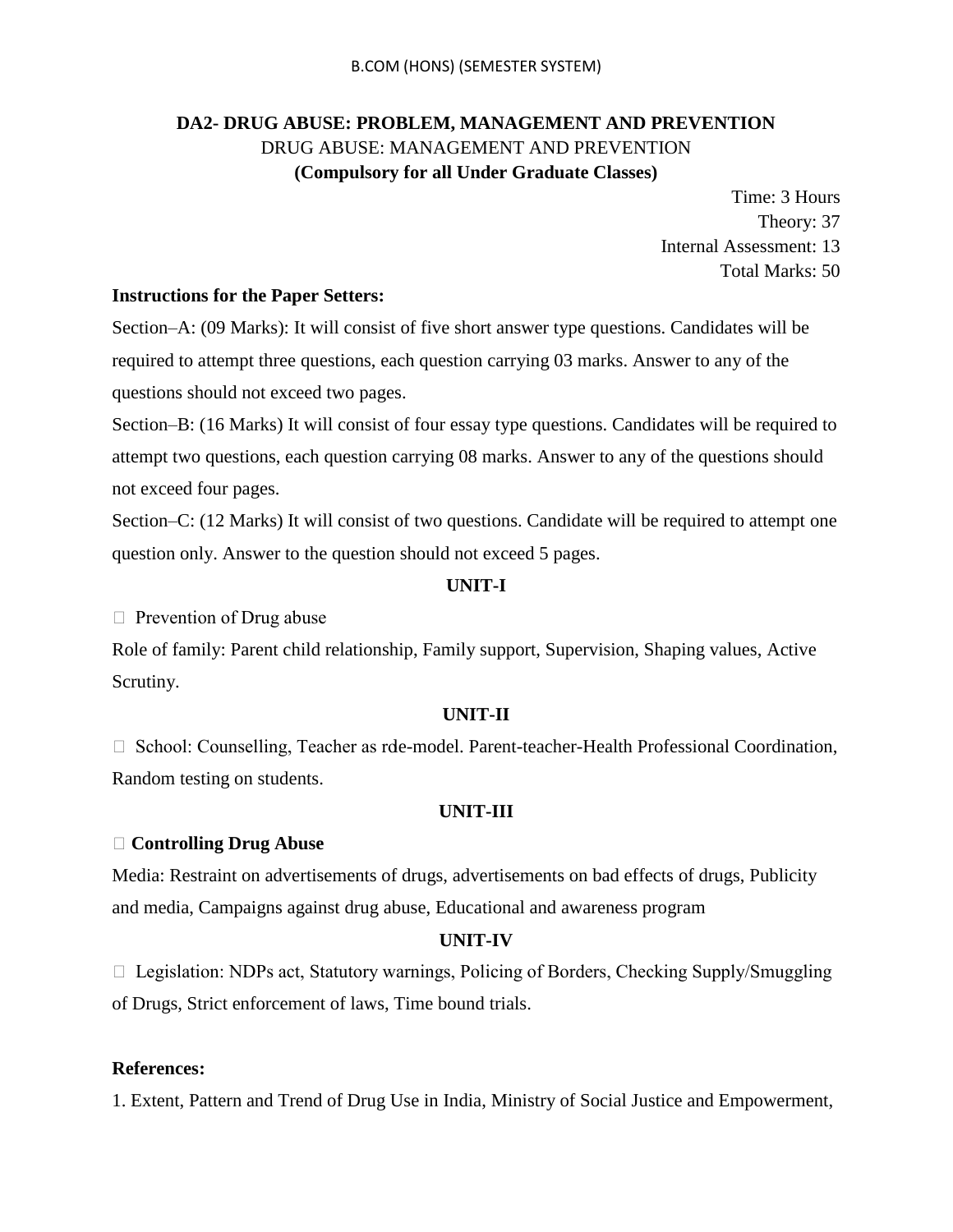Government of India, 2004.

2. Inciardi, J.A. 1981. The Drug Crime Connection. Beverly Hills: Sage Publications.

3. Modi, Ishwar and Modi, Shalini (1997) Drugs: Addiction and Prevention, Jaipur: RawatPage **4**  of **6** 

Publication.

4. Randhawa, J.K. 2018. Drug Abuse-Management and Prevention. Kasturi Lal & Sons,

Educational Publishers, Amritsar- Jalandhar.

5. Gandotra, R. and Randhawa, J.K. 2018. voZrI d**[**otos**'**A (BPky**'**oh) gqpzXB ns o**'**eEkw. Kasturi

Lal & Sons, Educational Publishers, Amritsar- Jalandhar.

4. Sain, Bhim 1991, Drug Addiction Alcoholism, Smoking obscenity New Delhi: Mittal Publications.

5. Sandhu, Ranvinder Singh, 2009, Drug Addiction in Punjab: A Sociological Study. Amritsar: Guru Nanak Dev University.

6. Singh, Chandra Paul 2000. Alcohol and Dependence among Industrial Workers: Delhi: Shipra.

7. World Drug Report 2011, United Nations office of Drug and Crime.

8. World Drug Report 2010, United Nations office of Drug and Crime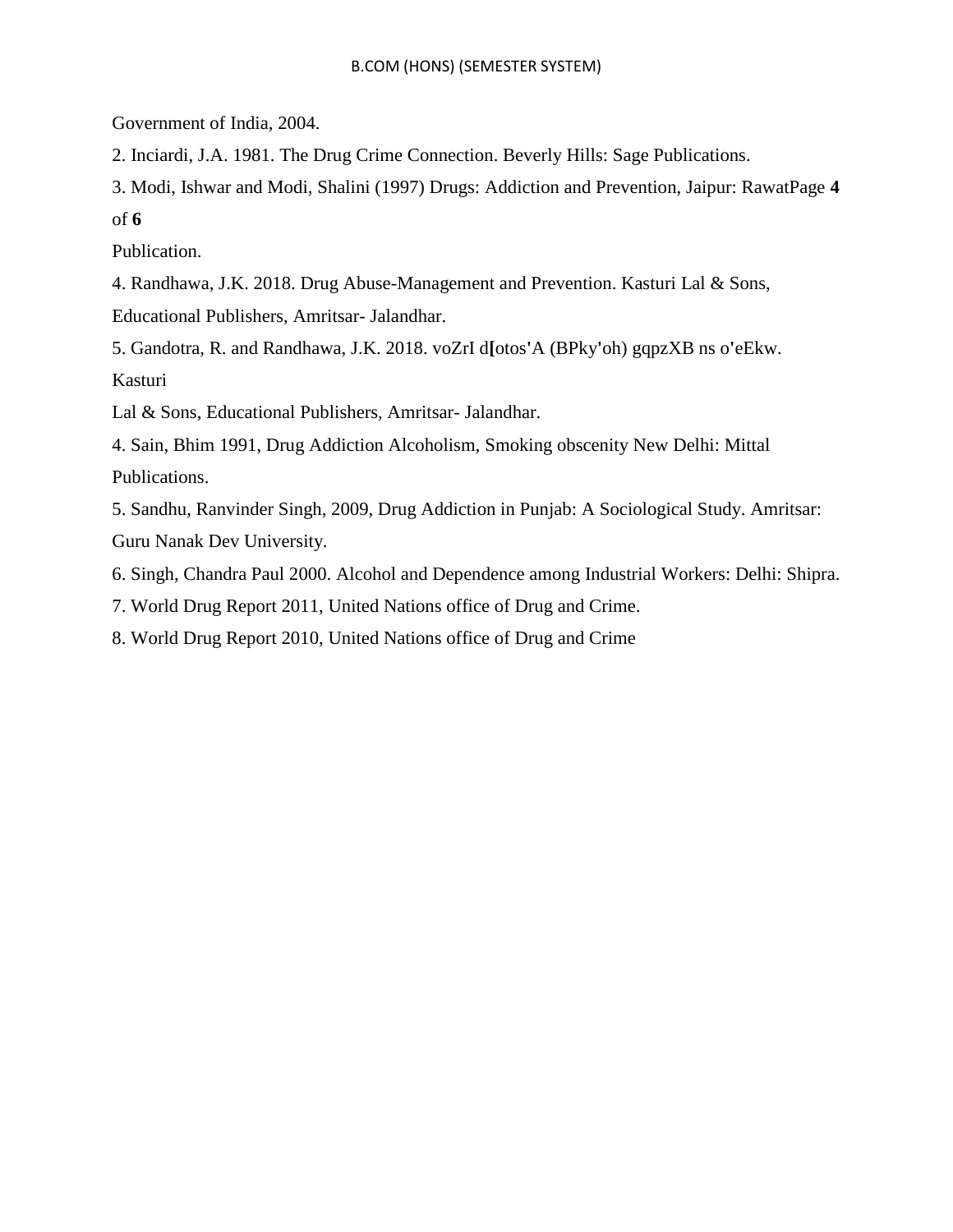# **BCG-301: ENGLISH (COMPULSORY)**

# **Time: 3 Hours Max. Max. Max. Marks: 50**

# **Theory :40**

 **Internal** 

### **Assessment: 10**

## **Text books Prescribed & Course Contents:**

1. *Making Connections* by Kenneth J. Pakenham 2nd Edn. CUP

2. *Moments in Time:* An Anthology of Poems*,* G.N.D.U. Amritsar

3 *Murphy"s English Grammar (*by Raymond Murphy*) CUP*

# **Course Contents:**

- I. *Making Connections*: Unit -I & Unit- II
- II. *Moments in Time:* poems at serial No.1-6

**III.** Unit 121-136 from *Murphy"s English Grammar*

## **Instructions for the Paper Setter and Distribution of Marks:**

The question paper will consist of three sections and distribution of marks will be as under:

Section A: 10 Marks

Section B: 20 Marks

Section C: 10 Marks

# **Section–A**

**1. Twelve ( 12)** Questions on usage of grammar related to the prescribed units of *Murphy"s English Grammar* will be set for the students to attempt **any Ten(10)** 

(1 X 10= 10Marks)

# **Section–B**

- **1. TWO** questions (with sub parts) based on strategies & skill development exercises as given before and after reading essays in Unit-I & Unit-II of the prescribed text book *Making Connections* will be set. The number of items in each question will be 50% more than what a student will be expected to attempt so that the question provides internal choice**.**   $(7X2 = 14 \text{ Marks})$
- 2. **THREE** questions on central idea, theme, tone & style etc. of three poems from the prescribed textbook, *Moments in Time* will be set. The students are required to attempt any TWO of these questions.  $(3X2 = 6 \text{ Marks})$

# **Section–C**

- **1. One** question (with internal choice) requiring students to explain a stanza with reference to context will be set. The stanzas for explanation will be taken from the poems prescribed in the syllabus. **(**1X5= 5 Marks)
- 2. The student is required to write a **report** in about 200-250 words on a topic related to college  $\alpha$  activities. (1X5= 5 Marks)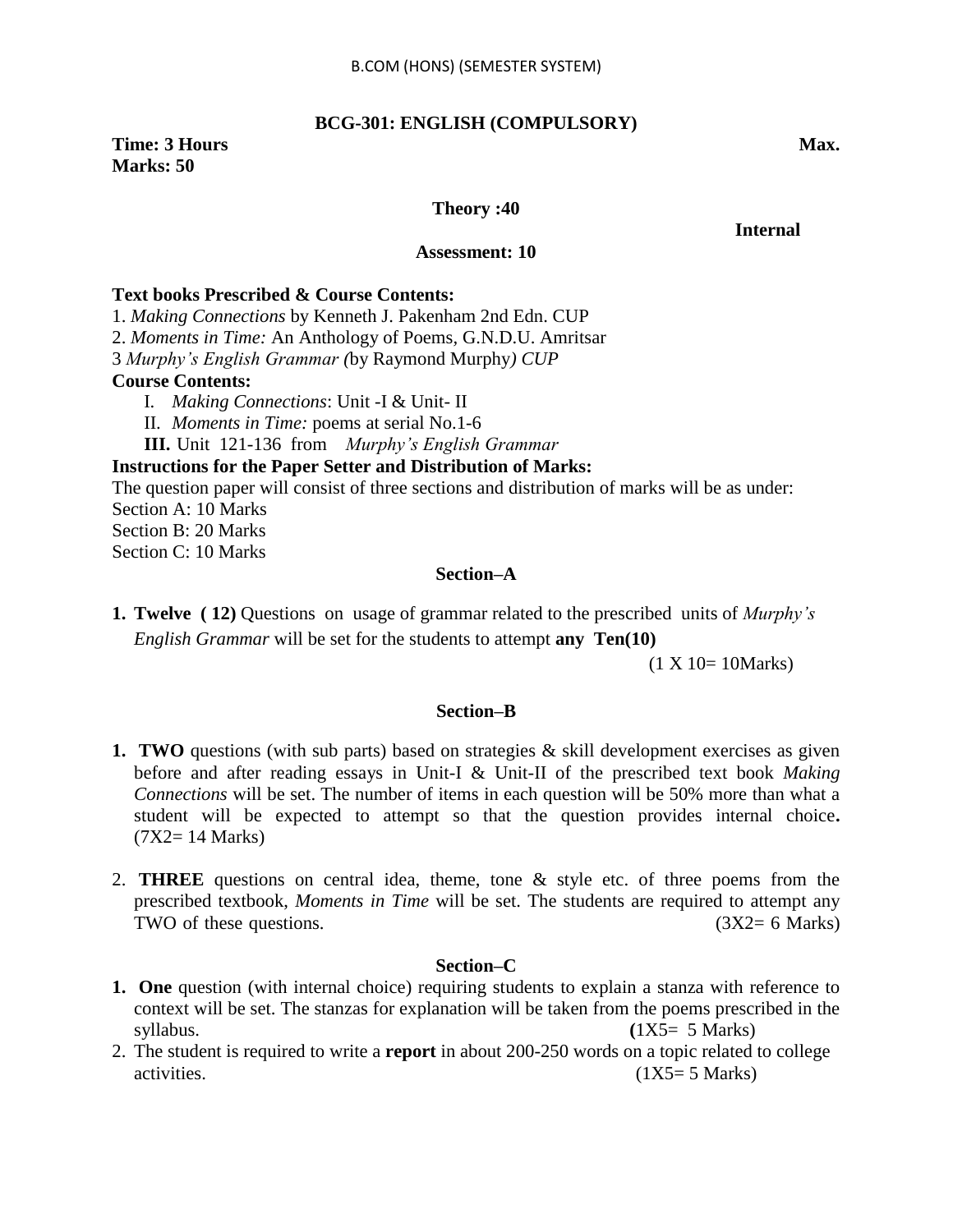# **BCG-302: PUNJABI COMPULSORY** ਪੰਜਾਬੀ (ਲਾਜ਼ਮੀ)

ਸਮਾਂ : 3 ਘੰਟੇ  $\overline{u}$  iQauri American control  $\overline{u}$  and  $\overline{u}$  iQauri  $\overline{u}$  and  $\overline{u}$  and  $\overline{u}$  iQauri  $\overline{u}$  and  $\overline{u}$  and  $\overline{u}$  and  $\overline{u}$  and  $\overline{u}$  and  $\overline{u}$  and  $\overline{u}$  and  $\overline{u}$  an ਇੰਟਰਨਲ ਅਸੈੱਸਮੈਂਟ :  $10$ ਕਲ ਅੰਕ : 50

# ਪਾਠ-ਕ੍ਰਮ ਅਤੇ ਪਾਠ-ਪੁਸਤਕਾ<u>ਂ</u>

1. **ਕਾਵਿ ਕੀਰਤੀ** (ਸੰਪਾ. ਹਰਿਭਜਨ ਸਿੰਘ), ਗੁਰੁ ਨਾਨਕ ਦੇਵ ਯੂਨੀਵਰਸਿਟੀ, ਅੰਮ੍ਰਿਤਸਰ।

(ਇਸ ਪੁਸਤਕ ਦੇ 'ਗਤੀ' ਅਤੇ 'ਪ੍ਰਗਤੀ' ਭਾਗਾਂ ਨੂੰ ਪਾਠ-ਕ੍ਰਮ ਵਿਚ ਸ਼ਾਮਲ ਕੀਤਾ ਗਿਆ ਹੈ। ਇਹਨਾਂ ਭਾਗਾਂ ਵਿਚੋ 'ਪ੍ਰੀਤਮ ਛੁਹ', 'ਕ੍ਰਿਸ਼ਨ ਜੀ', 'ਬੁਧ ਜੀ ਦਾ ਬੁੱਤ', 'ਧਿਆਨੀ ਬੁੱਧ', 'ਮਨਸੁਰ', 'ਦਾਗ', 'ਗਰੂਰ ਦੀ ਨੁਹਾਰ', 'ਸੁਭਾਸ਼ ਬਾਬੂ ਦੇ ਗੁੰਮ ਹੋ ਜਾਣ ਤੇ' ਅਤੇ ਈਸ਼ਵਰ ਸਿੰਘ ਦੀਆਂ ਸਾਰੀਅਾਂ ਕਾਵਿਤਾਵਾਂ ਪਾਠ-ਕ੍ਰਮ ਦਾ ਹਿੱਸਾ ਨਹੀਂ ਹਨ।)

2. ਅਾਧੁਨਿਕ ਇਕਾਂਗੀ (ਸੰਪਾ. ਰੋਸ਼ਨ ਲਾਲ ਆਹੁਜਾ ਅਤੇ ਮਨਜੀਤ ਪਾਲ ਕੌਰ), ਗੁਰੂ ਨਾਨਕ ਦੇਵ ਯੂਨੀਵਰਸਿਟੀ, ਅੰਮ੍ਰਿਤਸਰ

(ਇਸ ਪੁਸਤਕ ਵਿਚੋਂ ਸੁਹਾਗ, ਜਫ਼ਰਨਾਮਾ ਅਤੇ ਬੰਬ ਕੇਸ ਇਕਾਂਗੀਆਂ ਪੜ੍ਹਾਈਆਂ ਜਾਣਗੀਆਂ)

- 3. **ਸੰਖੇਪ ਰਚਨਾ** (ਪ੍ਰੈਸੀ)
- 4. **ਮੁਲ ਵਿਆਕਰਣ ਇਕਾਈਆਂ** : ਪਰਿਭਾਸ਼ਾ ਅਤੇ ਵੰਨਗੀਆਂ (ਭਾਵੰਸ਼, ਸ਼ਬਦ, ਵਾਕੰਸ਼, ਉਪਵਾਕ ਅਤੇ ਵਾਕ)

# <u>ਅੰਕ ਵੰਡ ਅਤੇ ਪੇਪਰ ਸੈਟਰ ਲਈ ਹਦਾਇਤਾਂ</u>

1. iksy ie`k kivqw dw ivSw vsqU/swr/sMdyS, pRsMigkqw (do ivco ie`k) 12 AMk

2. ਕਿਸੇ ਇੱਕ ਇਕਾਂਗੀ ਦਾ ਵਿਸ਼ਾ ਵਸਤ/ਸਾਰ (ਦੋ ਵਿਚੋ ਇੱਕ) ਜਾਂ ਚਾਰ ਵਿਚੋ ਦੋ ਪਾਤਰਾਂ ਦੀ ਪਾਤਰ ਉਸਾਰੀ <u>12 ਅੰਕ</u>

3. sMKyp rcnw (pRYsI) 8 AMk

- 4. ਲੜੀ ਨੰਬਰ ਚਾਰ ਉੱਤੇ ਨਿਰਧਾਰਤ ਵਿਆਕਰਣ ਵਿਚੋਂ ਵਰਣਨਾਤਮਕ ਪ੍ਰਸ਼ਨ ਪੁੱਛੇ ਜਾਣਗੇ। 8 ਅੰਕ
- $\overline{\delta}$ ਟ: ਇੰਟਰਨਲ ਅਸੈੱਸਮੈਂਟ 10 ਅੰਕਾਂ ਦੀ ਹੈ, ਜੋ ਕਾਲਜ ਵਲੋਂ ਨਿਰਧਾਰਿਤ ਦਿਸ਼ਾ ਨਿਰਦੇਸ਼ਾਂ ਅਨੁਸਾਰ ਇਨ੍ਹਾਂ ਅੰਕਾਂ ਤੋਂ ਵੱਖਰੀ ਹੋਵੇਗੀ। ਇਸ ਪੇਪਰ ਦੇ ਕਲ ਅੰਕ 40+10 = 50 ਹਨ।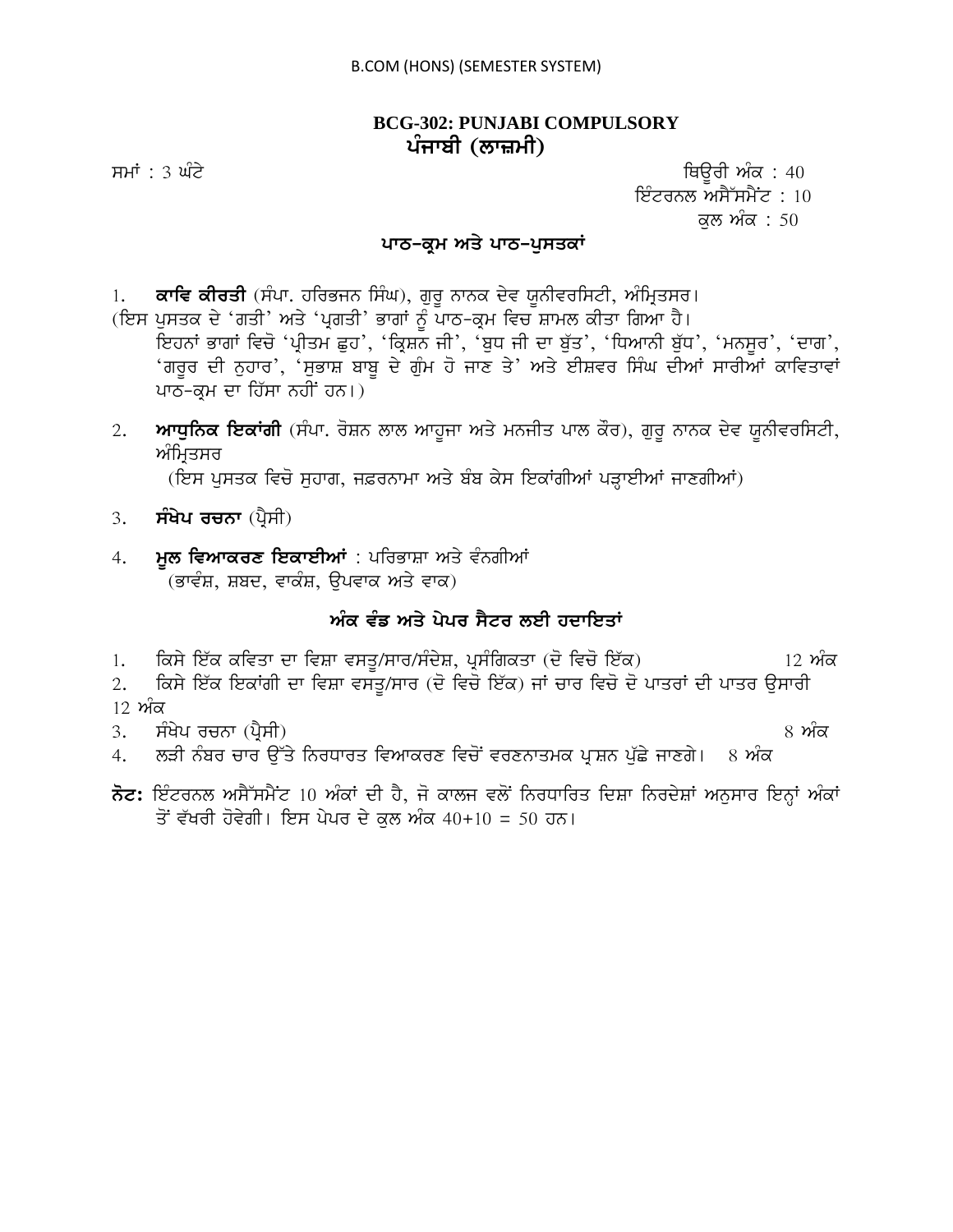# **BCG-302: BASIC PUNJABI** ਮੱਢਲੀ ਪੰਜਾਬੀ

(In Lieu of Compulsory Punjab)

ਸਮਾਂ : 3 ਘੰਟੇ ਪਰਿਆ ਤੇ ਕਿਉਰੀ ਅੰਕ : 40

ਇੰਟਰਨਲ ਅਸੈੱਸਮੈਂਟ : 10

ਕਲ ਅੰਕ : 50

# ਪਾਠ–ਕ੍ਰਮ ਅਤੇ ਪਾਠ–ਪੁਸਤਕਾਂ

- 1. ਪੰਜਾਬੀ ਸ਼ਬਦ ਸ਼੍ਰੇਣੀਆਂ ਦੀ ਪਛਾਣ ਅਤੇ ਵਰਤੋਂ: ਨਾਂਵ, ਪੜਨਾਂਵ, ਵਿਸ਼ੇਸ਼ਣ, ਕਿਰਿਆ, ਕਿਰਿਆ ivSySx, sMbMDk, Xojk, ivsimk[ **15 AMk**
- 2. ਪੰਜਾਬੀ ਵਾਕ ਬਣਤਰ : ਕਰਤਾ, ਕਰਮ, ਕਿਰਿਆ, ਪੰਜਾਬੀ ਵਾਕਾਂ ਵਿਚ ਤੱਤਾਂ ਦੀ ਤਰਤੀਬ, ਸਧਾਰਨ ਵਾਕ, ਬਿਆਨੀਆ ਵਾਕ, ਪੁਸ਼ਨਵਾਚਕ ਵਾਕ, ਹੁਕਮੀ ਵਾਕ, ਸੰਯੁਕਤ ਅਤੇ ਮਿਸ਼ਰਤ ਵਾਕ। 10 ਅੰਕ

# 3. ਪੁਕਾਰਜੀ ਪੰਜਾਬੀ **:**

| $\Theta$ | ਪੈਰ੍ਹਾ ਅਧਾਰਿਤ ਪੁਸ਼ਨ        | <u>5 ਅੰਕ</u> |
|----------|----------------------------|--------------|
|          | ਅ) ਅਖਾਣ ਤੇ ਮਹਾਵਰੇ          | <u>5 ਅੰਕ</u> |
|          | ੲ) ਪ੍ਰਤੀਕੋਡਨ (Transcoding) | <u>5 ਅੰਕ</u> |

# ਅੰਕ ਵੰਡ ਅਤੇ ਪਰੀਖਿਅਕ ਲਈ ਹਦਾਇਤਾ<u>ਂ</u>

- <u>1. ਪਹਿਲੇ ਭਾਗ ਵਿਚੋਂ ਸਬਦ ਸ੍ਰੇਣੀਆਂ ਦੀ ਪਛਾਣ ਅਤੇ ਵਰਤੋਂ ਨਾਲ ਸੰਬੰਧਿਤ ਪੰਜ ਪੁਸਨ ਪੱਛੇ ਜਾਣਗੇ। ਜਿਨ੍ਹਾਂ</u> ਵਿਚੋਂ ਪੰਜ-ਪੰਜ ਅੰਕਾਂ ਦੇ ਤਿੰਨ ਵਰਣਨਾਤਮਕ ਪ੍ਰਸ਼ਨ ਹੱਲ ਕਰਨੇ ਲਾਜ਼ਮੀ ਹਨ। ।5 ਅੰਕ
- 2. ਪੰਜਾਬੀ ਵਾਕ ਬਣਤਰ ਵਾਲੇ ਭਾਗ ਵਿਚੋਂ ਪੰਜ ਪੁਸਨ ਦੋ-ਦੋ ਅੰਕਾਂ ਦੇ ਪੱਛੇ ਜਾਣਗੇ। ਸਾਰੇ ਪੁਸਨ ਹੱਲ ਕਰਨੇ lwjæmI hn[ 10 AMk
- 3. ਵਿਦਿਆਰਥੀਆਂ ਨੂੰ ਇੱਕ ਪੈਰ੍ਹਾ ਦਿੱਤਾ ਜਾਵੇਗਾ ਅਤੇ ਉਸ ਉਪਰ ਆਧਾਰਿਤ ਇੱਕ- ਇੱਕ ਅੰਕ ਦੇ ਪੰਜ pRsæn id`qy jwxgy[ auqr 50 sæbdW q`k sIimq hovygw[ 5 AMk
- 4. ਵਿਦਿਆਰਥੀਆਂ ਨੂੰ ਅੱਠ ਅਖਾਣ ਅਤੇ ਮੁਹਾਵਰੇ ਦਿੱਤੇ ਜਾਣਗੇ। ਜਿਨ੍ਹਾਂ ਵਿਚੋਂ ਪੰਜ ਨੂੰ ਵਾਕਾਂ ਵਿਚ ਵਰਤ ਕੇ ਅਰਥ ਸਪੱਸਟ ਕਰਨਾ ਹੋਵੇਗਾ। ਹਰ ਅਖਾਣ ਅਤੇ ਮਹਾਵਰੇ ਦਾ ਇੱਕ-ਇੱਕ ਨੰਬਰ ਹੋਵੇਗਾ। 5 ਅੰਕ
- 5. ਵਿਦਿਆਰਥੀਆਂ ਨੂੰ ਇੱਕ ਵਾਰਤਾਲਾਪ ਜਾਂ ਵਾਰਤਕ ਦਾ ਟੋਟਾ ਦਿੱਤਾ ਜਾਵੇਗਾ। ਜਿਸ ਨੂੰ ਉਸ ਨੇ ਵਾਰਤਕ ਜਾਂ vwrqwlwp ivc qbdIl krky ilKxw hovygw[ 5 AMk
- $\vec{\delta}$ ਟ: ਇੰਨਟਰਨਲ ਅਸੈੱਸਮੈਂਟ 10 ਅੰਕਾਂ ਦੀ ਹੈ, ਜੋ ਕਾਲਜ ਵਲੋਂ ਨਿਰਧਾਰਿਤ ਦਿਸ਼ਾ ਨਿਰਦੇਸ਼ਾਂ ਅਨੁਸਾਰ ਇਨ੍ਹਾਂ ਅੰਕਾਂ ਤੋਂ ਵੱਖਰੀ ਹੋਵੇਗੀ। ਇਸ ਪੇਪਰ ਦੇ ਕਲ ਅੰਕ 40+10 = 50 ਹਨ।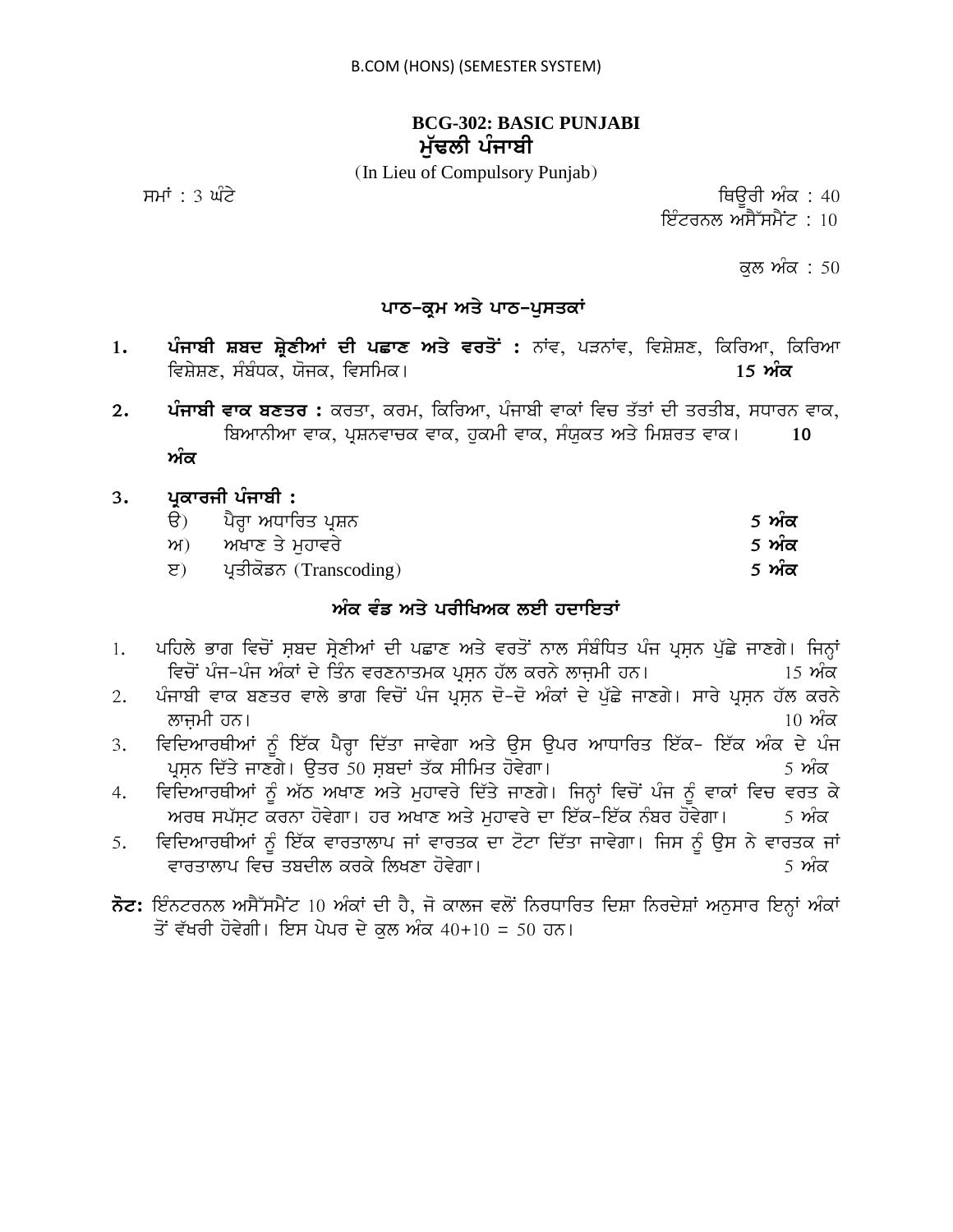# **BCG-303: CORPORATE ACCOUNTING**

**Time: 3 Hours Max. Marks: 50 Theory: 40 Internal Assessment: 10**

# **Note: 1. The question paper covering the entire course shall be divided into three sections. 2. The candidates are allowed to use [Non-Scientific] calculator.**

**Section–A**: It will have question No.1 consisting of 10 very short answer questions from the entire syllabus with answer to each question up to five lines in length. Students will attempt 8 questions. Each question will carry one mark; the total weightage being 8 marks.

**Section–B**: It will consist of essay type/numerical questions up to five pages (essay type) in length. Four questions numbering 2, 3, 4 and 5 will be set by the examiner from Part-I of the syllabus. The candidates will be required to attempt any two questions. Each question will carry 8 marks. The total weightage of this section shall be 16 marks.

**Section–C**: It will consist of essay type/numerical questions with answer to each question up to five pages (essay type) in length. Four questions numbering 6, 7 ,8 and 9 will be set by the examiner from Part-II of the syllabus. The candidates will be required to attempt any two questions. Each question will carry 8 marks. The total weightage of the section shall be 16 marks.

# **Part I**

**Accounting for Share Capital** – Issue, forfeiture and Reissue of forfeited shares – Redemption of preference shares including buy-back of equity shares - Issue and Redemption of Debentures **Final Accounts of Limited Liability Companies**: Preparation of Profit and Loss Account, Profit and Loss Appropriation Account and Balance Sheet in accordance with the provisions of the existing Companies Act (Excluding Managerial Remuneration).

# **Valuation of Goodwill and Shares**

# **Part-II**

**Bank Accounts**- General information relating to bank accounts, legal requirements affecting final accounts, Concept of Non-Performing Assets (NPA), preparation of Profit and Loss Accounts and Asset classification, Balance sheet

Accounting for Amalgamation of Companies with reference to Accounting Standards issued by the Institute of Chartered Accountant of India(excluding inter-company transactions and holdings), Accounting for Internal Reconstruction (excluding preparation of scheme for internal reconstruction)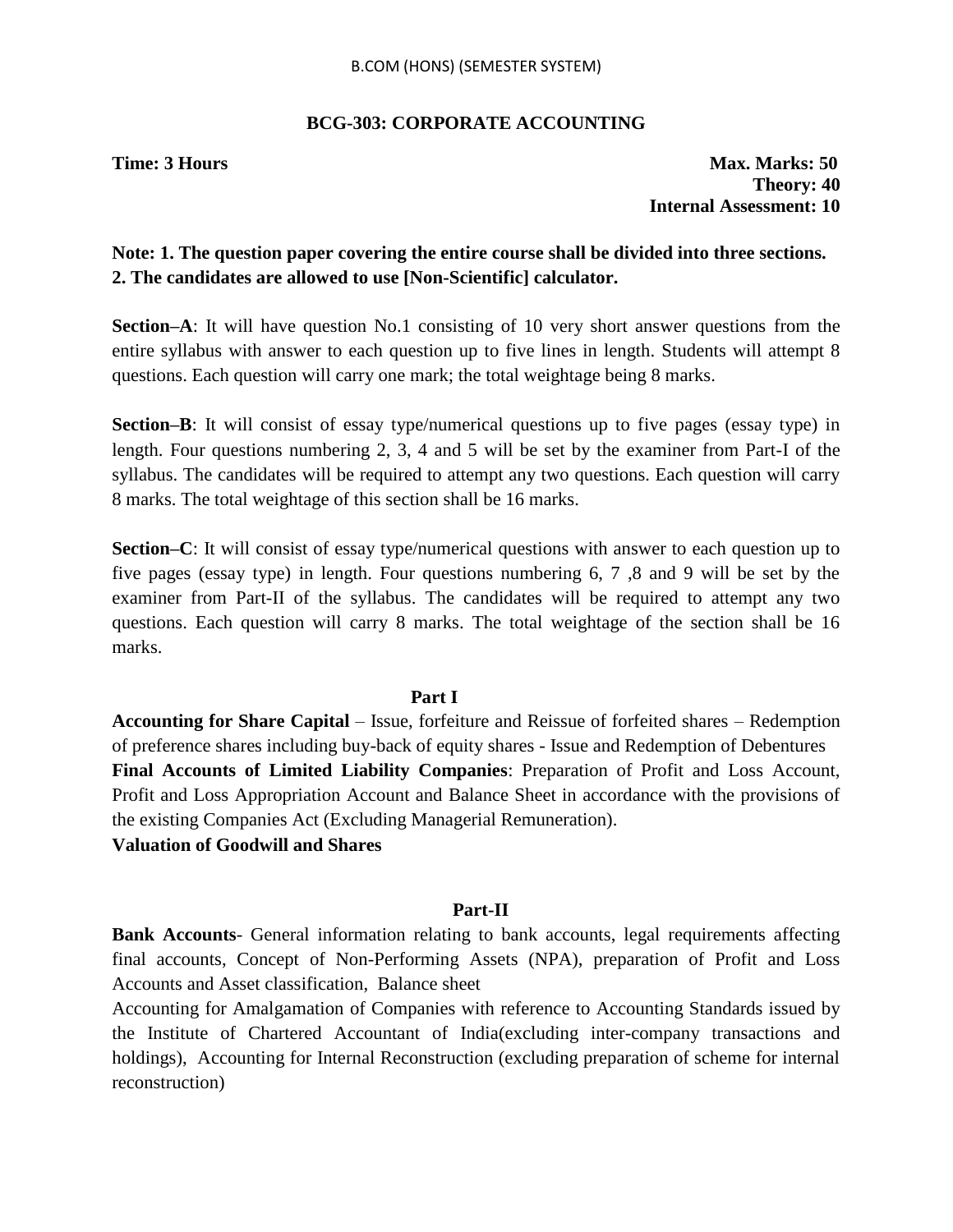# **Suggested Readings:**

1. *Shukla, M.C., Grewal T.S. and Gupta S.C: "Corporate Accounting", 2008, S. Chand and Co., New Delhi.*

*2. Gupta R.L, and Radhaswamy M, "Corporate Accounting", 1999, Sultan Chand and Sons, New Delhi.*

*3. Sehgal A. and Sehgal D., "Advanced Accounting", Volume II, 2008, Taxmann Publications Pvt Ltd., New Delhi.*

*4. Jain S.P and Narang K.L., "Financial Accounting", 2011, KalyaniPublilshers, New Delhi.*

*5. Maheshwari S.N., and Maheshwari S.K., "Corporate Accounting", 2009, Vikas Publication, New Delhi.*

*6. Goyal V.K., "Corporate Accounting", 2009, Excel Books, New Delhi.*

*7. Gupta N.and Sharma C., "Corporate Accounting", 2nd Edition, 2009, Ane Books Pvt Ltd, New Delhi*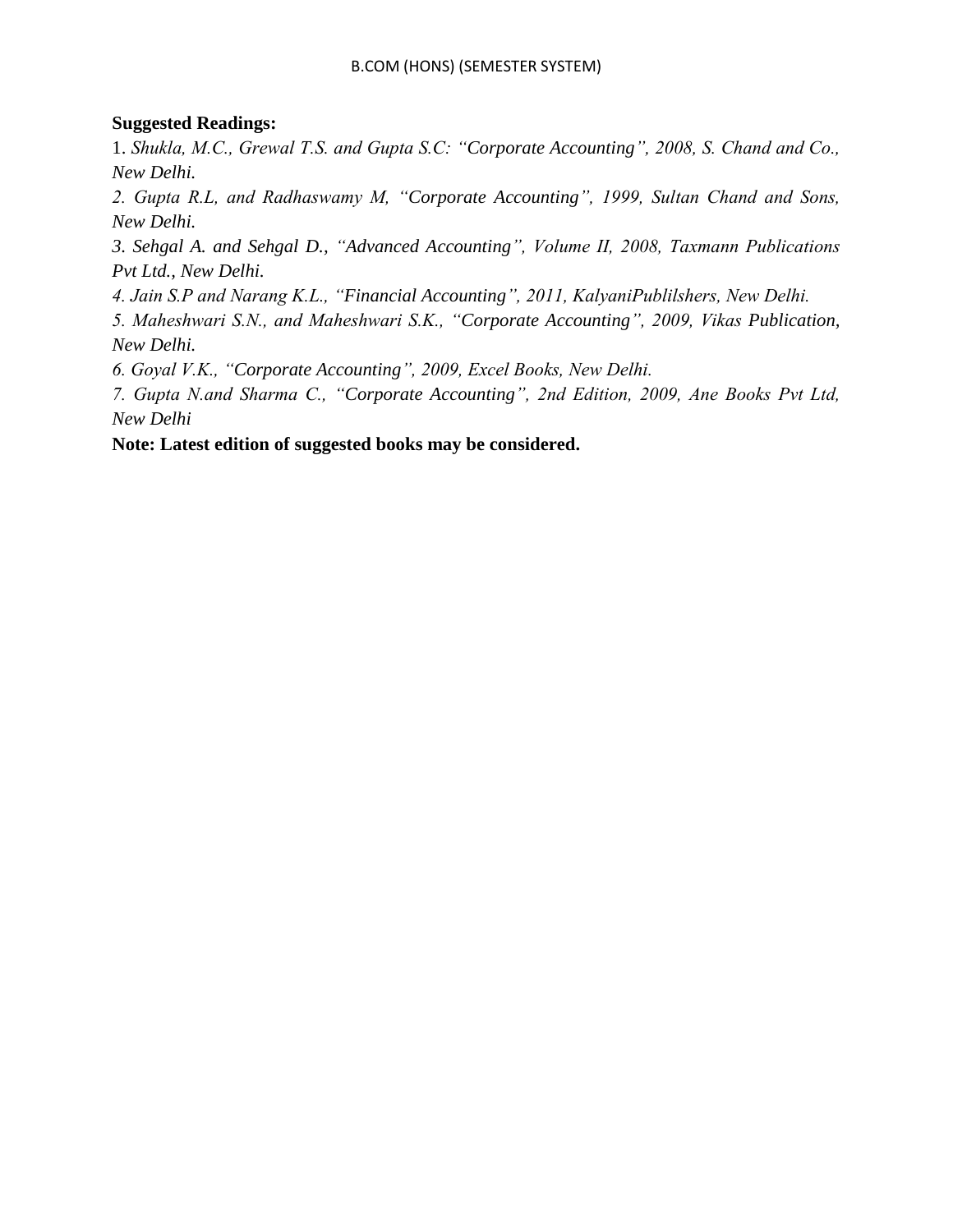# **BCG-304: CORPORATE LAWS**

**Time: 3 Hours Max. Marks: 50 Theory: 40 Internal Assessment: 10**

### **Note: The question paper covering the entire course shall be divided into three sections.**

**Section–A**: It will have question No.1 consisting of 10 very short answer questions from the entire syllabus with answer to each question up to five lines in length. Students will attempt 8 questions. Each question will carry one mark; the total weightage being 8 marks.

**Section–B**: It will consist of essay type/numerical questions up to five pages in length. Four questions numbering 2, 3, 4 and 5 will be set by the examiner from Part-I of the syllabus. The candidates will be required to attempt any two questions. Each question will carry 8 marks. The total weightage of this section shall be 16 marks.

**Section–C**: It will consist of essay type/numerical questions with answer to each question up to five pages in length. Four questions numbering 6, 7, 8 and 9 will be set by the examiner from Part-II of the syllabus. The candidates will be required to attempt any two questions. Each question will carry 8 marks. The total weightage of the section shall be 16 marks.

# **Part - I**

**Introduction**: Characteristics of a company, concept of lifting of corporate veil**.** Types of companies, association not for profit, illegal association.

**Formation of company** Promoters, their legal position, pre-incorporation contract and provisional contracts.

**Documents** Memorandum of Association, Articles of Association, Doctrine of Constructive Notice and Indoor Management, Prospectus and Book Building Share Capital – issue, allotment and forfeiture of share, De-mat of share, transmission of shares, buyback.

**Members and shareholder,** their rights and duties. Shareholders meetings, kinds, convening and conduct of meetings

# **Part - II**

**Management** – Directors, classification of directors, dis-qualifications, appointment, legal position, powers and duties, disclosures of interest, removal of directors, board meetings, other managerial personnel and remuneration.

**Winding up** – concept and modes of winding up

**Emerging Issues in Company Law:** One Person Company (OPC), Small Company, Postal Ballot, Small Shareholders on Board, Director Identity Number (DIN), Corporate Identity Number (CIN), MCA-21, Online Filing of Documents, Online Registration of Company, National Company Law Tribunal (NCLT), Limited Liability Partnership (LLP), Insider Trading, Rating Agencies, Producer Company – concept and formation.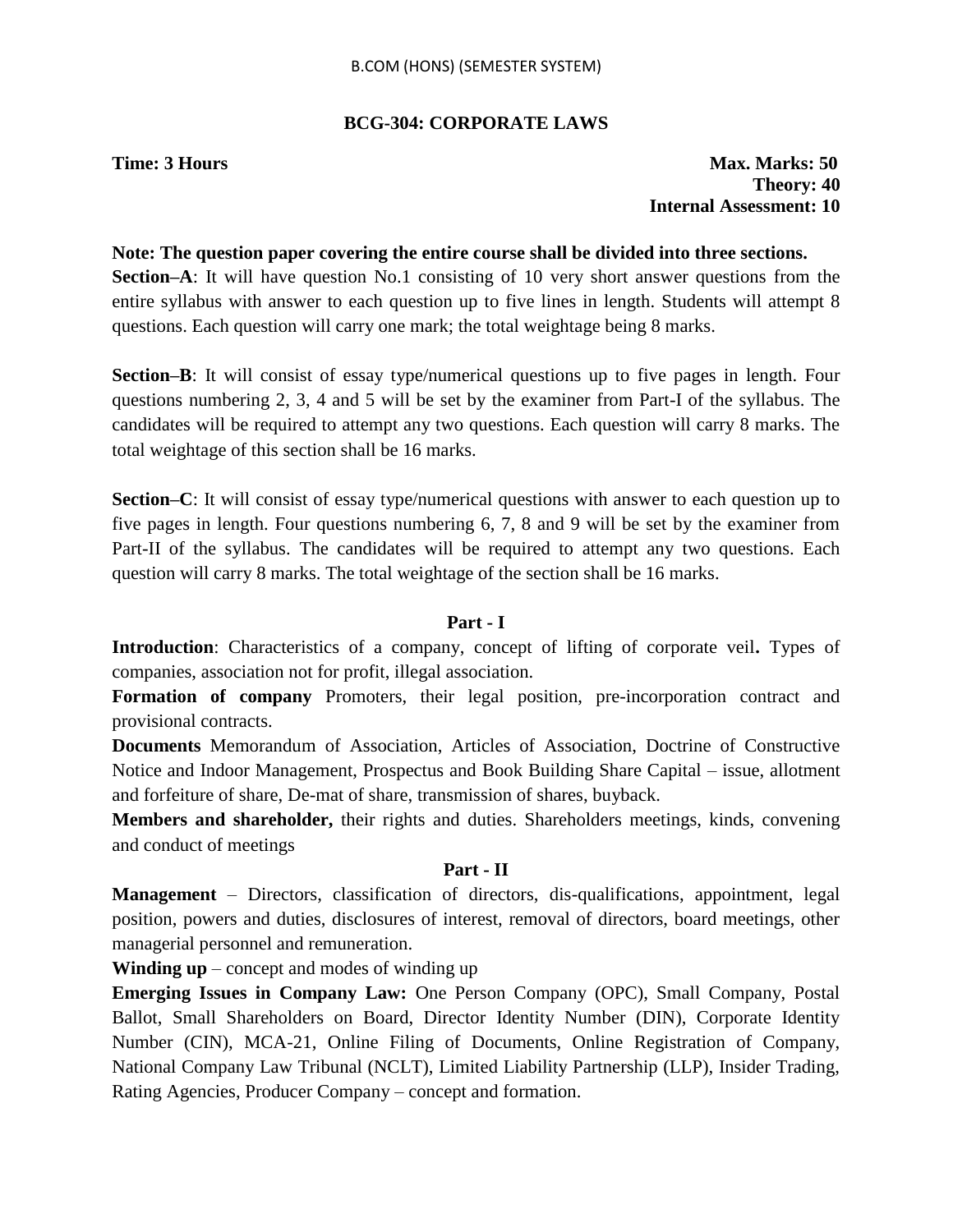# **Suggested Readings:**

1. Sharma J. P, "*An Easy Approach to Corporate Laws*", 2010, Ane Books Pvt Ltd, New Delhi.

2. Puliani R. and Puliani, M., "*Bharat"s Manual of Companies Act and Corporate Laws*", 2011, Bharat Law House, New Delhi.

3. Ramaiya, A., "*A Ramaiya"s Guide to Companies Act*", 17th Edition, 2011, Lexis NexisButterworthsWadhwa, Nagpur.

4. Kannal, S., & V.S. Sowrirajan, "*Company Law Procedure*", Taxman"s Allied Services (P) Ltd., New Delhi (Latest Edn).

5. Singh, Harpal, "*Indian Company Law*", Galgotia Publishing, Delhi.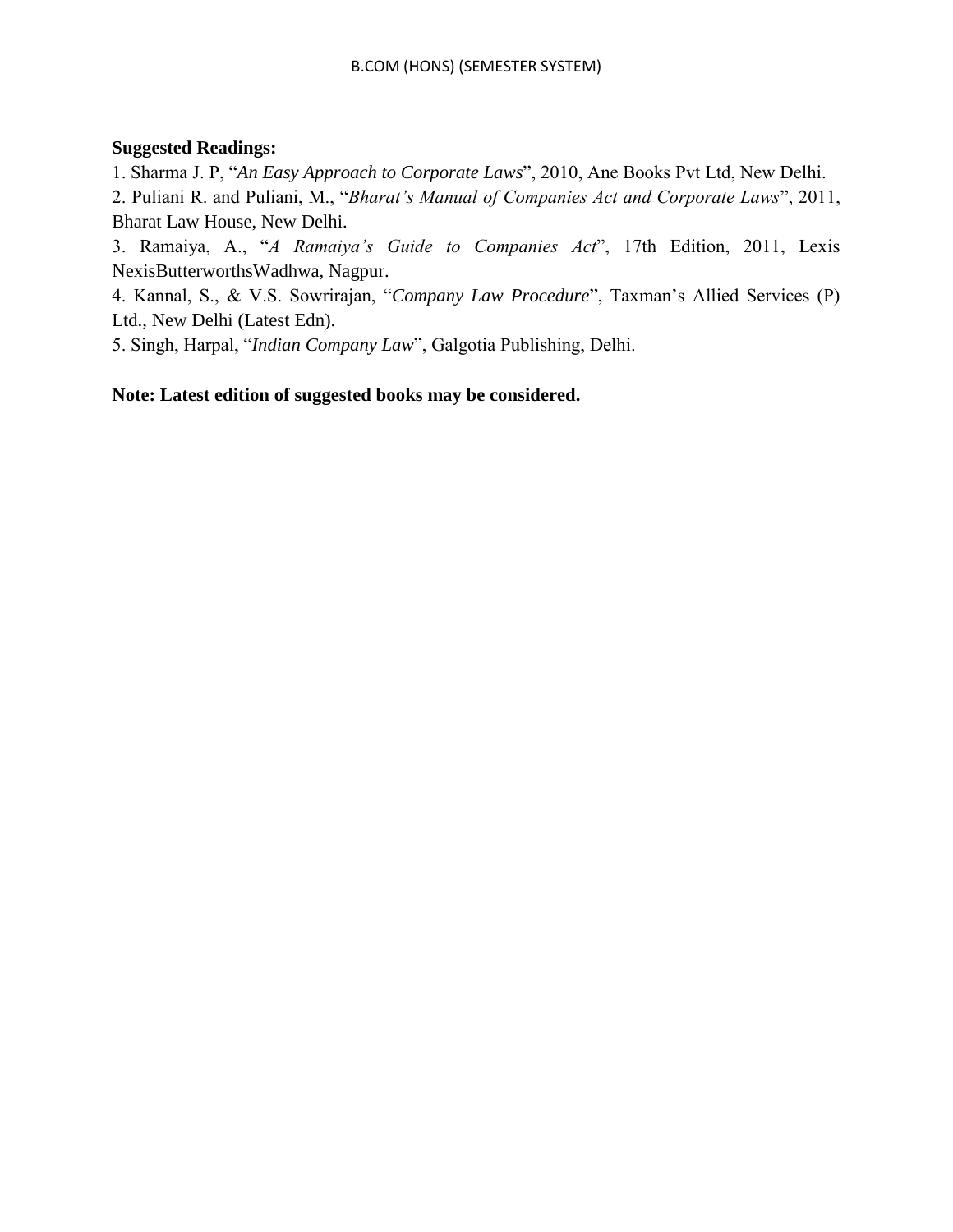# **BCG-305: FINANCIAL MARKET OPERATIONS**

**Time: 3 Hours Max. Marks: 50 Theory :40 Internal Assessment : 10**

# **Note: The question paper covering the entire course shall be divided into three sections.**

**Section–A**: It will have question No.1 consisting of 10 very short answer questions from the entire syllabus with answer to each question up to five lines in length. Students will attempt 8 questions. Each question will carry one mark; the total weightage being 8 marks.

**Section–B**: It will consist of essay type/numerical questions up to five pages in length. Four questions numbering 2, 3, 4 and 5 will be set by the examiner from Part-I of the syllabus. The candidates will be required to attempt any two questions. Each question will carry 8 marks. The total weightage of this section shall be 16 marks.

**Section–C**: It will consist of essay type/numerical questions with answer to each question up to five pages in length. Four questions numbering 6, 7, 8 and 9 will be set by the examiner from Part-II of the syllabus. The candidates will be required to attempt any two questions. Each question will carry 8 marks. The total weightage of the section shall be 16 marks.

### **Part– I**

**Money Market**: Indian Money Markets Composition, Composition and Structure; (a) Acceptance houses (b) Discount houses and (c) Call money market; Recent trends in Indian money market.

**Capital Market** : Security market- (a) New Issue Market (b) Secondary market; functions and role of stock exchange listing, procedure and legal requirements Public issue pricing and marketing, Stock exchange – National Stock Exchange and over the Counter exchangers.

**Functionaries on Stock Exchanges**:- Brokers, Sub brokers, Market makers, Jobbers, Portfolio Consultants, Institutional Investors.

# **Part – II**

**SEBI** – Introduction, Role, Its powers, Objectives, Scope & Functions.

**Investors Protection**:- Grievances concerning stock exchange and dealings and their removal; grievance cell in stock exchange SEBI: Company law Board: Press remedy through courts. Role, Policy measures relating to Development Financial Institution in India. Products & Services offered by IFCI, IDBI, IIBI, SIDBI, IDFCL, EXIM, NABARD & ICICI. Meaning and benefits of mutual funds, Types, SEBI guidelines.

**Depositories Act 1996:** Definitions, Rights and Obligations of Depositories, Participants Issuers and Beneficial Owners, Inquiry and Inspections, Penalty.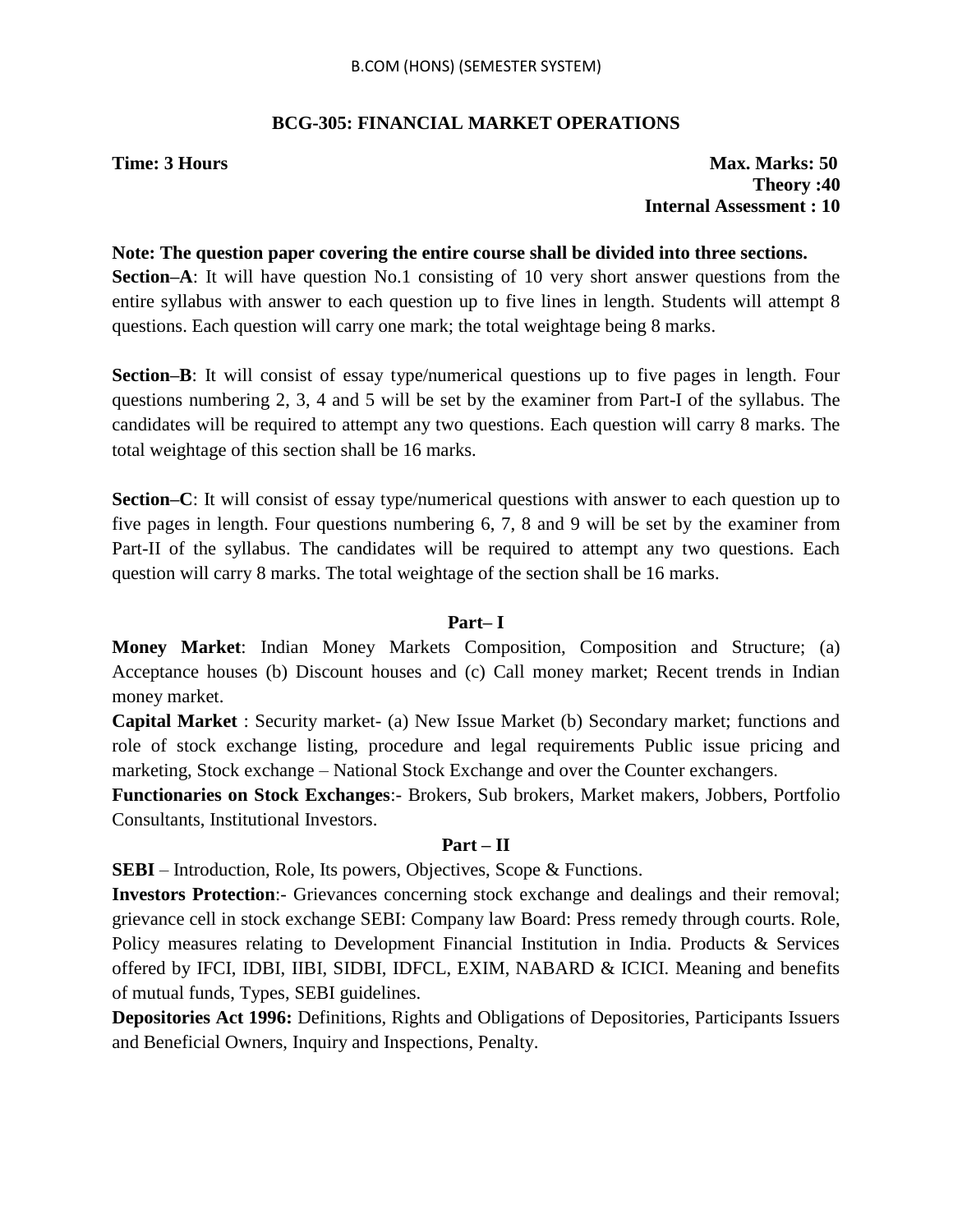# **Suggested Readings:**

1*. Chandler L.V. and Goldfield S.M., "Economics of Money and Banking", 1977, Harper & Row Publishers, New York.*

*2. Gupta, S. B., "Monetary Planning for India", 1995, Oxford University Press, Delhi.*

*3. Gupta Sural B, "Monetary Economics: Institutions, Theory & Policy", 1983, S. Chand & Co. New Delhi.*

*4. Bhole L.M., "Financial Institutions and Markets"; 2009, Tata McGraw-Hill, New Delhi.*

*5. Hooda, R.P," Indian Securities Markets- Investors View Point"; 1998, Excell Books, New Delhi.*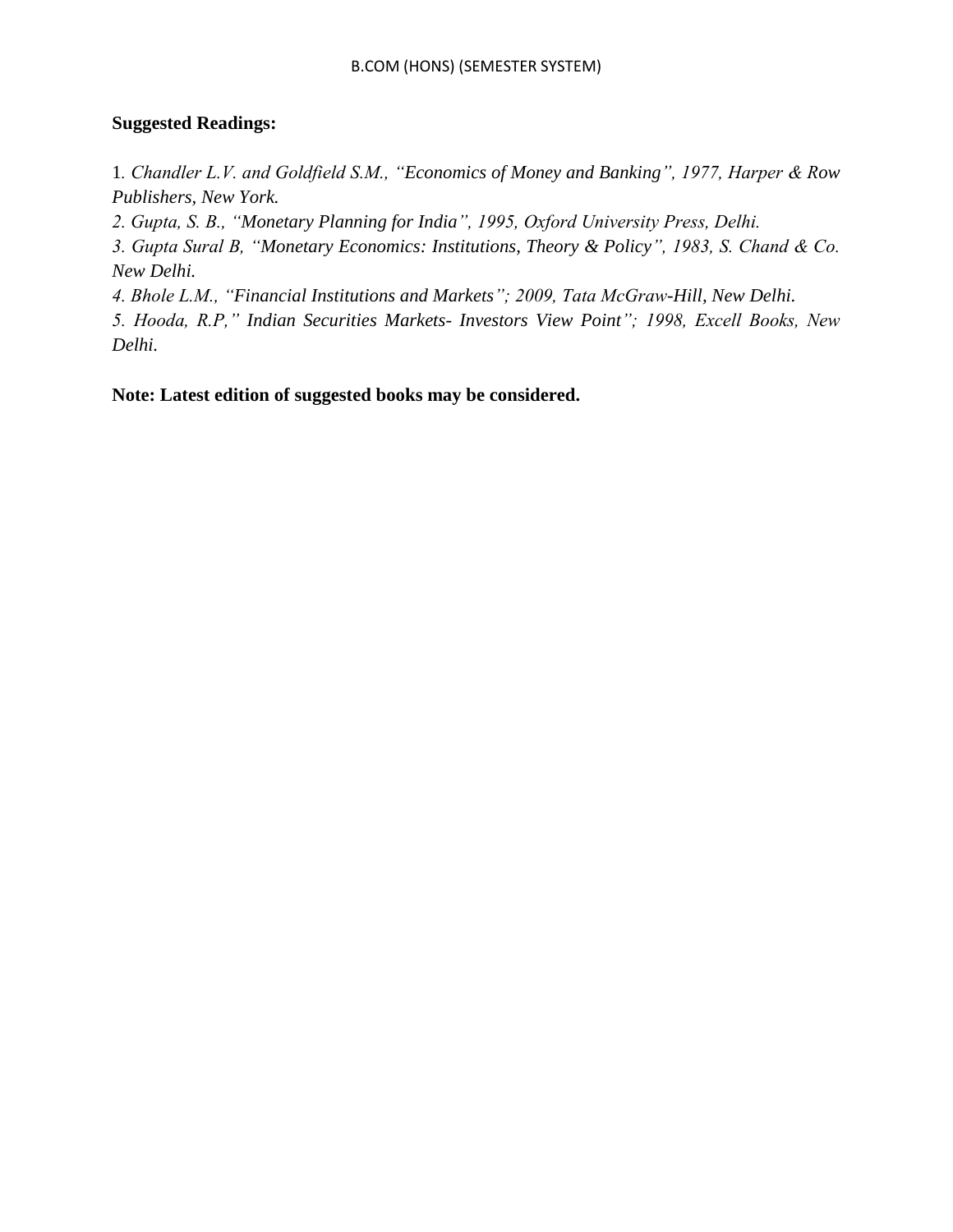## **BCG-306: INTERNATIONAL BUSINESS**

**Time: 3 Hours Max. Marks: 50 Theory :40 Internal Assessment : 10**

### **Note: The question paper covering the entire course shall be divided into three sections.**

**Section–A**: It will have question No.1 consisting of 10 very short answer questions from the entire syllabus with answer to each question up to five lines in length. Students will attempt 8 questions. Each question will carry one mark; the total weightage being 8 marks.

**Section–B**: It will consist of essay type/numerical questions up to five pages in length. Four questions numbering 2, 3, 4 and 5 will be set by the examiner from Part-I of the syllabus. The candidates will be required to attempt any two questions. Each question will carry 8 marks. The total weightage of this section shall be 16 marks.

**Section–C**: It will consist of essay type/numerical questions with answer to each question up to five pages in length. Four questions numbering 6, 7, 8 and 9 will be set by the examiner from Part-II of the syllabus. The candidates will be required to attempt any two questions. Each question will carry 8 marks. The total weightage of the section shall be 16 marks.

### **Part – I**

**Introduction to International Business:** Globalisation and its growing importance in world economy; Impact of globalization; International business contrasted with domestic business complexities of international business; Modes of entry into international business.

**International Business Environment:** National and foreign environments and their components-economic, cultural and political-legal environments; Global trading environment recent trends in world trade in goods and services; Trends in India"s foreign trade.

**International Trade** – An overview; Commercial Policy Instruments - Tariff and Non-Tariff measures; Balance of payment account and its components.

**International Organizations and Arrangements**: WTO – Its objectives, principles, organizational structure and functioning; An overview of other organizations – UNCTAD, World Bank and IMF.

# **Part – II**

**Regional Economic Co-operation:** Forms of regional groupings; Integration efforts among countries in Europe, North America and Asia.

**International Financial Environment:** International financial system and institutions; Foreign exchange markets and risk management; Foreign investments - types and flows; Foreign investment in Indian perspective.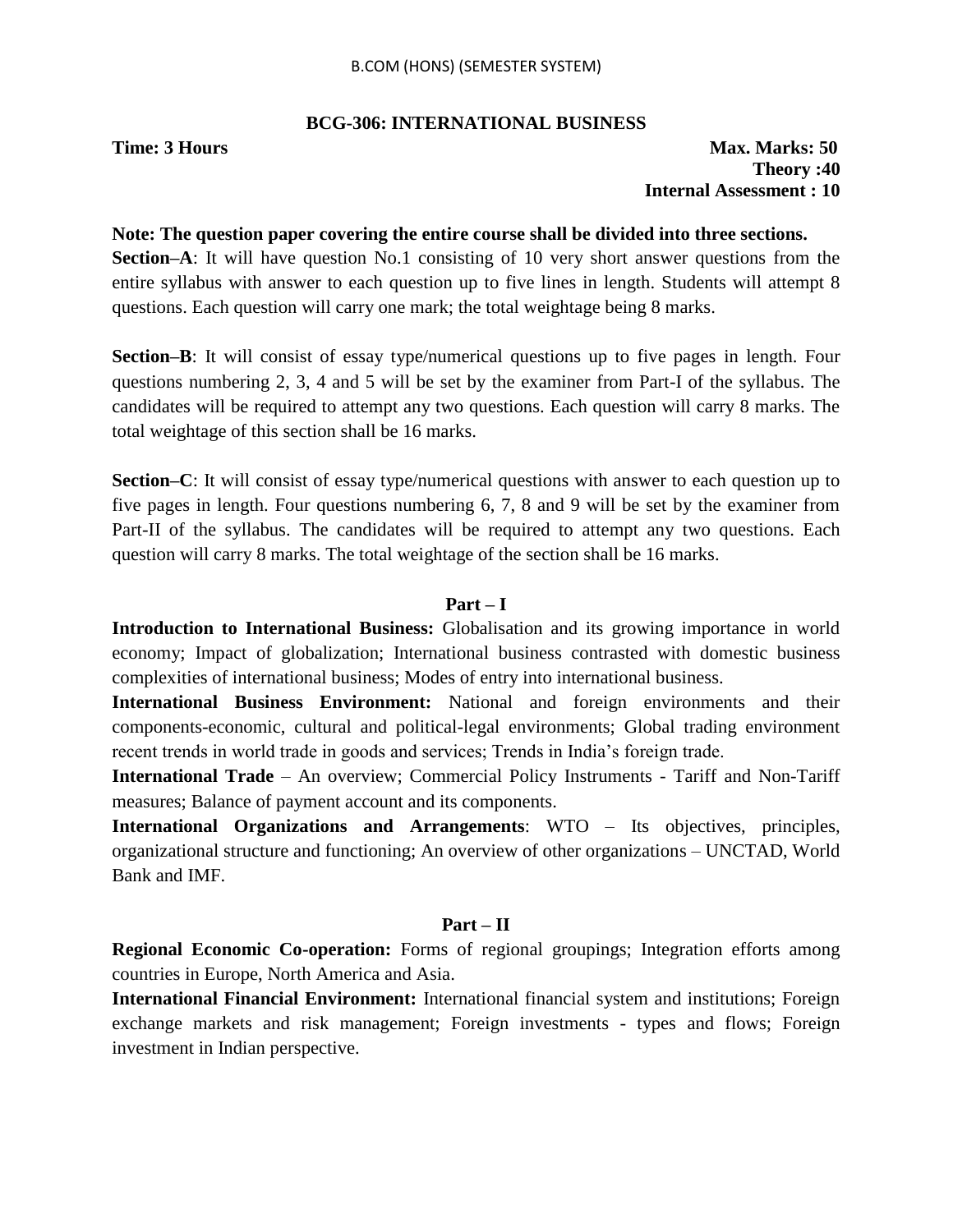Foreign Trade promotion measures and organizations in India; Special economic zones (SEZs) and 100% export oriented units (EOUs); Measures for promoting foreign investments into and from India.

# **Suggested Readings:**

1. *Charles, W.L. Hill and Jain, Kumar, Arun, "International Business", 6/e, 2008, Tata McGraw-Hill, New Delhi.*

*2. Cherunilam, Francis, "International Business: Text and Cases", 5/e, 2010, Prentice Hall of India Ltd, New Delhi.*

- *3. Paul, J., "International Business", 5/e, 2011, Prentice Hall of India Ltd, New Delhi.*
- *4. RBI. Report on Currency & Finance, Various issues.*
- *5. Bennett, R., "International Business", 2/e, 2008, Pearson Education.*
- *6. Griffin, R. W. and Pustay, M.W., "International Business", 2009, Prentice Hall.*
- *7. Michael R. Czinkota. et al., "International Business", 2002, Fortforth: The Dryden Press.*
- *8. UNCTAD Reports.*
- *9. WTO, Annual Report, various issues.*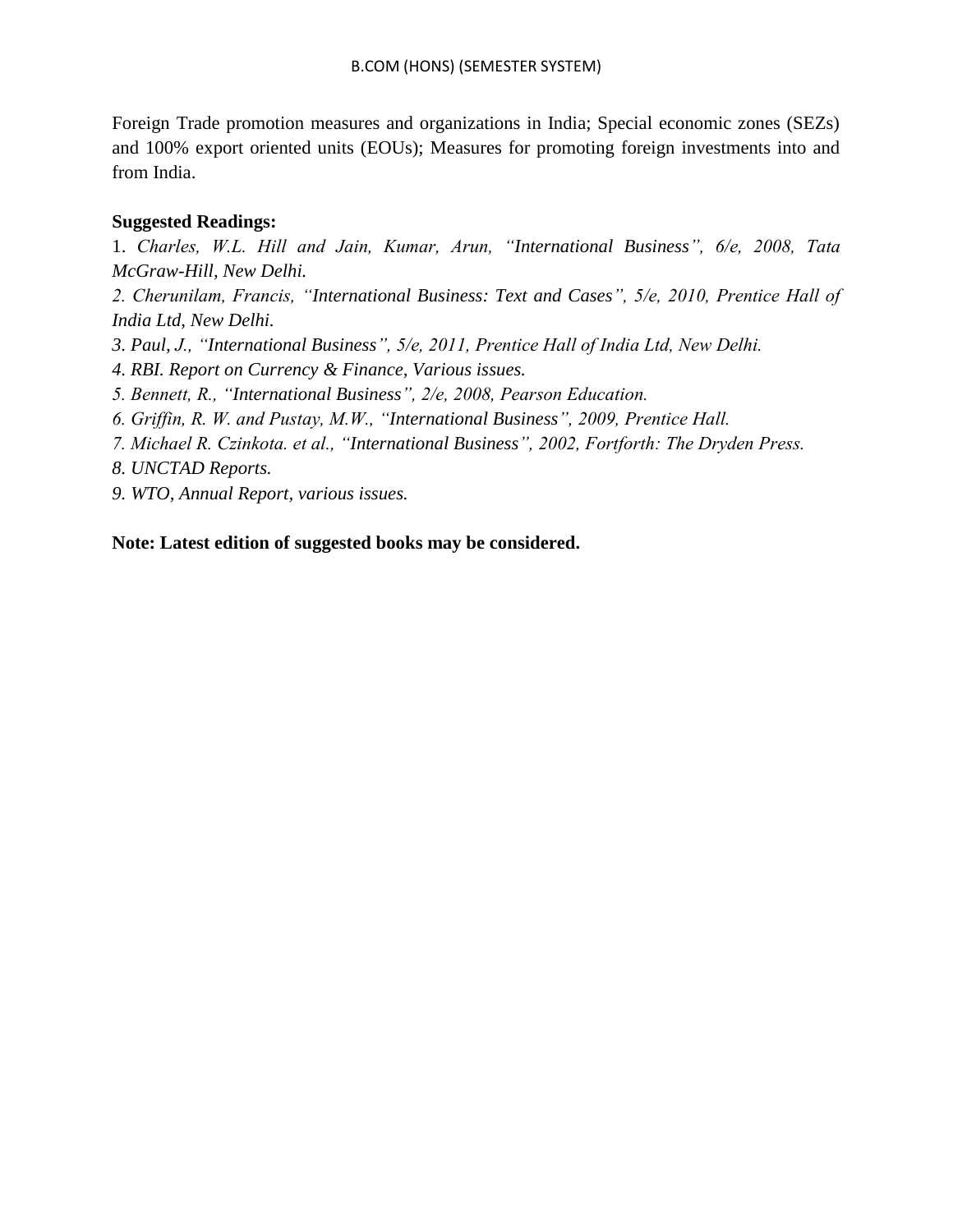### B.COM (HONS) (SEMESTER SYSTEM)

# **BCG-307: ENTREPRENEURSHIP AND SMALL BUSINESSES**

**Time: 3 Hours Max.Marks: 50 Max.Marks: 50 Theory: 40 Internal Assessment: 10**

**Note: The question paper covering the entire course shall be divided into three sections. Section–A**: It will have question No.1 consisting of 10 very short answer questions from the entire syllabus with answer to each question up to five lines in length. Students will attempt 8 questions. Each question will carry one mark; the total weightage being 8 marks.

**Section–B**: It will consist of essay type/numerical questions up to five pages in length. Four questions numbering 2, 3, 4 and 5 will be set by the examiner from Part-I of the syllabus. The candidates will be required to attempt any two questions. Each question will carry 8 marks. The total weightage of this section shall be 16 marks.

**Section–C**: It will consist of essay type/numerical questions with answer to each question up to five pages in length. Four questions numbering 6, 7, 8 and 9 will be set by the examiner from Part-II of the syllabus. The candidates will be required to attempt any two questions. Each question will carry 8 marks. The total weightage of the section shall be 16 marks.

### **Part - I**

**Entrepreneurship:** Meaning, elements, determinants and importance of entrepreneurship and creative behavior. Dimensions of entrepreneurship: intrapreneurship, technopreneurship, cultural entrepreneurship, international entrepreneurship, netpreneurship, ecopreneurship, and social entrepreneurship, etc.

Entrepreneurship and Micro, Small and Medium Enterprises. Introduction to Entrepreneur, Entrepreneurship and Enterprise, Importance and relevance of the entrepreneur, Factors influencing entrepreneurship, Pros and Cons of being an entrepreneur, Women entrepreneursproblems and promotion, Types of Entrepreneurs, Characteristics of a successful entrepreneur, Competency requirement for entrepreneurs, Awareness of self-competency and its development **Small Scale Industries:** Small scale industries/ Tiny industries/Ancillary industries/ Cottage Industries- Definition, meaning, product range, capital investment, ownership patternsImportance and role played by SSI in the development of the Indian economy, Problems faced by SSI"s and the steps taken to solve the problems, Policies governing SSI"s.

# **Part - II**

**Starting a Small Industry:** Understanding a business opportunity, scanning the environment for opportunities, evaluation of alternatives and selection, An overview of the steps involved in starting a business venture – location, clearances and permits required, formalities, licensing and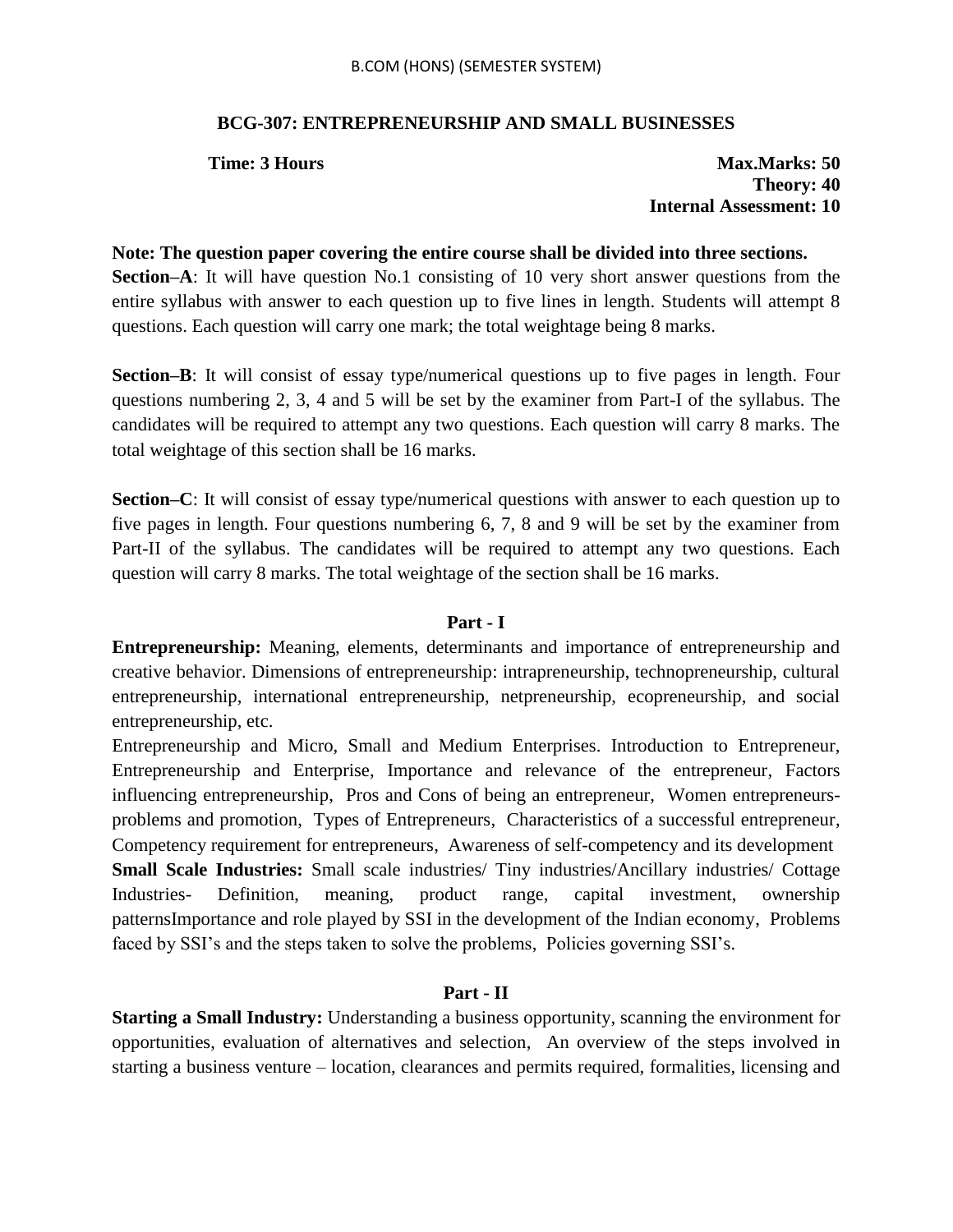registration procedures, Assessment of the market for the proposed project, Importance of financial, technical and social feasibility of the project.

**Preparing the Business Plan (BP):** Business Plan, Meaning and importance, Typical BP format covering financial, marketing, human resource, technical and social aspects- Preparation of BP, Common pitfalls to be avoided in preparation of a BP

**Implementation of the project:** Financial assistance through SFC"s, SIDBI, Commercial Banks, Financial incentives for SSI"s, and Tax Concessions, Assistance for obtaining raw material , machinery, land and building and technical assistance

**Sickness in SSI's:** Meaning and definition of a sick industry, Causes of industrial sickness Preventive and remedial measures for sick industries

# **Suggested Readings:**

1. *Dollinger M. J., "Entrepreneurship – Strategies and Resources", (2008), Marsh Publications.*

*2. Pareek, U., and Rao, T. V., eds., "Developing Entrepreneurship: Handbook", 1978, Indian Institute of Management (IIM), Ahmedabad.*

*3. Sharma S.V.S., "Entrepreneurial Development-SIET"s Experience in Developing Entrepreneurship: Issues and Problems", (1980), Small Industries Development Training Institute, Hyderabad.*

*4. Srivastava, S.B., "A Practical Guide to Industrial Entrepreneurs", 1980, Sultan Chand & Sons, New Delhi.*

*5. Kumar, A. et al., Entrepreneurial Development, New Age International Publisher, New Delhi.*

*6. Murthy, CSV, "Small Scale Industries and Entrepreneurial Development", 2010, Himalaya Publishing House Pvt Ltd, New Delhi.*

*7. Desai, V., "Management of Small Scale Industry", (1992), Himalaya Publishing House Pvt Ltd, New Delhi.*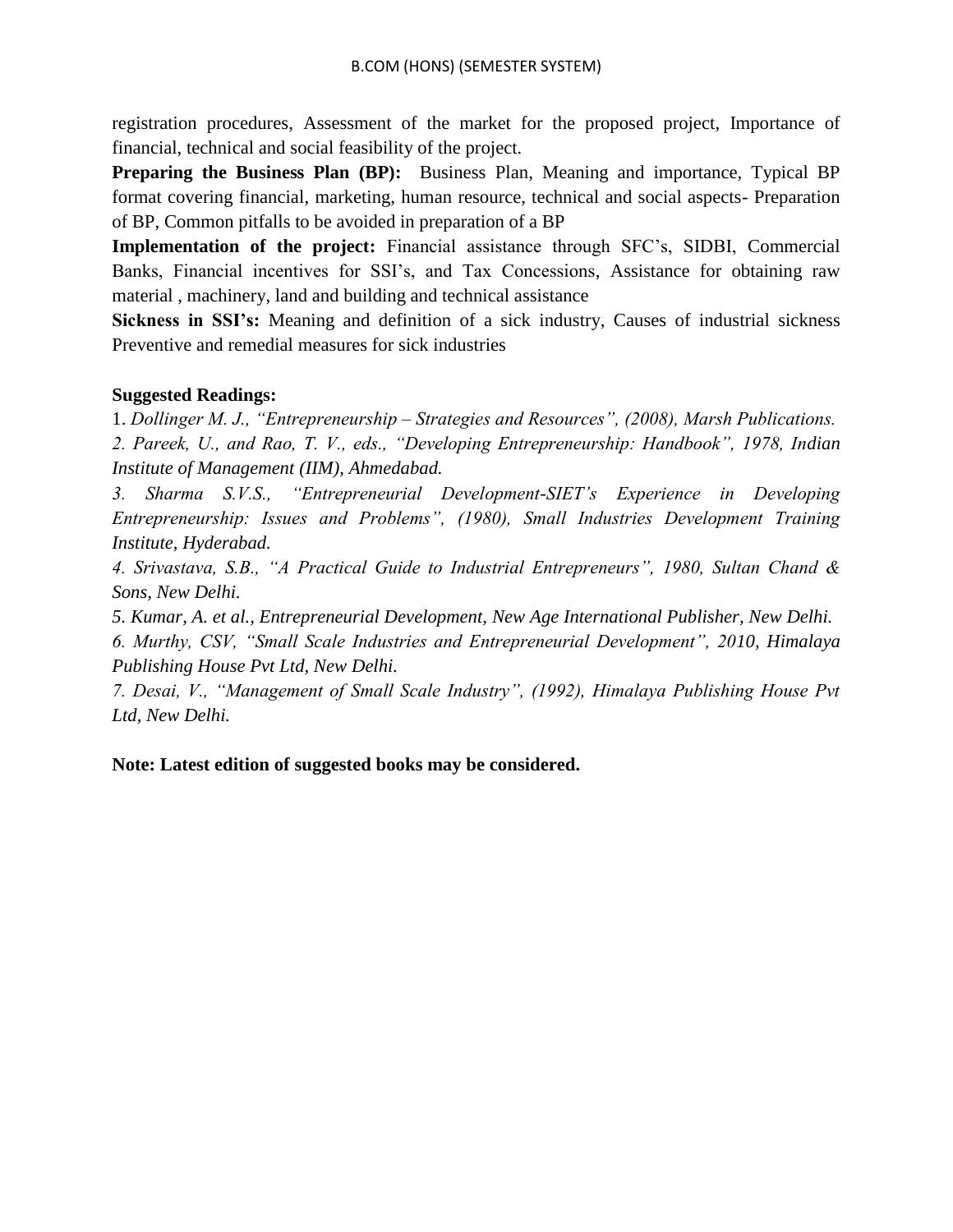# **BCH 308: ELECTRONIC BANKING AND RISK MANAGEMENT**

**Time: 3 Hours Max. Marks: 50 Theory: 40 Internal Assessment: 10**

### **Note: The question paper covering the entire course shall be divided into three sections.**

**Section–A**: It will have question No.1 consisting of 10 very short answer questions from the entire syllabus with answer to each question up to five lines in length. Students will attempt 8 questions. Each question will carry one mark; the total weightage being 8 marks.

**Section–B**: It will consist of essay type/numerical questions up to five pages (essay type questions) in length. Four questions numbering 2, 3, 4 and 5 will be set by the examiner from Part-I of the syllabus. The candidates will be required to attempt any two questions. Each question will carry 8 marks. The total weightage of this section shall be 16 marks.

**Section–C**: It will consist of essay type/numerical questions with answer to each question up to five pages (essay type questions) in length. Four questions numbering 6, 7, 8 and 9 will be set by the examiner from Part-II of the syllabus. The candidates will be required to attempt any two questions. Each question will carry 8 marks. The total weightage of the section shall be 16 marks.

### **PART-I**

Electronic Banking- Core Banking -Electronic products online Banking – Facilities provided and Security Issues, Cheque Truncation, Microfiche, Phone and Mobile Banking

Electronic Funds Transfer Systems - plain messages (Telex or Data Communication) -Structured messages (SWIFT, etc...) - RTGS

Information Technology - Current trends - Banknet, RBI net, Datanet, Nicnet, I-net, Internet, Email, etc.- Role and uses of technology up gradation - Global developments in Banking Technology Impact of Technology on Banks - Effect on Customers and Service Quality -Computer Audit - Information System Audit. Information System Security and Disaster Management.

### **PART - II**

**Risk Management:** Types of risks in banks, Risk Management Frame work in Banks: Enterprise – wide Risk Management in Banks; Elements of Risk Management Frame work; Systematic Risk Management in Banks; Different Measures of measuring Risks; risk management – process and techniques for assessment and management. Asset- liability management in banks, Role of RBI

### **Suggested Readings:**

1. Marrison, Christopher Ian, "*The fundamentals of risk measurement*", 2002, New York: McGraw Hill.

2. Marshall, Christopher Lee, "*Measuring and Managing Operational Risks in Financial Institutions: Tools, Techniques, and Other Resources*", 2001, Singapore, New York: John Wiley.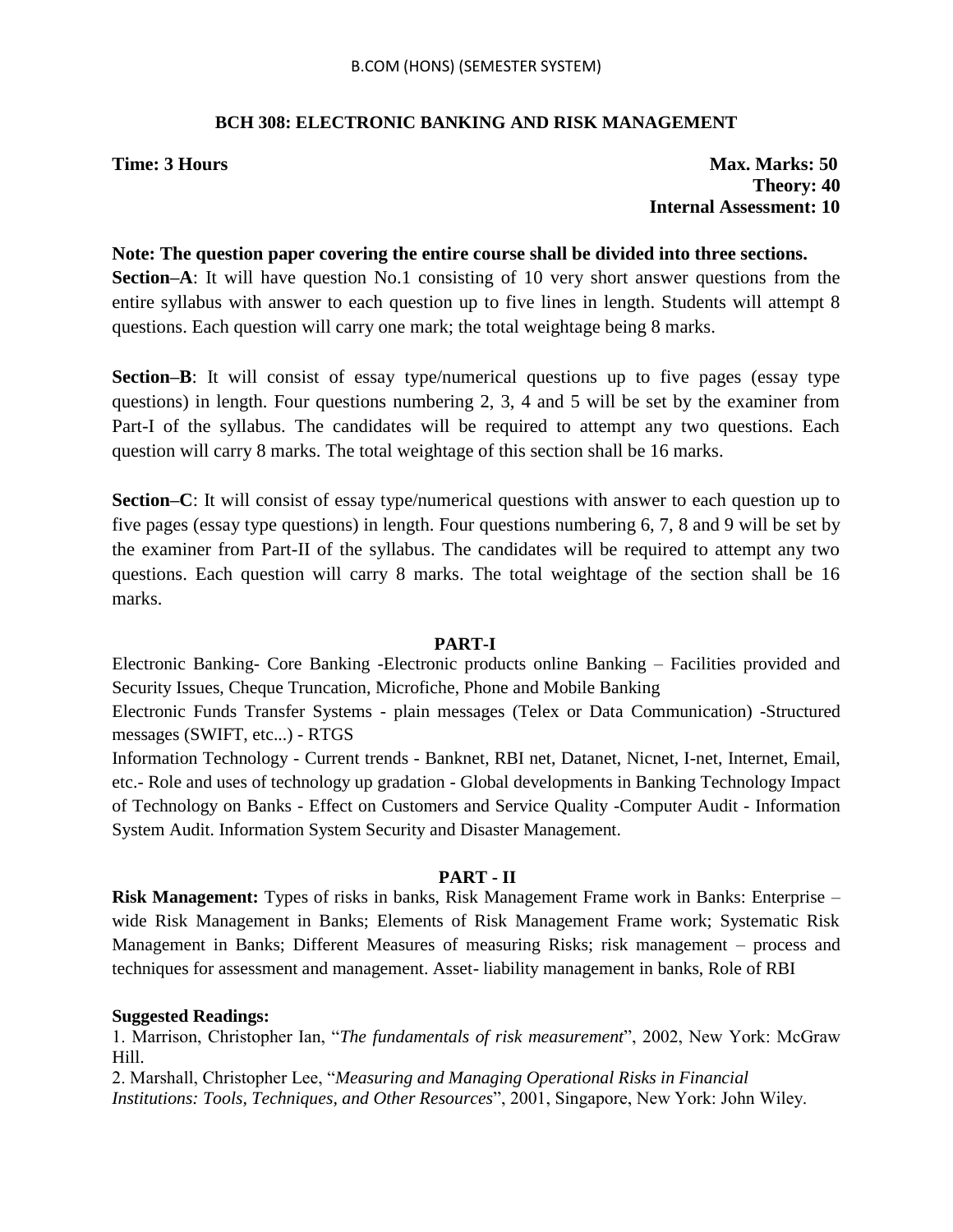3. MacDonald and Koch, "*Management of Banking*", 2010, Thomson, London.

- 4. Bidani, S.N., "Banking Risks", 2010, Vision Books.
- 5. Joshi, V.C. and Joshi, V.V., *"Managing Indian Banks"*, 2009, Sage Publications.

# **Note:-Latest Editions Of Suggested Books May Be Followed.**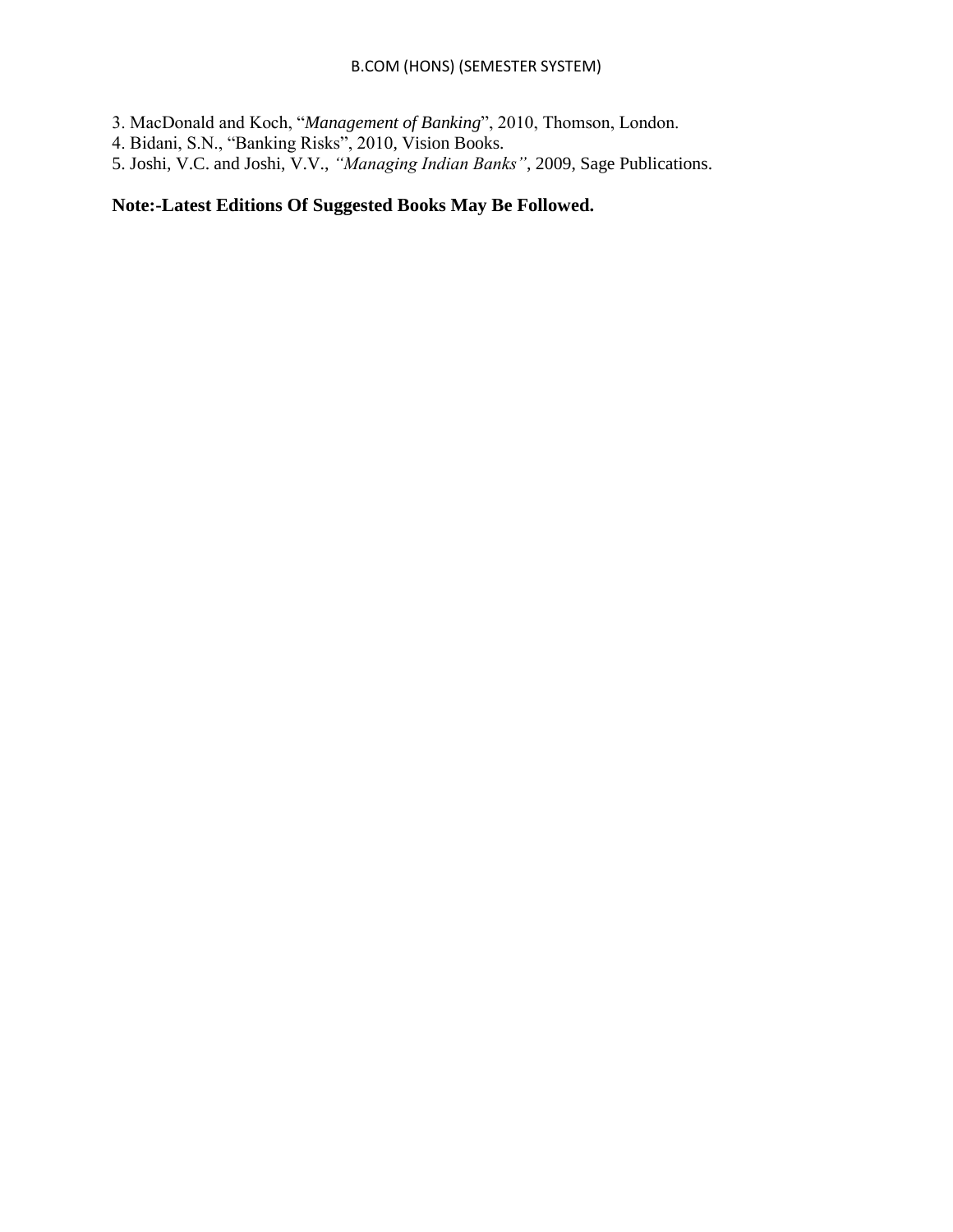# **ESL–221: ENVIRONMENTAL STUDIES–I**

# **Theory Lectures: 1½ Hours/ Week Max. Marks: 50**

# **Time: 3 Hours**

**Section A (15 Marks):** It will consist of five short answer type questions. Candidates will be required to attempt three questions, each question carrying five marks.

Answer to any of the questions should not exceed two pages.

**Section B (20 Marks):** It will consist of four essay type questions. Candidates will be required to attempt two questions, each question carrying ten marks. Answer to any of the questions should not exceed four pages.

**Section C (15 Marks):** It will consist of two questions. Candidate will be required to attempt one question only. Answer to the question should not exceed 5 pages.

# **1. The Multidisciplinary Nature of Environmental Studies:**

- $\Box$  Definition, scope & its importance.
- $\Box$  Need for public awareness.

# **2. Natural Resources**:

□ Natural resources and associated problems:

**a) Forest Resources**: Use of over exploitation, deforestation, case studies. Timber extraction, mining, dams and their effects on forests and tribal people.

**b) Water Resources**: Use and over–utilization of surface and ground water, floods, drought, conflicts over water, dams–benefits and problems.

**c) Mineral Resources**: Use and exploitation, environmental effects of extracting and using mineral resources, case studies.

**d) Food Resources**: World food problems, change caused by agriculture and overgrazing, effects or modern agriculture, fertilizer–pesticide problem, salinity, case studies.

**e) Energy Resources**: Growing of energy needs, renewable and non–renewable energy resources, use of alternate energy sources, case studies.

**f) Land Recourses**: Land as a resource, land degradation, soil erosion and desertification.

- $\Box$  Role of an individual in conservation of natural resources.
- $\Box$  Equitable use of resources for sustainable lifestyles.

# **3. Ecosystem:**

- □ Concept of an ecosystem.
- □ Structure and function of an ecosystem.
- □ Producers, consumers and decomposers.
- Energy flow in the ecosystem.
- Ecological succession.
- $\Box$  Food chains, food webs and ecological pyramids.

 $\Box$  Introduction, types, characteristic features, structure and function of the following ecosystems: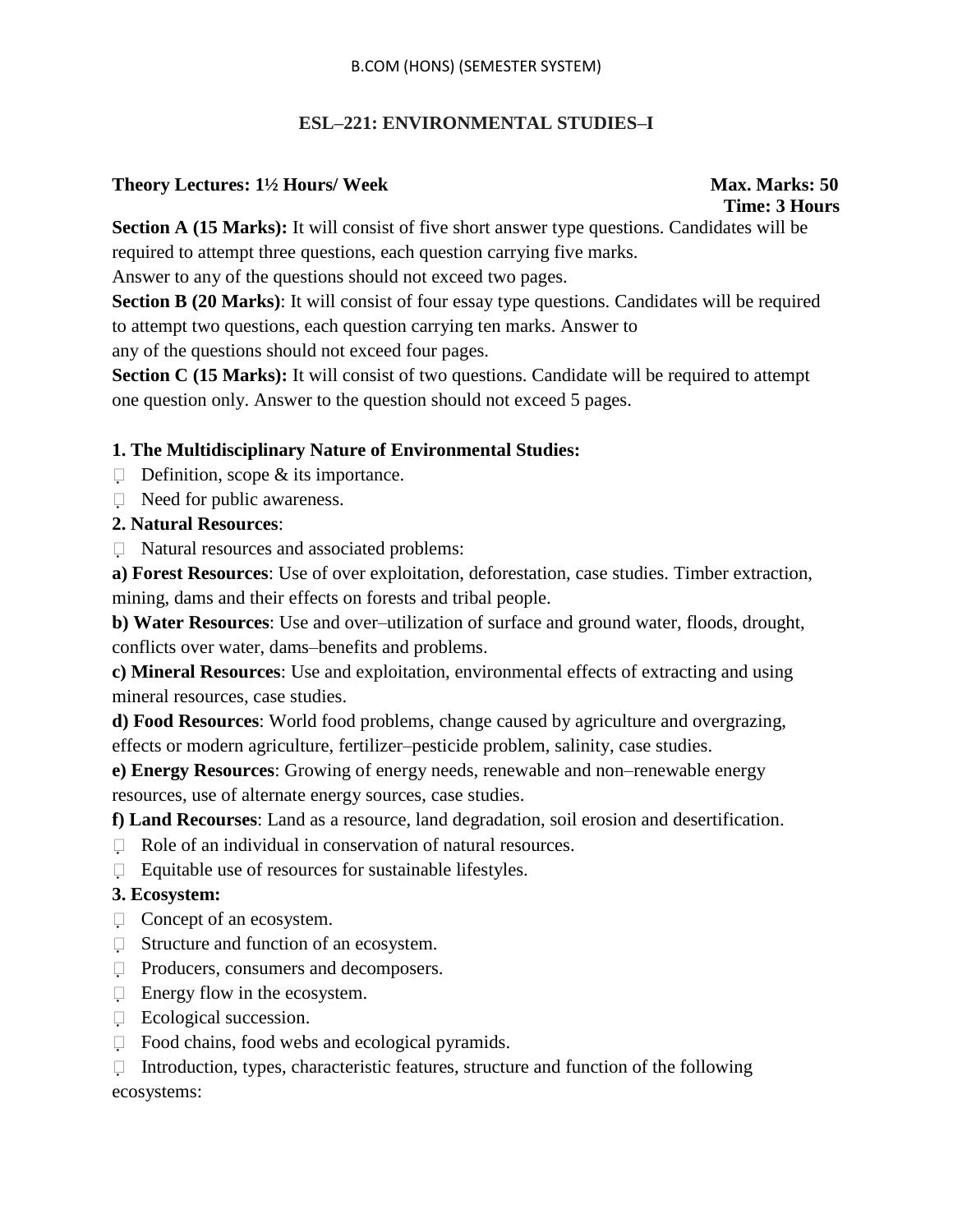- a. Forest ecosystem
- b. Grassland ecosystem
- c. Desert ecosystem
- d. Aquatic ecosystems (ponds, streams, lakes, rivers, oceans, estuaries)

# **4. Social Issues and Environment:**

- $\Box$  From unsustainable to sustainable development.
- Urban problems related to energy.
- Water conservation, rain water harvesting, watershed management.
- $\Box$  Resettlement and rehabilitation of people; its problems and concerns. Case studies.
- $\Box$  Environmental ethics: Issues and possible solutions.
- $\Box$  Climate change, global warning, acid rain, ozone layer depletion, nuclear accidents and holocause. Case studies.
- Wasteland reclamation.
- □ Consumerism and waste products.
- Environmental Protection Act:
- Air (prevention and Control of Pollution) Act.
- $\Box$  Water (prevention and Control of Pollution) Act.
- Wildlife Protection Act.
- **Forest Conservation Act.**
- $\Box$  Issues involved in enforcement of environmental legislation.
- **Public awareness.**

# **References/Books:**

1*. Agarwal, K. C. 2001. Environmental Biology, Nidhi Publications Ltd. Bikaner.*

- *2. Bharucha, E. 2005. Textbook of Environmental Studies, Universities Press, Hyderabad.*
- *3. Down to Earth, Centre for Science and Environment, New Delhi.*
- *4. Jadhav, H. &Bhosale, V. M. 1995. Environmental Protection and Laws. Himalaya Pub.*
- *5. Joseph, K. and Nagendran, R. 2004. Essentials of Environmental Studies, Pearson Education (Singapore) Pte. Ltd., Delhi.*

*6. Kaushik, A. & Kaushik, C. P. 2004. Perspective in Environmental Studies, New Age International (P) Ltd, New Delhi.*

- *7. Miller, T. G. Jr. 2000. Environmental Science, Wadsworth Publishing Co.*
- *8. Sharma, P. D. 2005. Ecology and Environment, Rastogi Publications, Meerut.*

*9. Booklet on Safe Driving. Sukhmani Society (Suvidha Centre), District Court Complex, Amritsar.*

*10. Kanta, S., 2012. Essentials of Environmental Studies, ABS Publications, Jalandhar*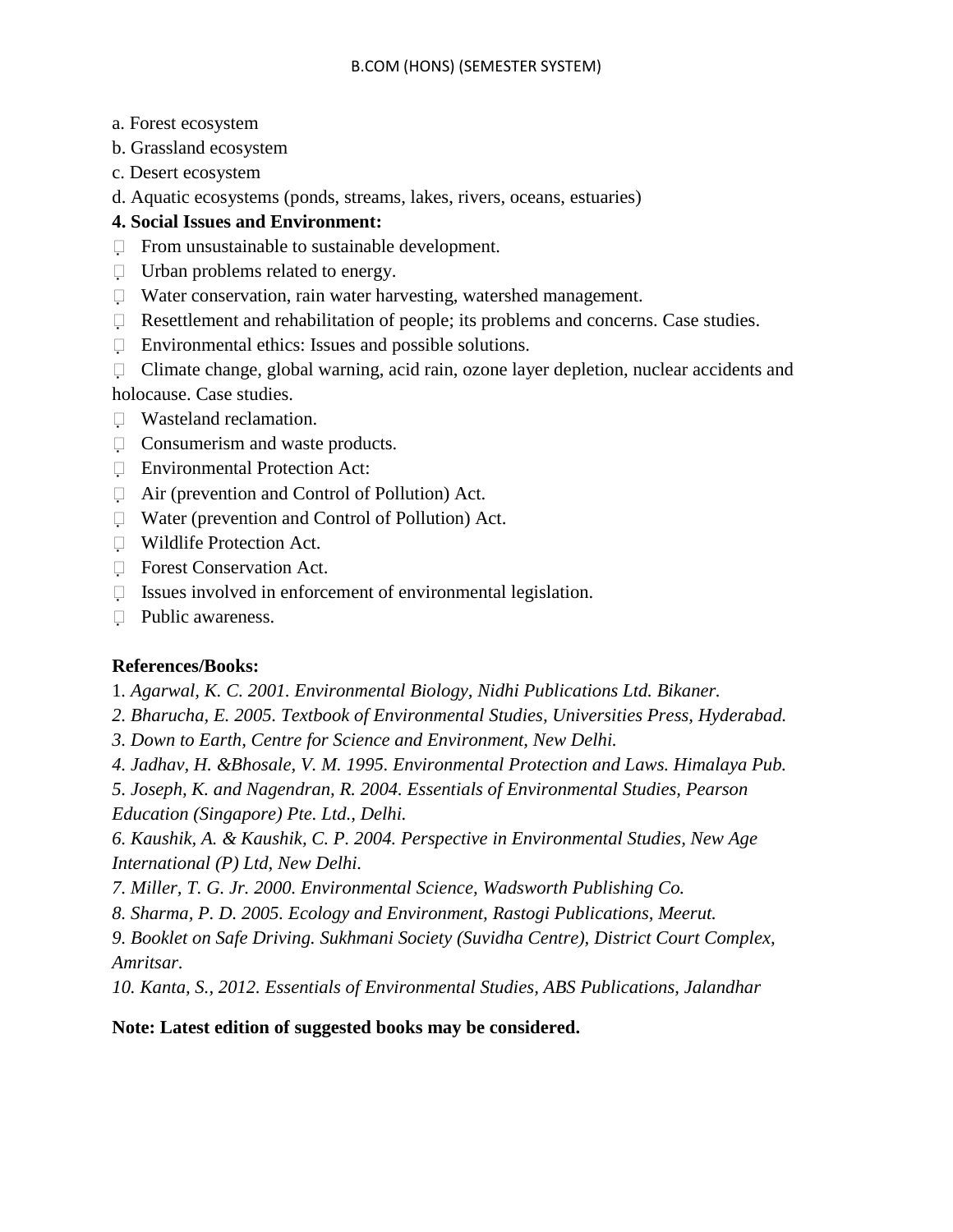# **BCG-401: ENGLISH (COMPULSORY)**

# **Time: 3 Hours Max. Max. Max. Marks : 50**

## **Theory : 40**

## *<u>Internal</u>*

## **Assessment : 10**

# **Text books Prescribed & Course Contents:**

1. *Making Connections* by Kenneth J. Pakenham 2nd Edn. CUP

2. *Moments in Time:* An Anthology of Poems*,* G.N.D.U. Amritsar

3 *Murphy"s English Grammar (*by Raymond Murphy*)* CUP

# **Course Contents:**

- I. *Making Connections*: Unit –III & Unit- IV
- II. *Moments in Time*: poems at serial No.7-12
- III. Unit 98-112 from *Murphy"s English Grammar*.

## **Instructions for the Paper Setter and Distribution of Marks:**

The question paper will consist of three sections and distribution of marks will be as under:

Section A: 10 Marks

Section B: 20 Marks

Section C: 10 Marks

## **Section–A**

**1. Twelve ( 12)** Questions on usage of grammar related to the prescribed units of *Murphy"s English Grammar* will be set for the students to attempt **any Ten** 

### (1X10= 10 Marks)

### **Section–B**

- 1. **TWO** questions (with sub parts) based on strategies & skill development exercises as given before and after reading essays in Unit-III & Unit-IV of the prescribed text book *Making Connections* will be set. The number of items in each question will be 50% more than what a student will be expected to attempt so that the question provides internal choice. (7X2=14 Marks)
- 2. **THREE** questions on central idea, theme, tone & style etc. of three poems from the prescribed textbook, *Moments in Time* will be set. The students are required to attempt any TWO of these questions. ( $3X2 = 6$  Marks)

## **Section–C**

- 1. **One question (with internal choice)** requiring students to explain a stanza with reference to context will be set. The stanzas for explanation will be taken from the poems prescribed in the  $syllabus.$  (1X5 =5 Marks)
- 2. **ONE** question based on "Beyond the Reading" section at the end of each chapter of the prescribed textbook, *Making Connections* will be set. (1X5 = 5 Marks)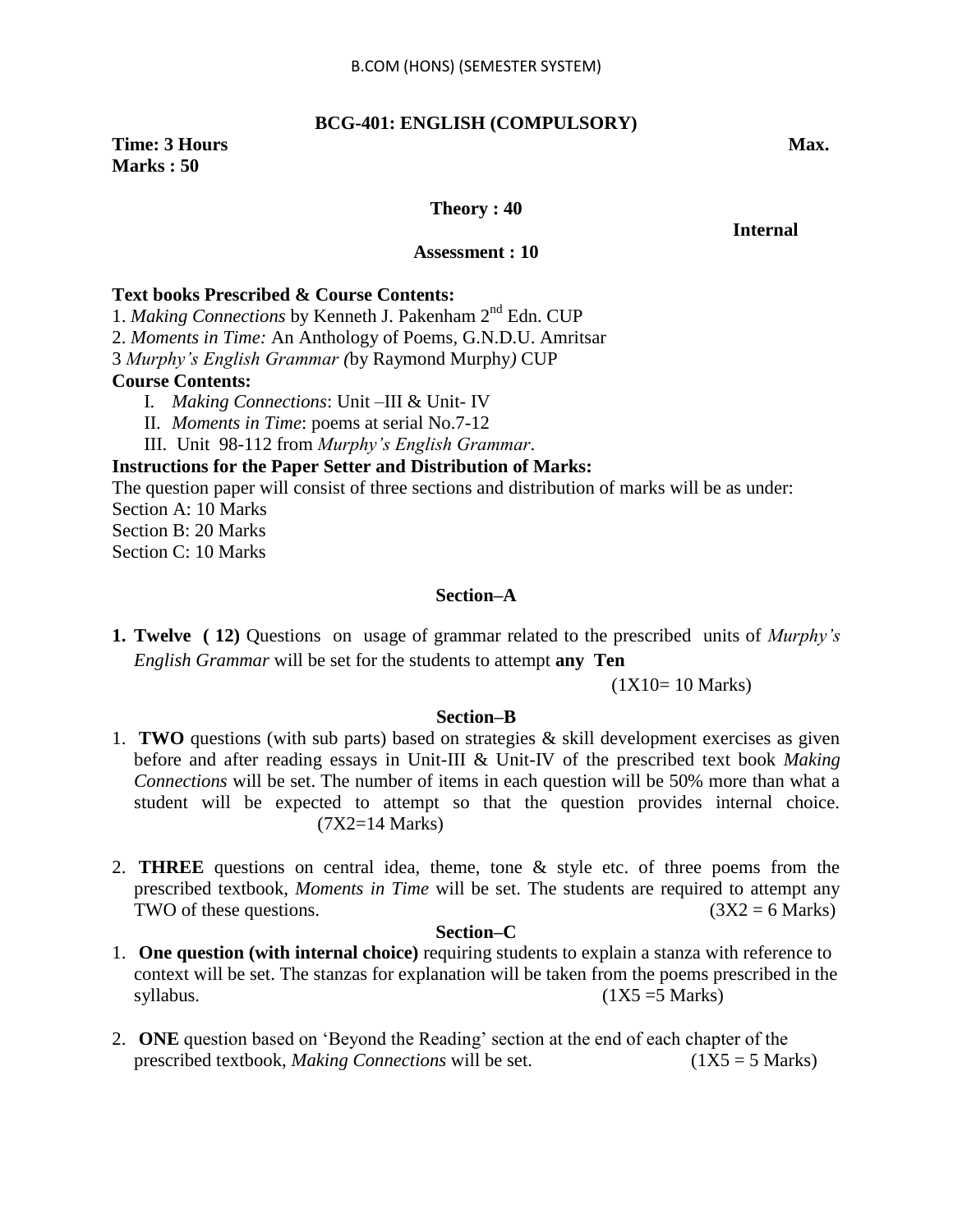# **BCG-402: PUNJABI COMPULSORY** ਪੰਜਾਬੀ (ਲਾਜ਼ਮੀ)

ਸਮਾਂ : 3 ਘੰਟੇ ਪਰਿਆ ਤੇ ਕਿਉਰੀ ਅੰਕ : 40 ਇੰਟਰਨਲ ਅਸੈੱਸਮੈਂਟ : 10 ਕਲ ਅੰਕ **:** 50

# ਪਾਠ-ਕ੍ਰਮ ਅਤੇ ਪਾਠ-ਪੁਸਤਕਾ<u>ਂ</u>

1. **ਕਾਵਿ ਕੀਰਤੀ** (ਸੰਪਾ. ਹਰਿਭਜਨ ਸਿੰਘ), ਗੁਰੁ ਨਾਨਕ ਦੇਵ ਯੂਨੀਵਰਸਿਟੀ, ਅੰਮ੍ਰਿਤਸਰ (ਇਸ ਪੁਸਤਕ ਦੇ 'ਨਵਗਤੀ' ਭਾਗ ਨੂੰ ਪਾੱਠ-ਕ੍ਰਮ ਵਿਚ ਸ਼ਾਮਲ ਕੀਤਾ ਗਿਆ ਹੈ। ਇਹਨਾਂ ਭਾਗਾਂ ਵਿਚੋ 'ਪਦਮਾ', 'ਲੁਣਾ', 'ਚਿੜੀਆਂ ਦਾ ਚੰਬਾ' ਕਾਵਿਤਾਵਾਂ ਪਾਠ-ਕ੍ਰਮ ਦਾ ਹਿੱਸਾ ਨਹੀਂ ਹਨ।) ਇਸ ਦੇ ਨਾਲ ਹੀ ਤਾਰਾ ਸਿੰਘ ਅਤੇ ਹਰਨਾਮ ਸਿੰਘ ਦੀਆਂ ਸਾਰੀਆਂ ਕਵਿਤਾਵਾਂ ਨੂੰ ਪਾਠ-ਕੂਮ ਵਿਚ ਸ਼ਾਮਿਲ ਨਹੀਂ ਕੀਤਾ ਗਿਆ।

2. ਅਾਧੁਨਿਕ ਇਕਾਂਗੀ (ਸੰਪਾ. ਰੋਸ਼ਨ ਲਾਲ ਆਹੁਜਾ ਅਤੇ ਮਨਜੀਤ ਪਾਲ ਕੌਰ), ਗੁਰੁ ਨਾਨਕ ਦੇਵ ਯੁਨੀਵਰਸਿਟੀ, ਅੰਮ੍ਰਿਤਸਰ।

(ਇਸ ਪੁਸਤਕ ਵਿਚੋ ਪਰਵਾਨਾ-ਏ-ਆਜ਼ਾਦੀ, ਜੁੱਤੀਆਂ ਦਾ ਜੋੜਾ ਅਤੇ ਕੱਚ ਦਾ ਗਜਰਾ ਇਕਾਂਗੀਆਂ ਪੜ੍ਹਾਈਆਂ ਜਾਣਗੀਆਂ)

- 3. **ਦਫ਼ਤਰੀ ਚਿੱਠੀ ਪੱਤਰ**
- 4. **ਵਿਆਕਰਣ**

(ੳ) ਸ਼ਬਦ ਜੋੜਾਂ ਦੇ ਨਿਯਮ

(ਅ) ਗਰਮਖੀ ਲਿੱਪੀ ਦੀਆਂ ਵਿਸ਼ੇਸ਼ਤਾਵਾਂ

# ਅੰਕ ਵੰਡ ਅਤੇ ਪੇਪਰ ਸੈਟਰ ਲਈ ਹਦਾਇਤਾ<u>ਂ</u>

- 1. iksy ie`k kivqw dw ivSw vsqU/swr/sMdyS, pRsMigkqw (do ivco ie`k) 12 AMk 2. fਿਕਸੇ ਇੱਕ ਇਕਾਂਗੀ ਦਾ ਵਿਸ਼ਾ ਵਸਤੁ/ਸਾਰ (ਦੋ ਵਿਚੋ ਇੱਕ) ਜਾਂ ਚਾਰ ਵਿਚੋਂ ਦੋ ਪਾਤਰਾਂ ਦੀ ਪਾਤਰ ਉਸਾਰੀ  $12$  ਅੱਕ 3. d&qrI ic`TI p`qr (do ivcoN ie`k) 8 AMk
- 4. ਲੜੀ ਨੰਬਰ ਚਾਰ ਉੱਤੇ ਨਿਰਧਾਰਤ ਵਿਆਕਰਣ ਵਿਚੋਂ ਵਰਣਨਾਤਮਕ ਪ੍ਰਸ਼ਨ ਪੁੱਛੇ ਜਾਣਗੇ। 8 ਅੰਕ

 $\overline{\delta}$ ਟ: ਇੰਟਰਨਲ ਅਸੈੱਸਮੈਂਟ 10 ਅੰਕਾਂ ਦੀ ਹੈ, ਜੋ ਕਾਲਜ ਵਲੋਂ ਨਿਰਧਾਰਿਤ ਦਿਸ਼ਾ ਨਿਰਦੇਸ਼ਾਂ ਅਨੁਸਾਰ ਇਨ੍ਹਾਂ ਅੰਕਾਂ ਤੋਂ ਵੱਖਰੀ ਹੋਵੇਗੀ। ਇਸ ਪੇਪਰ ਦੇ ਕਲ ਅੰਕ 40+10 = 50 ਹਨ।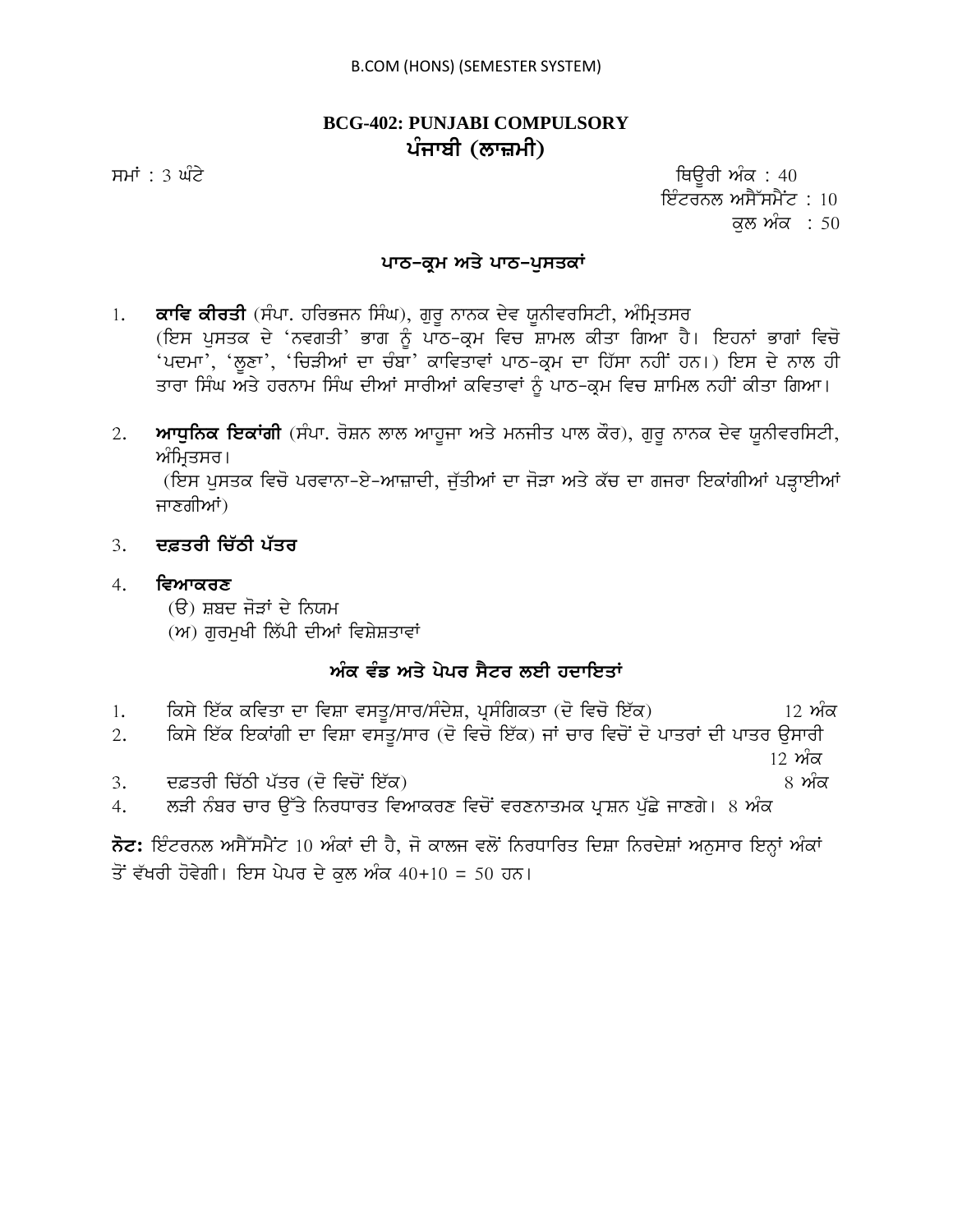# **BCG-402: BASIC PUNJABI** ਮੱਢਲੀ ਪੰਜਾਬੀ

(In Lieu of Compulsory Punjab)

 $\overline{H}$ ਸਮਾਂ : 3 ਘੰਟੇ ਪਹਿਲਾਂ ਬਾਅਦ ਤੋਂ ਬਾਅਦ ਤੋਂ ਬਾਅਦ ਤੋਂ ਬਾਅਦ ਤੋਂ ਬਾਅਦ ਤੋਂ ਬਾਅਦ ਤੋਂ ਬਾਅਦ ਤੋਂ ਬਾਅਦ ਤੋਂ ਬਾਅਦ ਤੋਂ ਬਾਅਦ ਤੋਂ ਬਾਅਦ ਤੋਂ ਬਾਅਦ ਤੋਂ ਬਾਅਦ ਤੋਂ ਬਾਅਦ ਤੋਂ ਬਾਅਦ ਤੋਂ ਬਾਅਦ ਤੋਂ ਬਾਅਦ ਤੋਂ ਬਾਅਦ ਤੋਂ ਬਾਅਦ ਤੋਂ ਬਾਅਦ ਤੋਂ ਬਾਅਦ ਤੋਂ ਬਾ

ਇੰਟਰਨਲ ਅਸੈੱਸਮੈਂਟ:  $10$ 

ਕਲ ਅੰਕ : 50

# **ਪਾਠ-ਕ੍ਰਮ ਅਤੇ ਪਾਠ-ਪੁਸਤਕਾਂ**

- 1. ਪੰਜਾਬੀ ਵਿਆਕਰਨਿਕ ਇਕਾਈਆਂ ਦੀ ਪਛਾਣ ਅਤੇ ਵਰਤੋਂ : ਮੁੱਢਲੀ ਜਾਣਕਾਰੀ : ਭਾਵੰਸ਼, ਸ਼ਬਦ, ਵਾਕੰਸ਼, ਉਪਵਾਕ, ਵਾਕ। ਇਸ ਦੇ ਸ਼ਾਹ ਦਾ ਸ਼ਾਹ ਦਾ ਸ਼ਾਹ **15 ਅੰਕ**
- 2. ਪੰਜਾਬੀ ਵਾਕਾਂ ਦੀ ਵਰਤੋਂ: ਵਿਭਿੰਨ ਸਮਾਜਿਕ/ਸਭਿਆਚਾਰਕ ਪ੍ਰਸਥਿਤੀਆਂ ਦੇ ਅੰਤਰਗਤ, ਘਰ ਵਿਚ, ਬਾਜ਼ਾਰ ਵਿਚ, ਮੇਲੇ ਵਿਚ, ਸ਼ੋਪਿੰਗ ਮਾਲ/ਸਿਨਮੇ ਵਿਚ, ਵਿਆਹ ਵਿਚ, ਧਾਰਮਿਕ ਸਥਾਨਾਂ ਵਿਚ, ਦੋਸਤਾਂ ਨਾਲ ਆਦਿ। ਇਸ ਤੋਂ ਇਸ ਤੋਂ ਇਸ ਤੋਂ ਇਸ ਤੋਂ ਇਸ ਤੋਂ ਇਸ ਤੋਂ ਇਸ ਤੋਂ ਇਸ ਤੋਂ ਇਸ ਤੋਂ ਇਸ ਤੋਂ ਇਸ ਤੋਂ ਇਸ ਤੋਂ ਇਸ ਤੋਂ ਇਸ ਤੋਂ ਇਸ ਤੋਂ ਇ
- 3. ਪ੍ਰਕਾਰਜੀ ਪੰਜਾਬੀ **:**

| $\Theta$ | ਪੈਰ੍ਹਾ ਰਚਨਾ   | <u>5 ਅੰਕ</u> |
|----------|---------------|--------------|
|          | ਅ) ਚਿੱਠੀ ਪੱਤਰ | <u>5 ਅੰਕ</u> |
|          | ੲ) ਸੰਖੇਪ ਰਚਨਾ | <u>5 ਅੰਕ</u> |

# ਅੰਕ ਵੰਡ ਅਤੇ ਪਰੀਖਿਅਕ ਲਈ ਹਦਾਇਤਾਂ

|    | ਭਾਗ ਪਹਿਲਾਂ ਵਿਚੋਂ ਪੰਜ ਵਰਣਨਾਤਮਕ ਪ੍ਰਸ਼ਨ ਪੁੱਛੇ ਜਾਣਗੇ।ਜਿਨ੍ਹਾਂ ਵਿਚੋਂ ਤਿੰਨ ਪ੍ਰਸ਼ਨ ਹੱਲ ਕਰਨੇ ਲਾਜ਼ਮੀ                      |  |
|----|-----------------------------------------------------------------------------------------------------------------|--|
|    | ਹਨ। ਹਰ ਪੁਸ਼ਨ ਦੇ ਪੰਜ-ਪੰਜ ਅੰਕ ਹਨ।<br><u>15 ਅੰਕ</u>                                                                |  |
| 2. | ਭਾਗ ਦੂਸਰਾ ਵਿਚੋਂ ਦੋ-ਦੋ ਨੰਬਰ ਦੇ ਪੰਜ ਪ੍ਰਸ਼ਨ ਪੁੱਛੇ ਜਾਣਗੇ। ਸਾਰੇ ਪ੍ਰਸ਼ਨ ਲਾਜ਼ਮੀ ਹਨ।<br>$10 \nvert \nmid \nmid \vec{a}$ |  |
| 3. | ਵਿਦਿਆਰਥੀਆਂ ਨੂੰ ਤਿੰਨ ਵਿਸ਼ੇ ਦਿੱਤੇ ਜਾਣਗੇ, ਜਿਨ੍ਹਾਂ ਵਿਚੋਂ ਕਿਸੇ ਇੱਕ ਵਿਸ਼ੇ ਨਾਲ ਸੰਬੰਧਿਤ ਪੈਰਾ ਰਚਨਾ                       |  |
|    | ਕਰਨੀ ਹੋਵੇਗੀ। ਇਸ ਪ੍ਰਸ਼ਨ ਦੇ ਪੰਜ ਅੰਕ ਹਨ ।<br>5 ਅੰਕ                                                                 |  |
| 4. | ਨਿੱਜੀ, ਦਫ਼ਤਰੀ ਅਤੇ ਵਪਾਰਕ ਚਿੱਠੀ : ਵਿਦਿਆਰਥੀਆਂ ਨੂੰ ਦੋ ਵਿਚੋਂ ਕਿਸੇ ਇੱਕ ਵਿਸ਼ੇ ਤੇ ਚਿੱਠੀ ਲਿਖਣ                            |  |
|    | ਲਈ ਕਿਹਾ ਜਾਵੇਗਾ।<br><u>5 ਅੰਕ</u>                                                                                 |  |
|    | ਫਿਜ਼ਿਆਰਸ਼ੀਆਂ ਨੂੰ ਇੱਕ ਮੈਗ ਜਿੱਤਾ ਜਾਵੇਗਾ, ਜਿਸਦੀ ਉਸ ਨੇ ਇੱਕ ਤਿਹਾਈ ਹਿੱਸੇ ਫਿਜ਼ ਸੰਮੇਪ ਰਜਨਾ                              |  |

5. ਵਿਦਿਆਰਥੀਆਂ ਨੂੰ ਇੱਕ ਪੈਰਾ ਦਿੱਤਾ ਜਾਵੇਗਾ, ਜਿਸਦੀ ਉਸ ਨੇ ਇੱਕ ਤਿਹਾਈ ਹਿੱਸੇ ਵਿਚ ਸੰਖੇਪ ਰਚਨਾ krnI hovygI Aqy Fu`kvW isrlyK dyxw hovygw[ 5 AMk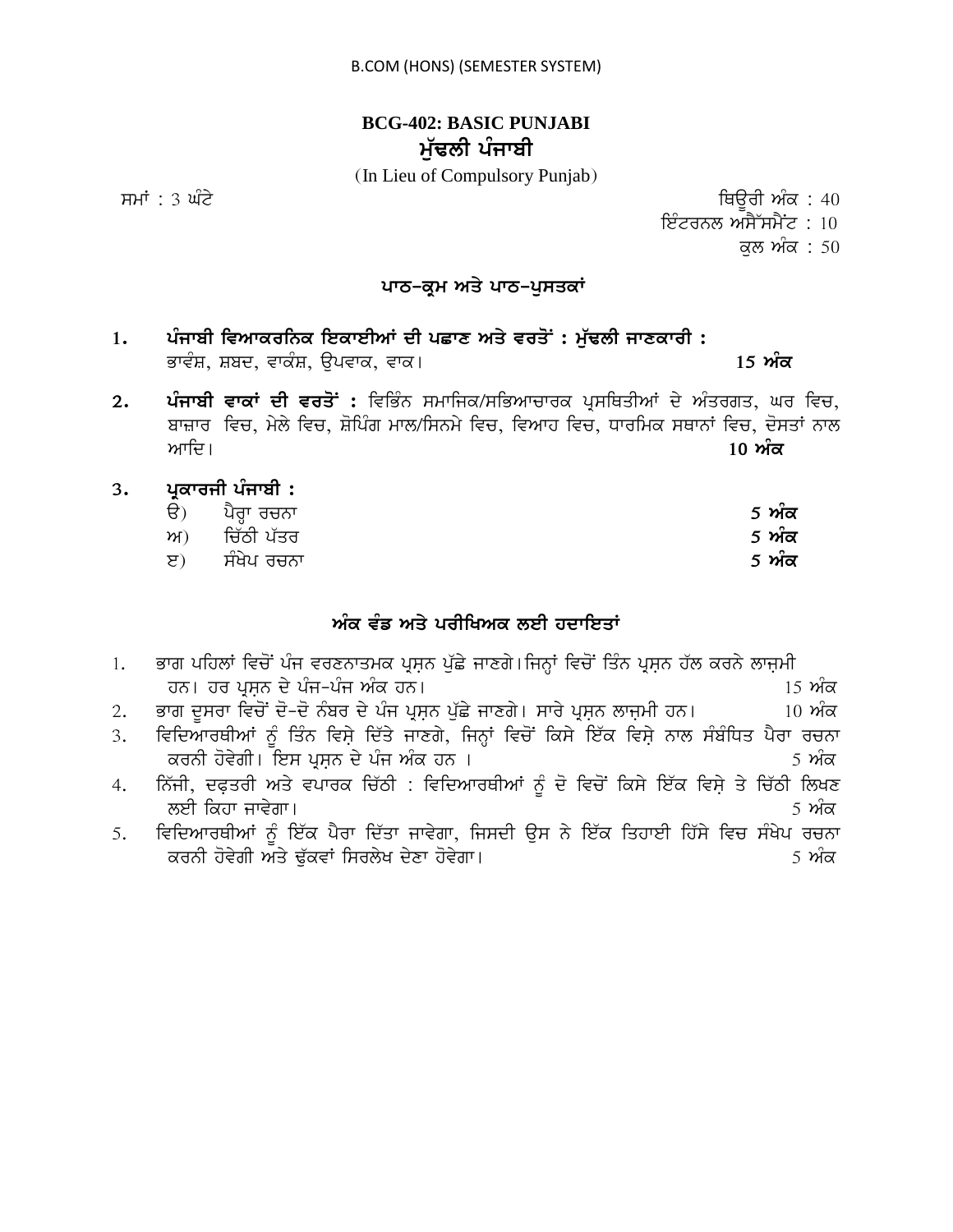### **BCG-403: COST ACCOUNTING**

**Time: 3 Hours Max. Marks: 50 Theory: 40 Internal Assessment: 10**

**Note:**

**1. Atleast 50% of the questions to be set in Section B & Section C should be numericals. 2. The question paper covering the entire course shall be divided into three sections as** 

**follows:**

**Section–A**: It will have question No.1 consisting of 10 very short answer questions from the entire syllabus with answer to each question up to five lines in length. Students will attempt 8 questions. Each question will carry one mark. The total weightage of this section shall be 8 marks.

**Section–B**: It will consist of essay type/numerical questions with answer to each question up to five pages (essay type) in length. Four questions numbering 2, 3, 4 and 5 will be set by the examiner from Part I of the syllabus. The candidates will be required to attempt any two questions. Each question will carry 8 marks. The total weightage of this section shall be 16 marks.

**Section–C**: It will consist of essay type/numerical questions with answer to each question up to five pages (essay type) in length. Four questions numbering 6, 7, 8 and 9 will be set by the examiner from Part II of the syllabus. The candidates will be required to attempt any two questions. Each question will carry 8 marks. The total weightage of this section shall be 16 marks.

### **Part-I**

**Cost Accounting:** Introduction, Meaning of Cost, Costing and Cost Accounting, Comparison between Financial Accounting and Cost Accounting; Application of Cost Accounting; Designing and installing a Cost Accounting System; Cost Concepts and Classification of Costs; Cost Unit; Cost Center ;Elements of Cost, Preparation of Cost Sheet & Problems.

**Material Costing :** Classification of Materials, Material Control, Purchasing Procedure, Store Keeping, Techniques of Inventory Control, Setting of Stock Levels , EOQ, Methods of pricing material issues: LIFO , FIFO , Weighted Average Method , SimpleAverage Method.

**Labour Costing:** Definition, Control of Labour Cost, Labour Turnover, Causes and Effects of Labour Turnover, Meaning of Time and Motion Study, Time keeping and Time booking,Idle Time, Causes and Treatment, Overtime, Methods of Wage Payment: Time Rate and Piece Rate, Incentive Schemes: Halsey Premium Plan, Rowan Bonus Plan, Taylor's and Merrick"sDifferential Piece Rate System.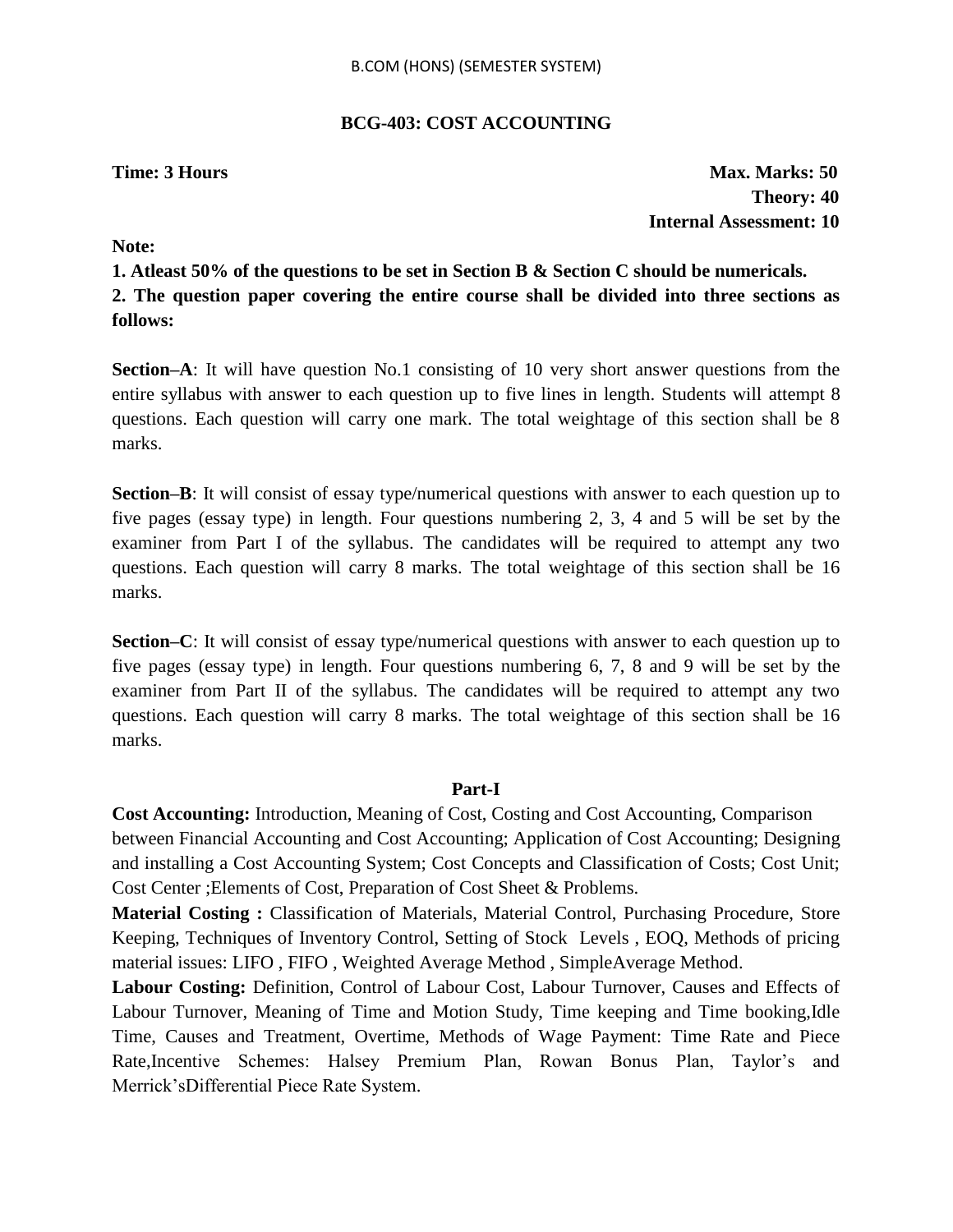**Overhead Costing:** Definition, Classification of Overheads, Procedure for accounting andcontrol of overheads, Allocation of overheads, Apportionment of Overheads, Absorption of overheads.

# **Part - II**

**Budgeting:** Meaning, Types, Essentials, Preparation of Cash Budget and Flexible Budget.

**Managerial decision making with the help of C.V.P. Analysis:** Marginal Costing; Fixed Cost, Variable Cost, Contribution, P/V ratio, Break Even Analysis: Algebraic and Graphic Presentation.

**Contract Costing; Job Costing; Process Costing:** Concept, Normal Loss, Abnormal Loss/Abnormal Gain, Valuation of stocks and Inter Process Transfers.

**Standard Costing:** Definition and Meaning of Various Concepts, Advantages and Limitations of Standard Costing, Variance Analysis- Material, Labour and Overheads.

# **Suggested Readings:**

- 1. Lal, J., "Cost Accounting", (2009) Tata McGraw Hill Publishing Co., New Delhi.
- 2. Lall, B.M. and Jain, I.C." *Cost Accounting: Principles and Practice*", (2006) Prentice Hall of India, New Delhi.
- 3. Shukla, M.C., T.S. Grewal and M.P. Gupta, "*Cost Accounting: Text and Problems*", 10th Edition (2008), S. Chand & Co. Ltd., New Delhi.
- 4. Maheshwari, S.N. and S.N. Mittal, "*Cost Accounting: Theory and Problems*", 26th Edition (2012), Shri Mahabir Book Depot, New Delhi.
- 5. Tulsian, P.C. "*Cost Accounting*", (2007) Tata McGraw Hill Publishing Co., New Delhi.
- 6. Jain &Narang, "Cost Accounting", Kalyani Publishers, New Delhi.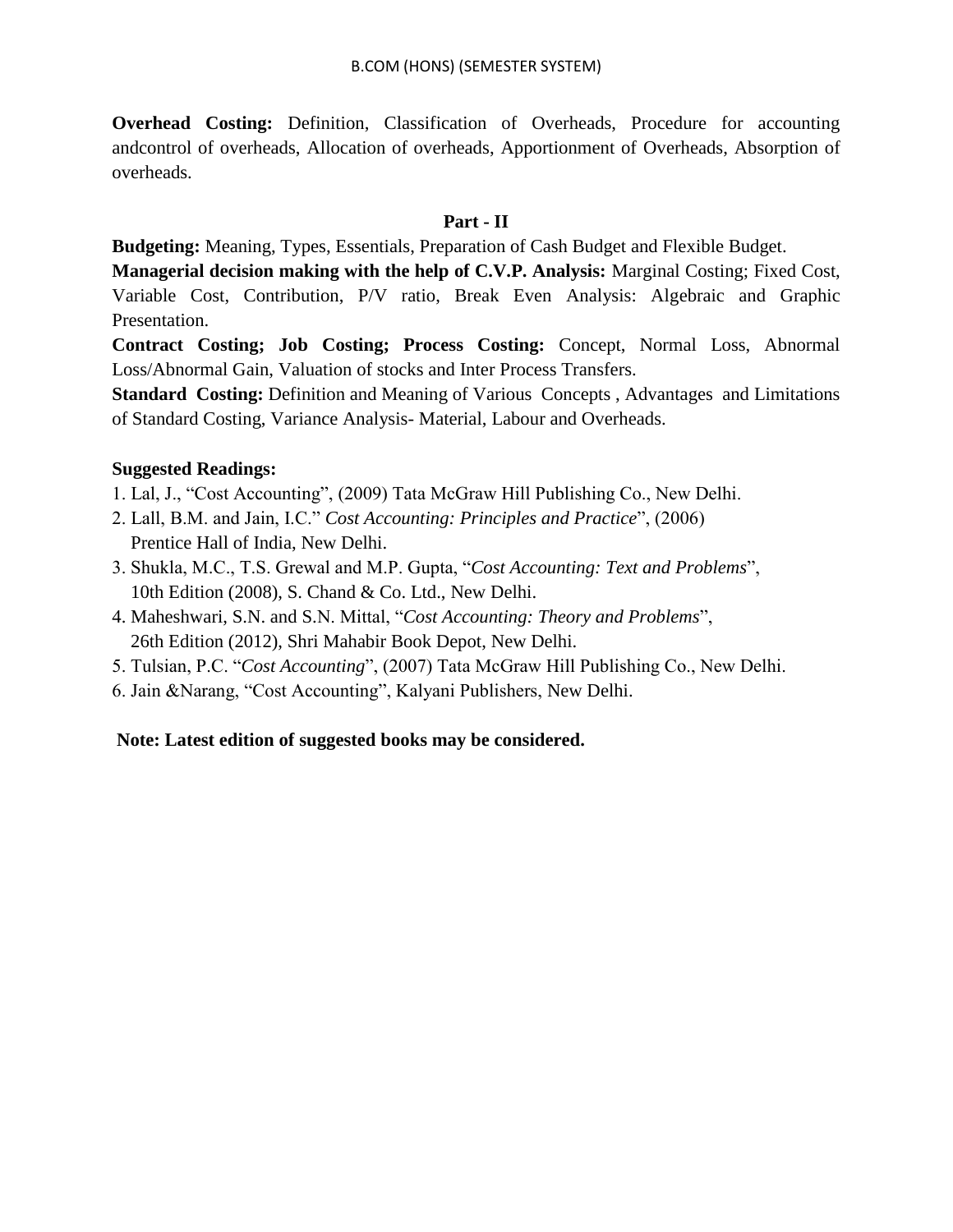# **BCG-404: INDUSTRIAL LAWS**

**Time: 3 Hours Max. Marks: 50 Theory: 40 Internal Assessment: 10**

# **Note: The question paper covering the entire course shall be divided into three sections.**

**Section–A**: It will have question No.1 consisting of 10 very short answer questions from the entire syllabus with answer to each question up to five lines in length. Students will attempt 8 questions. Each question will carry one mark; the total weightage being 8 marks.

**Section–B**: It will consist of essay type/numerical questions up to five pages (essay type) in length. Four questions numbering 2, 3, 4 and 5 will be set by the examiner from Part-I of the syllabus. The candidates will be required to attempt any two questions. Each question will carry 8 marks. The total weightage of this section shall be 16 marks.

**Section–C**: It will consist of essay type/numerical questions with answer to each question up to five pages (essay type) in length. Four questions numbering 6, 7, 8 and 9 will be set by the examiner from Part-II of the syllabus. The candidates will be required to attempt any two questions. Each question will carry 8 marks. The total weightage of the section shall be 16 marks.

# **Part - I**

**THE FACTORIES ACT, 1948:** Importance, Definitions, Provisions of the Factories Act relating of Health, Safety and welfare of the workers Working hours of Adults and Young persons.

**INDUSTRIAL DISPUTES ACT, 1947:** Meaning of Industrial Disputers, Authorities under the Industrial disputes Act, their duties and right, Strikes and lockouts, Lay off and retrenchment.

**TRADE UNIONS ACT, 1926**: Definition and Registration of trade unions Rights and liabilities of Registered Trade Unions.

# **Part – II**

**EMPLOYEES STATE INSURANCE ACT, 1948:** Constitution and Functions Employees state Insurance Corporation, Standing committee and medical Benefit Council, Provisions relating to Contribution and benefits.

**WORKMEN'S COMPENSATION ACT**, **1923**: A brief study of the provisions to compensation of workman.

# **Suggested Readings:**

1. Padhi, P.K., "Labour and Industrial Laws", 2008, Prentice Hall of India Pvt Ltd, New Delhi.

2. Srivastava, S.C., "Industrial Relations and Labour Laws", 2009, Vikas Publications.

3. Shukla, R.K., "Industrial Relations and Labour Laws", 2006, New Royal Book Company.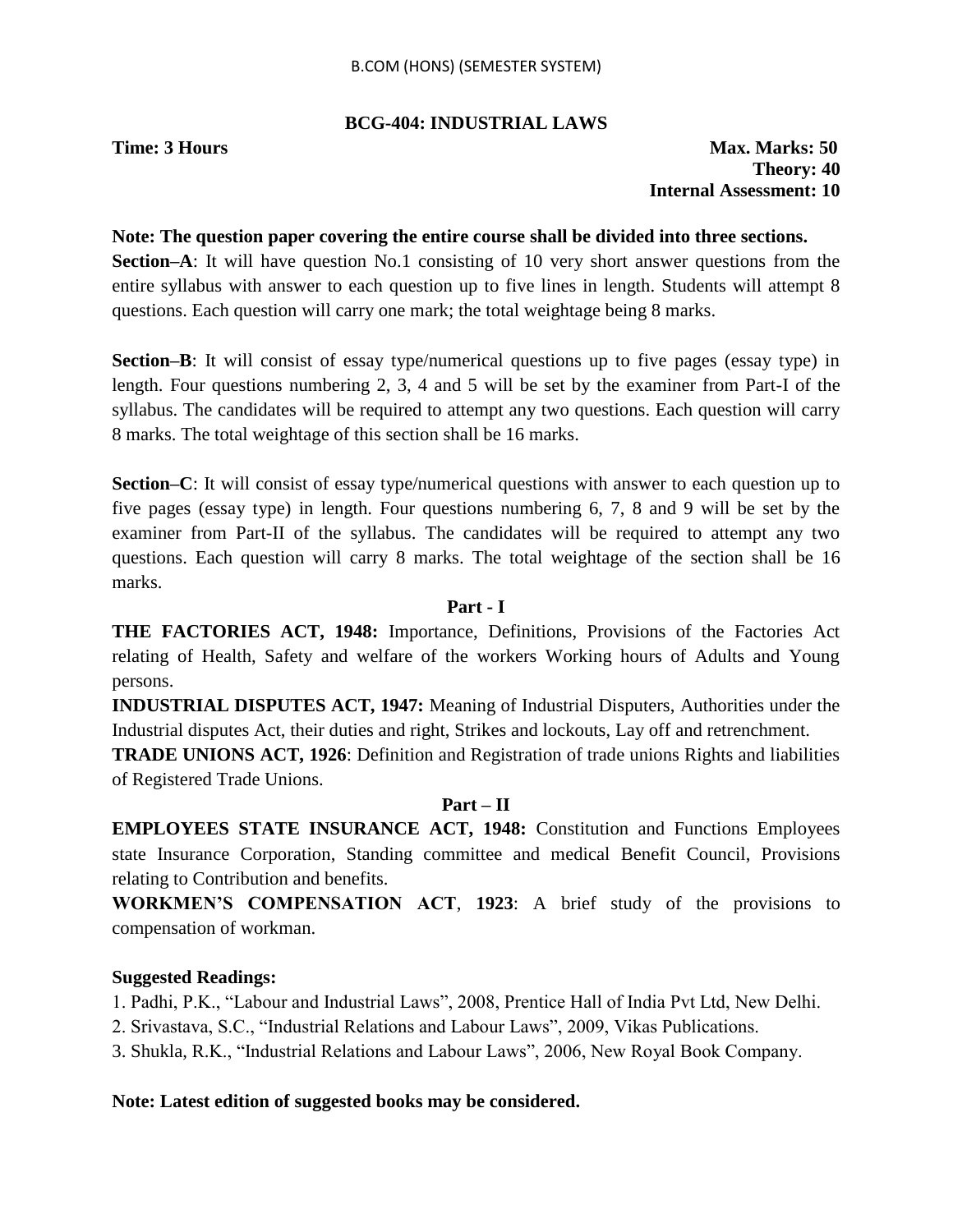# **BCG-405: INSURANCE AND RISK MANAGEMENT**

**Time: 3 Hours Max. Marks: 50 Theory: 40 Internal Assessment: 10**

## **Note: The question paper covering the entire course shall be divided into three sections.**

**Section–A**: It will have question No.1 consisting of 10 very short answer questions from the entire syllabus with answer to each question up to five lines in length. Students will attempt 8 questions. Each question will carry one mark; the total weightage being 8 marks.

**Section–B**: It will consist of essay type/numerical questions up to five pages (essay type) in length. Four questions numbering 2, 3, 4 and 5 will be set by the examiner from Part-I of the syllabus. The candidates will be required to attempt any two questions. Each question will carry 8 marks. The total weightage of this section shall be 16 marks.

**Section–C**: It will consist of essay type/numerical questions with answer to each question up to five pages (essay type) in length. Four questions numbering 6, 7, 8 and 9 will be set by the examiner from Part-II of the syllabus. The candidates will be required to attempt any two questions. Each question will carry 8 marks. The total weightage of the section shall be 16 marks.

# **Part – I**

**Insurance organization and management** – Organisation forms in Life and Health insurance, Organisational structure, Life insurers management and Office administration, Insurance documentation, Publicity, Proposal forms, Policies contracts, Premium receipts, Endorsement, Renewals.

**Role of Insurance intermediaries in emerging markets** – Agency regulation, Prerequisites, Training procedures for becoming an agent, Remuneration and other benefits, Agency commission structures, Functions of an agent.

**Pricing of insurance products** – Impact of legislation (IRDA) and competition on pricing, Taxation and policies, Market related policies, Cost consciousness, Accounting practices, Scale of operations, Factors having impact on the demand for insurance

# **Part – II**

**Risk and risk management process** – Concept of risk, risk vs. uncertainty – types of risks, risk identification, evaluation, risk management objectives, selecting and implementing risk management techniques.

**Commercial risk management applications**- Property, liability, Commercial property insurance, Different policies and contracts, business liability and risk management insurance, workers' compensation and risk financing.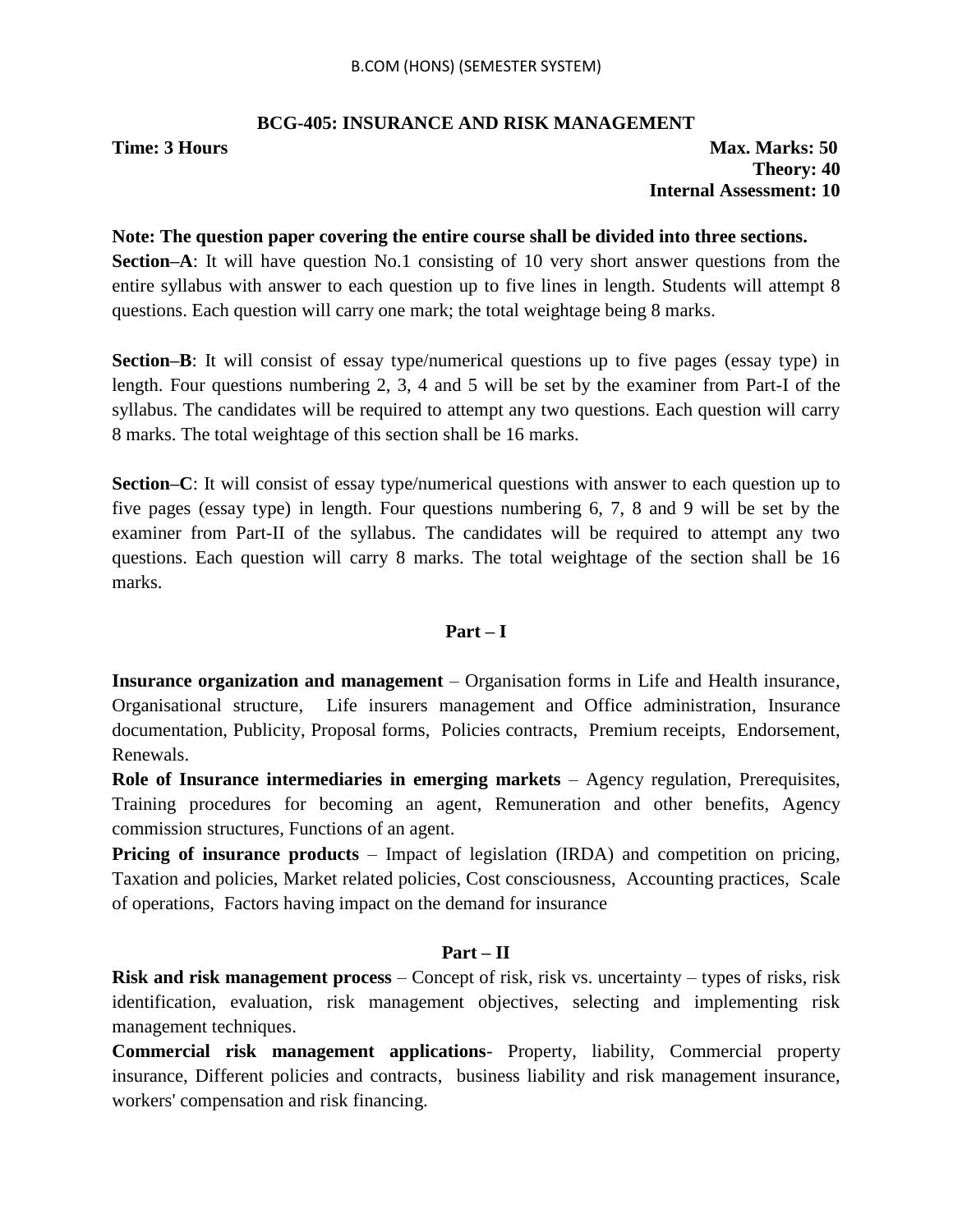**Personal risk management applications**–Property, liability-risk management for auto owners, risk management for homeowners.

**Risk management applications**- loss of life, loss of health, retirement planning and annuities, employee benefits, financial and estate planning.

# **Suggested Readings:**

1*. Black K. Jr., Skipper. H. D. Jr, "Life and Health Insurance", 2000, Upper Saddle River, NJ, Pearson Education.*

*2. Palande P.S., Shah R.S. and Lunawat M.L., "Insurance in India", 2007, Response Books, Sage Publications Ltd.*

*3. Gupta, P.K., "Insurance and Risk Management", 2005, Himalaya Publishing House, New Delhi.*

*4. Holyoake J. &Weiper B., "Insurance", CIB Publications, Delhi.*

*5. Ganguly A., "Insurance Management", 2002, New Age Publications, New Delhi.*

*6. Rejda, George E: "Principles of Risk Management and Insurance", 2005, Pearson Education India.*

*7. Heins W., "Risk Management and Insurance", Seventh Edition, McGraw Hill Pub.*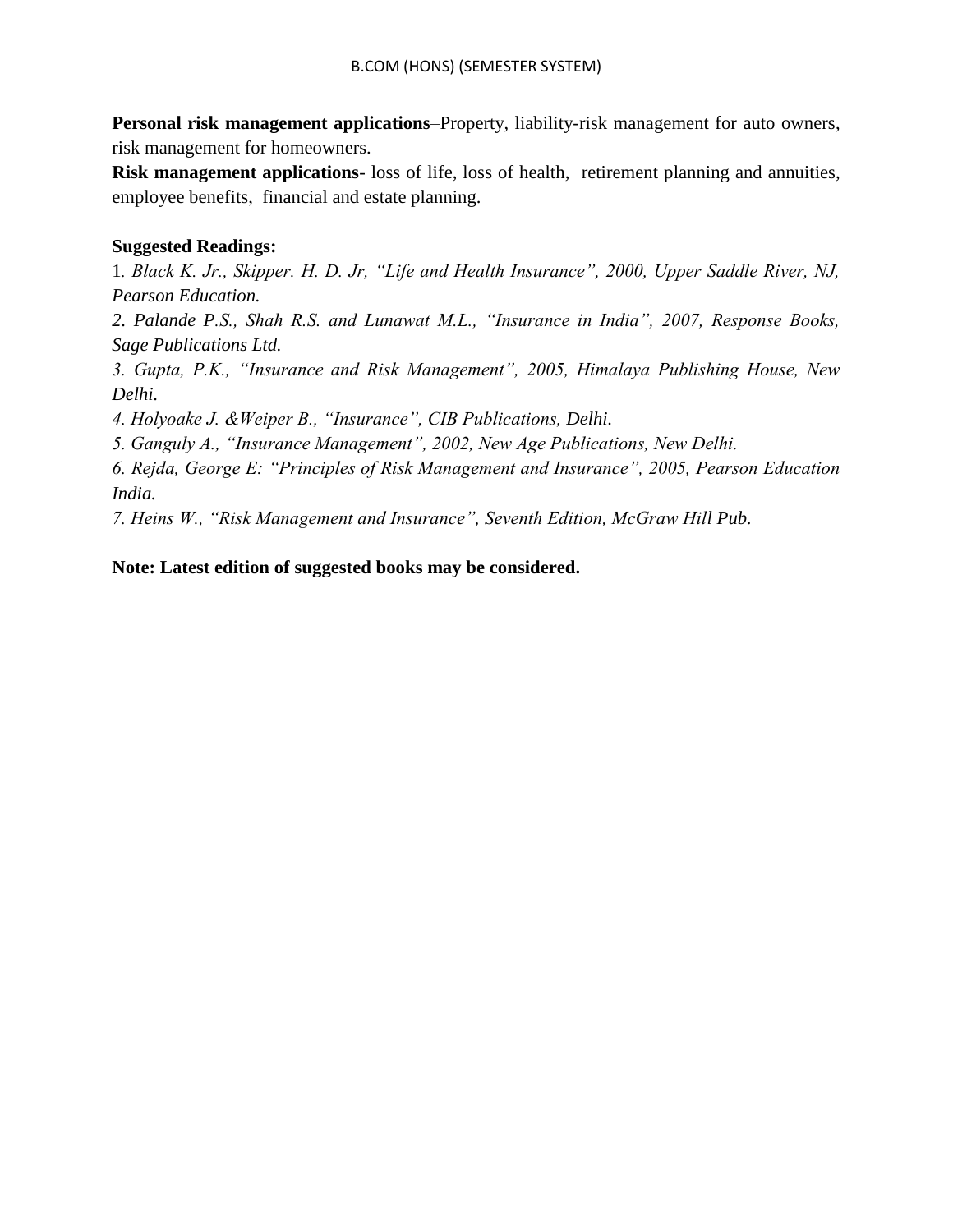### **BCG-406: INDIAN ECONOMY**

**Time: 3 Hours Max. Marks: 50** 

 **Theory : 40**

### **Internal Assessment : 10**

### **Note: The question paper covering the entire course shall be divided into three sections.**

**Section A**: It will have question No.1 consisting of 10 very short answer questions from the entire syllabus with answer to each question up to five lines in length. Students will attempt 8 questions. Each question will carry one mark; the total weightage being 8 marks.

**Section B**: It will consist of essay type/numerical questions up to five pages in length. Four questions numbering 2, 3, 4 and 5 will be set by the examiner from Part-I of the syllabus. The candidates will be required to attempt any two questions. Each question will carry 8 marks. The total weightage of this section shall be 16 marks.

**Section C**: It will consist of essay type/numerical questions with answer to each question up to five pages in length. Four questions numbering 6,7,8 and 9 will be set by the examiner from Part-II of the syllabus. The candidates will be required to attempt any two questions. Each question will carry 8 marks. The total weightage of the section shall be 16 marks.

### **Part - I**

Meaning and Characteristics of underdevelopment - salient features of Indian Economy – factors responsible for development - development as distinct from growth - a comparison between Indian and other developing economies like China, Pakistan, Taiwan, Korea will give a better idea of development.

Planning in India - meaning, process, and approaches. Five Year Plans- Objectives in general and targets and performance.

Agricultural role in Indian Economy (Contribution to GNP, employment, etc.,) Problems of low productivity - Land Reforms - need and scope. The food problem and Green Revolution; Mechanisation - desirability and feasibility.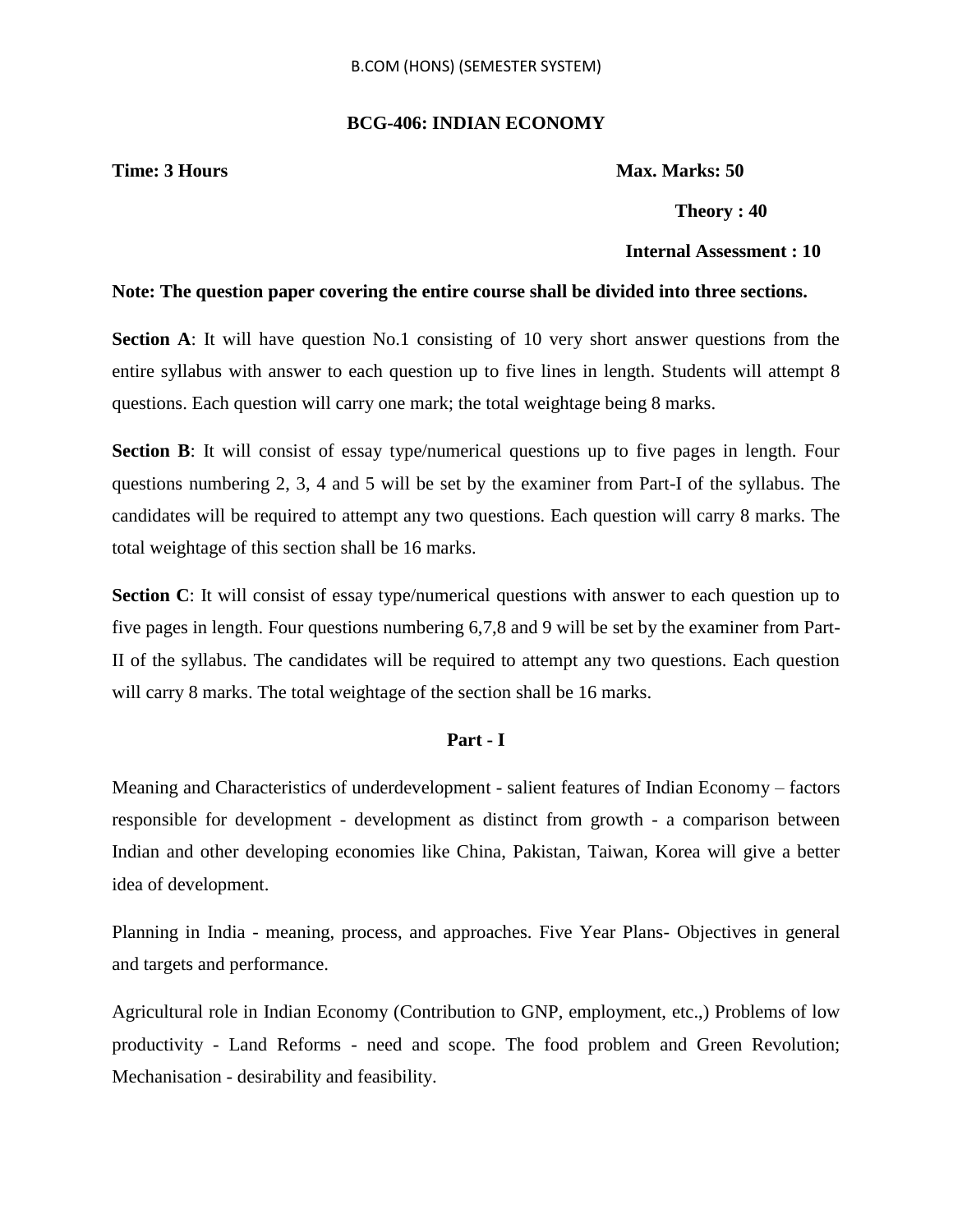## **Part – II**

Agricultural Marketing - Regulated Markets - warehousing - Role of Agricultural Prices commission (APC) - Procurement Policy - Buffer - Stock - Dual Pricing - Role of FCI. Agricultural Credit: Need and Sources.

Industry - importance - Role of Small Scale Industry - some large scale industries (Iron & Steel, Cotton, Textiles, Sugar, Jute, Petro-chemicals, Tea, etc.,) Industrial Sickness - causes and measures; Industrial Policy Resolutions (of 1956, 1985 & 1991)

### **Suggested Readings:**

- 1. Rudar Datt, Sundaram,K.P.M., "Indian Economy", 2012, S. Chand & Co., New Delhi.
- 2. Jhingan, M.L. "The Economics of Development & Planning", 22nd Revised Edition, Konark Publications, New Delhi.
- 3. Sankaran S, "Indian Economy: Problems, Policies and Development", 1994, Margham Publication, Chennai.
- 4. RBI Bulletin, Pramit Chaudhury, The Indian Economy, Poverty and Development, Vikas Publishing House, New Delhi.
- 5. Velayutham, "Foreign Trade, Theory & Practice", S. Chand & Co., New Delhi.

### **Note: Latest edition of text book may be used.**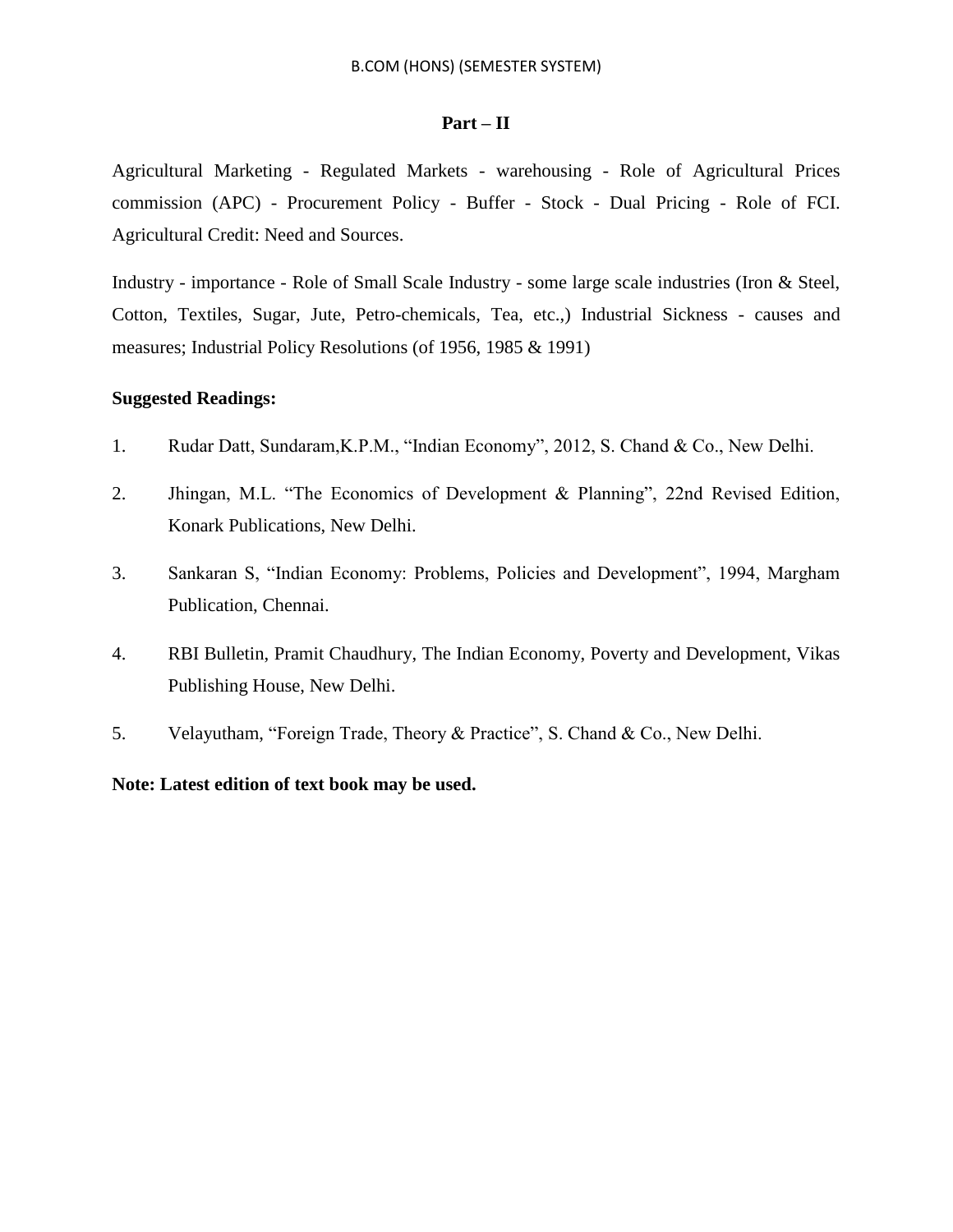**BCG-407:** SEMINAR Max. Marks: 50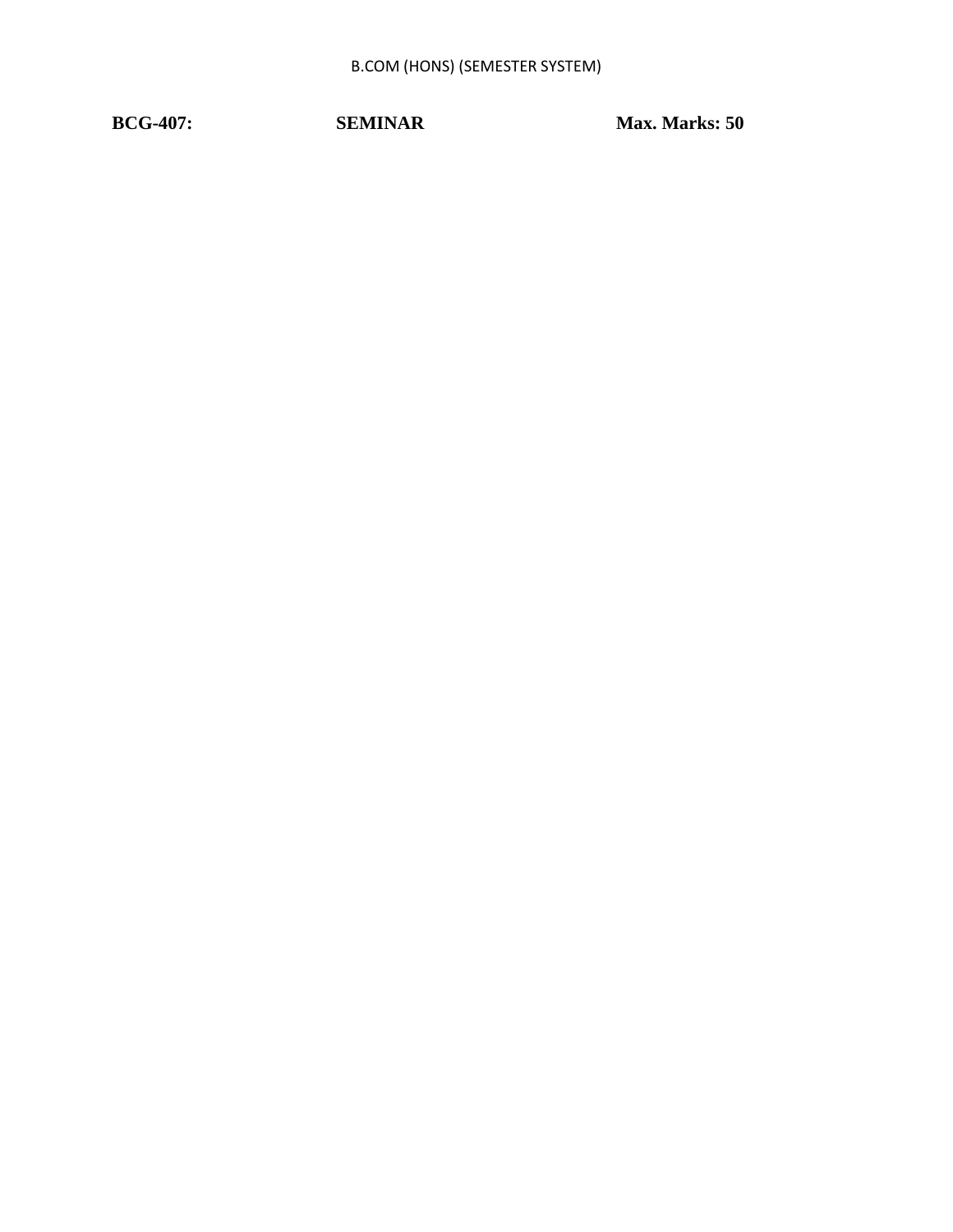### B.COM (HONS) (SEMESTER SYSTEM)

## **BCH 408: ACCOUNTING FOR BANKERS**

**Time: 3 Hours Max. Marks: 50 Theory: 40 Internal Assessment: 10**

### **Note: The question paper covering the entire course shall be divided into three sections.**

**Section–A**: It will have question No.1 consisting of 10 very short answer questions from the entire syllabus with answer to each question up to five lines in length. Students will attempt 8 questions. Each question will carry one mark; the total weightage being 8 marks.

**Section–B**: It will consist of essay type/numerical questions up to five pages (essay type questions) in length. Four questions numbering 2, 3, 4 and 5 will be set by the examiner from Part-I of the syllabus. The candidates will be required to attempt any two questions. Each question will carry 8 marks. The total weightage of this section shall be 16 marks.

**Section–C**: It will consist of essay type/numerical questions with answer to each question up to five pages (essay type questions) in length. Four questions numbering 6, 7, 8 and 9 will be set by the examiner from Part-II of the syllabus. The candidates will be required to attempt any two questions. Each question will carry 8 marks. The total weightage of the section shall be 16 marks.

### **Part -I**

**Basics of Business Mathematics**-Calculation of Simple Interest and Compound Interest –Fixed and Floating Interest Rates - Calculation of EMIs - Calculation of front end and back end interest Calculation of Annuities and YTM - Calculation of provisions for NPA and risk weights for Basel Committee Recommendations

Interest calculation using products / balances

Capital Budgeting - Discounted cash flow - net present value - pay back methods

Depreciation - different types - methods of calculation

**Accounting in Banks / Branches**-Definition & Scope and Accounting Standards-Nature and purpose of accounting; historical perspectives-Origins of accounting principles-accounting standards and its definition and Scope.

### **Part -II**

**Bank Accounting and Balance Sheet**-Rules for bank accounts, cash / clearing / transfer vouchers / system - subsidiary book and main day book - General Ledger - Branch v/s Bank Accounts. Operational Aspects of KYC Customer service, Deposit Accounts, Loan Accounts, CBS Environment.

Bank Balance Sheet Structure - accounts - categories - Assets, Liabilities and Net worth Components.

Accounting for NPA / Provisioning / Suit Filed Accounts.

Final Accounts of Banking Companies. Disclosure requirements.

Bank Reconciliation Statement - Capital & Revenue Expenditure /Inventory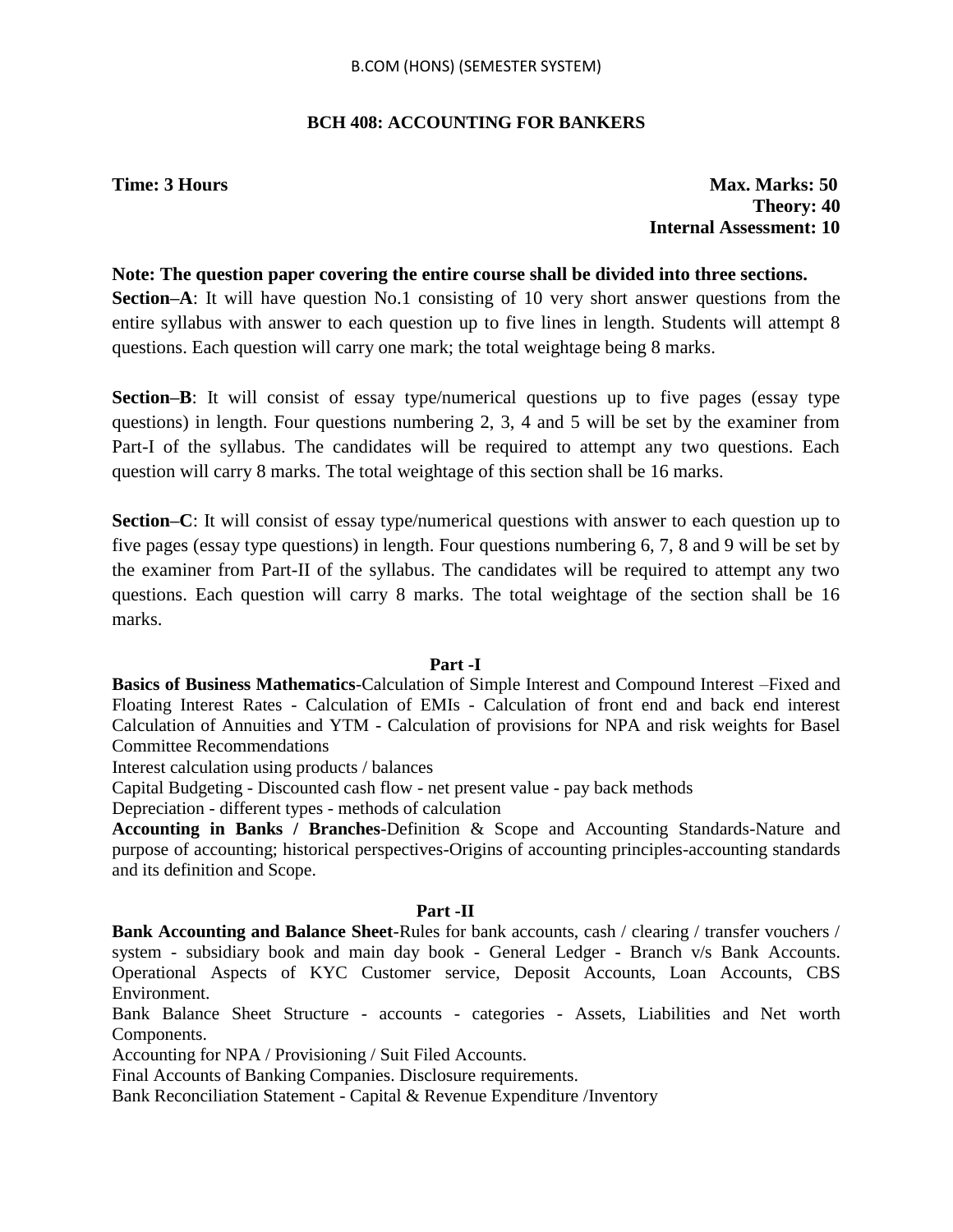Valuation / Bill of Exchange – Leasing and Hire - Purchase Company accounts - Accounting from incomplete records – Ratio Analysis.

### **Suggested Readings**:

1. IIBF, *"Accounting and Finance for Bankers:(For JAIIB Examinations)"*, 2008, Macmillan Publishers

2. Morton, D. Walter, "*Banking and Bank Accounting: An Advanced Set on the Individual Business Practice Plan*", 2011, BiblioBazaar

3. Neal,E Virgin, *"Modern Banking and Bank Accounting: Containing a Complete Exposition of the Most Approved Methods of Bank Accounting*", 2010, Bibliobazaar

**Note:-Latest Editions Of Suggested Books May Be Followed.**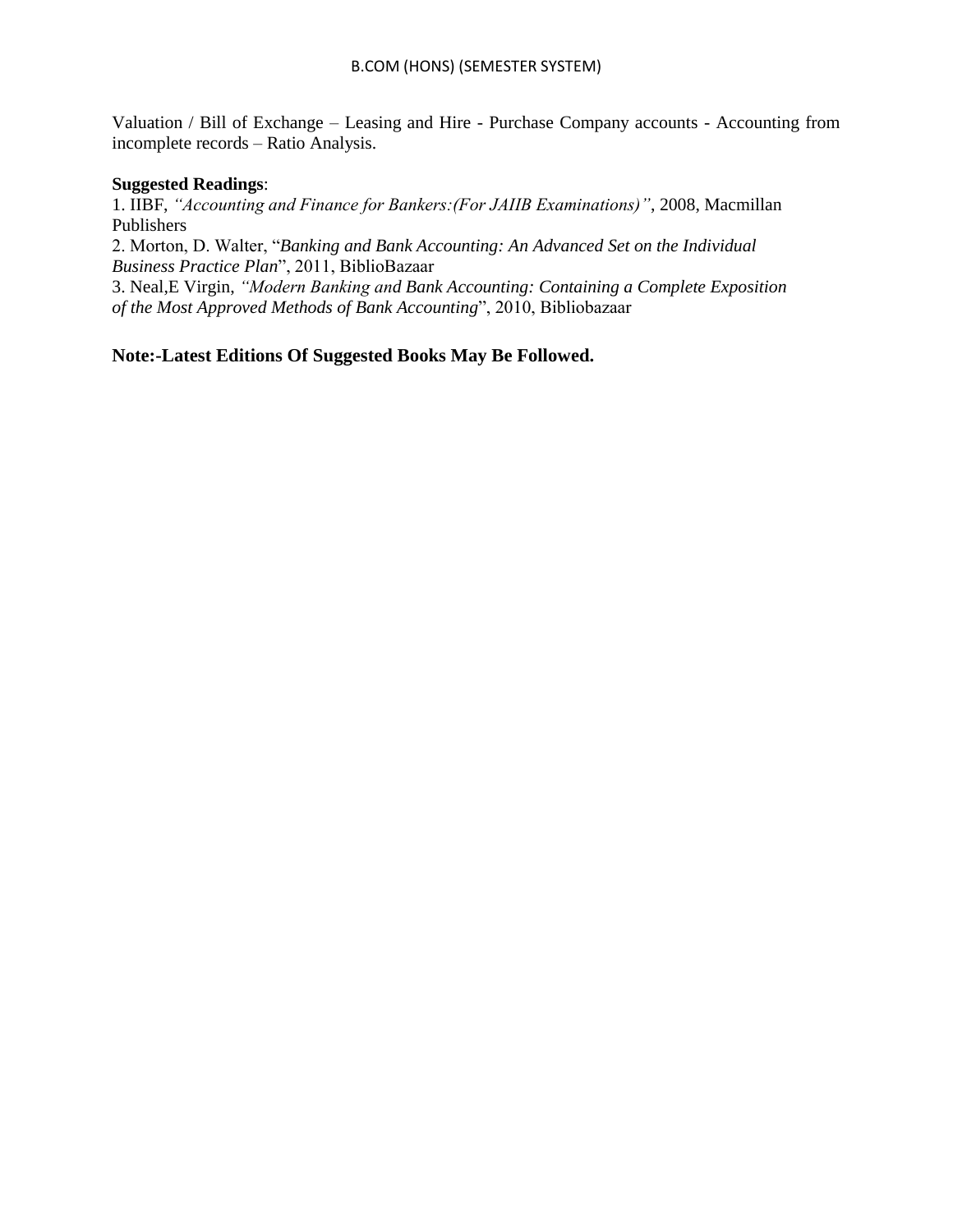# **ESL–222: ENVIRONMENTAL STUDIES–II**

# **Theory Lectures: 1½ Hours/ Week Max. Marks: 50**

 **Time: 3 Hours**

**Section A (15 Marks):** It will consist of five short answer type questions. Candidates will be required to attempt three questions, each question carrying five marks.

Answer to any of the questions should not exceed two pages.

Section B (20 Marks): It will consist of four essay type questions. Candidates will be required to attempt two questions, each question carrying ten marks. Answer to

any of the questions should not exceed four pages.

**Section C (15 Marks):** It will consist of two questions. Candidate will be required to attempt one question only. Answer to the question should not exceed 5 pages.

# **1. Biodiversity and its Conservation:**

- Definition: Genetic, species and ecosystem diversity.
- $\Box$  Biogeographical classification of India.

 Value of Biodiversity: Consumptive use; productive use, social, ethical, aesthetic and option values.

- $\Box$  Biodiversity of global, National and local levels.
- $\Box$  India as mega-diversity nation.
- $\Box$  Hot–spots of biodiversity.
- □ Threats to Biodiversity: Habitat loss, poaching of wild life, man wildlife conflicts.
- Endangered and endemic species of India.
- $\Box$  Conservation of Biodiversity: In situ and Ex–situ conservation of biodiversity.

# **2. Environmental Pollution:**

- $\Box$  Definition, causes, effects and control measures of:
- a) Air Pollution
- b) Water Pollution
- c) Soil Pollution
- d) Marine Pollution
- e) Noise Pollution
- f) Thermal Pollution
- g) Nuclear Hazards
- h) Electronic Waste

 Solid Waste Management: Causes, effects and control measures of urban and industrial wastes.

- $\Box$  Role of an individual in prevention of pollution.
- $\Box$  Pollution case studies.
- Disaster Management: Floods, Earthquake, Cyclone and Landslides.

# **3. Human Population and the Environment**

 $\Box$  Population growth, variation among nations.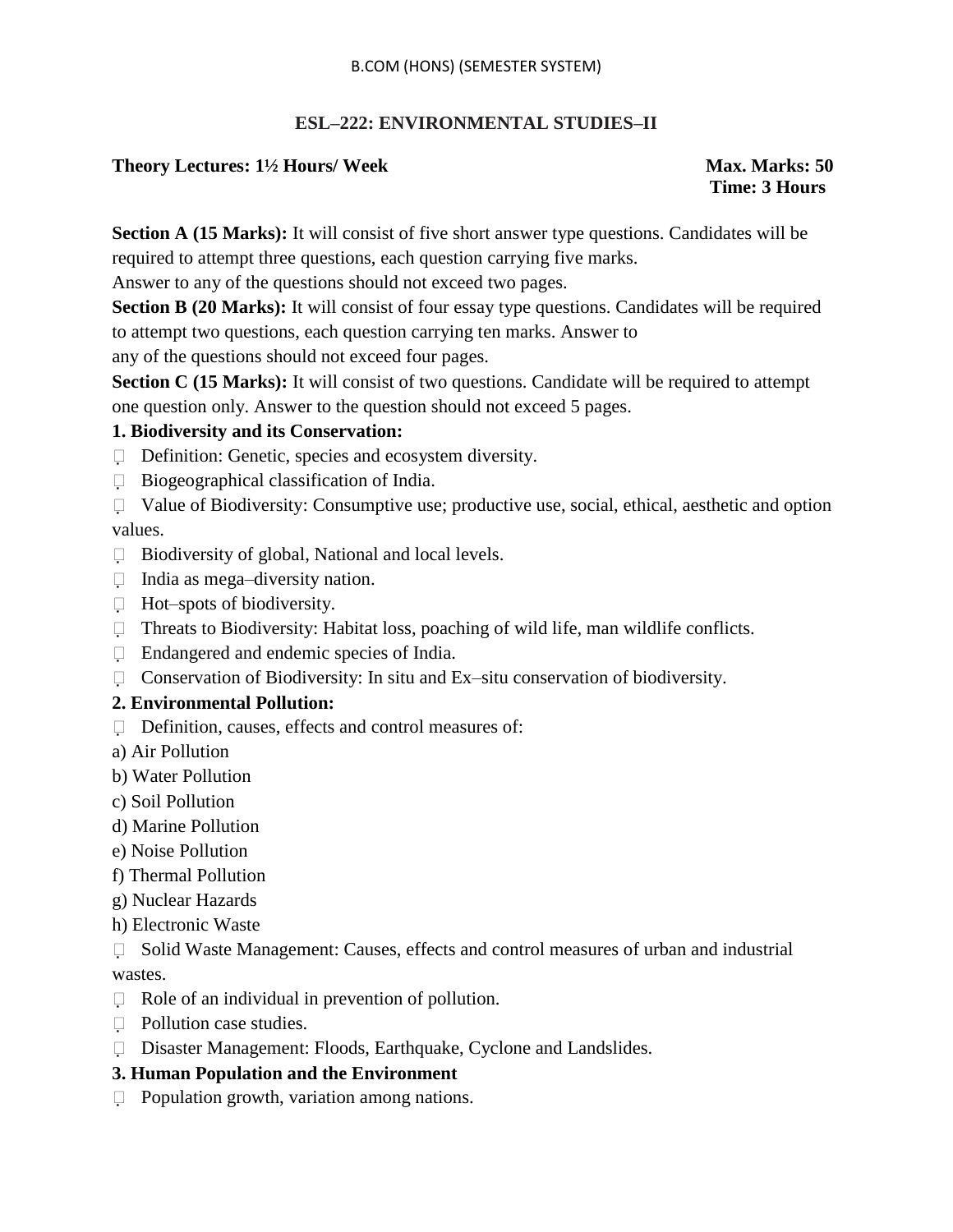- □ Population explosion–Family welfare programme.
- Environment and human health.
- **Human rights.**
- Value education.
- **HIV/AIDS.**
- Women and child welfare.
- Role of information technology in environment and human health.
- □ Case studies.

□ **Road Safety Rules & Regulations:** Use of Safety Devices while Driving, Do's and Don'ts while Driving, Role of Citizens or Public Participation, Responsibilities of Public under Motor Vehicle Act, 1988, General Traffic Signs.

□ **Accident & First Aid:** First Aid to Road Accident Victims, Calling Patrolling Police & Ambulance.

# **4. Field Visits:**

 $\Box$  Visit to a local area to document environmental assets–river/forest/grassland/hill/ mountain.

- Visit to a local polluted site–Urban/Rural/Industrial/Agricultural.
- $\Box$  Study of common plants, insects, birds.
- $\Box$  Study of simple ecosystems–pond, river, hill slopes etc.

**Note:** In this section the students will be required to visit and write on the environment of an area/ecosystem/vi1lage industry/disaster/mine/dam/agriculture field/waste management/ hospital etc. with its salient features, limitations, their implications and suggestion for improvement.

# **References/Books:**

*1. Agarwal, K. C. 2001. Environmental Biology, Nidhi Publications Ltd. Bikaner.*

- *2. Bharucha, E. 2005. Textbook of Environmental Studies, Universities Press, Hyderabad.*
- *3. Down to Earth, Centre for Science and Environment, New Delhi.*
- *4. Jadhav, H. &Bhosale, V. M. 1995. Environmental Protection and Laws. Himalaya Pub.*
- *5. Joseph, K. and Nagendran, R. 2004. Essentials of Environmental Studies, Pearson Education (Singapore) Pte. Ltd., Delhi.*
- *6. Kaushik, A. & Kaushik, C. P. 2004. Perspective in Environmental Studies, New Age International (P) Ltd, New Delhi.*
- *7. Miller, T. G. Jr. 2000. Environmental Science, Wadsworth Publishing Co.*
- *8. Sharma, P. D. 2005. Ecology and Environment, Rastogi Publications, Meerut.*

*9. Booklet on Safe Driving. Sukhmani Society (Suvidha Centre), District Court Complex, Amritsar.*

*10. Kanta, S., 2012. Essentials of Environmental Studies, ABS Publications, Jalandhar.*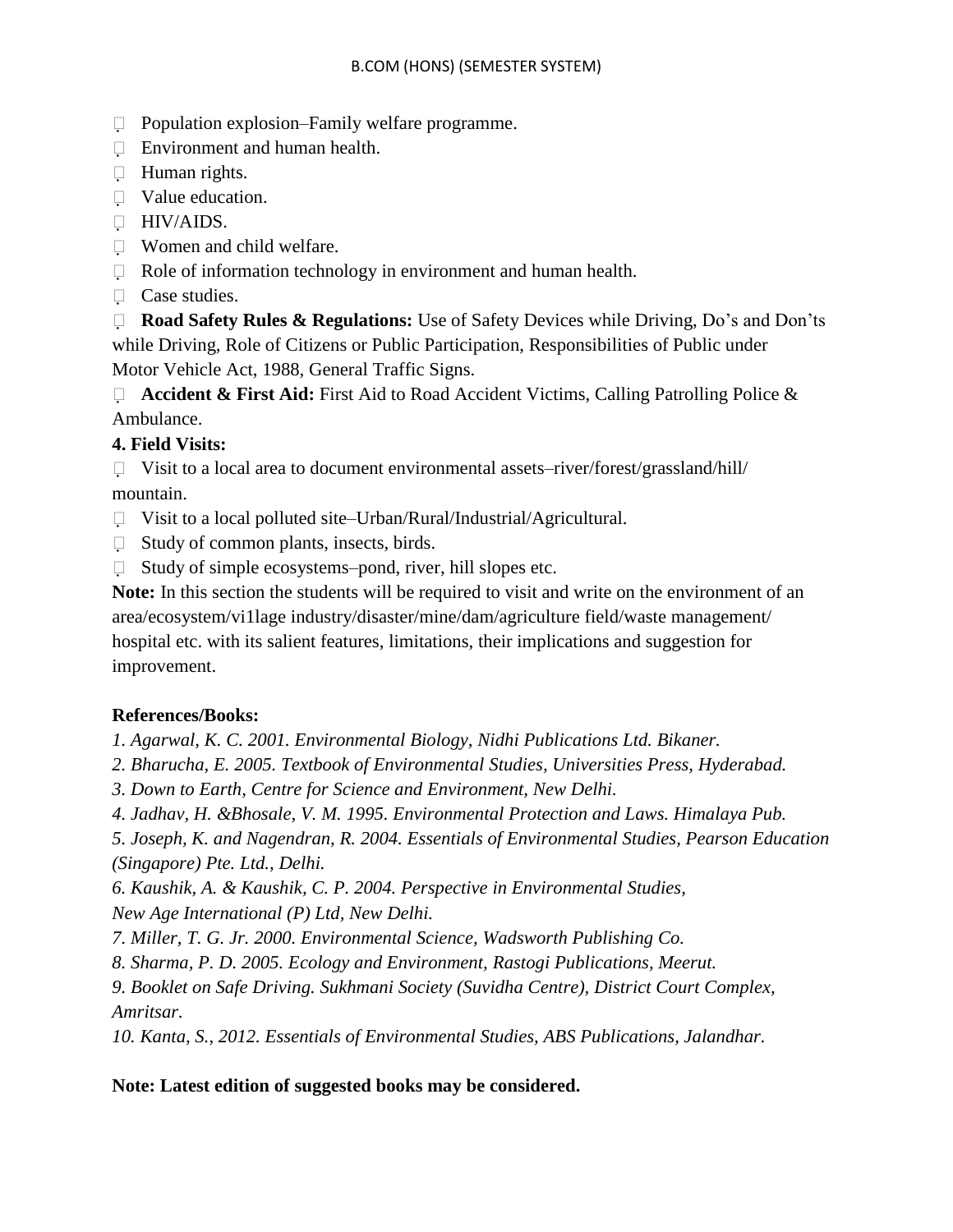#### B.COM (HONS) (SEMESTER SYSTEM)

#### **BCG-501: ENGLISH (COMPLUSORY)**

**Time: 3 Hours Max. Marks : 50 Max. Marks : 50 Theory :40 Internal Assessment:10**

#### **Text Books Prescribed & Course Contents**

- 1. *All My Sons* by Arthur Miller.
- *2. Poems of Nature and Culture,* Guru Nanak Dev University Amritsar
- **3.** *Murphy's English grammar* **(by Raymond Murphy) CUP**

#### **Course Contents :**

- 1. The study of the whole text of the play ,*" All My Sons"*
- **2. The study of the following poems from the prescribed book** *Poems of Nature and Culture*
	- William Wordsworth : The World Is Too Much With Us
		- : The Solitary Reaper
	- P.B. Shelley : Ozymandias
	- Alfred Lord Tennyson : In Memoriam
	- Mathew Arnold : Dover Beach
	- W. B. Yeats : Words
	- Walter De La Mare : The Listeners
	- W.H. Auden : The Unknown Citizen
	- Rabindranath Tagore : False Religion
	- Nissim Ezekiel : Night Of Scorpion

#### **3. Unit No. 47-48, 113-120 from** *Murphy's English Grammar*

#### **Instructions for the Paper Setter and Distribution of Marks:**

The question paper will consist of three sections and the distribution of marks will be as under:

Section A: 10 Marks Section B: 20 Marks

Section C: 10 Marks

#### **Section–A**

1. **Twelve ( 12) Questions on usage of grammar related to the prescribed units of** *Murphy's English Grammar* **will be set for the students to attempt any Ten (10)**  (1X10= 10 Marks)

#### **Section–B**

- I. **THREE** questions requiring brief descriptive answers based on character, tone, plot and theme in the play *All My Sons* will be set and examinees will be expected to attempt **any TWO**   $(2X5=10 \text{ Marks})$
- II. **THREE** questions on central idea, theme, tone or style etc. of the prescribed poems from the textbook, *Poems of Nature and Culture* will be set for the students to attempt **any TWO** questions.  $(2X5 = 10 \text{ Marks})$

#### **Section–C**

- III. **TWO** Questions, one each from *All My Sons* and *Poems of Nature and Culture* **(250-300 words)** will be set for the students to answer **ANY ONE.**   $(1X5 = 5 Marks)$
- IV. Guided Composition (With Given Hints) in about 150-200 words.  $(1X5 =$ 5 Marks)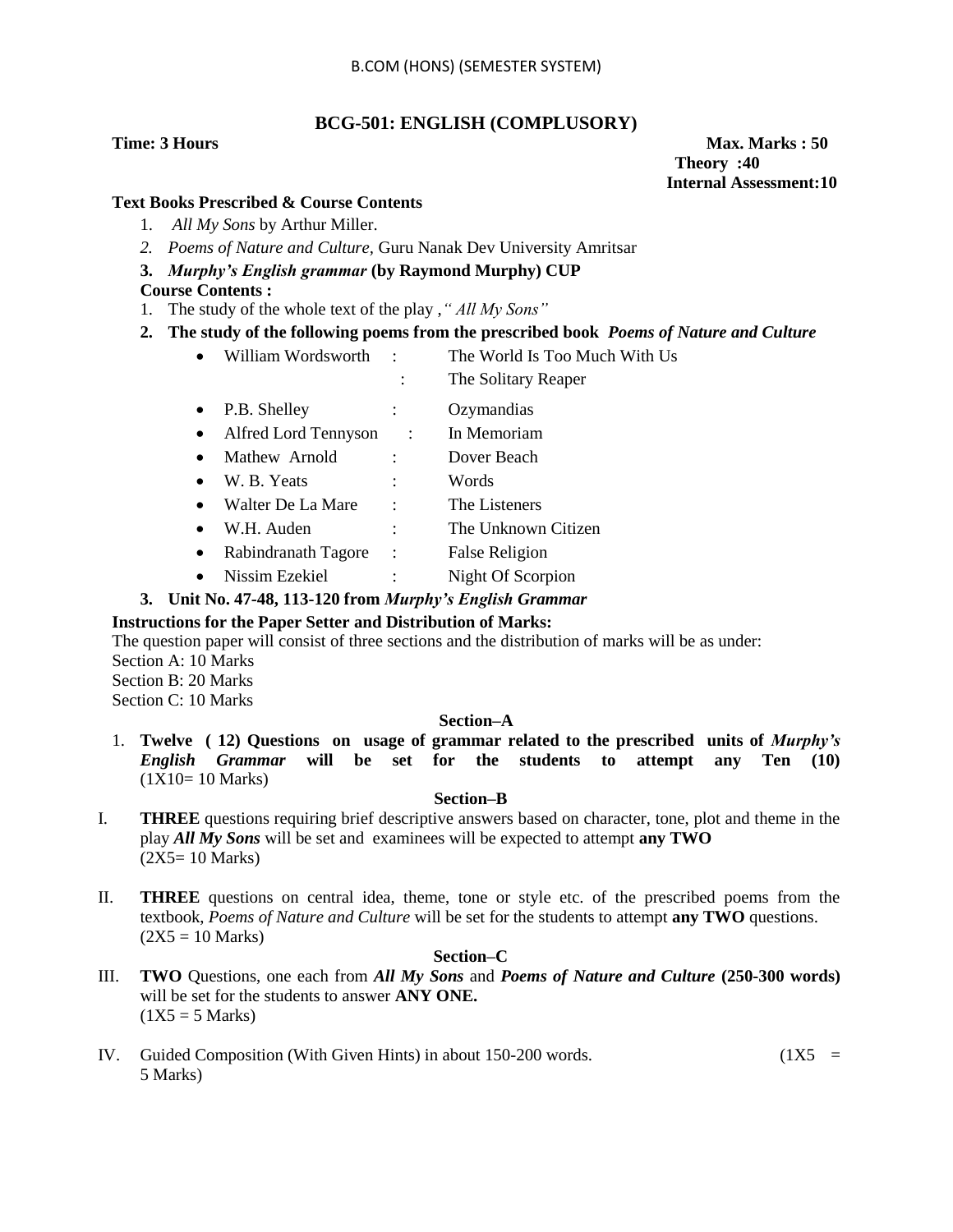# **BCG-502: PUNJABI COMPULSORY** ਪੰਜਾਬੀ (ਲਾਜ਼ਮੀ)

ਸਮਾਂ : 3 ਘੰਟੇ ਪਰਿਆ ਤੇ ਕਿਉਰੀ ਅੰਕ : 40 ਇੰਟਰਨਲ ਅਸੈੱਸਮੈਂਟ $\,$  :  $\,$  10  $\,$ ਕਲ ਅੰਕ : 50

## ਪਾਠ-ਕ੍ਰਮ ਅਤੇ ਪਾਠ-ਪੁਸਤਕਾਂ

- 1. ਪੰਜਾਬੀ ਕਹਾਣੀ ਦੇ ਨਵੇ<sup>:</sup> ਨਕਸ਼ (ਸੰਪਾ. ਡਾ. ਮਹਿਲ ਸਿੰਘ ਅਤੇ ਡਾ. ਸੁਖਬੀਰ ਸਿੰਘ) ਪਹਿਲੀਆਂ ਛੇ ਕਹਾਣੀਆਂ। (ਸਿੰਘ ਬੁਦਰਜ਼, ਅੰਮ੍ਰਿਤਸਰ, 2015)
- 2. **ਗਿਆਨ ਮਾਲਾ** (ਵਿਗਿਆਨਕ ਤੇ ਸਮਾਜ-ਵਿਗਿਆਨਕ ਲੇਖਾਂ ਦਾ ਸੰਗੁਹਿ), (ਸੰਪਾ. ਡਾ. ਸਤਿੰਦਰ ਸਿੰਘ, ਪ੍ਰੋ. ਮਹਿੰਦਰ ਸਿੰਘ ਬਨਵੈਤ), (ਪਹਿਲੇ ਪੰਜ ਲੇਖ)
- 3. **ਲਗਪਗ 200 ਸ਼ਬਦਾਂ ਵਿਚ ਪੈਰ੍ਹਾ ਰਚਨਾ**
- 4. **ਸਰਲ ਅੰਗਰੇਜ਼ੀ ਪੈਰ੍ਹੇ ਦਾ ਪੰਜਾਬੀ ਵਿਚ ਅਨੁਵਾਦ**

# 5. **ਵਿਆਕਰਣ** : (ੳ) ਨਾਂਵ ਵਾਕੰਸ਼ : ਪਰਿਭਾਸ਼ਾ, ਬਣਤਰ ਤੇ ਪ੍ਰਕਾਰ

 $(M)$  ਵਾਕਾਤਮਕ ਜਗਤਾਂ: ਮੇਲ ਤੇ ਅਧਿਕਾਰ

# ਅੰਕ-ਵੰਡ ਅਤੇ ਪਰੀਖਿਅਕ ਲਈ ਹਦਾਇਤਾ<u>ਂ</u>

| 1. ਕਿਸੇ ਇੱਕ ਕਹਾਣੀ ਦਾ ਵਿਸ਼ਾ-ਵਸਤੂ (ਦੋ ਵਿਚੋਂ ਇੱਕ)                                               | $08 \nvert \nmid \mathsf{M} \mathsf{R}$       |
|----------------------------------------------------------------------------------------------|-----------------------------------------------|
| 2. ਕਿਸੇ ਇੱਕ ਨਿਬੰਧ ਦਾ ਸਾਰ/ਵਿਸ਼ਾ-ਵਸਤੂ (ਦੋ ਵਿਚੋ ਇੱਕ)                                            | $08 \nvert \nmid \mathbf{w} \nmid \mathbf{w}$ |
| 3. ਪੈਰ੍ਹਾ : ਤਿੰਨਾਂ ਵਿਚੋ ਕਿਸੇ ਇੱਕ ਵਿਸ਼ੇ ਉੱਤੇ                                                  | $04 \n m\bar{\alpha}$                         |
| 4. ਸਰਲ ਅੰਗਰੇਜ਼ੀ ਪੈਰ੍ਹੇ ਦਾ ਪੰਜਾਬੀ ਵਿਚ ਅਨੁਵਾਦ                                                  | $04 \n m\overline{\alpha}$                    |
| 5. ਨੰਬਰ 5 ਉੱਤੇ ਨਿਰਧਾਰਿਤ ਵਿਆਕਰਣ ਵਿਚੋ ਵਰਣਨਾਤਮਕ ਪ੍ਰਸ਼ਨ                                          | $08 \n m\bar{\alpha}$                         |
| 6. ਉਪਰੋਕਤ ਲੜੀ ਨੰਬਰ 1 ਅਤੇ 2 ਦੀਆਂ ਪੁਸਤਕਾਂ ਵਿਚੋ ਸੰਖੇਪ ਉੱਤਰਾਂ ਵਾਲੇ 4 ਪ੍ਰਸ਼ਨ ਪੁੱਛੇ ਜਾਣਗੇ। ਹਰੇਕ ਦਾ |                                               |
| ਉੱਤਰ 50 ਸ਼ਬਦਾਂ ਤੋ ਵੱਧ ਨਾ ਹੋਵੇ।                                                               | (4x2) 08 ਅੰਕ                                  |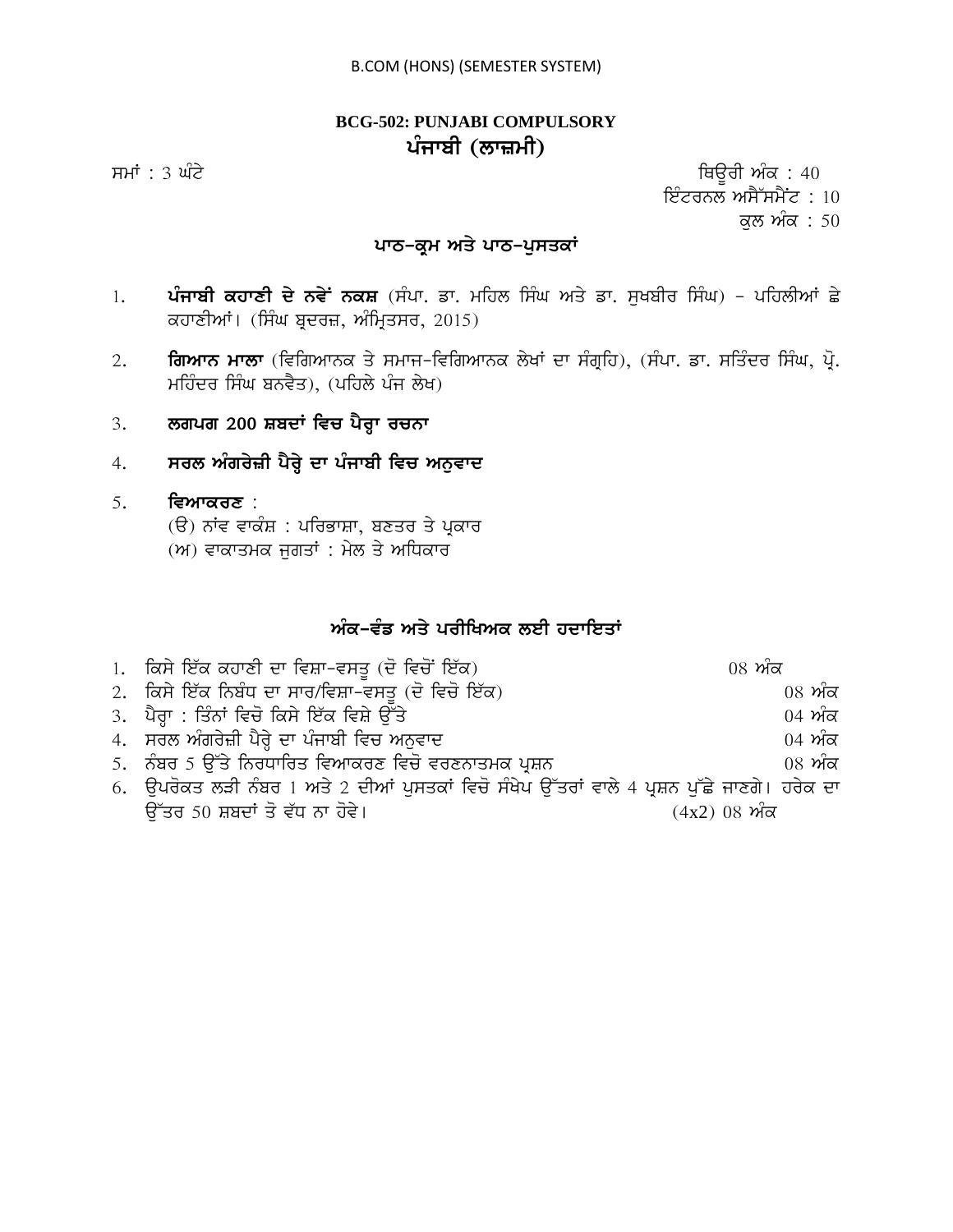# **BCG-502: BASIC PUNJABI**  ਮੱਢਲੀ ਪੰਜਾਬੀ

(In Lieu of Compulsory Punjabi)

smW : 3 GMty iQaUrI AMk : 40 ਇੰਟਰਨਲ ਅਸੈੱਸਮੈਂਟ :  $10^{-1}$ ਕਲ ਅੰਕ : 50

## **ਪਾਠ-ਕੁਮ ਅਤੇ ਪਾਠ-ਪਸਤਕਾਂ**

1. ਪੰਜਾਬੀ ਭਾਸ਼ਾ ਅਤੇ **ੳਪਭਾਸ਼ਾ** : ਪੰਜਾਬੀ ਦੀਆਂ ਉਪਭਾਸ਼ਾਵਾਂ: ਮਾਝੀ, ਮਲਵਈ, ਦਆਬੀ। pMjwbI dI tkswlI BwSw[ **16 AMk**

2. ਸਿੱਖ ਧਰਮ ਬਾਰੇ ਮੁੱਢਲੀ ਜਾਣਕਾਰੀ : ਦਸ ਗੁਰੂ ਸਾਹਿਬਾਨ (ਜੀਵਨ ਤੇ ਸਿੱਖਿਆ) gurU gRMQ swihb[ **10 AMk**

- 3. **(ੳ) ਨੈਤਿਕ ਸਿੱਖਿਆ ਨਾਲ ਸੰਬੰਧਿਤ ਕਹਾਣੀਆਂ :** ਏਕਤਾ ਵਿਚ ਬਲ, ਅੰਗਰ ਖੱਟੇ ਹਨ, ਜਿੱਥੇ ਚਾਹ ਉੱਥੇ ਰਾਹ, ਲਾਲਚ ਬਰੀ ਬਲਾ ਹੈ, ਅੰਤ ਭਲੇ ਦਾ ਭਲਾ।
	- **(A)** pMjwbI qoN AMgryzI Anuvwd[ **14 AMk**

# ਅੰਕ ਵੰਡ ਅਤੇ ਪ੍ਰੀਖਿਅਕ ਲਈ **ਹਦਾਇਤਾਂ**

- 1. ਪਹਿਲੇ ਭਾਗ ਵਿੱਚੋਂ ਪੰਜ ਪ੍ਰਸ਼ਨ ਪੁੱਛੇ ਜਾਣਗੇ। ਜਿਨ੍ਹਾਂ ਵਿਚੋਂ ਚਾਰ ਪ੍ਰਸ਼ਨ ਕਰਨੇ ਲਾਜ਼ਮੀ ਹਨ। ਹਰ ਪ੍ਰਸ਼ਨ ਦੇ ਚਾਰ-ਜ਼ਾਰ ਅੰਕ ਹਨ।  $(4X4)$ =16 ਅੰਕ
- 2. ਭਾਗ ਦਜਾ ਵਿਚੋਂ ਦੋ ਹਿੱਸਿਆਂ ਵਿਚ ਪੁਸ਼ਨ ਕਰਨੇ ਹੋਣਗੇ। ਪਹਿਲੇ ਹਿੱਸੇ ਵਿਚ ਦੋ ਵਰਣਨਾਤਮਕ ਪੁਸ਼ਨ ਪੱਛੇ ਜਾਣਗੇ। ਜਿਸ ਵਿਚੋਂ ਇੱਕ ਪ੍ਰਸ਼ਨ ਕਰਨਾ ਲਾਜ਼ਮੀ ਹੈ। ਇਸ ਦੇ ਚਾਰ ਅੰਕ ਹਨ। ਦੂਜੇ ਹਿੱਸੇ ਵਿਚ ਤਿੰਨ ਪ੍ਰਸ਼ਨ ਦੋ-ਦੋ ਅੰਕਾਂ ਦੇ ਪੱਛੇ ਜਾਣਗੇ।  $(4+6)=10$  ਅੰਕ
- 3. ਭਾਗ ਤੀਜਾ ਦੇ (ੳ) ਭਾਗ ਵਿਚੋਂ ਨੈਤਿਕ ਸਿੱਖਿਆ ਨਾਲ ਸੰਬੰਧਿਤ ਤਿੰਨ ਕਹਾਣੀਆਂ ਦਿੱਤੀਆਂ ਜਾਣਗੀਆਂ। ਜਿਨ੍ਹਾਂ ਵਿਚੋਂ ਇੱਕ ਕਹਾਣੀ ਕਰਨੀ ਜ਼ਰੂਰੀ ਹੈ। ਜਿਸ ਦੇ ਦੱਸ ਅੰਕ ਹਨ। ਭਾਗ ਤੀਜਾ ਦੇ (ਅ) ਭਾਗ ਵਿਚੋਂ ਸਰਲ ਪੰਜਾਬੀ ਦਾ ਇੱਕ ਪੈਰ੍ਹਾ ਅੰਗਰੇਜ਼ੀ ਦਾ ਅਨੁਵਾਦ ਕਰਨ ਲਈ ਦਿੱਤਾ ਜਾਵੇਗਾ। ਜਿਸ ਦੇ ਚਾਰ ਅੰਕ ਹੋਣਗੇ।  $(10+4)=14$  ਅੰਕ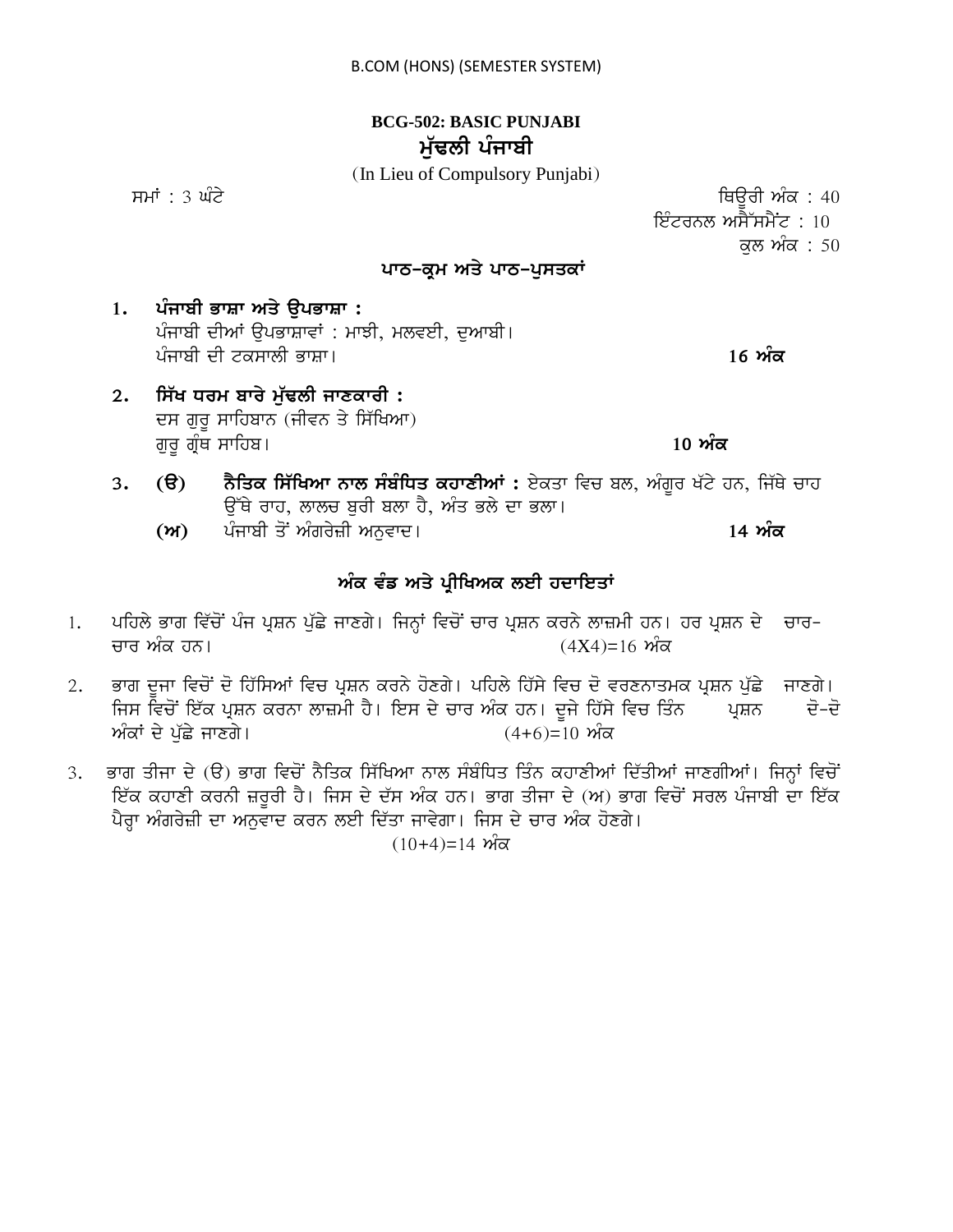# **BCG-503: MANAGEMENT ACCOUNTING AND FINANCIAL MANAGEMENT**

**Time: 3 Hours Max. Marks: 50 Theory: 40 Internal Assessment: 10**

#### **Note:**

# **1. Atleast 50% of the questions to be set in Section B & Section C should be numericals.**

**2. The question paper covering the entire course shall be divided into three sections as follows:**

**Section–A**: It will have question No.1 consisting of 10 very short answer questions from the entire syllabus with answer to each question up to five lines in length. Students will attempt 8 questions. Each question will carry one mark. The total weightage of this section shall be 8 marks.

**Section–B**: It will consist of essay type/numerical questions with answer to each question up to five pages (essay type) in length. Four questions numbering 2, 3, 4 and 5 will be set by the examiner from Part I of the syllabus. The candidates will be required to attempt any two questions. Each question will carry 8 marks. The total weightage of this section shall be 16 marks.

**Section–C**: It will consist of essay type/numerical questions with answer to each question up to five pages (essay type) in length. Four questions numbering 6, 7, 8 and 9 will be set by the examiner from Part II of the syllabus. The candidates will be required to attempt any two questions. Each question will carry 8 marks. The total weightage of this section shall be 16 marks.

# **Part-I**

**Management Accounting:** Meaning; Nature; Scope; Objectives and Users; Difference between Cost Accounting, Financial Accounting and Management accounting.

**Analysis and Interpretation of Financial Statements:** Meaning; Types and Methods of Financial Analysis; Comparative Statements; Trend Analysis; Common Size Statements; Ratio Analysis: Meaning, Nature, Types of Ratios, Uses and Limitations of Ratios

**Fund Flow Statement:** Meaning and Concept of Flow of Fund, Preparation of Fund Flow Statement, Uses and Significance.

**Cash Flow Statement:** Meaning and Concept of Flow of Cash; Difference between Fund Flow Statement and Cash Flow Statement; Preparation of Cash Flow Statement as per AS-3 norms.

# **Part – II**

**Financial Management:** Meaning, Aims and Scope of Finance Function, Sources of Company Finance, Long Term and Short Term, Dividend Policy and Models.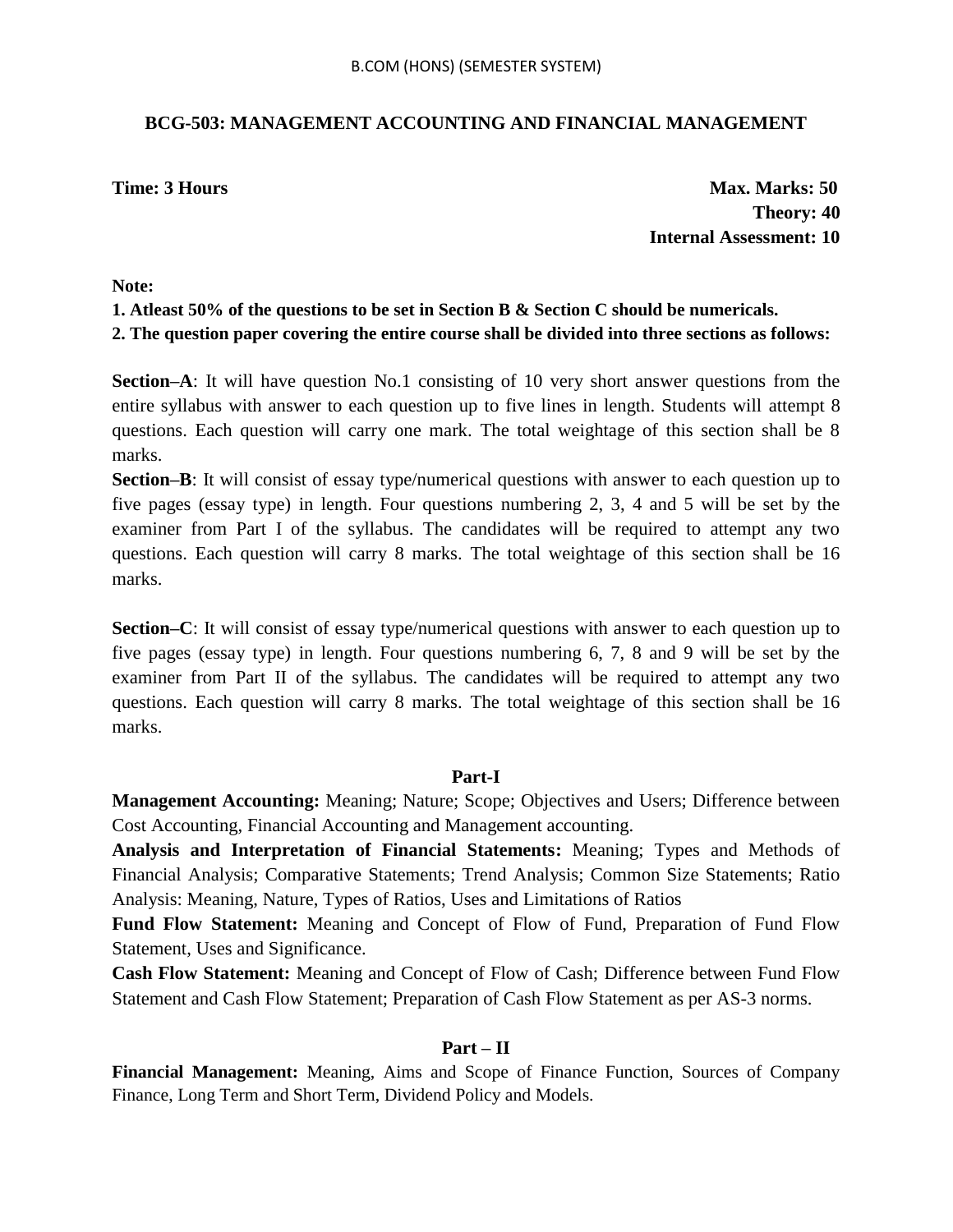**Capital Budgeting:** Meaning,Purpose, Objectives & Process, Evaluation of projects (Excluding Risk and Uncertainty).

**Cost of Capital:** Concept, Relevance of Cost of Capital, Specific Costs and Weighted Average Cost, Marginal Cost of Capital.

**Capital Structure Decisions:** Meaning and Concept of Capital Structure, Designing Optimum Capital Structure, Determinants of Capital Structure, Capital Structure Theories.

# **Suggested Readings:**

- 1. Maheshwari, S.N., "*Principles of Management Accounting*", 2007, Sultan Chand & Sons, New Delhi
- 2. Vashisht, C.D. and Sexana, V.K., "*Advanced Management Accounting*", 2012, Sultan Chand & "Sons, New Delhi
- 3. Gowda, J.M., "*Management Accounting*", 2010, Himalaya Publishing House, New Delhi.
- 4. Manmohan and Goyal, S.N., "*Principles of Management Accounting*", Shakithabhavan Publication, Agra
- 5. Pillai, R.S.N. and Bagavathi, V., "*Management Accounting*", 2013, S. Chand & Co. Pvt. Ltd., New Delhi1.
- 6. Khan and Jain, "*Financial Management*",2007, TMH
- 7. Horne, Van, "*Financial Management & Policy*", Twelfth Edition, Pearson
- 8. Sharan, "*Fundamentals of Financial Management"*,2008,Pearson
- 9. Banerjee, B, "*Financial Policy & Management Accounting*", 2014, PHI
- 10. Chandra, P., "*Financial Management*", 2010, TMH
- 11. Sharma, R.K. and Gupta, S.K., "*Management Accounting: Principles and Practices*", 13th Revised Edition,2014, Kalyani Publishers Ltd., New Delhi.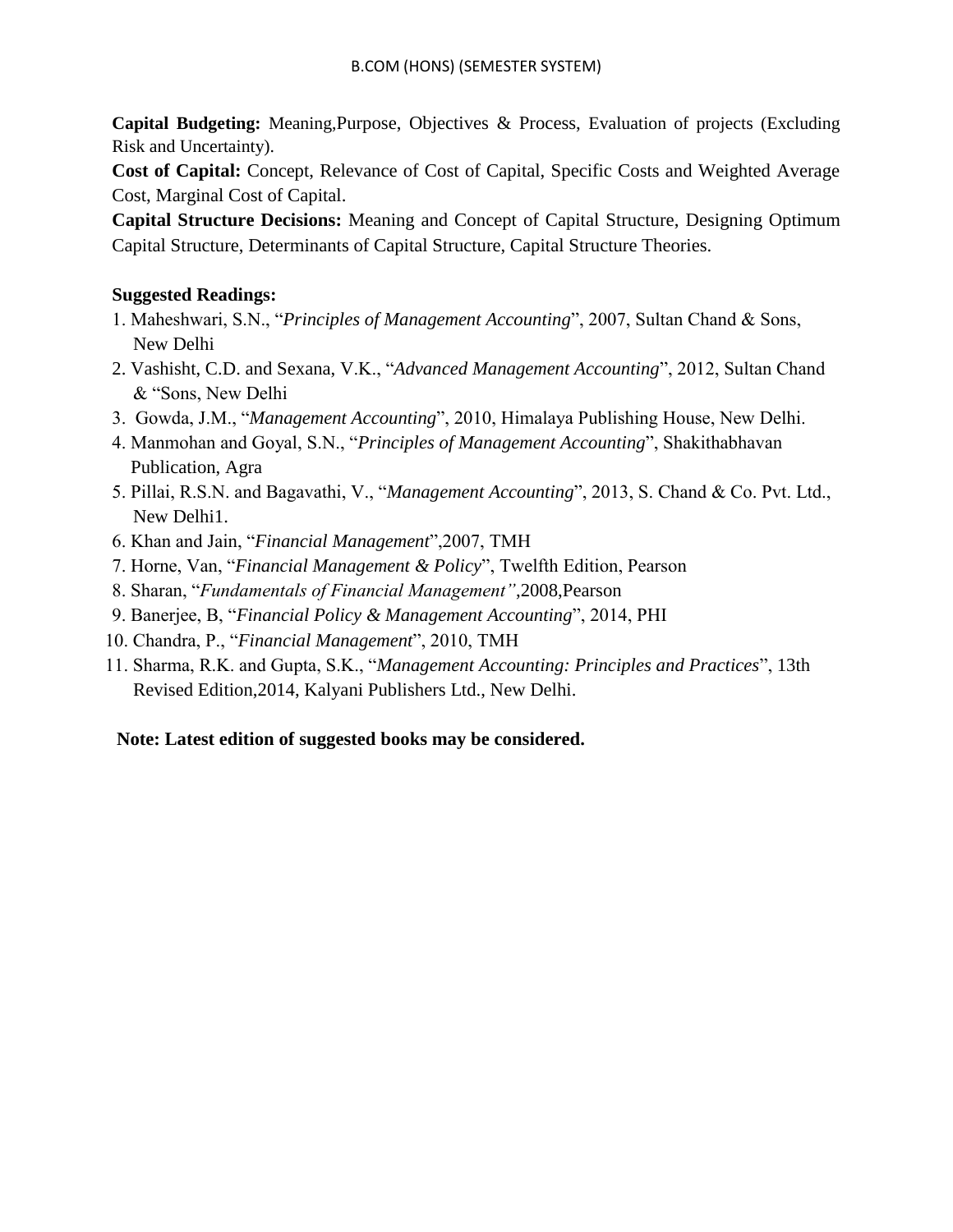#### B.COM (HONS) (SEMESTER SYSTEM)

#### **BCG 504: GOODS AND SERVICE TAX (GST)**

**Time: 3 Hours Max. Marks: 50 Theory: 40 Internal Assessment: 10**

## **Note: The question paper covering the entire course shall be divided into three sections.**

**Section–A**: It will have question No.1 consisting of 10 very short answer questions from the entire syllabus with answer to each question up to five lines in length. Students will attempt 8 questions. Each question will carry one mark; the total weightage being 8 marks.

**Section–B**: It will consist of essay type/numerical questions up to five pages (essay type) in length. Four questions numbering 2, 3, 4 and 5 will be set by the examiner from Part-I of the syllabus. The candidates will be required to attempt any two questions. Each question will carry 8 marks. The total weightage of this section shall be 16 marks.

**Section–C**: It will consist of essay type/numerical questions with answer to each question up to five pages (essay type) in length. Four questions numbering 6, 7, 8 and 9 will be set by the examiner from Part-II of the syllabus. The candidates will be required to attempt any two questions. Each question will carry 8 marks. The total weightage of the section shall be 16 marks.

## **Part – I**

**GST Act 2017:** Overview, Constitutional aspects, Implementation, Liability of Tax Payer, GST Council, Brief Introduction to IGST, CGST, SGST and UGST. Levy and collection.

**Exemption from GST:** Introduction, Composition Scheme and remission of Tax.

**Registration:** Introduction, Registration Procedure, Special Persons, Amendments / Cancellation.

**Supply:** Concept, including composite supply, mixed supply, interstate supply, intra-state supply, supply in territorial waters, place and time of supply.

## **Part-II**

**Input Tax Credit:** Introduction, Tax Invoice Credit & Debit notes, e-way bill. Computation of GST Liability and Payment including time, method of making payment, challan generation, CPIN, TDS &TCS. Reverse charge.

**Returns:** various returns to be filed by the assesses.

**GST Portal:** Introduction, GST Eco-system, GST Suvidha Provider (GSP), Uploading Invoices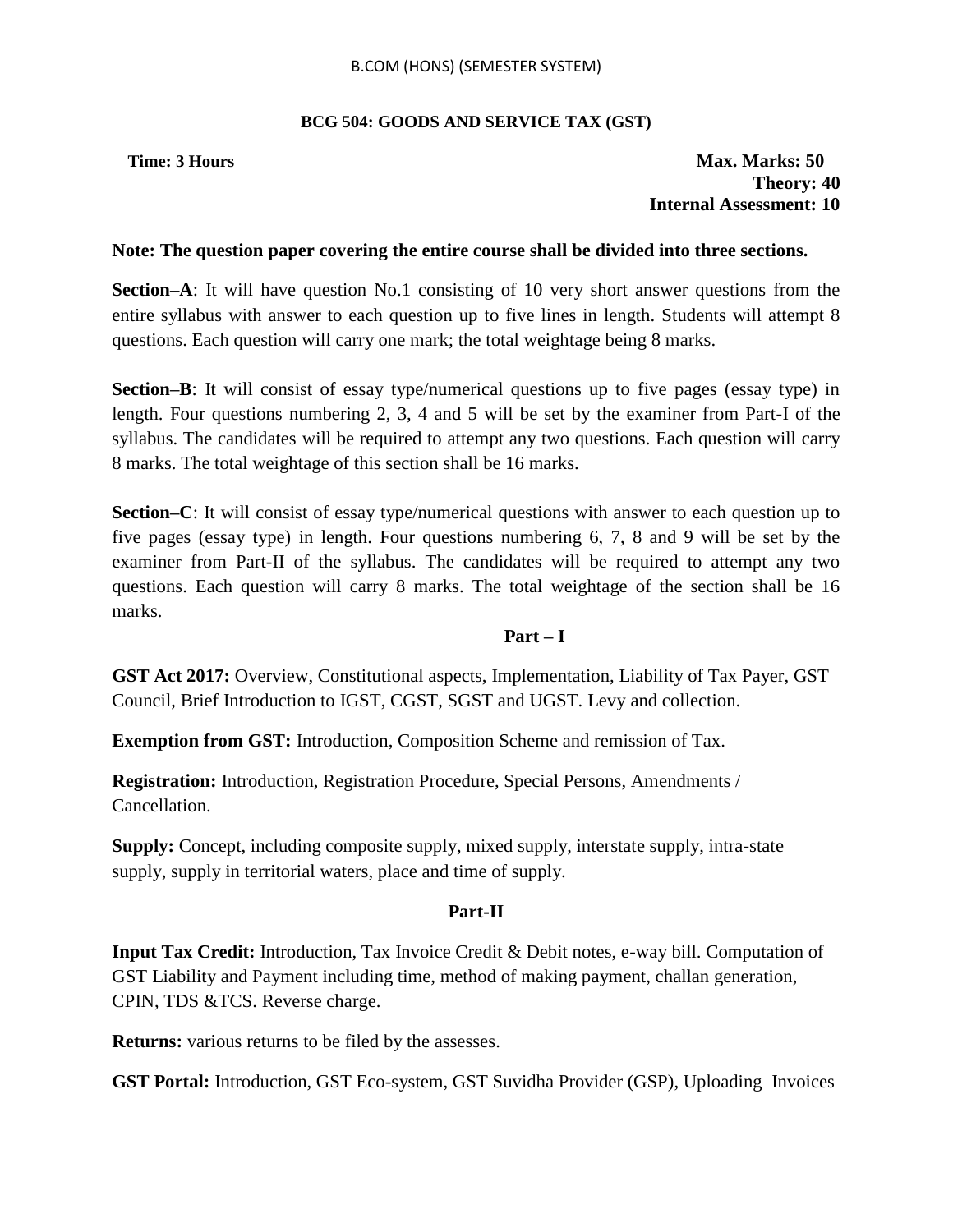# **Suggested Readings:**

- 1. Taxmann: Taxmann"s GST Manual 2017. Taxman, Publications (P) Ltd.
- 2. Datey V.S., Taxmann"s GST Ready Reckoner Taxman, Publications (P) Ltd.
- 3. Gupta S.S., GST-How to meet your obligations 2017. Taxman, Publications (P) Ltd.
- 4. www.cbec.gov.in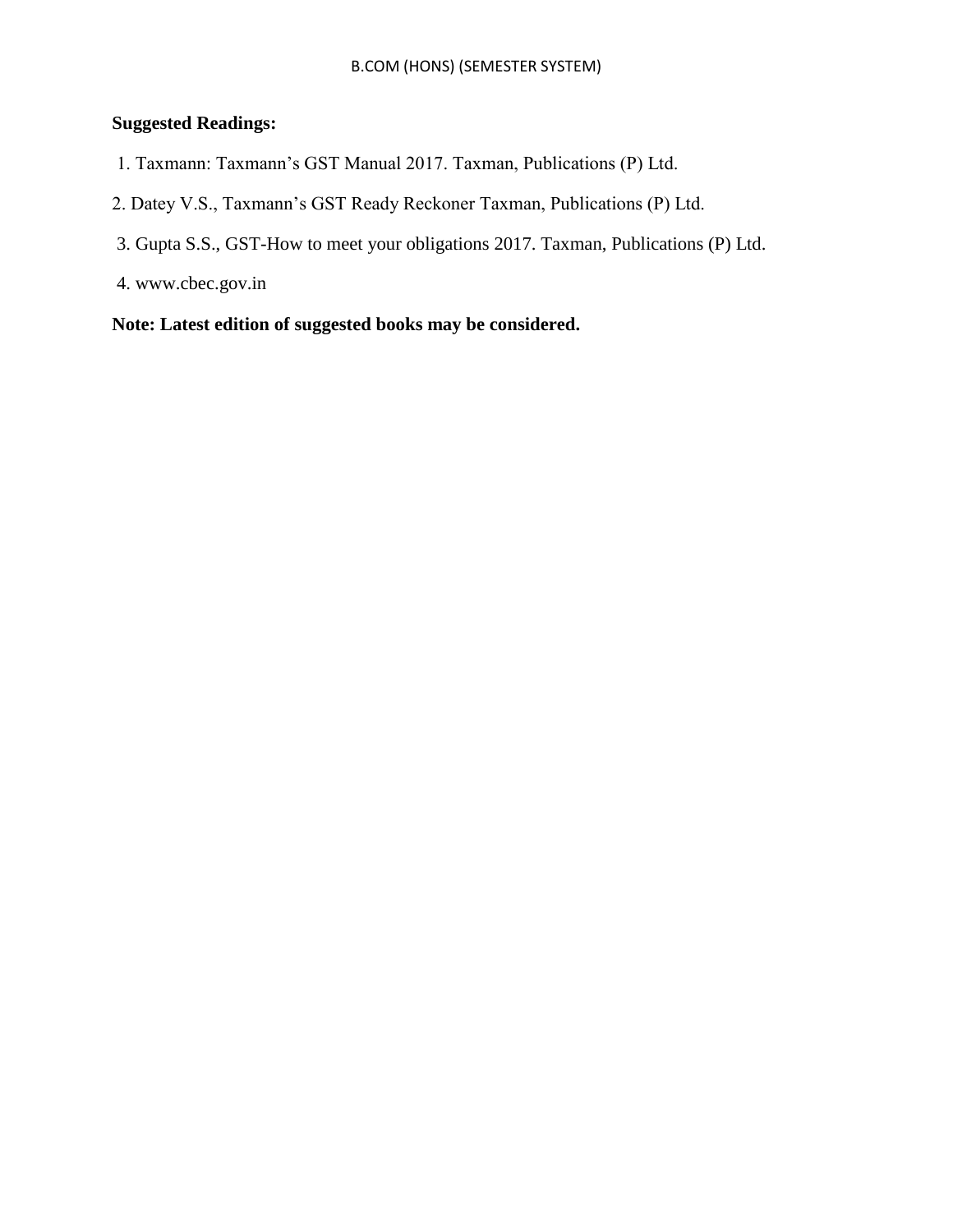## **BCG-505: OPERATIONS RESEARCH**

**Time: 3 Hours Max. Marks: 50 Theory: 40 Internal Assessment: 10**

#### **Note: The question paper covering the entire course shall be divided into three sections.**

**Section–A**: It will have question No.1 consisting of 10 very short answer questions from the entire syllabus with answer to each question up to five lines in length. Students will attempt 8 questions. Each question will carry one mark; the total weightage being 8 marks.

**Section–B**: It will consist of essay type/numerical questions up to five pages (essay type) in length. Four questions numbering 2, 3, 4 and 5 will be set by the examiner from Part-I of the syllabus. The candidates will be required to attempt any two questions. Each question will carry 8 marks. The total weightage of this section shall be 16 marks.

**Section–C**: It will consist of essay type/numerical questions with answer to each question up to five pages (essay type) in length. Four questions numbering 6, 7, 8 and 9 will be set by the examiner from Part-II of the syllabus. The candidates will be required to attempt any two questions. Each question will carry 8 marks. The total weightage of the section shall be 16 marks.

## **Part-I**

**Basics of Operational Research** – Development, Definition Characteristics, Necessity, Scope, Limitation.

**Linear Programming** - Introduction, Application, Formulation of Linear Programming Problem, General Linear Programming Problem, Graphical Method of Solution. Theory of Simplex method, Big-M Method.

**Assignment Model:** Definition of Assignment Model, Hungarian Method for solution of Assignment Problems, Travelling Salesman Problem.

## **Part-II**

**Transportation Model** - Assumption, Formulation and Solution of transportation Models, Trans-Shipment Problems.

**Sequencing Problems-** Basic Assumptions, Processing "n" Jobs through One Machine, Processing "n" Jobs through Two Machines, Processing "n" Jobs through Three Machines, Processing 'n' Jobs through 'm' Machines.

**Game Theory** – Theory of Games, Characteristics of Games, Rules – Look for a pure Strategy, Reduce Game by Dominance, Mixed Strategies (2 x 2 Games, 2 x n Games or m x 2 Games).

**Net Work Analysis** in Project Planning: Project, Project Planning scheduling, CPM, PERT, Cost Analysis and Crashing the Network Exercises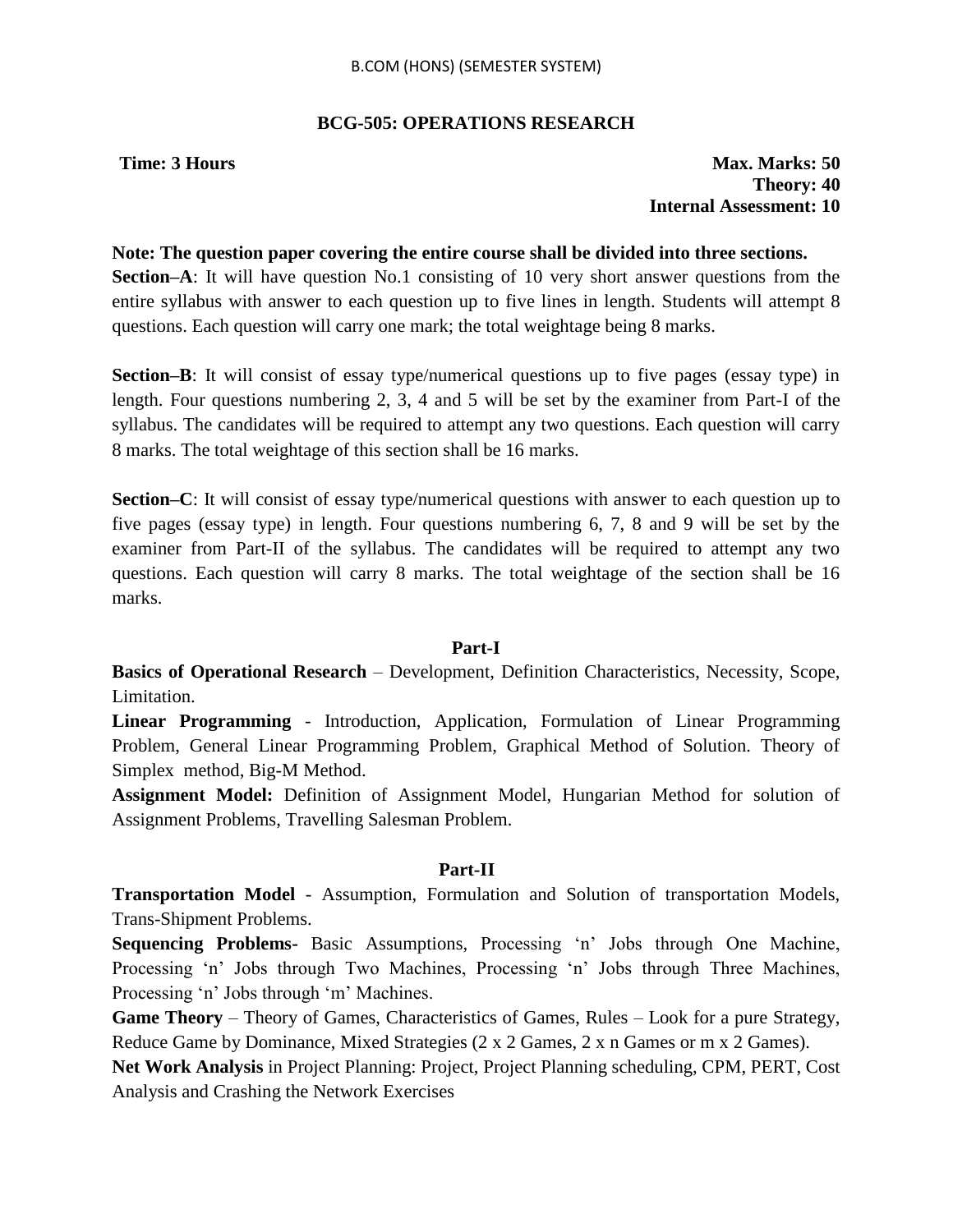#### **Suggested Readings:**

1*. Hien, L.W., "Quantitative Approach to Managerial Decisions", Prentice Hall, New Jersey.*

*2. Morse, L. B., "Statistics for Business & Economics", Harper Collins, New York.*

*3. Levin, R. I. and Rubin, D. S., "Statistics for Management", 2010, Prentice Hall of India, New Delhi.*

*4. Watsnam Terry J. and Keith Parramor: Quantitative Methods in Finance, International Thompson Business Press, London*

*5. Sharma, J.K., "Quantitative Techniques for Managerial Decisions", 2007, Macmillan Publishers India, New Delhi.*

*6. Vohra, N.D., "Quantitative Techniques in Management", 2007, Tata McGraw Hill, New Delhi.*

*7. Kapoor, V.K., "Operations Research Techniques for Management", 7th Edition, Sultan Chand & Sons, New Delhi.*

*8. Swaroop, K., Gupta, P.K. and Manmohan, "Operations Research", 2013, 18th Edition, Sultan Chand & Sons, New Delhi.*

*9. Gupta, P.K. and Hira, D.S., "Operations Research", 2009, S. Chand & Co., New Delhi.*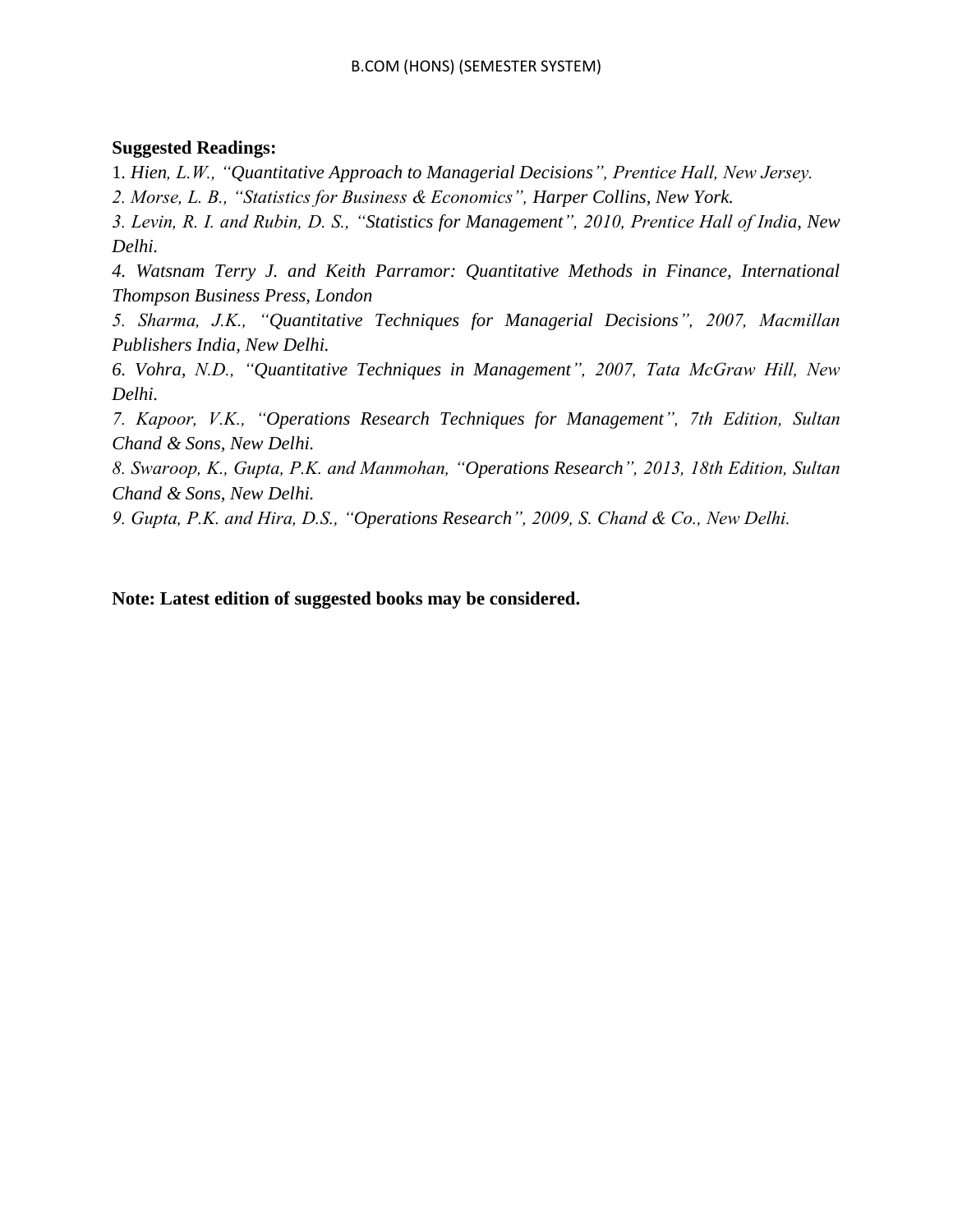# **BCH-506: SEMINAR REPORT BASED ON PRACTICAL TRAINING**

**Max. Marks: 50** 

**Based on the Report: 30**

**Based on the Presentation: 20**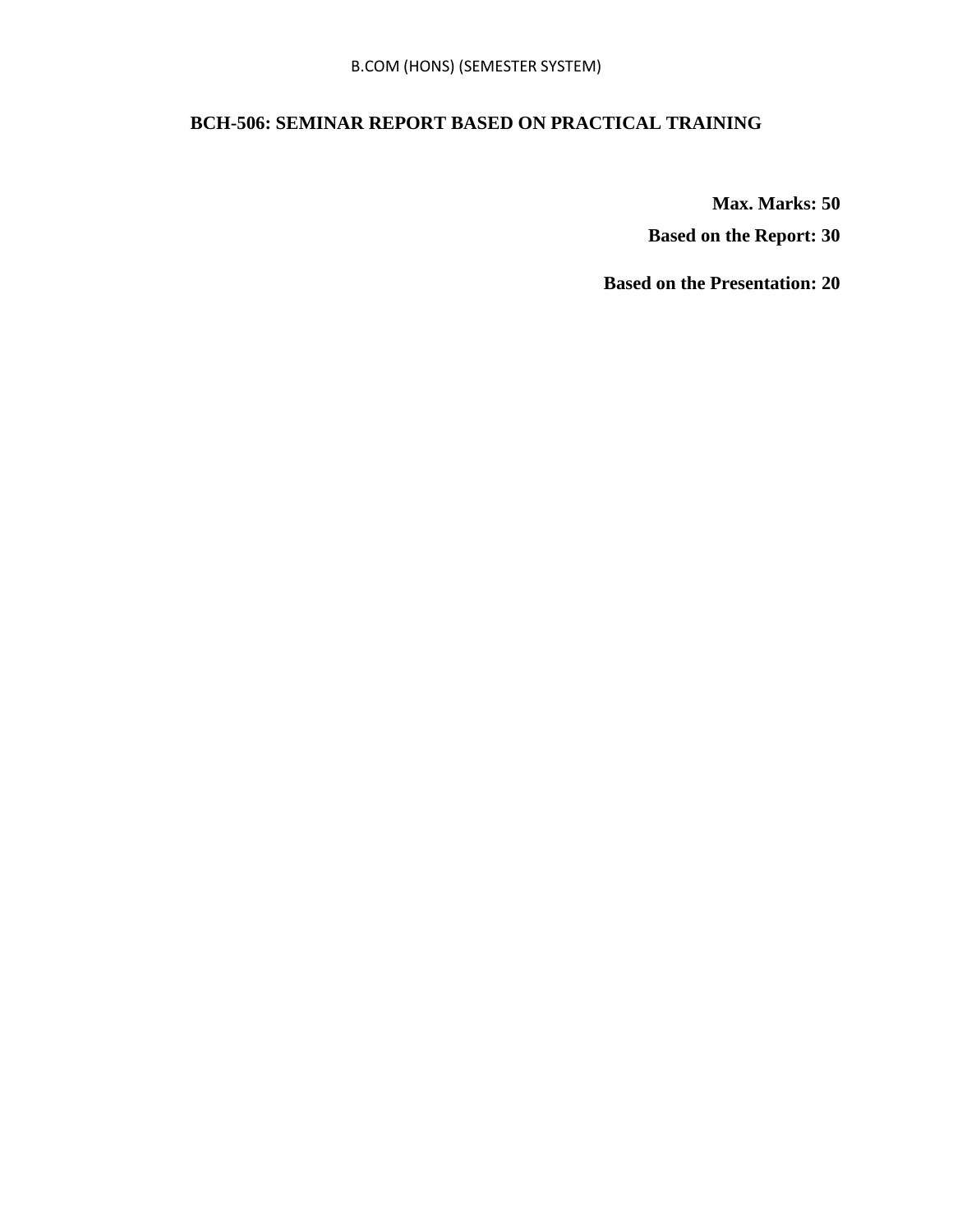# **GROUP I– (ACCOUNTING & FINANCE)**

## **BCG-511: CONTEMPORARY ACCOUNTING**

**Time: 3 Hours Max. Marks: 50 Theory: 40 Internal Assessment: 10**

#### **Note: The question paper covering the entire course shall be divided into three sections.**

**Section–A**: It will have question No.1 consisting of 10 very short answer questions from the entire syllabus with answer to each question up to five lines in length. Students will attempt 8 questions. Each question will carry one mark; the total weightage being 8 marks.

**Section–B**: It will consist of essay type/numerical questions up to five pages (essay type) in length. Four questions numbering 2, 3, 4 and 5 will be set by the examiner from Part-I of the syllabus. The candidates will be required to attempt any two questions. Each question will carry 8 marks. The total weightage of this section shall be 16 marks.

**Section–C**: It will consist of essay type/numerical questions with answer to each question up to five pages (essay type) in length. Four questions numbering 6, 7, 8 and 9 will be set by the examiner from Part-II of the syllabus. The candidates will be required to attempt any two questions. Each question will carry 8 marks. The total weightage of the section shall be 16 marks.

## **Part I**

**Emergence of contemporary issues in accounting – influence of other disciplines on** accounting and changing environment.

**Human Resource Accounting**: Meaning and Scope, Human Resource Cost Accounting – Capitalization, Write off and Amortization Procedure. Human Resource Valuation Accounting – Appraisal of Various Human Resource Valuation Models. Use of Human Resource Accounting in Managerial Decisions. Human Resource Accounting in India.

**Price Level Accounting – Methods, Utility and Corporate Practices** 

**Corporate Social Reporting**: Areas of Corporate Social Performance, Approaches to Corporate Social Accounting and Reporting. Corporate Social Reporting in India.

## **Part II**

**Corporate Reporting:** Concept of Disclosure in relation to Published Accounts, Issues in Corporate Disclosure, Corporate Disclosure Environment, Conceptual framework of corporate reporting.

**Recent Trends in the Presentation of Published Accounts**. Reporting by Diversified Companies.

**Value Added Reporting**: Preparation and Disclosure of Value Added Statements, Economic Value Added, EVA Disclosure in India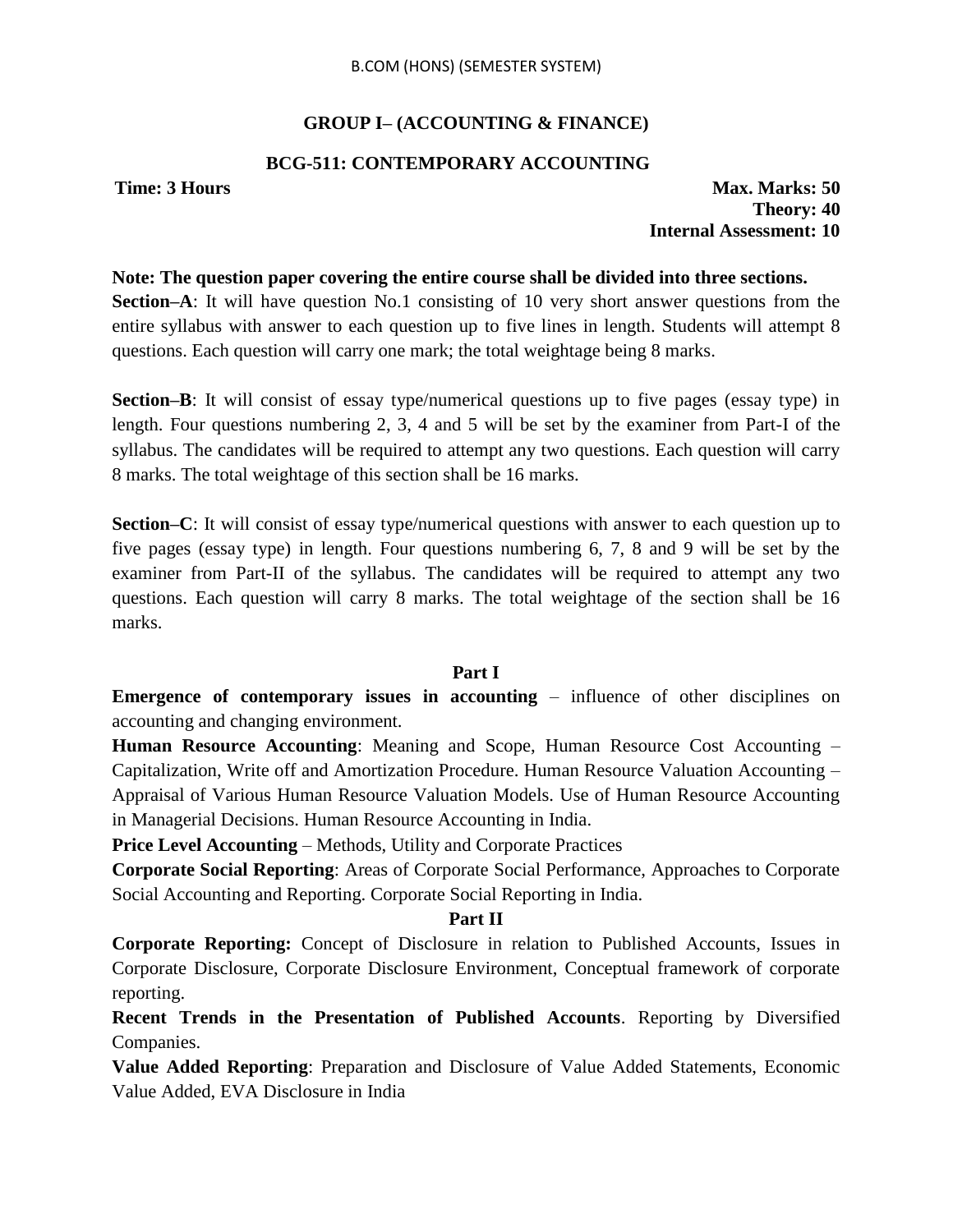## **Basel Norms**

**Accounting Standards in India**. Significance and formulation of Accounting Standards. Accounting Standards relating to Interim Reporting. Accounting for Leases, Earning Per Share. and Accounting for Intangibles.

## **Suggested Readings:**

- 1. Lal, Jawahar and Lele, R.K., "*Contemporary Accounting Issues*", 1988, Himalaya Publishers.
- 2. Porwal, L.S., "*Accounting Theory*", 2001, Tata McGraw Hill.
- 3. Lal, Jawahar, "*Corporate Financial Reporting*",2009, Taxman.
- 4. Arora, J.S., "*Price Level Accounting*", 1999, Deep and Deep Publishers.
- 5. Chander, Subhash, "*Corporate Reporting Practices*",1992, Deep and Deep Publishers.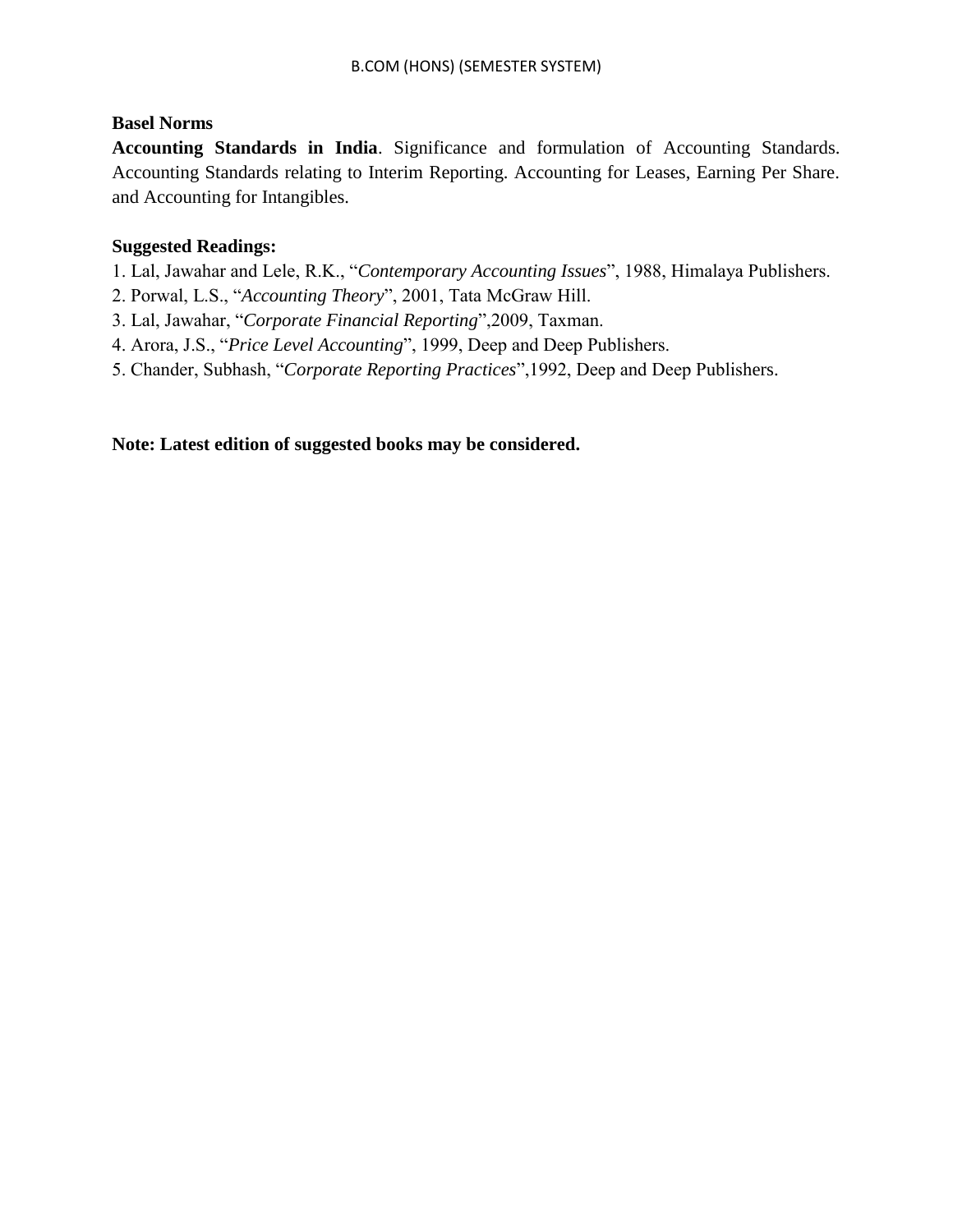# **GROUP I– (ACCOUNTING & FINANCE) BCG 512: ADVANCED FINANCIAL MANAGEMENT**

**Time: 3 Hours Max. Marks: 50 Theory: 40 Internal Assessment: 10**

#### **Note: The question paper covering the entire course shall be divided into three sections.**

**Section–A**: It will have question No.1 consisting of 10 very short answer questions from the entire syllabus with answer to each question up to five lines in length. Students will attempt 8 questions. Each question will carry one mark; the total weightage being 8 marks.

**Section–B**: It will consist of essay type/numerical questions up to five pages (essay type) in length. Four questions numbering 2, 3, 4 and 5 will be set by the examiner from Part-I of the syllabus. The candidates will be required to attempt any two questions. Each question will carry 8 marks. The total weightage of this section shall be 16 marks.

**Section–C**: It will consist of essay type/numerical questions with answer to each question up to five pages (essay type) in length. Four questions numbering 6, 7, 8 and 9 will be set by the examiner from Part-II of the syllabus. The candidates will be required to attempt any two questions. Each question will carry 8 marks. The total weightage of the section shall be 16 marks.

## **Part – I**

**Time Value of Money:** Compounding and Discounting techniques- Concepts of Annuity and Perpetuity. Risk-return relationship

**Sources of finance and cost of capital**- Different sources of finance; long term and Short term sources

**Cost of capital**: concept, relevance of cost of capital, specific costs and weighted average cost, rationale of after tax weighted average cost of capital, marginal cost of capital

**Leverage and capital structure theories**- Leverage- Business Risk and Financial Risk - Operating and financial leverage, trading on Equity

**Capital Structure decisions** - Capital structure patterns, designing optimum capital structure, Constraints, Various capital structure theories.

## **Part – II**

**Working Capital Management** - Introduction; Meaning and Concept of Working Capital; Management of Working Capital and Issues in Working Capital; Estimating Working Capital Needs; Operating or Working Capital Cycle. Various sources of finance to meet working capital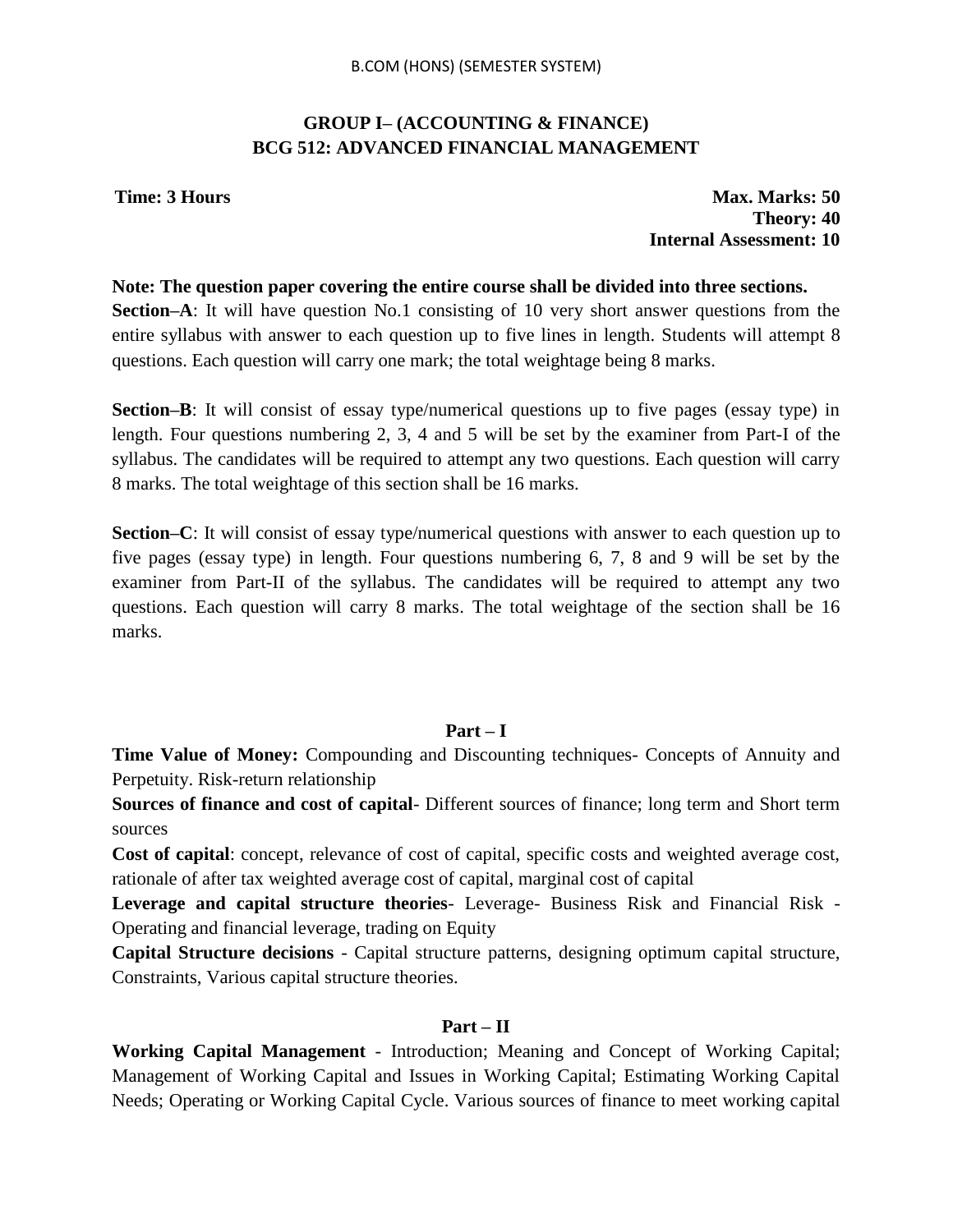requirements financing current assets: Strategies of financing (Matching, Conservative, and Aggressive policies)

**Bank financing:** recommendations of Tandon committee and Chore committee Management of components of working capital (an introduction only)

# **Capital Expenditure Decisions**

Purpose, Objectives & Process, Understanding different types of projects, Techniques of Decision making. Methods of Capital Budgeting – Traditional and Modern (Elementary Level).

**Dividend Decisions**- Meaning, Nature and Types of Dividend Some dividend policies and formulating a dividend policy. Dividend Theories: Walter"s Model, Gordon"s Model, Modigliani and Miller: Irrelevancy Theory (Introductory Level)

# **Suggested Readings:**

1. Khan and Jain, "*Financial Management*",2007, TMH

2. Horne, Van, "*Financial Management & Policy*", 2002, Pearson

3. Sharan, "*Fundamentals of Financial Management"*,2008,Pearson

4. Banerjee, B, "*Financial Policy & Management Accounting*", 2005, PHI

5. Chandra, P., "*Financial Management*", 2010, TMH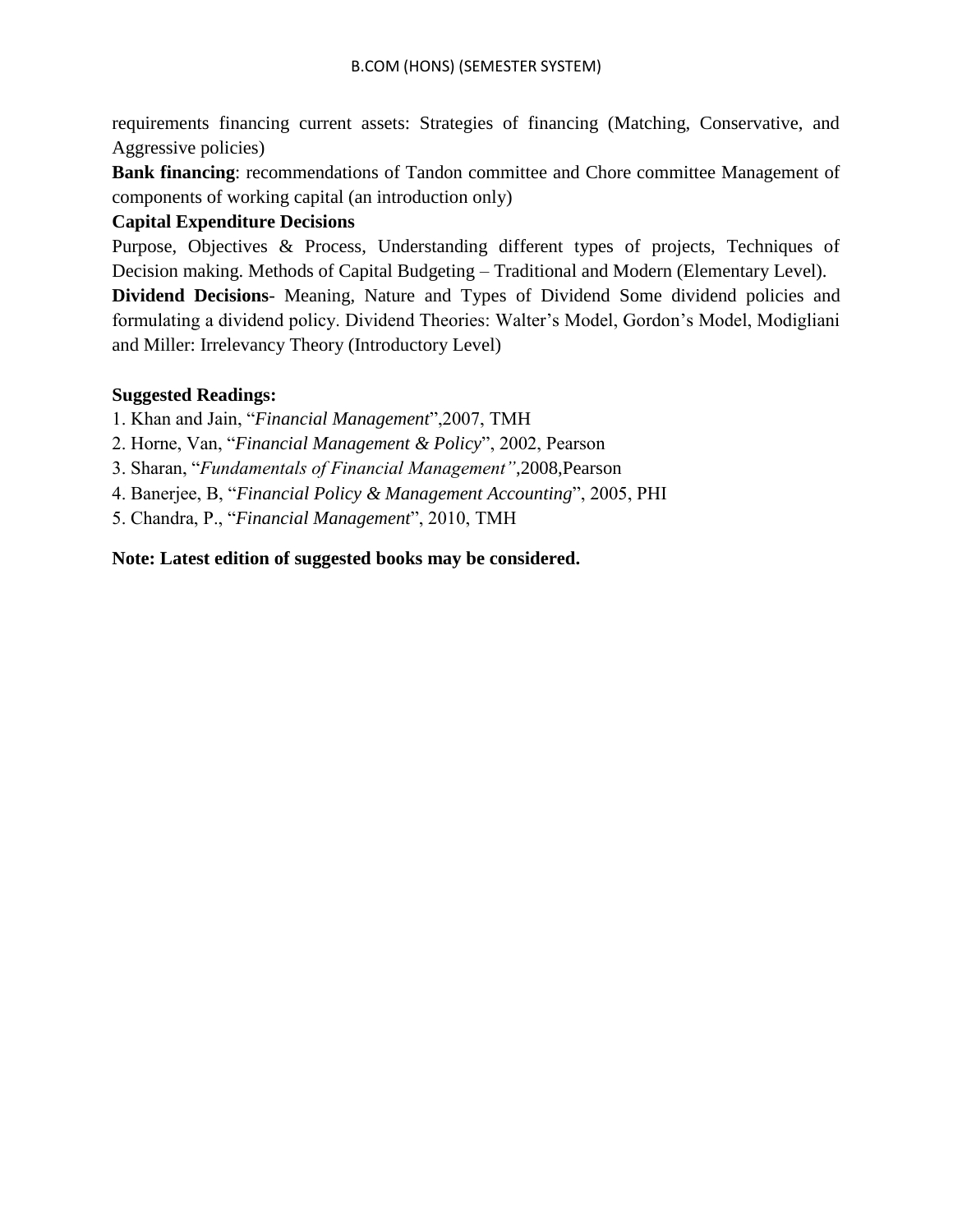## **GROUP–II: BANKING AND INSURANCE BCG 521: BANKING SERVICES MANAGEMENT**

**Time: 3 Hours Max. Marks: 50 Theory: 40 Internal Assessment: 10**

#### **Note: The question paper covering the entire course shall be divided into three sections.**

**Section–A**: It will have question No.1 consisting of 10 very short answer questions from the entire syllabus with answer to each question up to five lines in length. Students will attempt 8 questions. Each question will carry one mark; the total weightage being 8 marks.

**Section–B**: It will consist of essay type/numerical questions up to five pages (essay type) in length. Four questions numbering 2, 3, 4 and 5 will be set by the examiner from Part-I of the syllabus. The candidates will be required to attempt any two questions. Each question will carry 8 marks. The total weightage of this section shall be 16 marks.

**Section–C**: It will consist of essay type/numerical questions with answer to each question up to five pages (essay type) in length. Four questions numbering 6, 7, 8 and 9 will be set by the examiner from Part-II of the syllabus. The candidates will be required to attempt any two questions. Each question will carry 8 marks. The total weightage of the section shall be 16 marks.

# **PART – I**

**Banking Services** – Meaning and Importance – Economic and Monetary implications of Banking Operations – Tangible Services – Deposits, Withdrawals and Lending – Intangible Services –Improved Customer Services – Deficiency in Services – Ways to Improve the Services. Traditional and Modern Services Offered by Banks.

**Bank Financing**– Loans and Advances – Forms of Advances – General Loans, Overdrafts,

Clean advances, Term advances, Consumer Loans, Foreign bills purchases, Advances against Hire purchase, Import loan, Industrial advances, Advances to Small borrowers, Agricultural Financing.

## **PART – II**

**Regulations for Banking Services** – Banking Regulation Act 1949 – RBI Act 1934 – Negotiable Instrument Act 1881– Endorsement, Crossing of Cheques, Payment of Cheques, Collection of Cheques, Bills of Exchange and Promissory Notes, Rights and Liabilities of parties to Negotiable Instrument – Relationship between Banker and Customer.

**E – Banking Services** – Internet Banking, Phone Banking, Mobile Banking, ATM"s, Debit Card, Credit Cards, RTGS, NEFT.

**Banking Sector Reforms** – Basel Norms – Capital Adequacy – Globalised Challenges in Banking Services – Recent Developments in Banking Services – Measurement of Service Quality – SERVQUAL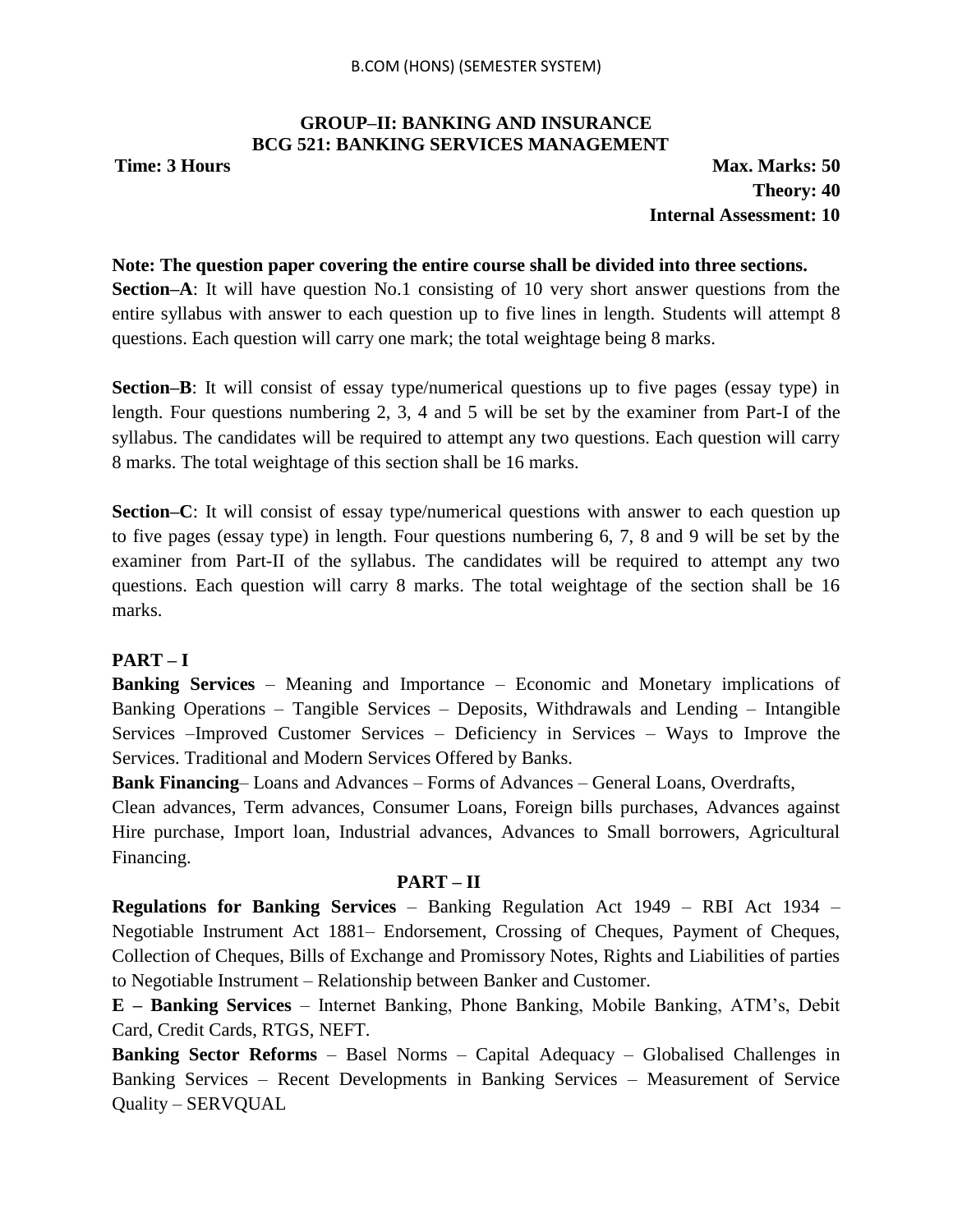# **Suggested Readings:**

- 1. Khubchandani, BS, *"Practice and Law of Banking"*, Mac Millan India Ltd 2000.
- 2. Nanda, KC, "*Credit and Banking", Response Book*, Sage Publications, 1999.
- 3. Sundram&Varshney, "*Banking and Financial System"*, Sultan Chand &Sons.
- 4. Gurusamy, S, "*Financial Services & System"*, 2009, Vijay Nicole imprints Pvt Ltd.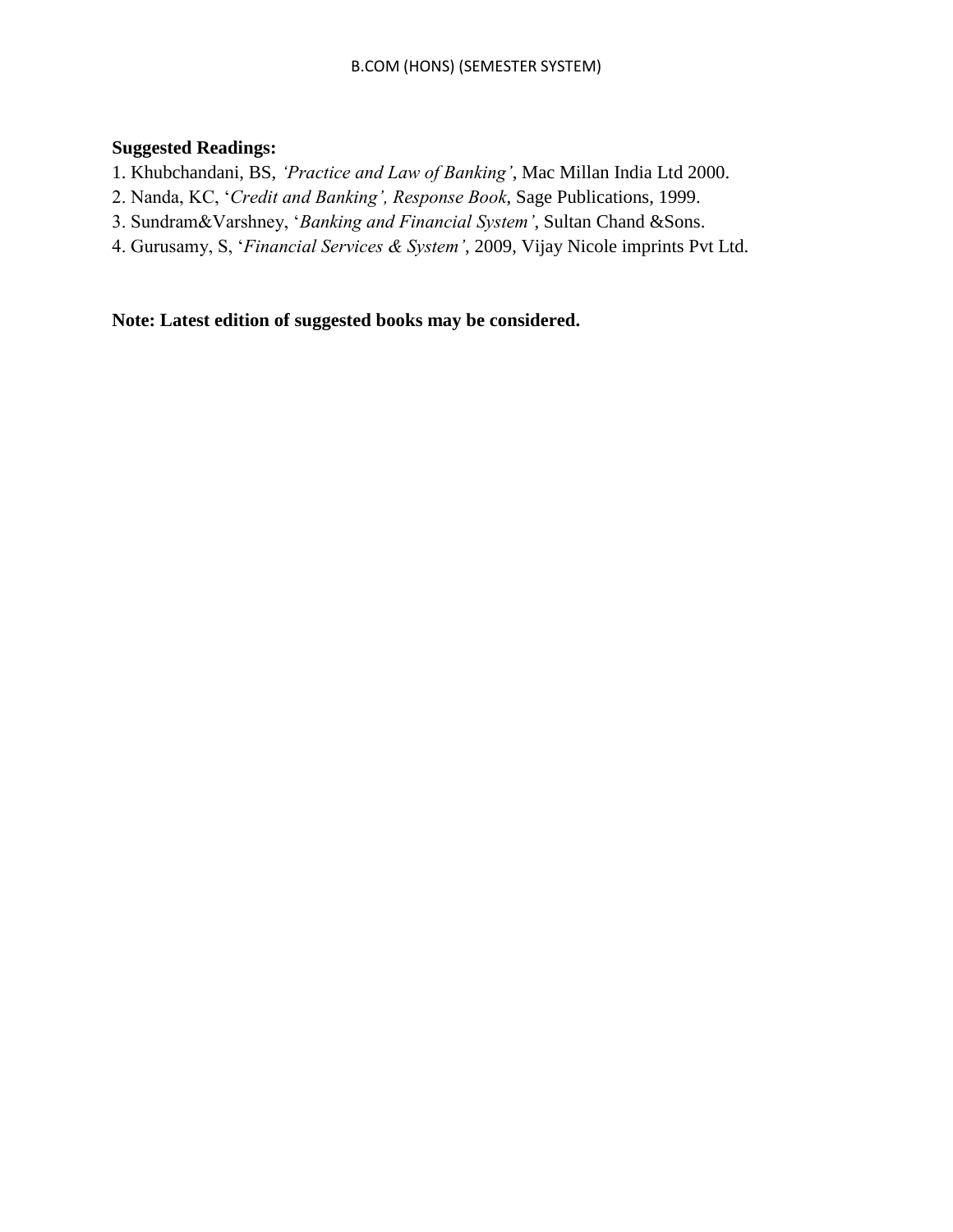## **GROUP–II: BANKING AND INSURANCE BCG–522: INSURANCE SERVICE MANAGEMENT**

**Time: 3 Hours Max. Marks: 50 Theory: 40 Internal Assessment: 10**

#### **Note: The question paper covering the entire course shall be divided into three sections.**

**Section–A**: It will have question No.1 consisting of 10 very short answer questions from the entire syllabus with answer to each question up to five lines in length. Students will attempt 8 questions. Each question will carry one mark; the total weightage being 8 marks.

**Section–B**: It will consist of essay type/numerical questions up to five pages (essay type) in length. Four questions numbering 2, 3, 4 and 5 will be set by the examiner from Part-I of the syllabus. The candidates will be required to attempt any two questions. Each question will carry 8 marks. The total weightage of this section shall be 16 marks.

**Section–C**: It will consist of essay type/numerical questions with answer to each question up to five pages (essay type) in length. Four questions numbering 6, 7, 8 and 9 will be set by the examiner from Part-II of the syllabus. The candidates will be required to attempt any two questions. Each question will carry 8 marks. The total weightage of the section shall be 16 marks.

#### **PART – I**

**Insurance Organization and Management** – Organisation forms in Life and Health insurance –Organisational structure – Life insurer"s management and **Office administration** – Insurance documentation – Publicity – Proposal forms – Policies contracts – Premium receipts – Endorsement – Renewals.

**Role of Insurance Intermediaries in Emerging Markets** – Agency Regulation – Prerequisites –Training procedures for becoming an agent – Remuneration and other benefits – Agency commission structures – Functions of an agent.

## **PART – II**

**Underwriting and Claims** – Computation of premium and Bonuses – Claims – Annuities– Pensions – Claim processing and settlement – Role of Surveyors – Opportunity to appeal – Considerations in deriving gross premiums –Premium rate structure – Surplus and its distribution – Annual claim costs – Premium rate variables – Need for underwriting – Principles in underwriting – Features affecting Insurability.

**Pricing of Insurance Products** – Impact of Legislation and Competition on Pricing – Taxation and Policies – Market related policies – Cost Consciousness – Accounting practices – Scale of operations – Factors having impact on the demand for insurance – Rigidities in the present pricing system – Getting out of a controlled price regime – Price behaviors in a deregulated market.

## **Suggested Readings:**

1. Kenneth Black Jr., Harold D. Skipper.Jr: "*Life and Health Insurance", 2000,* Pearson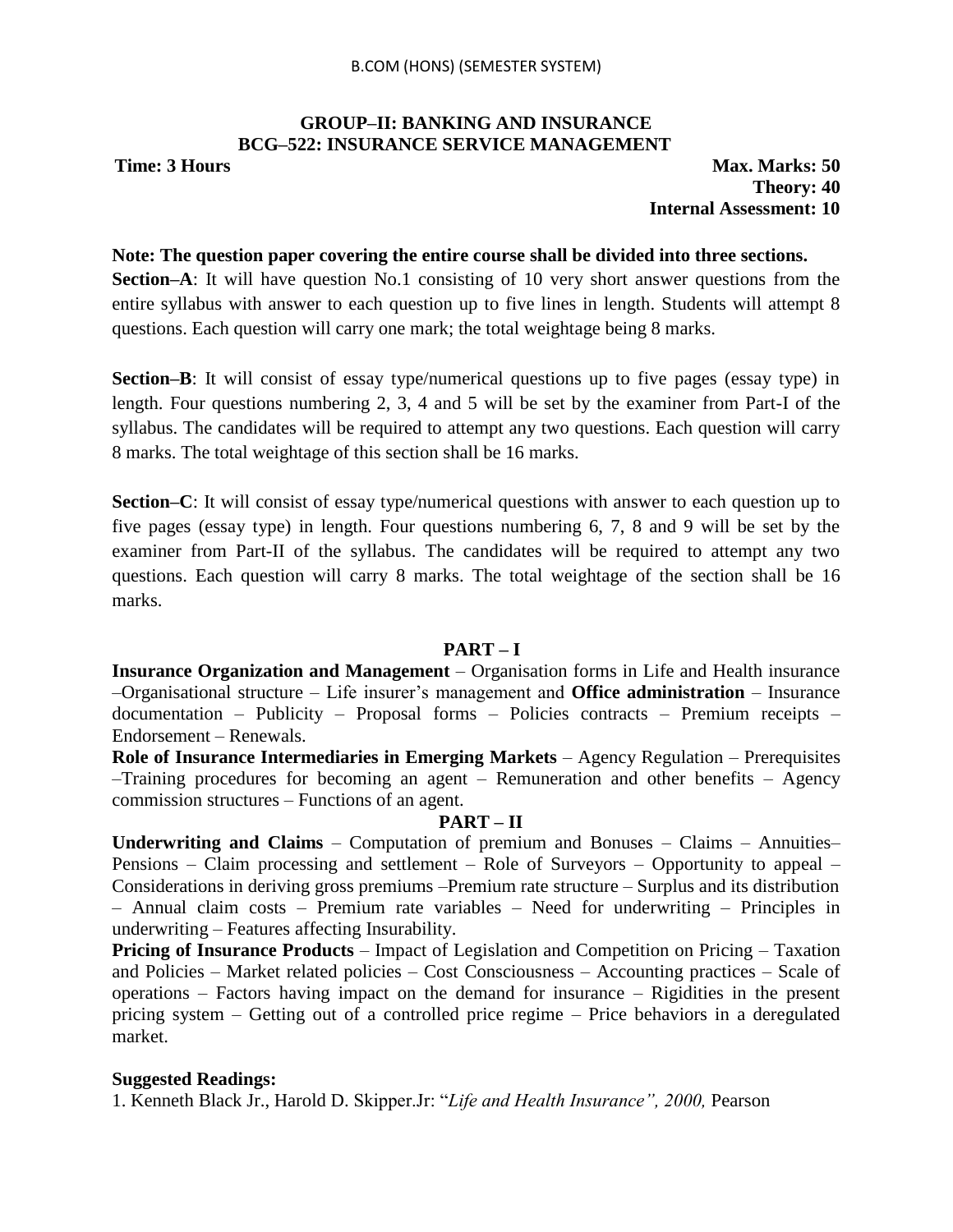Education.

2. Kenneth black Jr., Harold D. Skipper.Jr: "*Life and Health Insurance",* Response Books.

3. Srinivasan, DC and Shashanksrivastsava: "*Indian Insurance Industry*", 2003, New century Publications.

4. Julia Holyoake & Bill Weiper: "*Insurance*", 2007, CIB publications, Delhi.

5. Ganguly, Anand "*Insurance Management*", 2001, New Age Publications.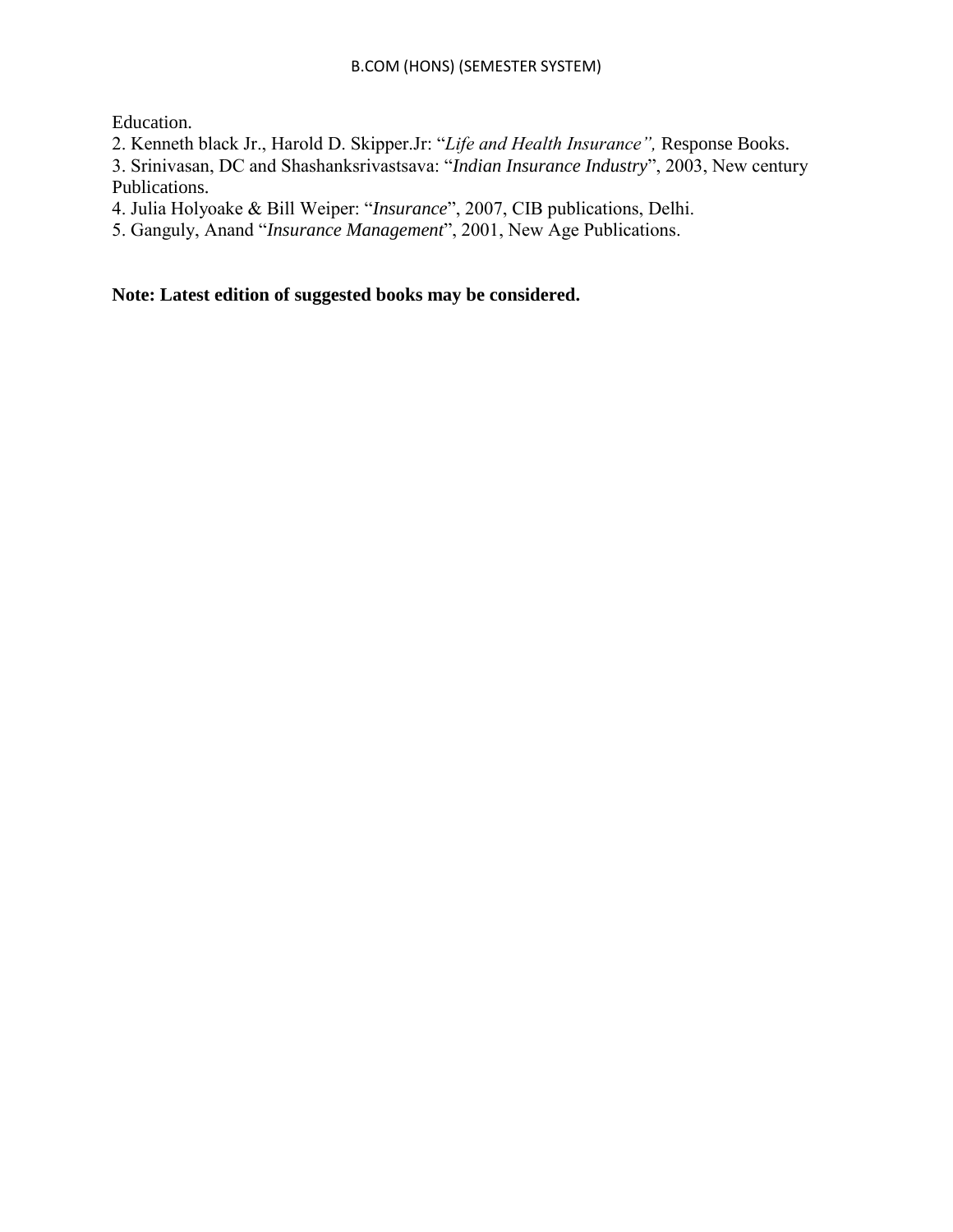#### **GROUP–III: COMPUTER APPLICATIONS AND E–BUSINESS BCG–531: COMPUTER BASED ACCOUNTING**

**Time: 3 Hours Max. Marks: 50 Theory: 40 Internal Assessment: 10**

#### **Note: The question paper covering the entire course shall be divided into three sections.**

**Section–A**: It will have question No.1 consisting of 10 very short answer questions from the entire syllabus with answer to each question up to five lines in length. Students will attempt 8 questions. Each question will carry one mark; the total weightage being 8 marks.

**Section–B**: It will consist of essay type/numerical questions up to five pages (essay type) in length. Four questions numbering 2, 3, 4 and 5 will be set by the examiner from Part-I of the syllabus. The candidates will be required to attempt any two questions. Each question will carry 8 marks. The total weightage of this section shall be 16 marks.

**Section–C**: It will consist of essay type/numerical questions with answer to each question up to five pages (essay type) in length. Four questions numbering 6, 7, 8 and 9 will be set by the examiner from Part-II of the syllabus. The candidates will be required to attempt any two questions. Each question will carry 8 marks. The total weightage of the section shall be 16 marks.

## **PART – I**

**Business and Computers**: Advantages of using Computers in Business. Evolution of Computers in Business, Computer Tools for Business Usage.

**Accounting as an Information System**– Importance of system approach for Accounting.

**General Role of Computers in Accounting**– Important aspects of Computer Accounting, Types of Accounting Softwares

## **PART – II**

**Starting With Tally**– Tally server for single user, Tally for Multi–User.

**Activating Tally for Single User**– For users connected to the internet, for users not connected to the Internet

**Activating tally for Multi–User**– Tally License server

**New Features of tally**, Installation of Tally, Running Tally

**Items on the tally screen–** Gateway of Tally, Direct Command area, The Buttons

Create a Company– Directory, Name, Mailing Name, Address, State, Pin Code, Email Address,

Use Indian Vat, VAT TIN Number, Income tax Number, Maintain, Books Beginning from,

Tally/Vault password, Use Security Control

## **Suggested Readings:**

1. Firewall, , "*Computer Accounting"*, 2006, Lakshmi Publications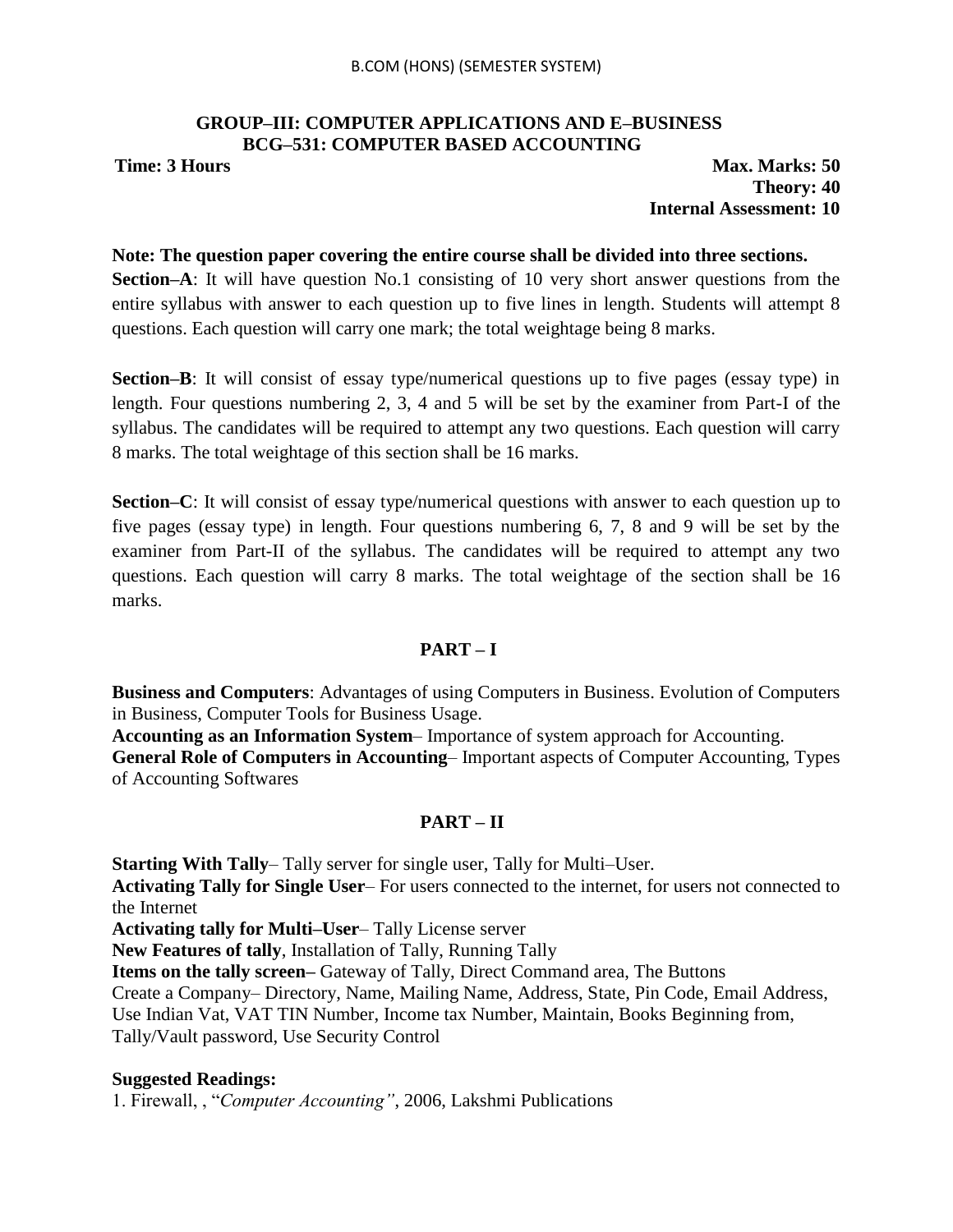#### B.COM (HONS) (SEMESTER SYSTEM)

2. Rajaraman, V., "*Introduction to Information Technology"*, 2013, PHI.

3. Bharihoka, Deepak, "*Fundamentals of Information Technology"*, 2009, Excel Book.

4. Madan, Sushila, "*Computer Applications"*, 2007, Mayur Paperbacks, New Delhi.

5. J.L. Boockholdt, "Accounting *Information System": Transaction Processing and Control*, 1998, Irwin Mcraw–Hill.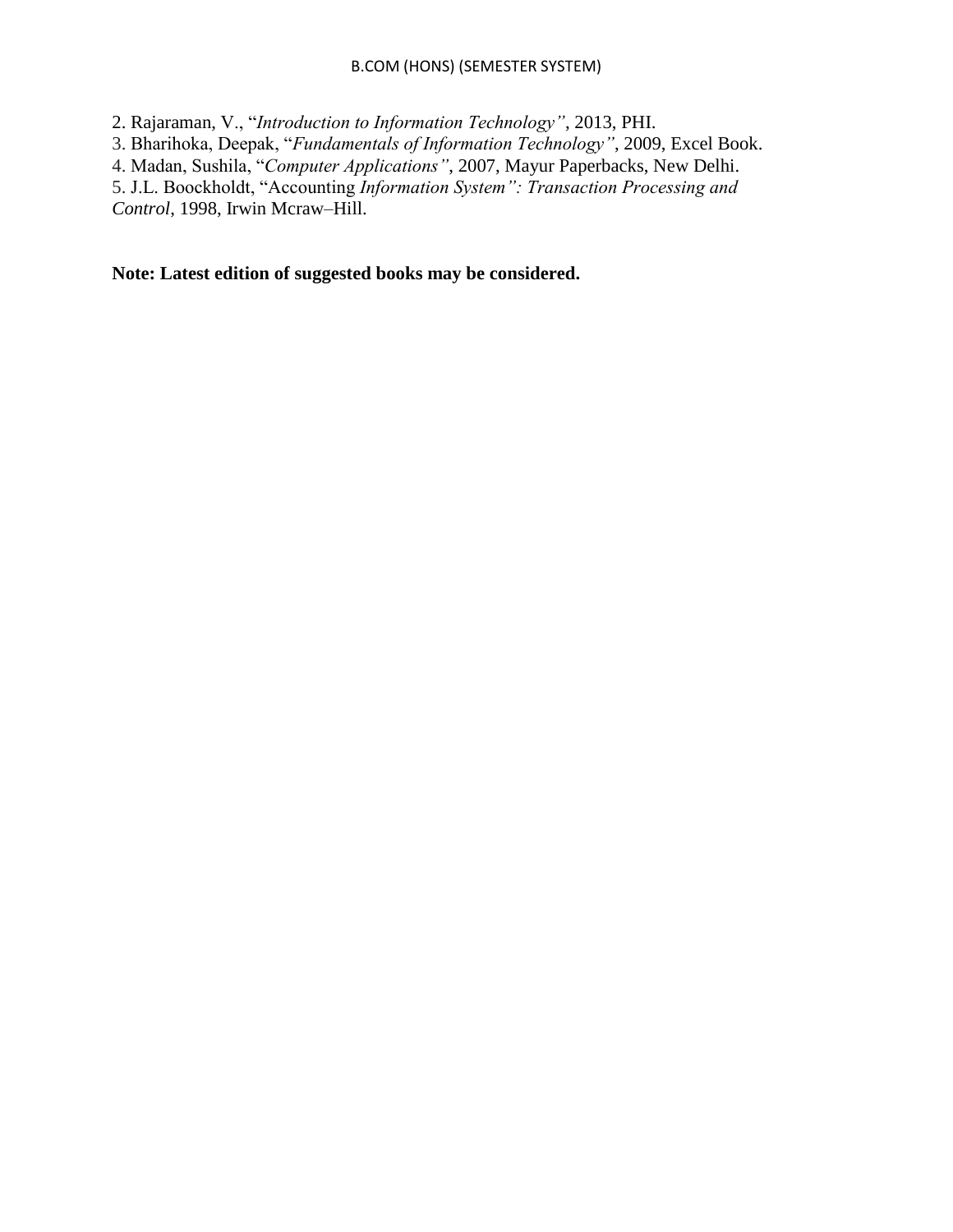#### **GROUP–III: (COMPUTER APPLICATIONS & E–BUSINESS) BCG–532: E–COMMERCE**

**Time: 3 Hours Max. Marks: 50 Theory: 40 Internal Assessment: 10**

#### **Note: The question paper covering the entire course shall be divided into three sections.**

**Section–A**: It will have question No.1 consisting of 10 very short answer questions from the entire syllabus with answer to each question up to five lines in length. Students will attempt 8 questions. Each question will carry one mark; the total weightage being 8 marks.

**Section–B**: It will consist of essay type/numerical questions up to five pages (essay type) in length. Four questions numbering 2, 3, 4 and 5 will be set by the examiner from Part-I of the syllabus. The candidates will be required to attempt any two questions. Each question will carry 8 marks. The total weightage of this section shall be 16 marks.

**Section–C**: It will consist of essay type/numerical questions with answer to each question up to five pages (essay type) in length. Four questions numbering 6, 7, 8 and 9 will be set by the examiner from Part-II of the syllabus. The candidates will be required to attempt any two questions. Each question will carry 8 marks. The total weightage of the section shall be 16 marks.

#### **PART – I**

**Introduction to E– commerce** : Meaning and concept – E– commerce v/s Traditional Commerce– E– Business & E– Commerce – History of E– Commerce – EDI – Importance, features & benefits of E– Commerce – Impacts, Challenges & Limitations of E–Commerce – Supply chain management  $& E$  – Commerce – E – Commerce infrastructure.

**Business models of E – Commerce**: Business to Business – Business to customers– Customers to Customers – Business to Government – Business to Employee –  $E$  – Commerce strategy – Influencing factors of successful E– Commerce.

## **PART – II**

**Marketing strategies & E – Commerce:** Website – components of website – Concept & Designing website for E– Commerce – Corporate Website – Portal – Search Engine – Internet Advertising – Emergence of the internet as a competitive advertising media– Models of internet advertising – Weakness in Internet advertising – Mobile Commerce.

**Electronic Payment system :** Introduction – Online payment systems – prepaid and postpaid payment systems – e– cash, e– cheque, Smart Card, Credit Card , Debit Card, Electronic purse – Security issues on electronic payment system – Solutions to security issues – Biometrics – Types of biometrics.

**Legal and ethical issues in E– Commerce**: Security issues in E– Commerce–Regulatory frame work of E– commerce.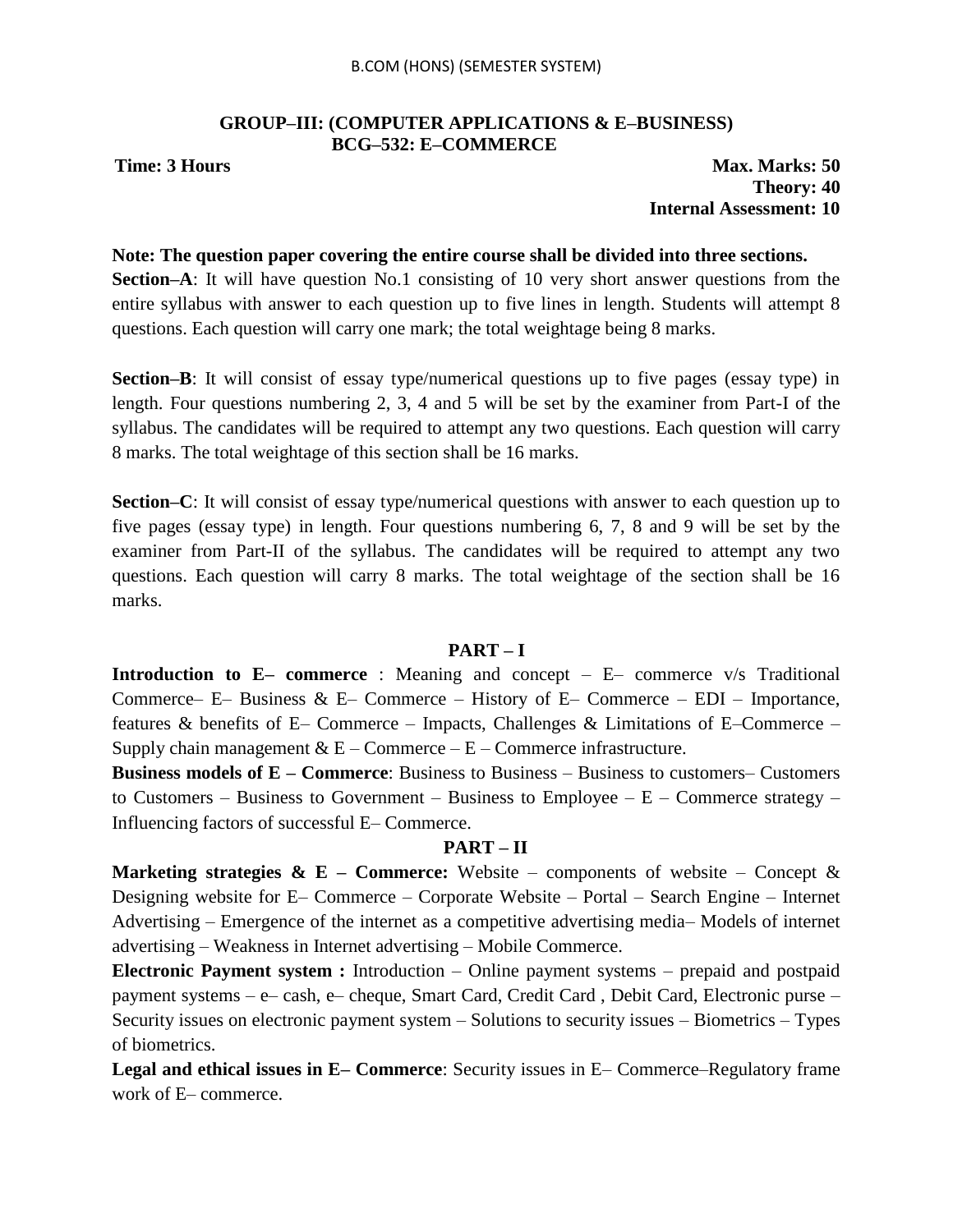## **Suggested Readings:**

1. Turban, Efraim, and David King, "*Electronic Commerce: A Managerial Perspective",* 2010, Pearson Education Asia, Delhi.

2. Kalakota, Ravi, "*Frontiers of Electronic Commerce",* 2004, Addison – Wesley, Delhi.

3. Rayport, Jeffrey F. and Jaworksi, Bernard J, "*Introduction to E–Commerce"*, 2003, Tata McGraw Hill, New Delhi.

4. SmanthaShurety, "*E–Business with Net Commerce"*, Addison – Wesley, Singapore.

5. Rich, Jason R: *Starting an E–Commerce Business,* 2007, IDG Books, Delhi.

6. Laudon, Kenneth C and Carol GuercioTraver: *E–Commerce business. Technology*, 2011, Pearson Education, Delhi.

7. Stamper David A, and Thomas L.Case: *Business Data Communications*, 2005, Pearson Education, New Delhi.

8. Willam Stallings: *Business Data Communications*, 2007, Pearson Education, New Delhi.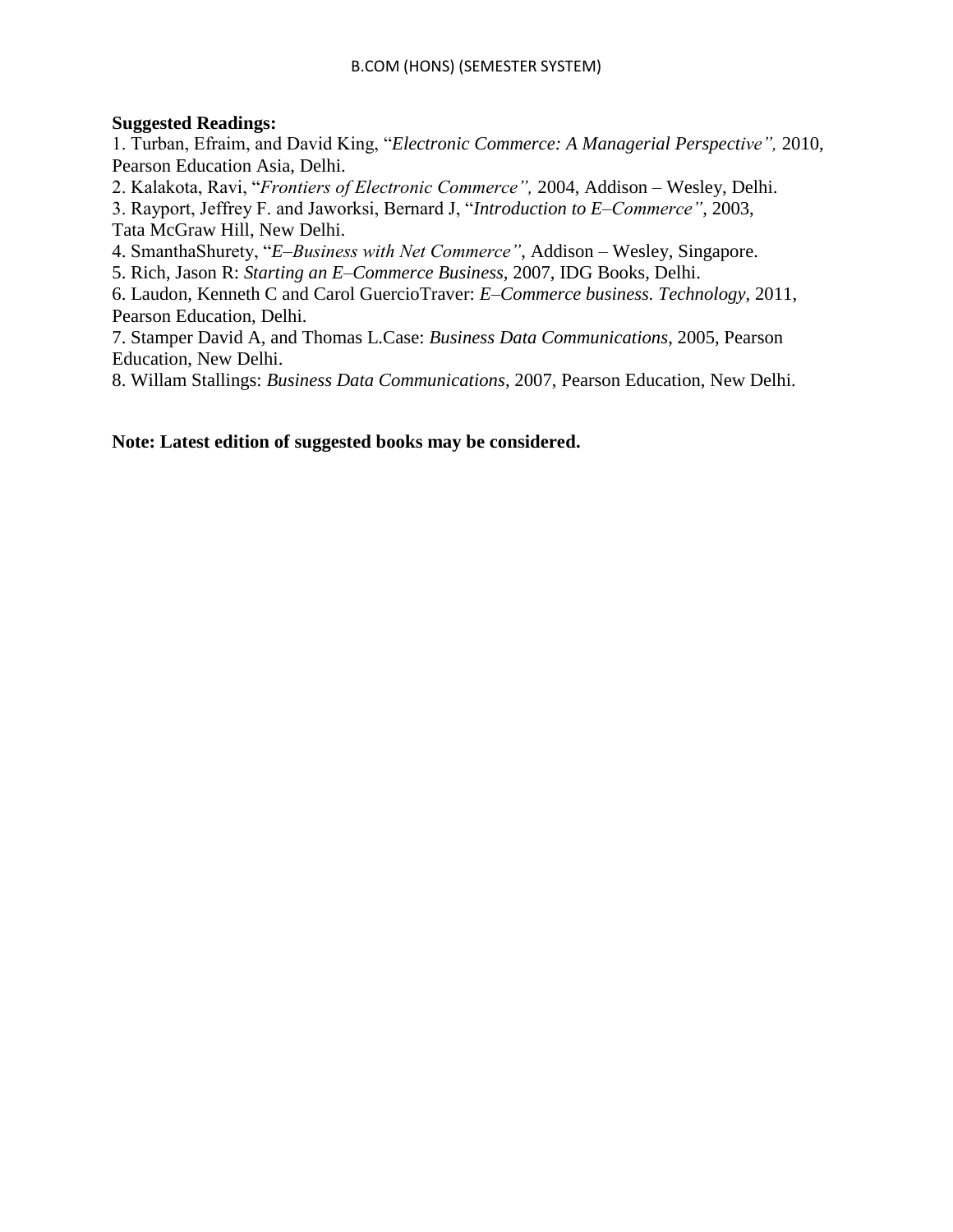## **BCG-601: ENGLISH COMPULSORY**

**Time: 3 Hours Max. Marks : 50**  Max. Marks : 50 **Max. Marks : 50** 

**Theory : 40 Internal Assessment :10**

#### **Texts Prescribed:**

- 1. *English Teacher* By R.K. Narayan
- 2. *Glimpses of Theatre*, Guru Nanak Dev University Amritsar.
- 3. *Murphy"s English grammar* (by Raymond Murphy)

#### **Course Contents:**

- 1. The study of the whole text of the novel, *English Teacher*
- 2. The study of the following one-act plays from the prescribed book, **Glimpses of Theatre**
- *i) The Will*
- *ii) Progress*
- *iii) The Monkey"s Paw*
- 3. Unit 38-41, 92-97 Complete the sentences in a suitable way from *Murphy's English Grammar*

#### **Instructions for the Paper Setter and Distribution of Marks:**

The question paper will consist of three sections and the distribution of marks will be as under:

- Section A: 10 Marks
- Section B: 20 Marks
- Section C: 10 Marks

#### **Section–A**

**1. Twelve ( 12)** Questions on usage of grammar related to the prescribed units of *Murphy's English Grammar* will be set for the students to attempt **any Ten( 10)** (1X10= 10 Marks)

#### **Section–B**

- I. **THREE** questions requiring brief descriptive answers based on character, tone, plot and theme in the *English Teacher* will be set and examinees will be expected to attempt **any TWO**  $(2X5=10 \text{ Marks})$
- II. **THREE** questions on central idea, theme, tone or style etc. of the prescribed one-act plays from the textbook, *Glimpses of Theatre* will be set for the students to attempt **any TWO** of these questions.  $(2X5 = 10 \text{ Marks})$

#### **Section–C**

- III. **TWO** Questions, one from each literary text (*English Teacher* and *Glimpses of Theatre*) will be set for the students to answer **ANY ONE .**  $(1X5 = 5 Marks)$
- IV. The student will be asked to write a Resume  $(1X5 =$ 5 Marks)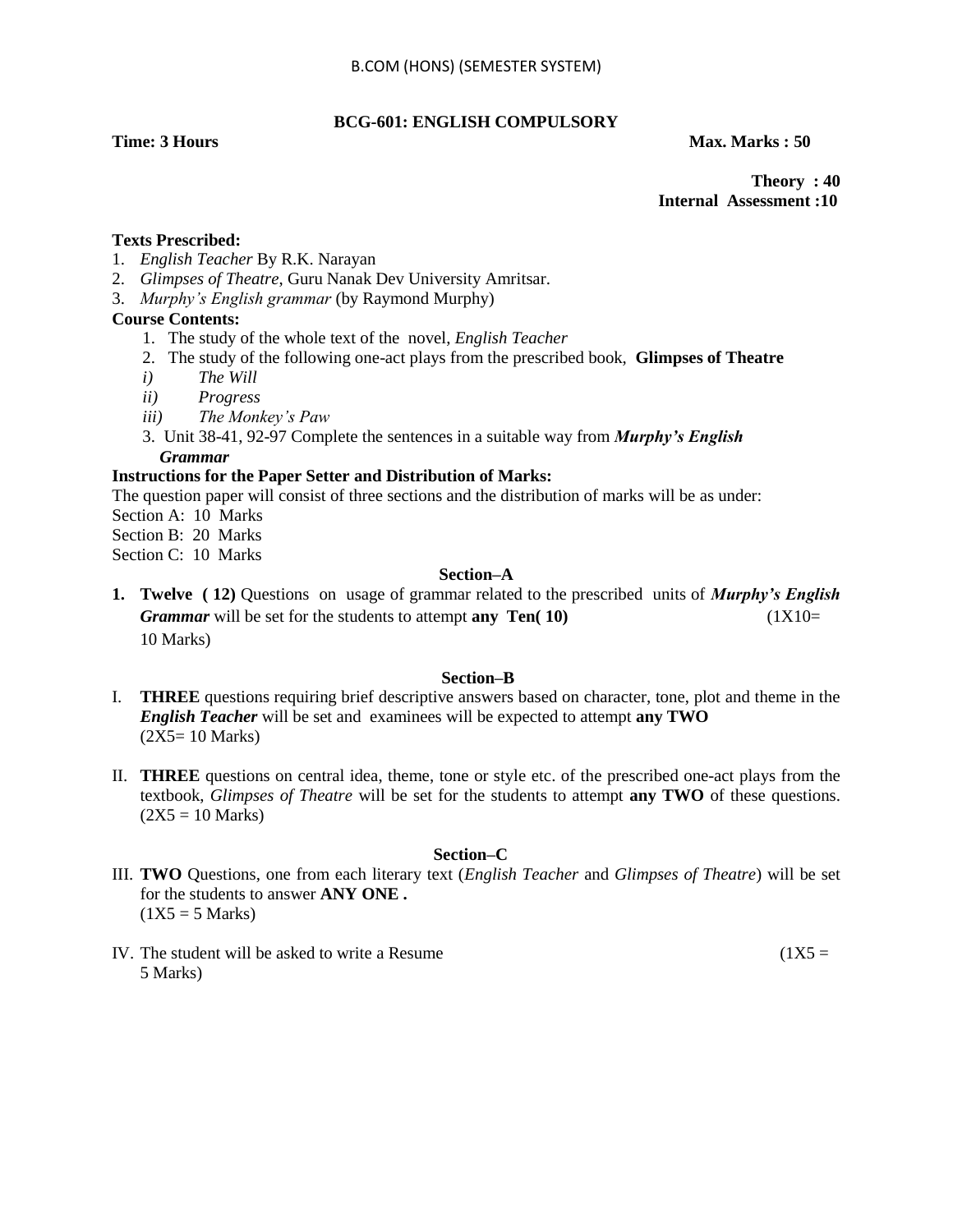# **BCG-602: PUNJABI COMPULSORY** ਪੰਜਾਬੀ (ਲਾਜ਼ਮੀ)

 $\overline{r}$ ਸਮਾਂ : 3 ਘੰਟੇ ਪਰਿਆਸ ਦੀ ਸ਼ਾਹ ਕਰਨ ਦੀ ਸ਼ਾਹ ਕਰਨ ਦੀ ਸ਼ਾਹ ਕਰਨ ਦੀ ਸ਼ਾਹ ਕਰਨ ਦੀ ਸ਼ਾਹ ਕਰਨ ਦੀ ਸ਼ਾਹ ਕਰਨ ਦੀ ਸ਼ਾਹ ਕਰਨ ਦੀ ਸ਼ਾਹ ਇੰਟਰਨਲ ਅਸੈੱਸਮੈਂਟ :  $10$ 

ਕੁਲ ਅੰਕ $: 50$ 

# **ਪਾਠ-ਕ੍ਰਮ ਅਤੇ ਪਾਠ-ਪੁਸਤਕਾਂ**

- 1. ਪੰਜਾਬੀ ਕਹਾਣੀ ਦੇ ਨਵੇਂ ਨਕਸ਼ (ਸੰਪਾ. ਡਾ. ਮਹਿਲ ਸਿੰਘ ਅਤੇ ਡਾ. ਸੁਖਬੀਰ ਸਿੰਘ) ਪਿਛਲੀਆਂ ਪੰਜ ਕਹਾਣੀਆਂ। (ਸਿੰਘ ਬੁਦਰਜ਼, ਅੰਮ੍ਰਿਤਸਰ, 2015)
- 2. **ਗਿਆਨ ਮਾਲਾ** (ਵਿਗਿਆਨਕ ਤੇ ਸਮਾਜ-ਵਿਗਿਆਨਕ ਲੇਖਾਂ ਦਾ ਸੰਗ੍ਰਹਿ), (ਸੰਪਾ. ਡਾ. ਸਤਿੰਦਰ ਸਿੰਘ, ਪ੍ਰੋ. ਮਹਿੰਦਰ ਸਿੰਘ ਬਨਵੈਤ), (ਪਿਛਲੇ ਪੰਜ ਲੇਖ)
- 3. **· ਲੇਖ ਰਚਨਾ** (ਵਿਦਿਅਕ ਅਤੇ ਸਭਿਆਚਾਰਕ ਵਿਸ਼ਿਆਂ ਬਾਰੇ)
- 4. **ਸੰਖੇਪ ਰਚਨਾ**
- 5. **ਵਿਆਕਰਣ** :
	- (ੳ) ਕਿਰਿਆ ਵਾਕੰਸ਼ : ਪਰਿਭਾਸ਼ਾ, ਬਣਤਰ ਤੇ ਪਕਾਰ
	- (ਅ) ਕਾਰਕ ਅਤੇ ਕਾਰਕੀ ਸੰਬੰਧ

# ਅੰਕ-ਵੰਡ ਅਤੇ ਪਰੀਖਿਅਕ ਲਈ ਹਦਾਇਤਾ<u>ਂ</u>

| 1. | ਕਿਸੇ ਇੱਕ ਕਹਾਣੀ ਦਾ ਵਿਸ਼ਾ-ਵਸਤੂ (ਦੋ ਵਿਚੋਂ ਇੱਕ)                                             | $08$ ਅੰਕ                             |
|----|-----------------------------------------------------------------------------------------|--------------------------------------|
| 2. | ਕਿਸੇ ਇੱਕ ਨਿਬੰਧ ਦਾ ਸਾਰ/ਵਿਸ਼ਾ-ਵਸਤੂ (ਦੋ ਵਿਚੋ ਇੱਕ)                                          | $08 \nwarrow \overline{\mathcal{A}}$ |
|    | 3. ਲੇਖ ਰਚਨਾ : ਤਿੰਨਾਂ ਵਿਚੋ ਕਿਸੇ ਇੱਕ ਵਿਸ਼ੇ ਉੱਤੇ                                           | $04 \n m\overline{\alpha}$           |
| 4. | ਸੰਖੇਪ ਰਚਨਾ                                                                              | $04 \n m\bar{\alpha}$                |
| 5. | ਨੰਬਰ 5 ਉੱਤੇ ਨਿਰਧਾਰਿਤ ਵਿਆਕਰਣ ਵਿਚੋ ਵਰਣਨਾਤਮਕ ਪ੍ਰਸ਼ਨ                                        | $08 \nwarrow \overline{\mathcal{A}}$ |
| 6. | ਉਪਰੋਕਤ ਲੜੀ ਨੰਬਰ 1 ਅਤੇ 2 ਦੀਆਂ ਪੁਸਤਕਾਂ ਵਿਚੋਂ ਸੰਖੇਪ ਉੱਤਰਾਂ ਵਾਲੇ 4 ਪ੍ਰਸ਼ਨ ਪੁੱਛੇ ਜਾਣਗੇ। ਹਰੇਕ |                                      |
|    | ਦਾ ਉੱਤਰ 50 ਸ਼ਬਦਾਂ ਤੋ ਵੱਧ ਨਾ ਹੋਵੇ।                                                       | $(4x2)$ 08 ਅੰਕ                       |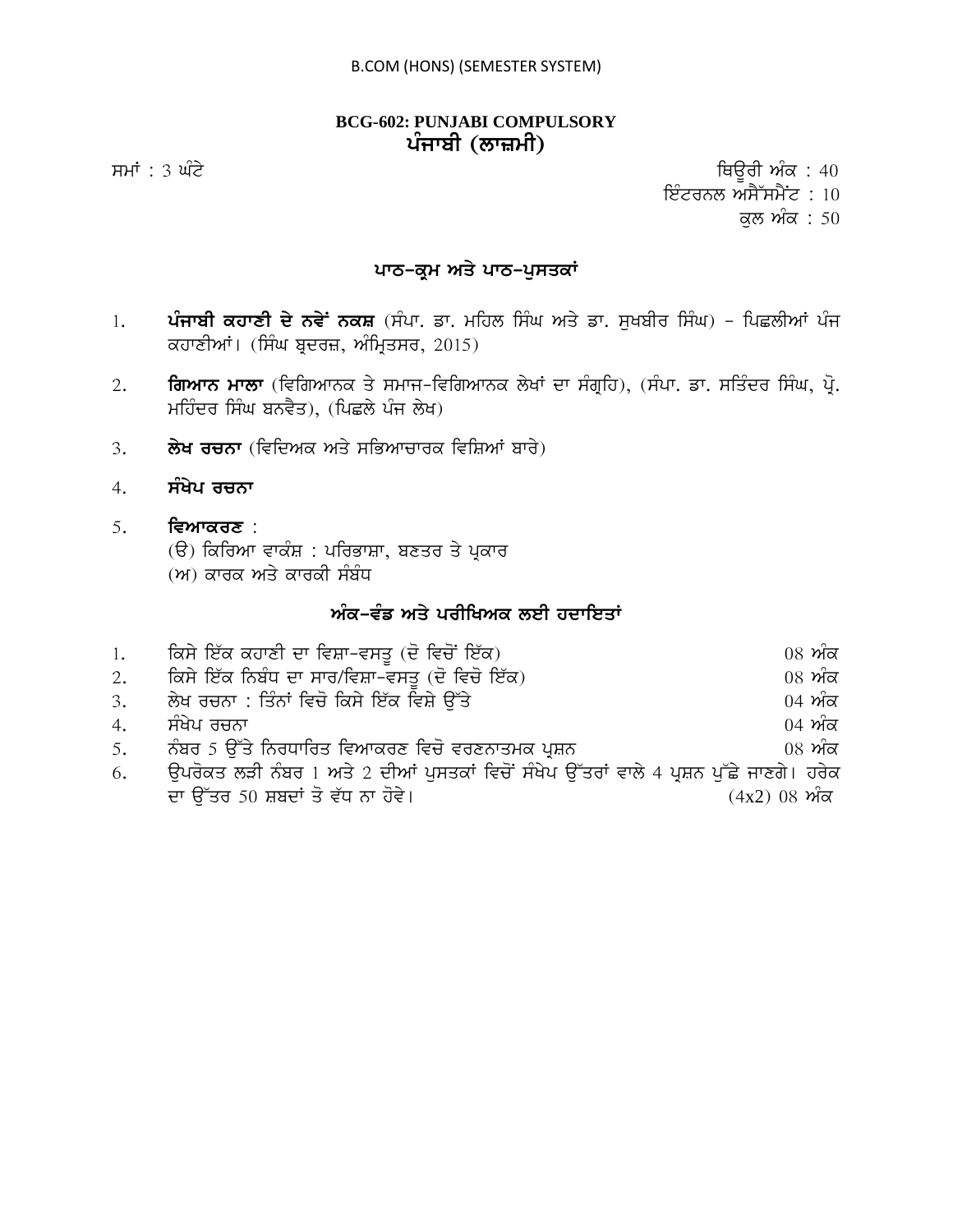# **BCG-602: BASIC PUNJABI**  ਮੱਢਲੀ ਪੰਜਾਬੀ

(In Lieu of Compulsory Punjabi)

ਸਮਾਂ : 3 ਘੰਟੇ ਵਿੱਚ ਸ਼ਾਹਿਰ ਦੀ ਸ਼ਾਹਿਰ ਦੀ ਸ਼ਾਹਿਰ ਦੀ ਸ਼ਾਹਿਰ ਦੀ ਸ਼ਾਹਿਰ ਦੀ ਸ਼ਾਹਿਰ ਦੀ ਸ਼ਾਹਿਰ ਦੀ ਸ਼ਾਹਿਰ ਦੀ ਸ਼ਾਹਿਰ ਦੀ ਸ

ਇੰਟਰਨਲ ਅਸੈੱਸਮੈਂਟ : 10

ਕਲ ਅੰਕ : 50

# ਪਾਠ-ਕੁਮ ਅਤੇ ਪਾਠ-ਪੁਸਤਕਾਂ

1. ਕਿਸੇ ਇੱਕ ਕਵੀ ਬਾਰੇ ਮੁੱਢਲੀ ਜਾਣਕਾਰੀ ਜਾਂ ਇਨ੍ਹਾਂ ਦੀਆਂ ਪ੍ਰਸਿੱਧ ਕਵਿਤਾਵਾਂ ਦੀ ਪ੍ਰਸੰਗ ਸਹਿਤ ਵਿਆਖਿਆ।

ਭਾਈ ਵੀਰ ਸਿੰਘ (ਡਾਲੀ ਨਾਲੋਂ ਤੋੜ ਨਾ ਸਾਨੂੰ, ਸਮਾਂ)  $\vec{\mu}$ . ਮੋਹਨ ਸਿੰਘ (ਅੱਜ ਕੋਈ ਆਇਆ ਸਾਡੇ ਵਿਹੜੇ, ਮਾਂ) ਸਰਜੀਤ ਪਾਤਰ (ਦਿਲ ਹੀ ੳਦਾਸ ਹੈ) AMimRqw pRIqm (A`j AwKW vwirs Swh ƒ) **16 AMk**

# 2. ਹੇਠ ਲਿਖੀਆਂ ਕਹਾਣੀਆਂ ਵਿਚੋਂ ਕਿਸੇ ਇੱਕ ਦਾ ਵਿਸ਼ਾ-ਵਸਤੂ ਜਾਂ ਸਾਰ ਲਿਖੋ :

ਭਆ (ਨਾਨਕ ਸਿੰਘ) ਕਰਾਮਾਤ (ਕਰਤਾਰ ਸਿੰਘ ਦੁੱਗਲ) ਇੰਤਜ਼ਾਰ (ਅਜੀਤ ਕੌਰ) **ਤੋਂ ਕਰਦੀ ਹੈ ਕਿ ਸ਼ਹਿਰ ਦੀ ਸ਼ਹਿਰ ਅੰਕ** 10 **ਅੰਕ** 

# 3. ਇਤਿਹਾਸਕ/ਸਭਿਆਚਾਰਕ/ਰਾਜਨੀਤਿਕ/ਸਮਾਜਿਕ/ਤਤਕਾਲੀਨ ਵਿਸ਼ਿਆਂ ੳੱਪਰ ਲੇਖ**। 14 ਅੰ**ਕ

# ਅੰਕ ਵੰਡ ਤੇ ਪ੍ਰੀਖਿਅਕ ਲਈ ਹਦਾਇ**ਤਾਂ**

- <u>1. ਭਾਗ ਪਹਿਲਾ ਵਿਚ ਕਵੀ ਦੇ ਜੀਵਨ ਬਾਰੇ ਜਾਣਕਾਰੀ ਅਤੇ ਕਵਿਤਾ ਦੀ ਪਸੰਗ ਸਹਿਤ ਵਿਆਖਿਆ ਨਾਲ ਸੰਬੰਧਿਤ</u> ਚਾਰ ਪ੍ਰਸ਼ਨ ਪੁੱਛੇ ਜਾਣਗੇ। ਜਿਨ੍ਹਾਂ ਵਿਚੋਂ ਦੋ ਪ੍ਰਸ਼ਨਾਂ ਦਾ ਉੱਤਰ ਦੇਣਾ ਲਾਜ਼ਮੀ ਹੈ। 8+8=16 ਅੰਕ
- 2. ਭਾਗ ਦੂਜਾ ਵਿਚ ਕਿਸੇ ਇੱਕ ਕਹਾਣੀ ਦਾ ਵਿਸ਼ਾ-ਵਸਤੂ/ਸਾਰ ਦਿੱਤਾ ਜਾਵੇਗਾ। 10 ਅੰਕ
- 3. ਇਤਿਹਾਸਕ, ਸਭਿਆਚਾਰਕ, ਰਾਜਨੀਤਿਕ, ਸਮਾਜਿਕ, ਤਤਕਾਲੀਨ ਵਿਸ਼ਿਆਂ ਨਾਲ ਸੰਬੰਧਿਤ ਤਿੰਨ ਸਿਰਲੇਖ ਦਿੱਤੇ ਜਾਣਗੇ। ਜਿਨ੍ਹਾ ਵਿਚੋਂ ਇੱਕ ਵਿਸ਼ੇ ਨਾਲ ਸੰਬੰਧਿਤ ਲੇਖ ਲਿਖਣਾ ਹੋਵੇਗਾ। ਬਾਲ ਸਾਰੀ ਅੰਕ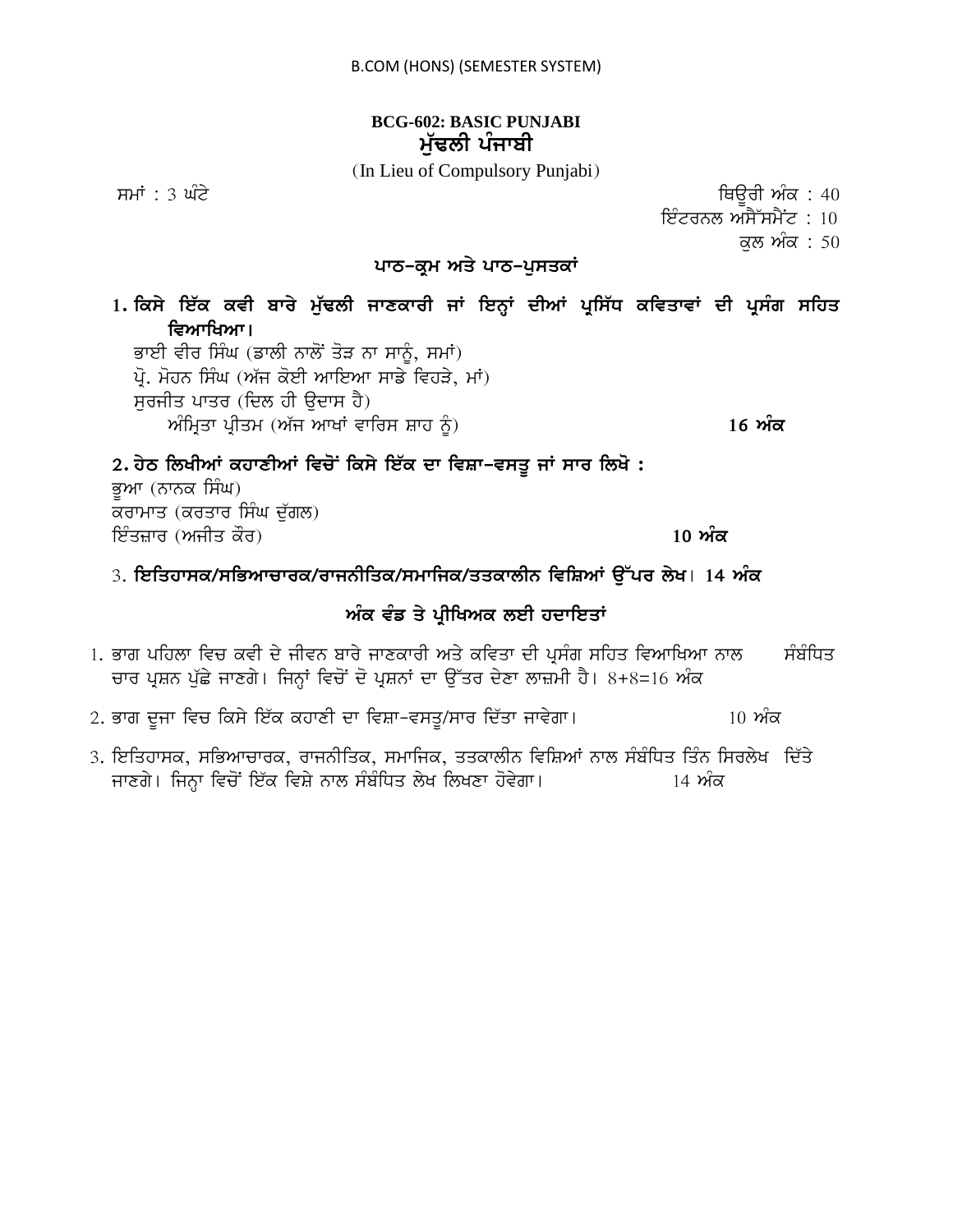# **BCG-603: AUDITING**

**Time: 3 Hours Max. Marks: 50 Theory: 40 Internal Assessment: 10**

## **Note: The question paper covering the entire course shall be divided into three sections.**

**Section–A**: It will have question No.1 consisting of 10 very short answer questions from the entire syllabus with answer to each question up to five lines in length. Students will attempt 8 questions. Each question will carry one mark; the total weightage being 8 marks.

**Section–B**: It will consist of essay type/numerical questions up to five pages (essay type) in length. Four questions numbering 2, 3, 4 and 5 will be set by the examiner from Part-I of the syllabus. The candidates will be required to attempt any two questions. Each question will carry 8 marks. The total weightage of this section shall be 16 marks.

**Section–C**: It will consist of essay type/numerical questions with answer to each question up to five pages (essay type) in length. Four questions numbering 6, 7, 8 and 9 will be set by the examiner from Part-II of the syllabus. The candidates will be required to attempt any two questions. Each question will carry 8 marks. The total weightage of the section shall be 16 marks.

## **Part-I**

**Introduction:** Meaning, Objects, Basic Principles, Auditing and Assurance Standards and Techniques. Classification of Audit - Audit planning - qualities of auditor – advantages and limitations of audit.

**Internal Control, Internal Check and Internal Audit**: – Introduction, Necessity, Definitions - Internal Check: Definitions, Difference between Internal Check and Internal Control, Fundamental Principles of Internal Check – Difference between Internal check and Internal audit.

## **Part-II**

**Audit Procedure:** Vouching – definition – features – examining vouchers - Vouching of Cash book – Vouching of trading transactions - Verification and Valuation of Assets & Liabilities: Meaning, definition and objects – Vouching vs. Verification – Verification – Valuation of different asset and liabilities.

**Audit of Limited Companies**: Company Auditor - Qualifications and disqualifications – Appointment- Removal, Remuneration, Rights, Duties and Liabilities - Audit Committee - Auditor"s Report - Contents and Types - Auditor"s certificates

**Special Areas of Audit**: Tax audit and Management audit - Recent Trends in Auditing.

# **Suggested Readings:**

1. Jha, A., "*A Student"s Guide to Auditing",* 2012, Taxmann Publications Pvt Ltd., New Delhi.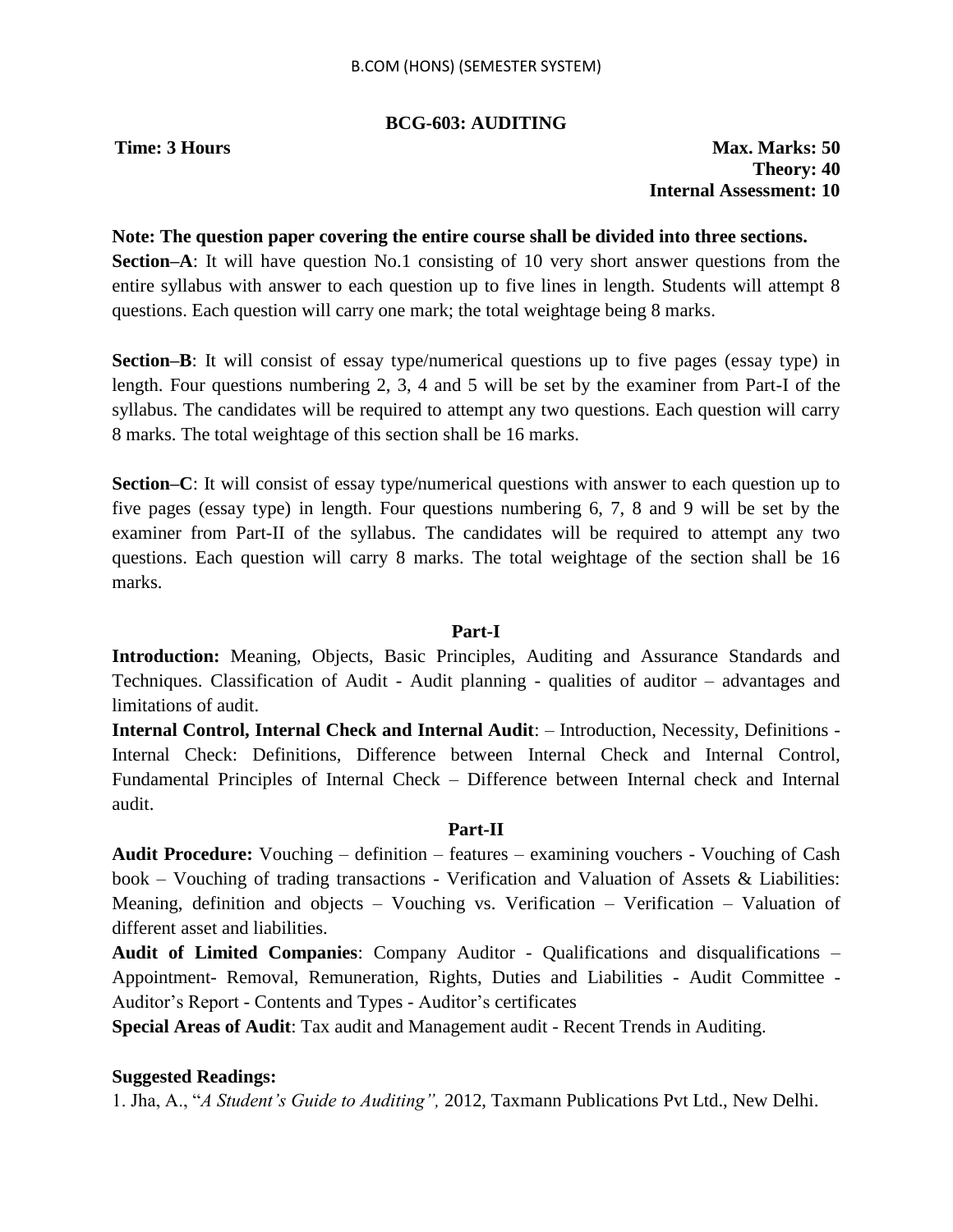2. Tandon, B. N., Sudharsanam, S. and Sundharabahu, S., "*A Handbook of Practical Auditing",*  2010, S. Chand and Co. Ltd., New Delhi.

3. Dinkar, P., "*Principles and Practice of Auditing",* 2004, Sultan Chand and Sons, New Delhi.

4. Institute of Chartered Accountants of India: ""*Auditing and Assurance Standards*"", ICAI, New Delhi.

5. Gupta, K., and Arora, A., "*Fundamentals of Auditing,*" 2008, Tata Mc-Graw Hill Publishing Co. Ltd., New Delhi.

6. Ghatalia, S.V.: "*Practical Auditing,*" 2005, Allied Publishers Private Ltd., New Delhi.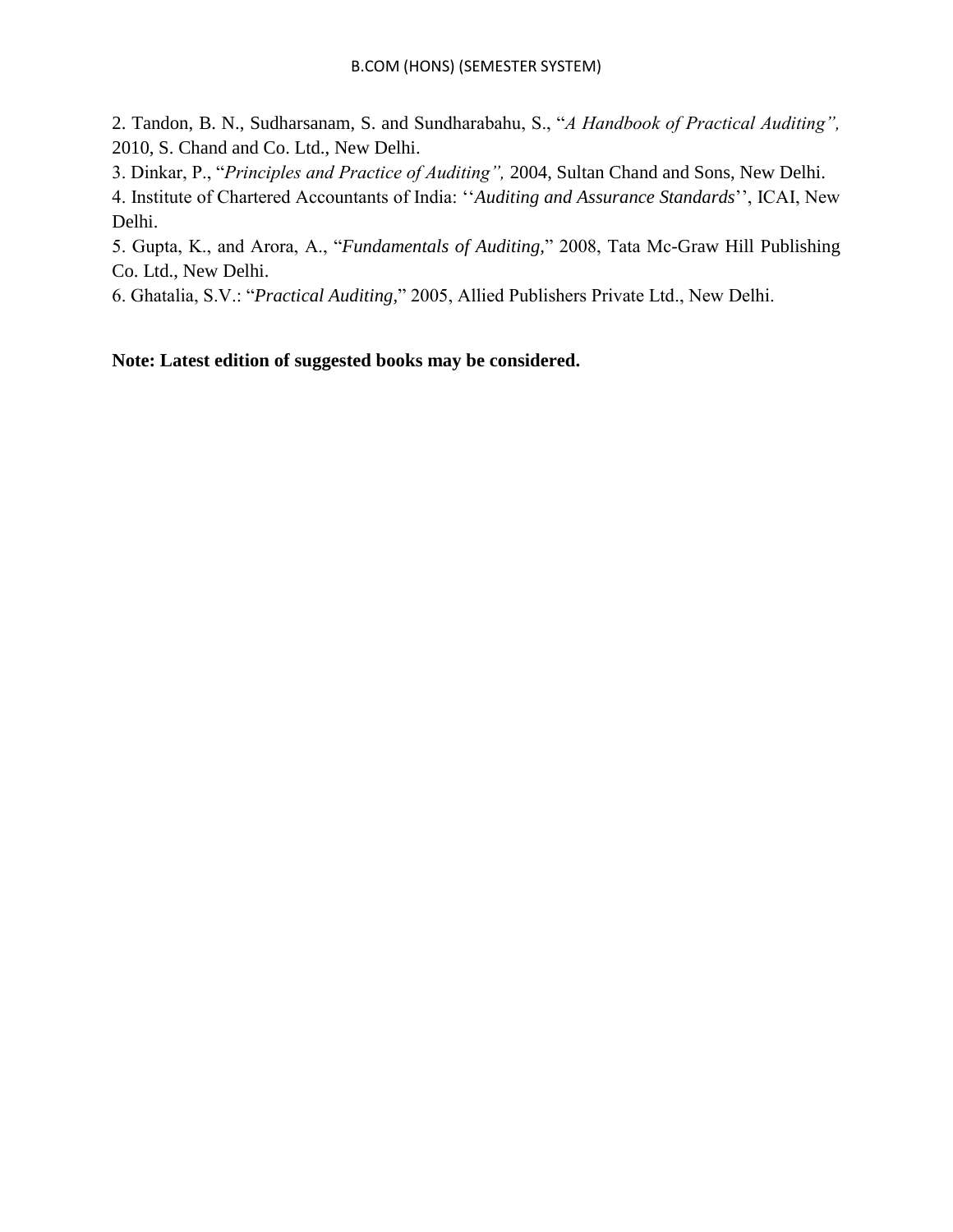#### **BCG-604: DIRECT TAX LAWS**

**Time: 3 Hours Max. Marks: 50 Theory: 40 Internal Assessment: 10**

#### **Note: The question paper covering the entire course shall be divided into three sections.**

**Section–A**: It will have question No.1 consisting of 10 very short answer questions from the entire syllabus with answer to each question up to five lines in length. Students will attempt 8 questions. Each question will carry one mark; the total weightage being 8 marks.

**Section–B**: It will consist of essay type/numerical questions up to five pages (essay type) in length. Four questions numbering 2, 3, 4 and 5 will be set by the examiner from Part-I of the syllabus. The candidates will be required to attempt any two questions. Each question will carry 8 marks. The total weightage of this section shall be 16 marks.

**Section–C**: It will consist of essay type/numerical questions with answer to each question up to five pages (essay type) in length. Four questions numbering 6, 7, 8 and 9 will be set by the examiner from Part-II of the syllabus. The candidates will be required to attempt any two questions. Each question will carry 8 marks. The total weightage of the section shall be 16 marks.

#### **Part-I**

**Income Tax Act 1961:** Basic Introduction, Brief history of Income Tax in India, Scope of the Act, Meaning of Income Tax; Concept of Income Tax; Assessment year, Previous year; Assessee; Person; Agricultural Income with examples; Residential status and Tax Liability. Income Tax Act 1961: Heads of Income Computation of Income from Salary inclusive of salary components Allowances; perquisites; profit in lieu of salary and deductions, Income from House Property or allowable deductions, profits and gains from Business and Profession

#### **Part-II**

**Short term and long term capital gains;** income from other sources; computation of Gross Total Income and Total Income and the tax liability of an individual Assessee; deductions from the Gross Total Income of individuals. Tax Deduction at Source

#### **Suggested Readings:**

1.Singhania, V.K., "*Direct Taxes*", 2013, Taxmann Publications, New Delhi.

2.Lal,B.B. and Vashisht, N., "*Direct Taxes*", 2012, Pearson Education, New Delhi.

3.Gaur, V.P. and Narang,D.B., "Income Tax Law and Practice", 2013, Kalyani Publications, New Delhi.

4.Chandra, M., Goyal, S.P. and Shukla, D.C., "Income Tax Law and Practice", PragatiPrakashan, New Delhi.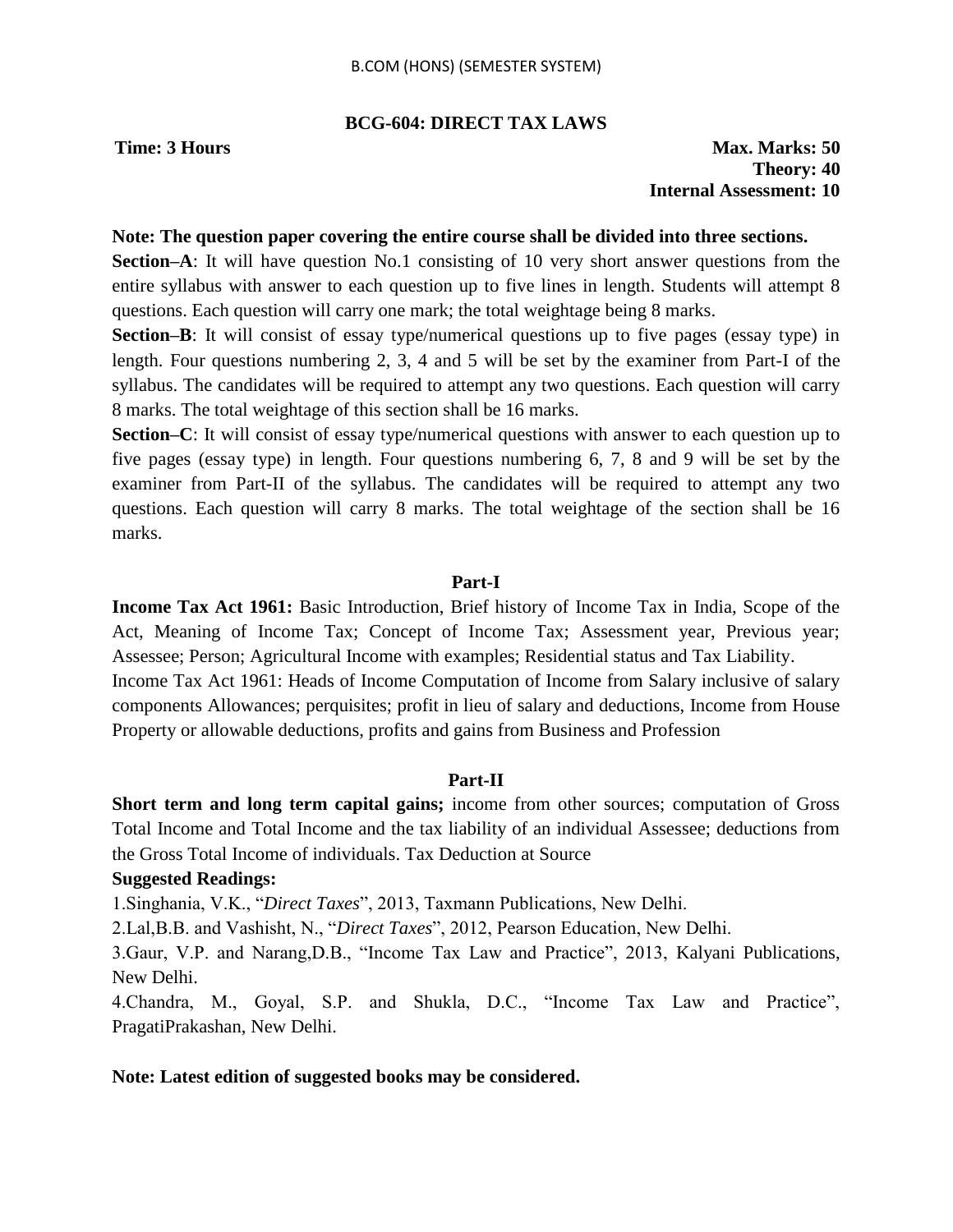# **BCG-605: CORPORATE GOVERNANCE**

**Time: 3 Hours Max. Marks: 50 Theory: 40 Internal Assessment: 10**

#### **Note: The question paper covering the entire course shall be divided into three sections.**

**Section–A**: It will have question No.1 consisting of 10 very short answer questions from the entire syllabus with answer to each question up to five lines in length. Students will attempt 8 questions. Each question will carry one mark; the total weightage being 8 marks.

**Section–B**: It will consist of essay type/numerical questions up to five pages (essay type) in length. Four questions numbering 2, 3, 4 and 5 will be set by the examiner from Part-I of the syllabus. The candidates will be required to attempt any two questions. Each question will carry 8 marks. The total weightage of this section shall be 16 marks.

**Section–C**: It will consist of essay type/numerical questions with answer to each question up to five pages (essay type) in length. Four questions numbering 6, 7, 8 and 9 will be set by the examiner from Part-II of the syllabus. The candidates will be required to attempt any two questions. Each question will carry 8 marks. The total weightage of the section shall be 16 marks.

## **Part-I**

**Ethics in Business:** Concept of Business Ethics. Corporate Code of Ethics: Environment, Accountability, Responsibility, Leadership, Diversity, Discrimination.

**Principles of Business Ethics,** Characteristics of Ethical Organisation, Theories of Business Ethics, Globalization and Business Ethics, Stakeholder"s Protection, Corporate Governance and Business Ethics.

**Corporate Governance:** Conceptual framework of Corporate Governance, Insider Trading, Rating Agencies, Whistle Blowing, Corporate Governance Reforms, Initiatives in India including clause 49.

**Major Corporate Scandals:** Junk Bond Scam (USA), Enron (USA), WorldCom (USA), Tyco (USA), Andersen Worldwide (USA), Kirch Media (Germany), Vivendi (France), Parmalat (Italy) and Satyam Computer Services Ltd (India),

## **Part-II**

Common Governance Problems Noticed in various Corporate Failures, Is Corporate Governance always the Cause for Corporate Failures?

**Codes & Standards on Corporate Governance**: Sir Adrian Cadbury Committee (UK), 1992, Calpers Global Corporate Governance Principles (USA), 1996, Hampel Committee on Corporate Governance (UK), 1997, Combined Code of Best Practices (London Stock Exchange), 1998, OECD Principles of Corporate Governance, 1999, CACG Guidelines/Principles for Corporate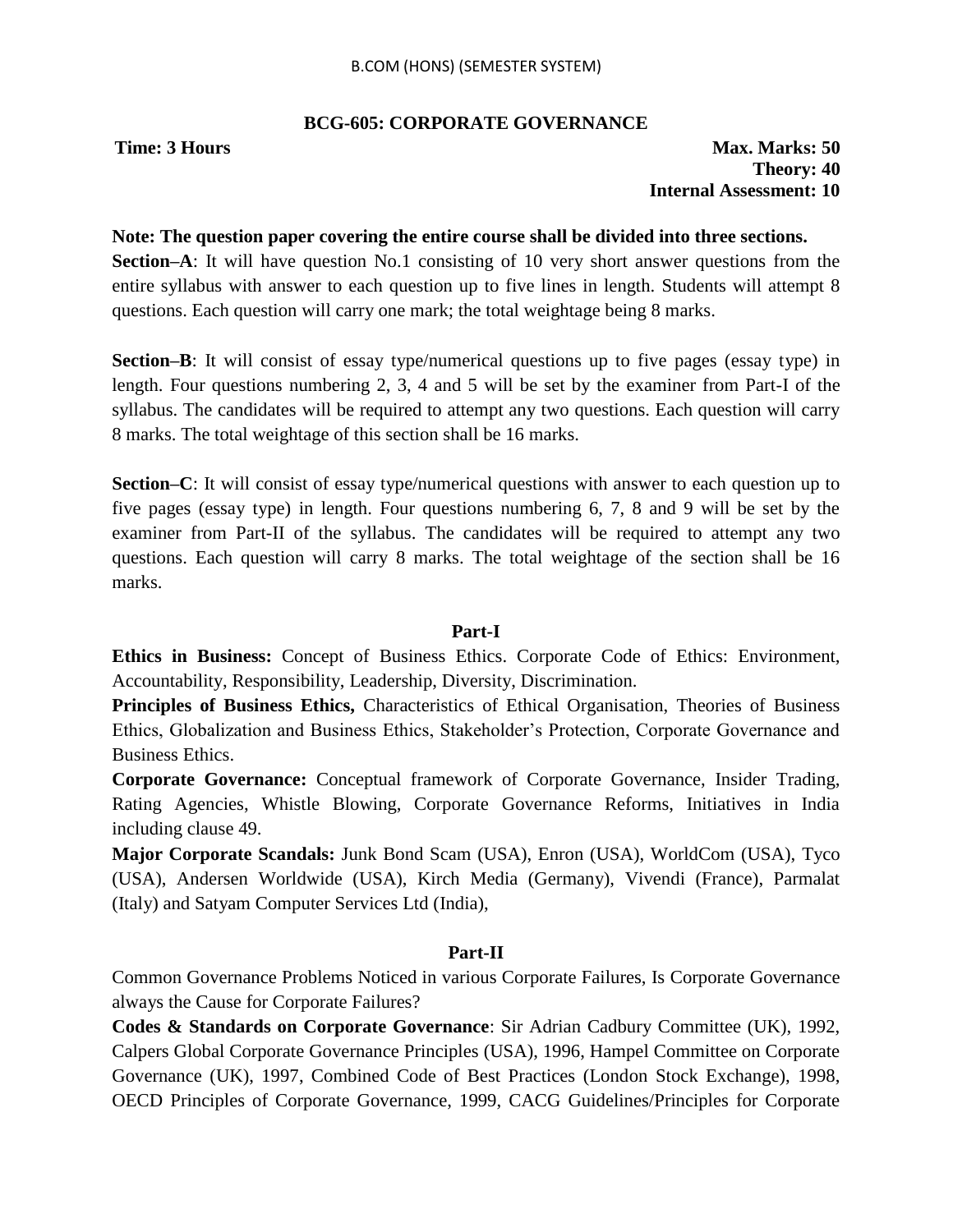Governance in Commonwealth, 1999, Euro shareholders Corporate Governance Guidelines, 2000, Principles of Good Governance and Code of Best Practice (UK), 2000, Sarbanes-Oxley (SOX) Act, 2002 (USA), Smith Report, 2003 (UK)

# **Suggested Readings:**

1. Murthy, K. V. Bhanu and Krishna,U., "*Politics Ethics and Social Responsibilities of Business",* 2009, Pearson Education, New Delhi.

2. Sharma, J. P., "*Corporate Governance, Business Ethics & CSR"*, 2011, Ane Books Pvt. Ltd., New Delhi.

3. Mallin,C., "*Corporate Governance"* (Indian Edition), 2012, Oxford University Press, New Delhi.

*4.* Tricker, B., "*Corporate Governance-Principles, Policies, and Practice",* (Indian Edition), 2012, Oxford University Press, New Delhi.

5. Crane, A. and Matten, D., "*Business Ethic"* (Indian Edition), 2003, Oxford University Press, New Delhi.

6. Albuquerque, D., "*Business Ethics, Principles and Practices",* (Indian Edition), 2010, Oxford University Press, New Delhi.

7. Blowfield, M. and Murray, A., "*Corporate Responsibility-A Critical Introduction",* 2008, Oxford University Press.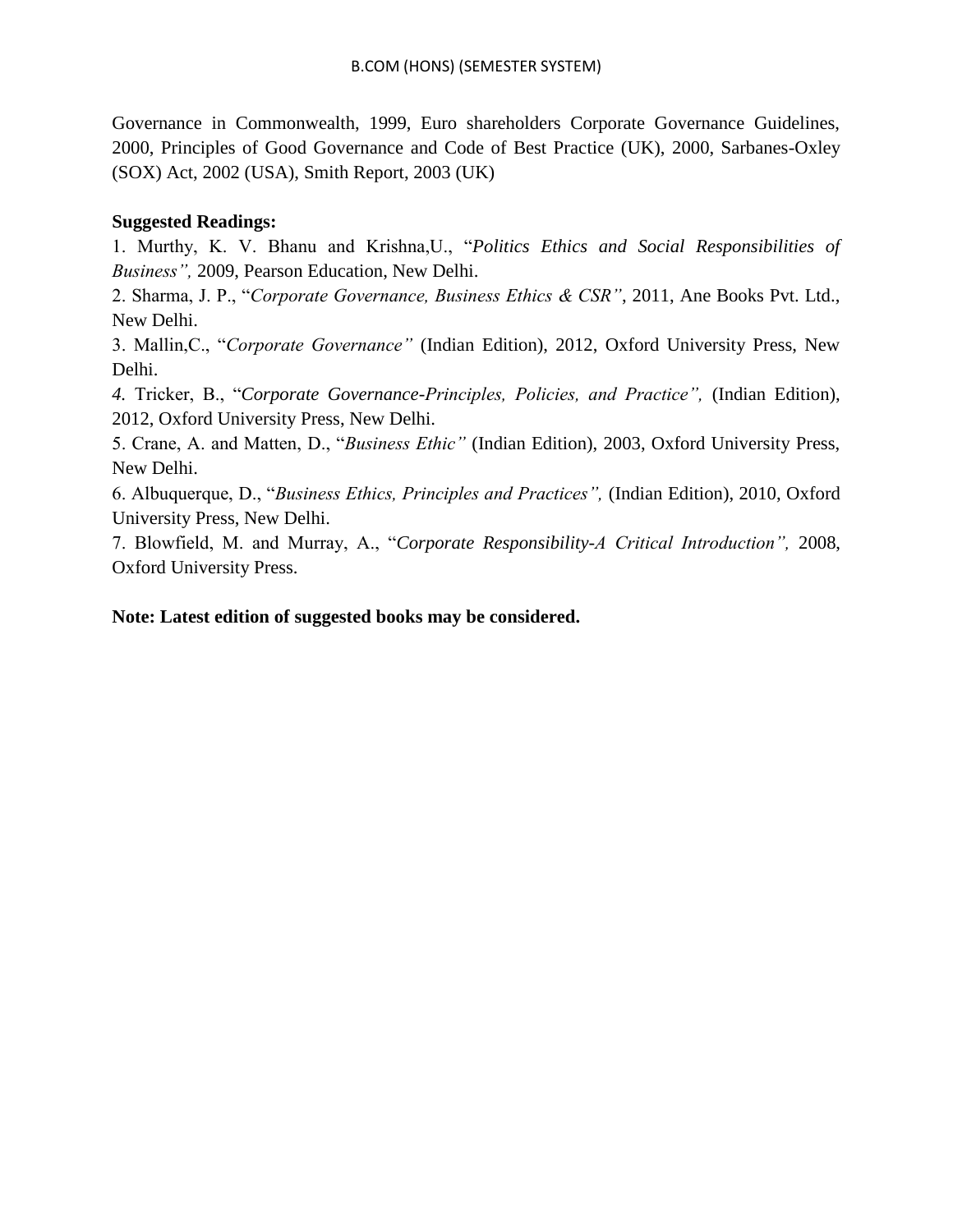## **BCH-606: BANK MARKETING**

**Time: 3 Hours Max. Marks: 50 Theory: 40 Internal Assessment: 10**

#### **Note: The question paper covering the entire course shall be divided into three sections.**

**Section A:** It will have question No.1 consisting of 12 very short answer questions from the entire syllabus with answer to each question up to five lines in length. Students will attempt 10 questions. Each question will carry one mark; The total weightage being 10 marks.

**Section B:** It will consist of essay type/numerical questions up to five pages in length. Four questions numbering 2, 3, 4 and 5 will be set by the examiner from Part–I of the syllabus. The candidates will be required to attempt any two questions. Each question will carry 10 marks. The total weightage of this section shall be 20 marks.

**Section C:** It will consist of essay type/numerical questions with answer to each question up to five pages in length. Four questions numbering 6,7,8 and 9 will be set by the examiner from Part–II of the syllabus. The candidates will be required to attempt any two questions. Each question will carry 10 marks. The total weightage of the section shall be 20 marks.

## **PART–I**

**Introduction of Marketing and Key Concepts**–Definition Marketing and Market, Four elements in Marketing Mix and their inter relationship. Marketing Planning–Micro and Macro factors influencing the market for an organisation, Bank Marketing and Marketing Mix, Bank Distribution. The art of Customer Service as applied to banking.

**Customer Behaviour in Banking,** Banking Consumer and Market Segmentation–Mass Marketing, Multiple Marketing, Steps in strategy formulation, Marketing Research in Banking– types of data–primary and secondary, uses of Marketing Research. Relationship Marketing in Banking, Competitive Analysis in Banking

## **PART–II**

**Bank's product strategy**–Core, Value Added, Fundamental and Augmented Products, Product Item and Product Line , Difference between product and service , The concept of Product/Service Delivery in Banking, Pricing Strategies and its applications in banking–– Elasticity of demand , Break Even Analysis, Different types of products and key variables

**Banking Promotion Strategy**– The Communication process, Goals of Communication, Steps in developing effective communication, Selling and Organising for sales and Selling to corporate clients–Meaning of corporate clients, relationship and transaction banking, bank organisation for large corporate clients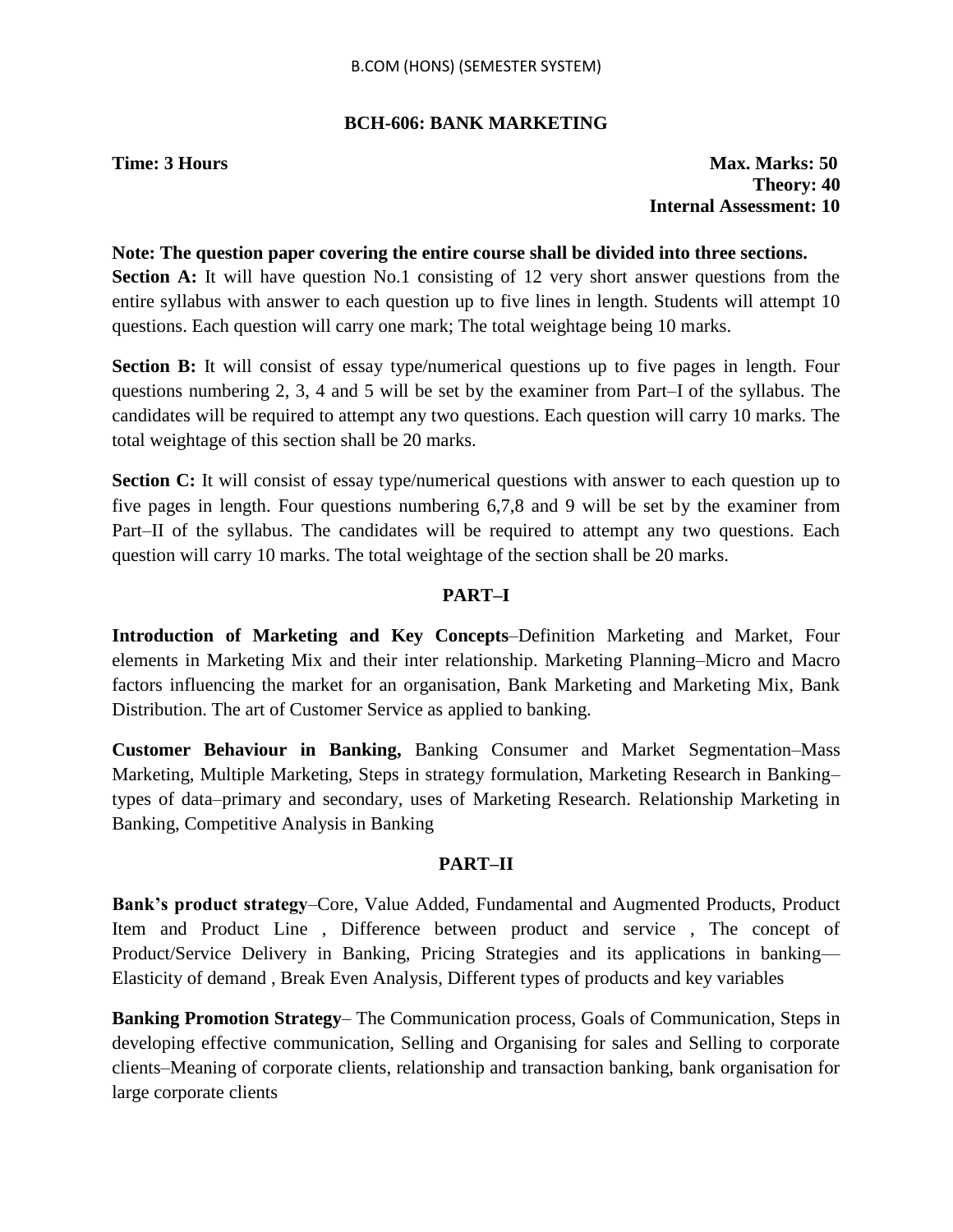# **Suggested Readings:**

1. Chacko, Oommen and Grewal, Rajendra, "Marketing of Banking Services", 2003, MacMillan India Ltd

2. Bank Marketing Association, "Bank Marketing", 1990, The Association

3. Reidenbach, R. Eric and Pitts, Robert E, "Effective bank marketing: issues, Techniques and Applications",1987, Bank Administration Institute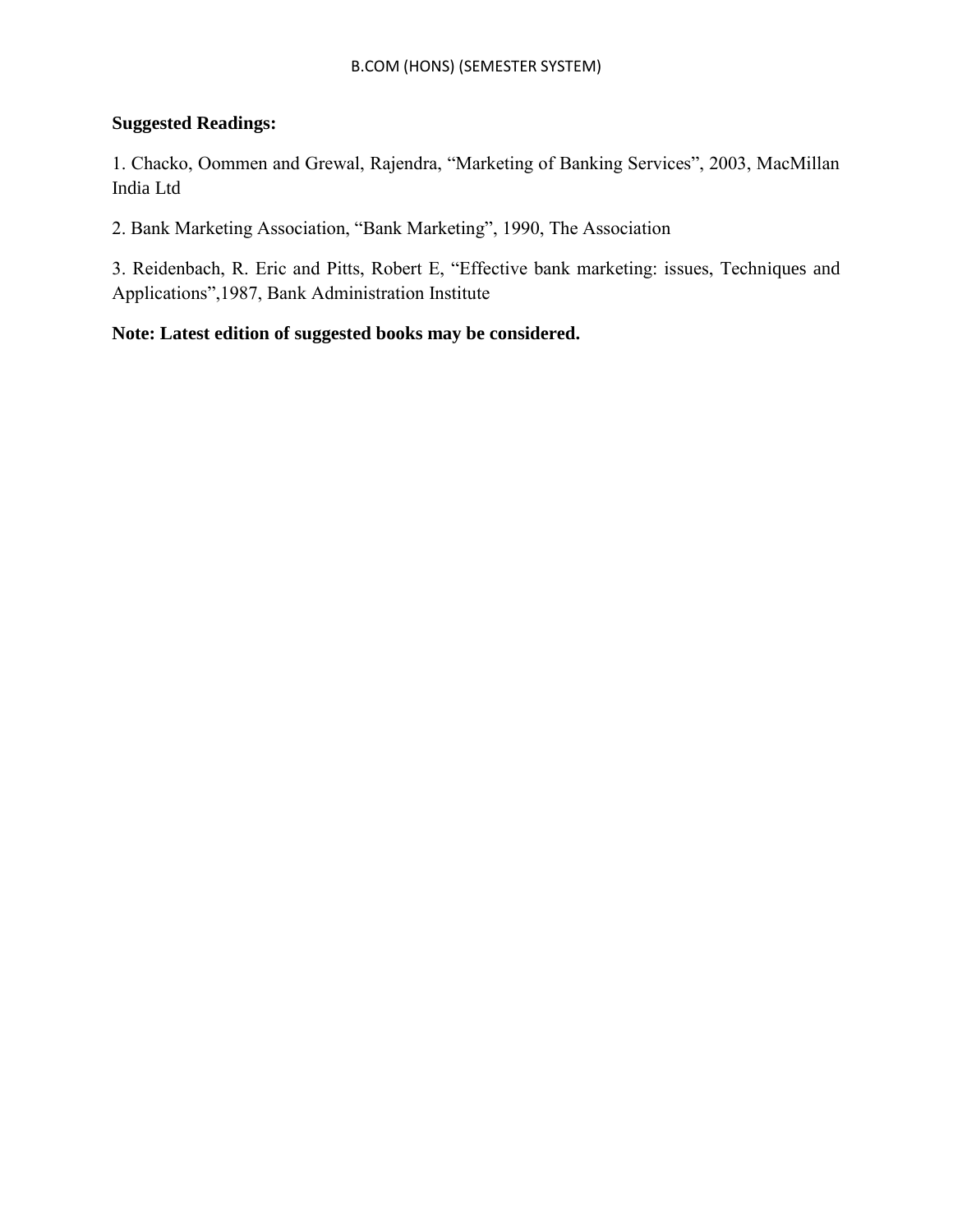# **GROUP I– (ACCOUNTING & FINANCE) BCG-611**: **PORTFOLIO MANAGEMENT**

**Time: 3 Hours Max. Marks: 50 Theory: 40 Internal Assessment: 10**

#### **Note: The question paper covering the entire course shall be divided into three sections.**

**Section–A**: It will have question No.1 consisting of 10 very short answer questions from the entire syllabus with answer to each question up to five lines in length. Students will attempt 8 questions. Each question will carry one mark; the total weightage being 8 marks.

**Section–B**: It will consist of essay type/numerical questions up to five pages (essay type) in length. Four questions numbering 2, 3, 4 and 5 will be set by the examiner from Part-I of the syllabus. The candidates will be required to attempt any two questions. Each question will carry 8 marks. The total weightage of this section shall be 16 marks.

**Section–C**: It will consist of essay type/numerical questions with answer to each question up to five pages (essay type) in length. Four questions numbering 6, 7, 8 and 9 will be set by the examiner from Part-II of the syllabus. The candidates will be required to attempt any two questions. Each question will carry 8 marks. The total weightage of the section shall be 16 marks.

#### **Part – I**

**Portfolio Theory:** Merits of Diversification: Diversification and Portfolio Risk, Portfolio Return and Risk, Calculation of Portfolio Risk, Optimal Portfolio.

**Portfolio Selection:** Concept of Portfolio Selection, Optimal Portfolio, Objectives, Risk and Investor Preferences, Investment Constraints, Cut-off Rate and New Securities, Efficient Frontier and Portfolio Selection

**Portfolio Revision:** Meaning, Need, Techniques of Portfolio Revision, Formula Plans, Rules Regarding Formula Plans, Constant Rupee Value Plan, Constant Ratio Plan, Variable Ratio Plan, Modifications, Rupee Averaging Technique.

#### **Part – II**

**Introduction to Investment Management:** Concept and objectives of investment, Difference between Investment and Speculation, Investment and Gambling, Meaning of Investment Management, Investment Management Process, Investment Alternatives, Features of Investment Avenues, Types of Management Strategies, Approaches to Investment

**Economic and Industry Analysis:** Macro-Economic Analysis, Forecasting, Industry Analysis, Sensitivity of Business Cycle, Industry Life Cycle Analysis, Porter Model of Assessment of Profit Potential of Industries

## **Suggested Readings:-**

1. Lofthouse, Stephen, "*Investment Management"*, 1999, John Wiley & Sons Publications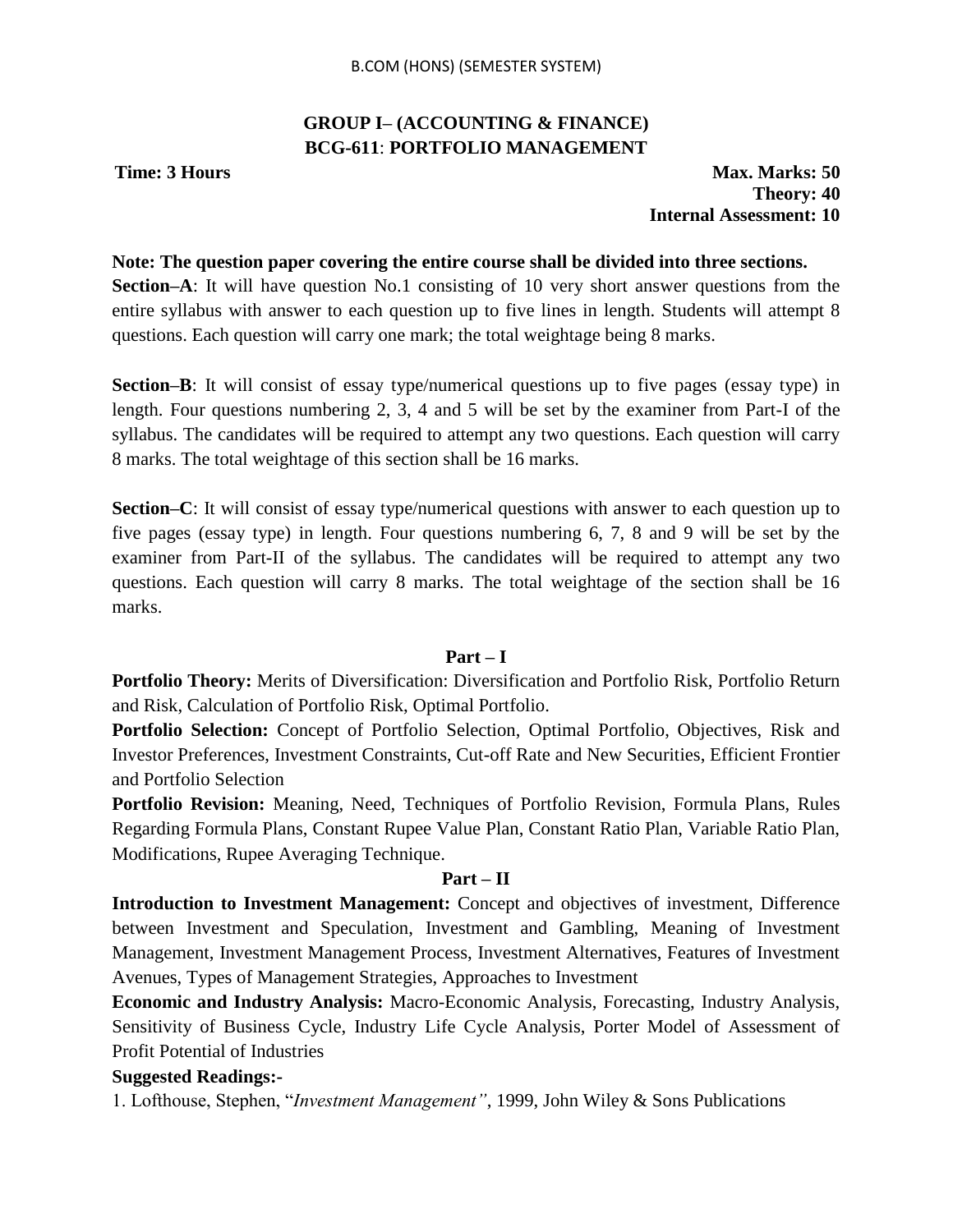2. Fabozzi, Frank J, " *Investment Management*," 2009, Prentice Hall Publications

3. Fredrick Amling, "*Investment- An Introduction to Analysis and Management*," Prentice Hall Pub.

4. Chandra, P, "*Investment Analysis and Portfolio Management"*,2003, Tata Mcgraw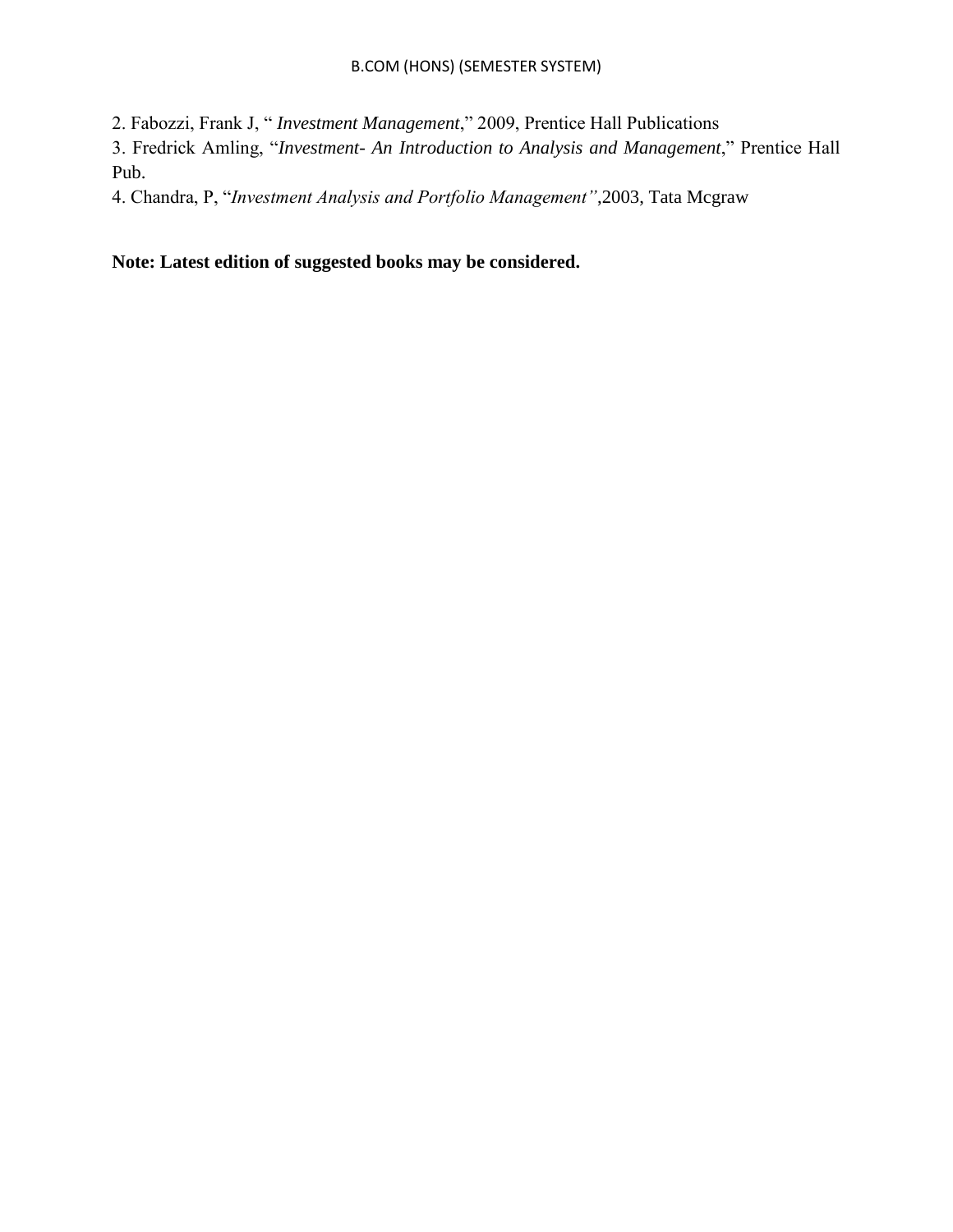# **GROUP I– (ACCOUNTING & FINANCE) BCG-612: FINANCIAL SERVICES**

**Time: 3 Hours Max. Marks: 50 Theory: 40 Internal Assessment: 10**

#### **Note: The question paper covering the entire course shall be divided into three sections.**

**Section–A**: It will have question No.1 consisting of 10 very short answer questions from the entire syllabus with answer to each question up to five lines in length. Students will attempt 8 questions. Each question will carry one mark; the total weightage being 8 marks.

**Section–B**: It will consist of essay type/numerical questions up to five pages (essay type) in length. Four questions numbering 2, 3, 4 and 5 will be set by the examiner from Part-I of the syllabus. The candidates will be required to attempt any two questions. Each question will carry 8 marks. The total weightage of this section shall be 16 marks.

**Section–C**: It will consist of essay type/numerical questions with answer to each question up to five pages (essay type) in length. Four questions numbering 6, 7, 8 and 9 will be set by the examiner from Part-II of the syllabus. The candidates will be required to attempt any two questions. Each question will carry 8 marks. The total weightage of the section shall be 16 marks.

## **Part – I**

**Financial services** – meaning - features – importance – contribution of financial services in promoting industry – service sector

**Merchant banking** – meaning, origin and growth of merchant banking in India. Scope of merchant banking services – merchant bankers and management of public issues – merchant banking practices in India. Weakness in the functioning of merchant bankers in India.

**Mutual funds**: Concept of mutual funds. Growth of mutual funds in India. Mutual fund schemes – money market mutual funds – private sector mutual funds – functioning of mutual funds in India.

## **Part – II**

**Lease financing**: Meaning – types of leasing – factors influencing lease – performance of leasing industry in India – RBI guidelines for hire-purchase – problems of hire-purchasing companies in India.

A. **Factoring**: Concept of factoring – why factoring – types of factoring – factoring mechanism – securitization of debt – concept and mechanism

B. **Retail banking services** – personal loan – home loons – car loans – consumer loans – educational loans- concept of plastic money - credit cards - debit card – (meaning – features – types – merits and de merits of each services are covered)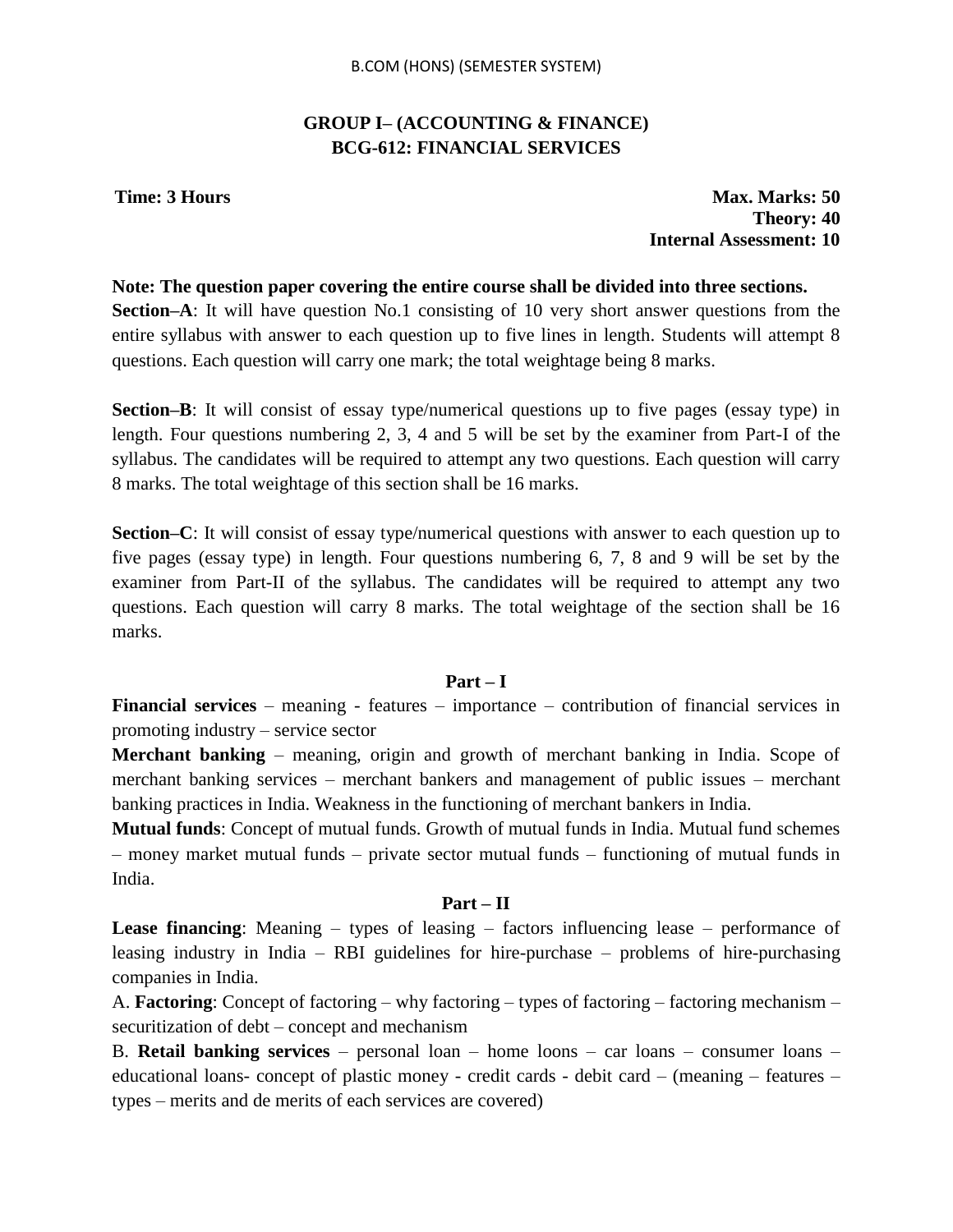C. **Venture Capital:** Concept of venture capital fund – characteristics – growth of venture capital funds in India.

# **Suggested Readings:**

1. Avadhani*, "Financial Services and Market"*, 1999, Himalaya Publishing House.

- 2. Bhole, "Indian *Financial System"*, 2009, Himalaya Publishing House.
- 3. Chandra, P, "Security *Analysis and Portfolio Management"*, 2011, Tata McGraw Hill.
- 4. Desai, Vasanth, "The *Indian Financial System", 1999*, Himalaya Publishing House
- 5. Varshney, PN & Mittal DK, "Indian *Financial System"*, 2000, Sulthan Chand & Sons.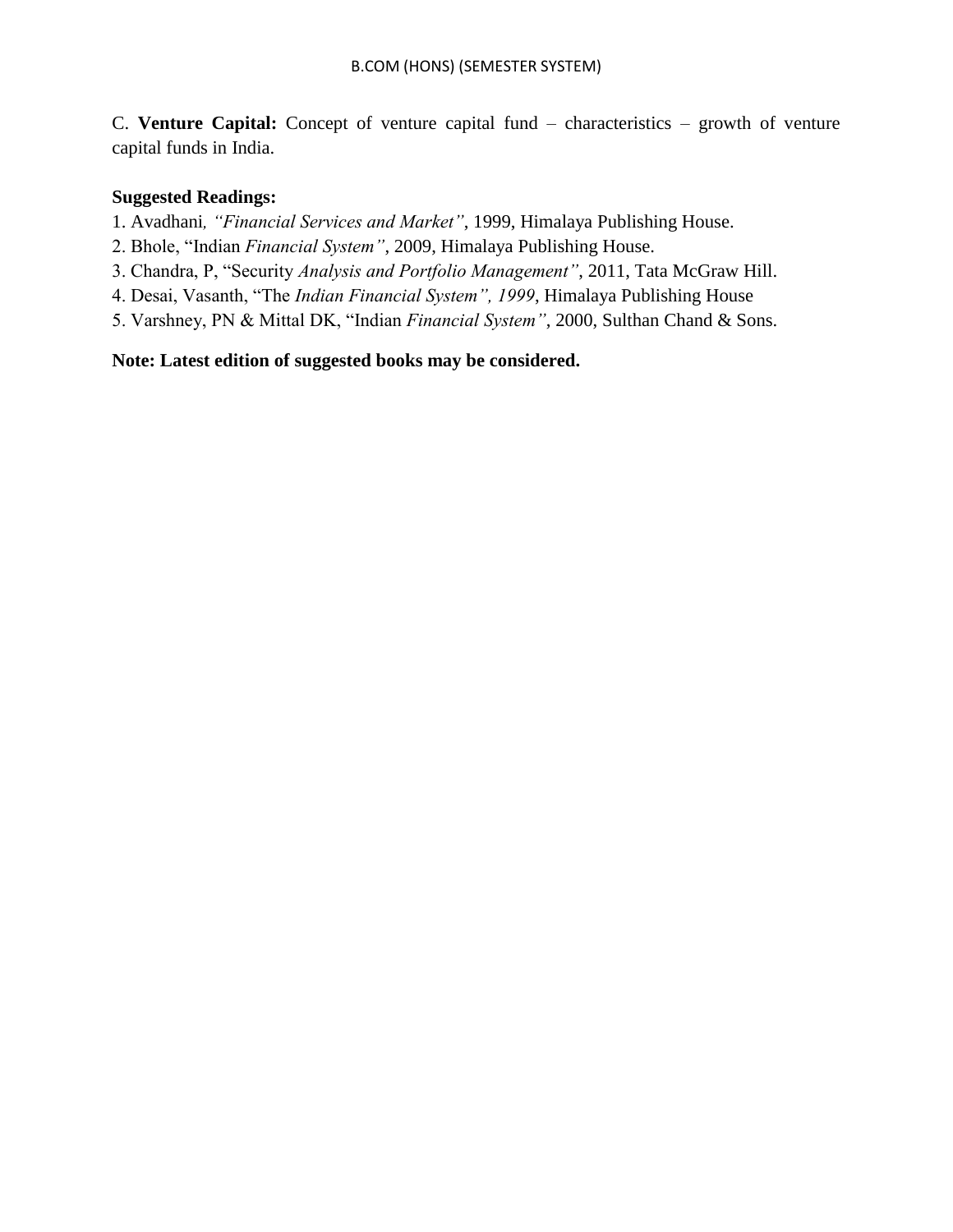# **GROUP–II: BANKING AND INSURANCE BCG– 621: FOREIGN EXCHANGE MANAGEMENT**

**Time: 3 Hours Max. Marks: 50 Theory: 40 Internal Assessment: 10**

### **Note: The question paper covering the entire course shall be divided into three sections.**

**Section–A**: It will have question No.1 consisting of 10 very short answer questions from the entire syllabus with answer to each question up to five lines in length. Students will attempt 8 questions. Each question will carry one mark; the total weightage being 8 marks.

**Section–B**: It will consist of essay type/numerical questions up to five pages (essay type) in length. Four questions numbering 2, 3, 4 and 5 will be set by the examiner from Part-I of the syllabus. The candidates will be required to attempt any two questions. Each question will carry 8 marks. The total weightage of this section shall be 16 marks.

**Section–C**: It will consist of essay type/numerical questions with answer to each question up to five pages (essay type) in length. Four questions numbering 6, 7, 8 and 9 will be set by the examiner from Part-II of the syllabus. The candidates will be required to attempt any two questions. Each question will carry 8 marks. The total weightage of the section shall be 16 marks.

### **PART – I**

**The main theories** which seek to explain exchange rate behaviour. Forecasting exchange rate movements. Different exchange rate arrangements and government intervention.

**Financial Fragility and Systemic Risk** The main causes of financial. fragility and systemic risk. Financial sector adjustments in response to financial booms and busts since1980.

**Introduction to Futures** – an overview of financial futures markets, including the types of contracts available – futures terminology and concepts, and futures pricing and behavior – cost of carrying and expectations approach – Uses of futures for hedging, arbitrage and speculation.

# **PART – II**

**Swaps Development of the swaps market** – Characteristics and uses of swap products, interest rate and currency swaps – Legal and regulatory issues.

**Exchange rate Risk and Political Risk Identification** of the different types of exchange rate risk; transaction exposure, translation exposure and economic exposure, together with an analysis of political risk. Managing Foreign Exchange Rate Risk Strategies for managing foreign exchange rate risk and the instruments available; currency forwards, futures, options and swaps – Short–term Interest Rate Risk Management.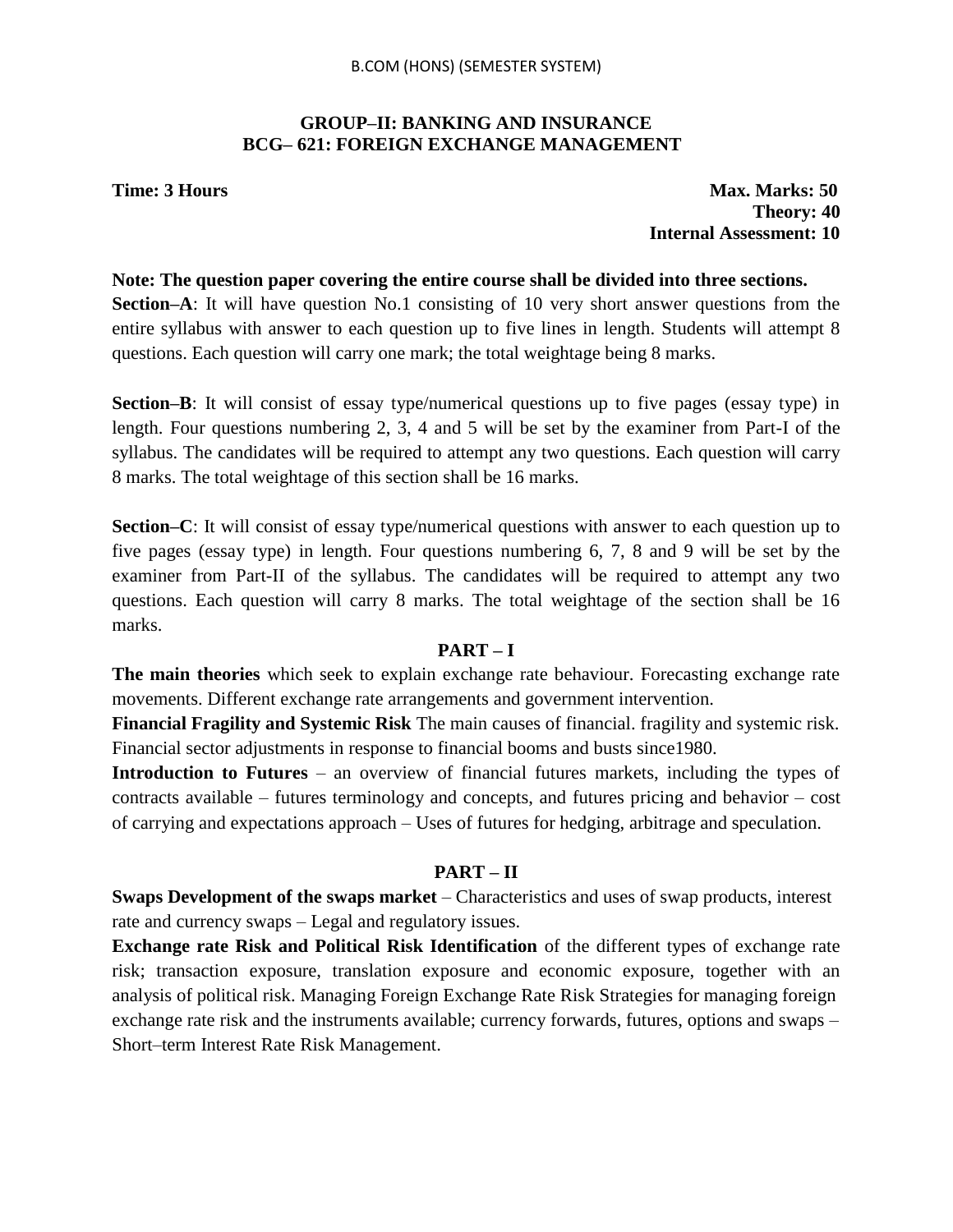# **Suggested Readings:**

1. Luc Soenen: "*Foreign Exchange Management*", 1999, McGraw–Hill Primis Custom Publishing.

2. Loosigian, Allan: "*Foreign Exchange Futures: A Guide to International Currency",* 2009,ScholarlyBooks,USA

3. Klopfenstein, Gary: "*Strategic Trading in the Foreign Exchange Markets: Insights from Foreign Exchange Traders Worldwide***"**, 1993, AMACOM.

4. Fatemi, Khosrow**: "***Foreign Exchange Issues, Capital Markets and International Banking in the 1990's*", 2012, Taylor & Francis Publishers.

5. Walton, L E: "*Foreign Trade and Foreign Exchange*", Macdonald & Evans. London.

6. Daigler, R.T: "*Managing Risk With Financial futures*", 2000, Ashgate Publishing Limited

7. C.Jeevanandam: "*Foreign Exchange, Concepts, Practices & Control*", 2012 Sultan Chand & Sons.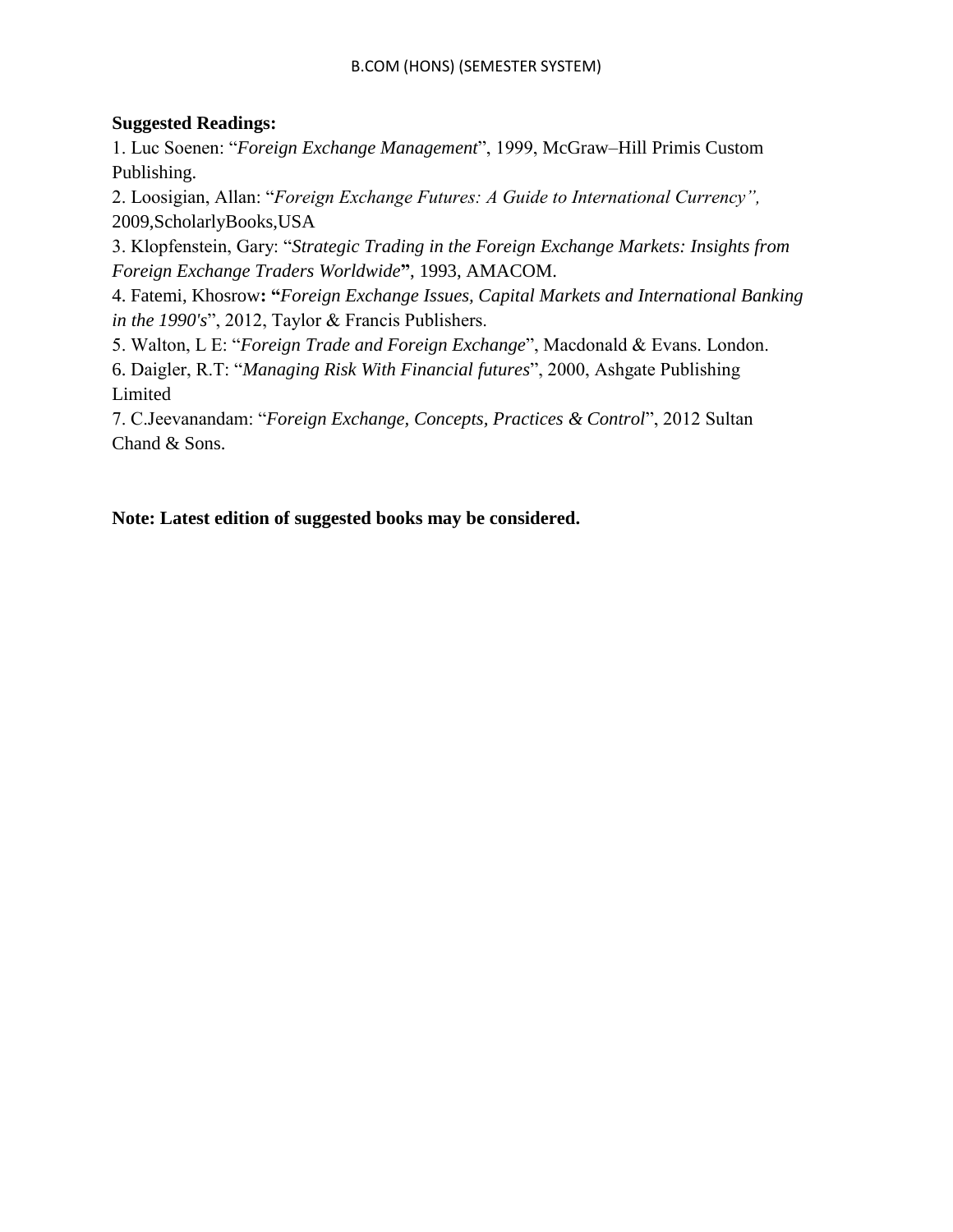# **GROUP–II: BANKING AND INSURANCE BCG–622: RISK MANAGEMENT AND INSURANCE**

**Time: 3 Hours Max. Marks: 50 Theory: 40 Internal Assessment: 10**

### **Note: The question paper covering the entire course shall be divided into three sections.**

**Section–A**: It will have question No.1 consisting of 10 very short answer questions from the entire syllabus with answer to each question up to five lines in length. Students will attempt 8 questions. Each question will carry one mark; the total weightage being 8 marks.

**Section–B**: It will consist of essay type/numerical questions up to five pages (essay type) in length. Four questions numbering 2, 3, 4 and 5 will be set by the examiner from Part-I of the syllabus. The candidates will be required to attempt any two questions. Each question will carry 8 marks. The total weightage of this section shall be 16 marks.

**Section–C**: It will consist of essay type/numerical questions with answer to each question up to five pages (essay type) in length. Four questions numbering 6, 7, 8 and 9 will be set by the examiner from Part-II of the syllabus. The candidates will be required to attempt any two questions. Each question will carry 8 marks. The total weightage of the section shall be 16 marks.

### **PART – I**

**Risk and Risk Management Process** – Concept of Risk – Risk vs. Uncertainty – Types of Risks – Risk Identification – Evaluation – Risk Management Objectives – Selecting and Implementing Risk Management Techniques.

**Commercial Risk Management Applications** – Property – Liability–Commercial Property Insurance Different Policies and Contracts – Business Liability and Risk Management Insurance –Workers' Compensation and Risk Financing.

**Personal Risk Management Applications** – Property – Liability–Risk Management for Auto Owners – risk management for homeowners.

### **PART – II**

**Risk Management Applications–loss of Life–Loss of Health** – Retirement Planning and Annuities – Employee Benefits – Financial and Estate Planning.

**Risk management environment** – industry – functions and organisation of insurers – Government regulation of insurance sector  $-$  IRA  $-$  Privatisation of insurance business in India  $-$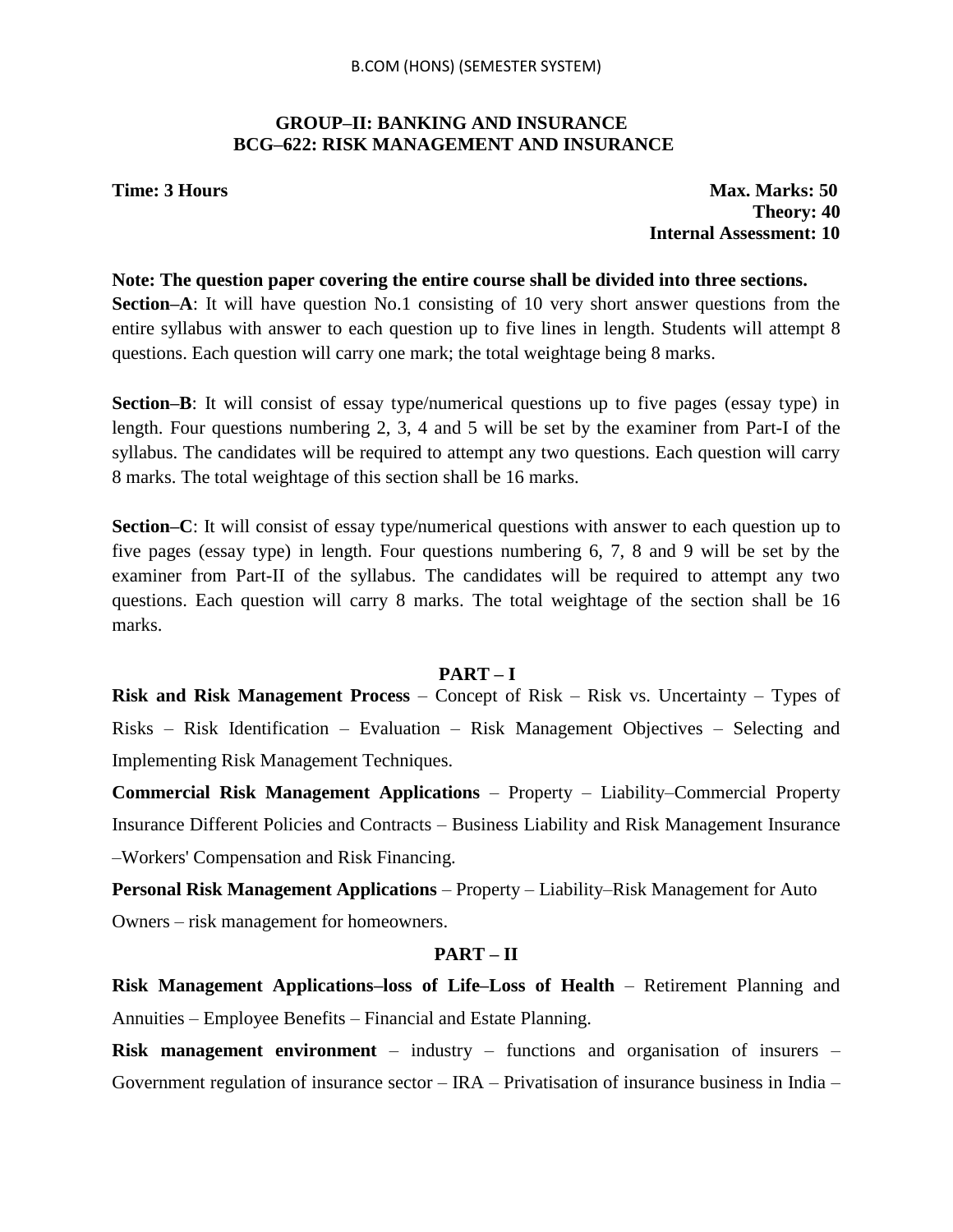changes in Insurance Act – Insurance intermediaries – insurance products pricing – claim valuation –Foreign insurers in India.

## **Suggested Readings:**

- 1. Rejda, George E: "*Principles of Risk Management and Insurance*", 2011, Pearson Education.
- 2. McNamara: **"***Principles of Risk Management and Insurance*", 2007, Addison–Wesley
- 3. Dorfman**: "***Introduction to Risk Management and Insurance*",2012, Prentice Hall.
- 4. Williams and Heins, "*Risk Management and Insurance*", 1998, McGraw Hill Pub.
- 5. Gupta, PK, "*Insurance and Risk Management"*, 2009, Himalaya Publishing.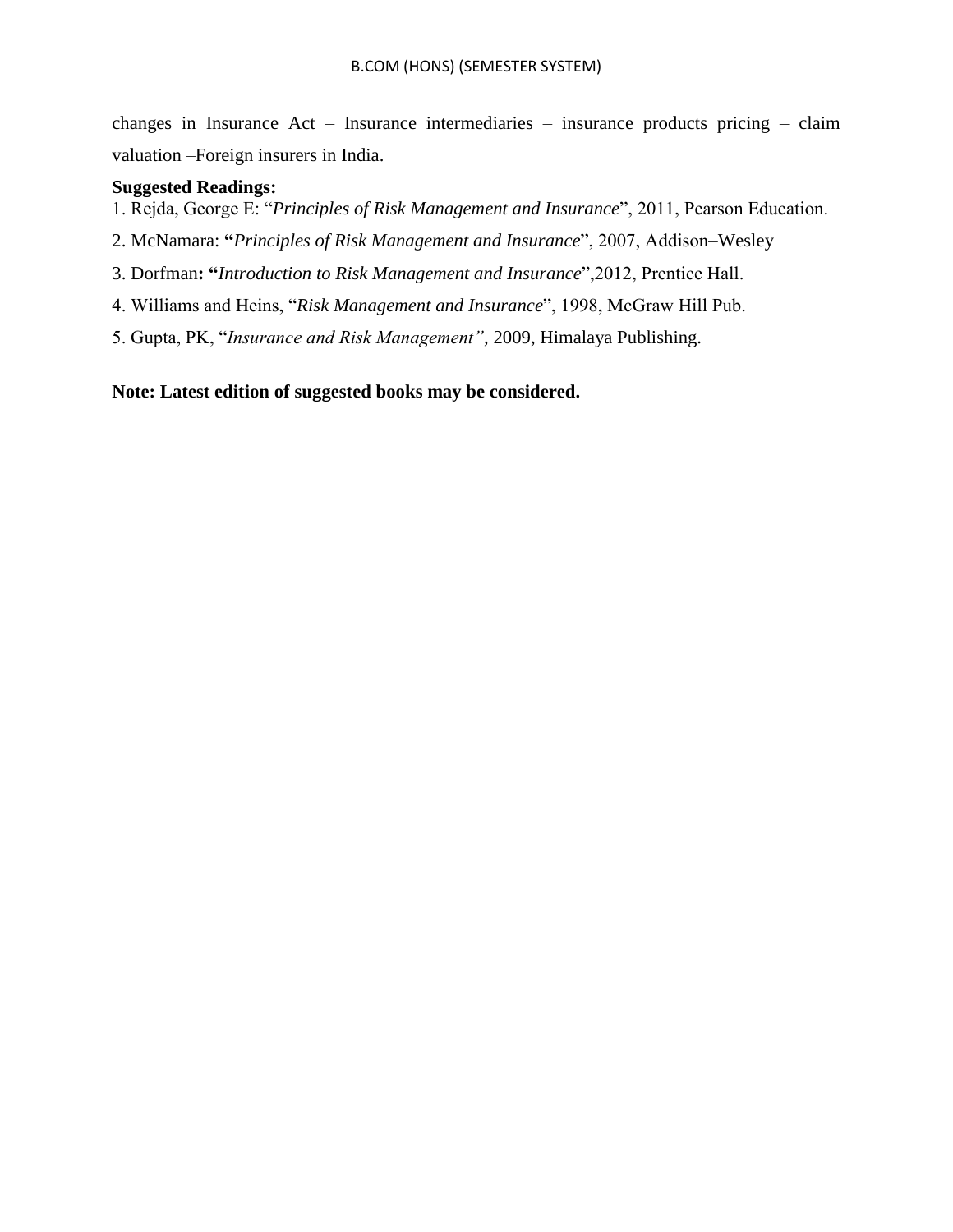# **GROUP–III: (COMPUTER APPLICATIONS & E–BUSINESS) BCG 631: WINDOWS AND NETWORKING**

**Time: 3 Hours Max. Marks: 50 Theory: 40 Internal Assessment: 10**

### **Note: The question paper covering the entire course shall be divided into three sections.**

**Section–A**: It will have question No.1 consisting of 10 very short answer questions from the entire syllabus with answer to each question up to five lines in length. Students will attempt 8 questions. Each question will carry one mark; the total weightage being 8 marks.

**Section–B**: It will consist of essay type/numerical questions up to five pages (essay type) in length. Four questions numbering 2, 3, 4 and 5 will be set by the examiner from Part-I of the syllabus. The candidates will be required to attempt any two questions. Each question will carry 8 marks. The total weightage of this section shall be 16 marks.

**Section–C**: It will consist of essay type/numerical questions with answer to each question up to five pages (essay type) in length. Four questions numbering 6, 7, 8 and 9 will be set by the examiner from Part-II of the syllabus. The candidates will be required to attempt any two questions. Each question will carry 8 marks. The total weightage of the section shall be 16 marks.

### **PART –I**

**Operating System and Windows:** Operating Systems: Meaning, Definition, Functions and Types of Operating Systems – Booting process – Disk Operating System: Internal and External Commands – Wild Card Characters – Computer Virus, Cryptology. Windows operating system – Desktop, Start menu, Control panel, Windows accessories, The System Tray, Adjusting the Rate of Speech on the Fly, Application Display, Inputting Text, Windows Text Navigation Commands, Reading with the screen reader.

**Application of Windows–**Application Windows Display**,** Accessing the Ribbons**.** The Recycle Bin**–** Configuring the Recycle Bin**.** The Run Dialog, Opening a Variety of Items from the Run Dialog**,** Exploring Windows Search, Using Search Parameters

### **PART–II**

**Networking– Transmission Modes**: Simplex, Half–Duplex, Full Duplex. Analog and digital transmission. Synchronous and Asynchronous transmission. Multiplexing.

# **Network Topologies: Bus, Star, Ring, Mesh, Tree**.

**Network Security:** Network security threats – Malicious code (Malware), Hacking, Credit card frauds. Spoofing, Sniffing Firewall (Concept, Components and Constituents, Benefits), Enterprise wide security Framework, secure physical infrastructure).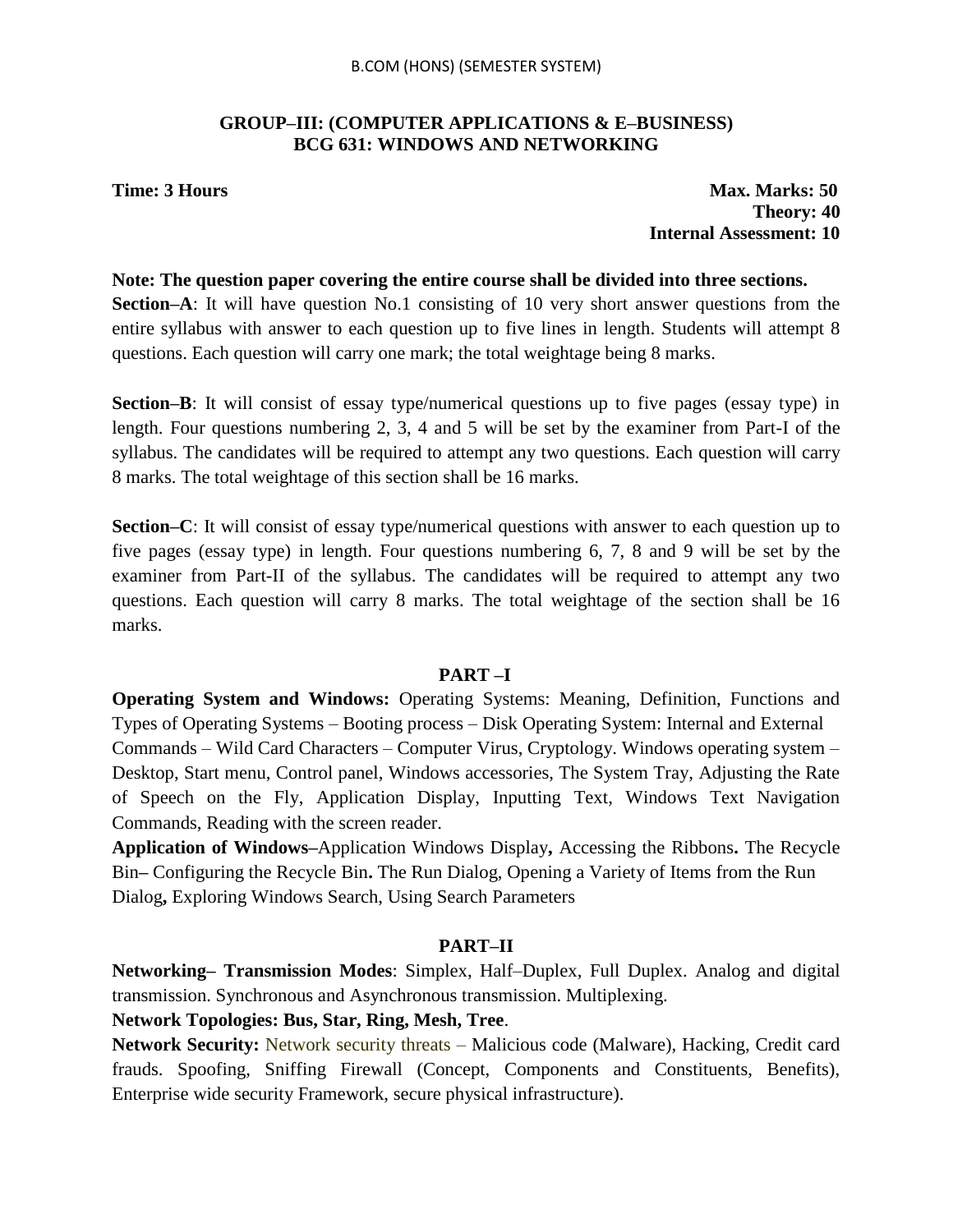# **Suggested Readings :**

1. White, Curt M, "*Data communications and Computer Networks*" , 2013 , Cenange Learning 2. Peterson, Larry L, "*Computer Networks : A System Approach*", 2012, Morgan Kaufmann

3. Bagad, Vilas S, "*Computer Networks*" , 2008, Technical Publications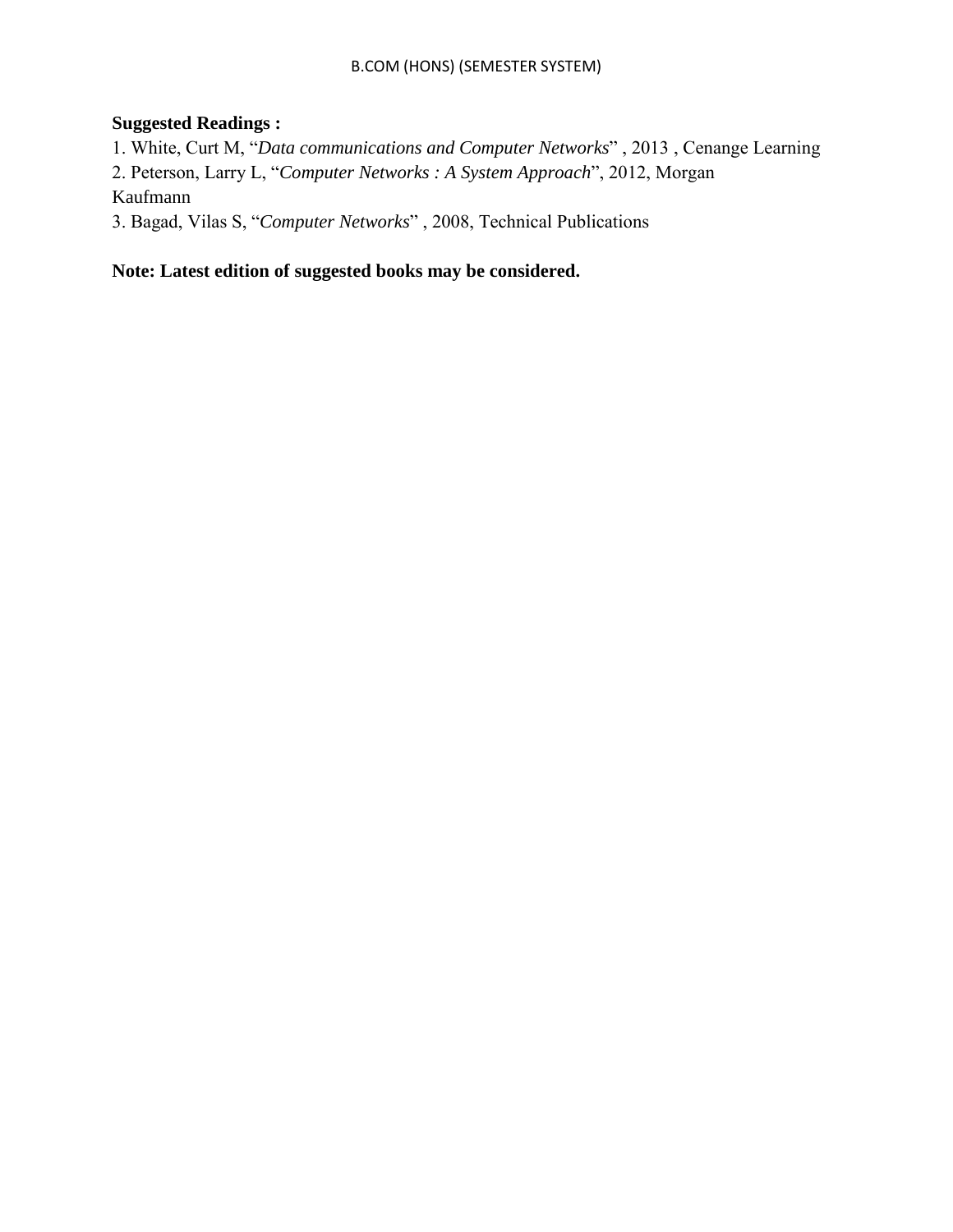## **GROUP–III: (COMPUTER APPLICATIONS & E–BUSINESS) BCG–632**: **E–Marketing**

**Time: 3 Hours Max. Marks: 50 Theory: 40 Internal Assessment: 10**

### **Note: The question paper covering the entire course shall be divided into three sections.**

**Section–A**: It will have question No.1 consisting of 10 very short answer questions from the entire syllabus with answer to each question up to five lines in length. Students will attempt 8 questions. Each question will carry one mark; the total weightage being 8 marks.

**Section–B**: It will consist of essay type/numerical questions up to five pages (essay type) in length. Four questions numbering 2, 3, 4 and 5 will be set by the examiner from Part-I of the syllabus. The candidates will be required to attempt any two questions. Each question will carry 8 marks. The total weightage of this section shall be 16 marks.

**Section–C**: It will consist of essay type/numerical questions with answer to each question up to five pages (essay type) in length. Four questions numbering 6, 7, 8 and 9 will be set by the examiner from Part-II of the syllabus. The candidates will be required to attempt any two questions. Each question will carry 8 marks. The total weightage of the section shall be 16 marks.

# **PART – I**

**E Marketing**– Meaning, Concept, Nature, Features for E –Marketing Environment, Business Considerations for E Marketing , Unique E Marketing Issues .

**E Marketing Strategies**– Big Picture Strategies, Objectives and Goals, Segmentation and Positioning

**E– Marketing Techniques**: Search Engines, Directories, Registrations, Solicited targeted E– mails, Interactive sites, Banners, Advertising, Spam Mails, E–mail, Chain letters.

Applications of 5P"s (Product, Price, Place, Promotion, People), E–Advertising Techniques: Banners, Sponsorships, Portals, Online Coupons.

# **PART – II**

**Internet Marketing:** Concept and role of internet marketing; Search engine optimization – functions, type of traffic, keywords and steps in search engine optimization; Internet advertising – types and tracking ROI; Online PR, News and Reputation Management; Direct marketing –scope and growth; E-mail marketing; Social Media Marketing: Concept and tools; Blogging – benefits, types; Video-marketing for business purpose – tools and techniques; Pay per click marketing; Issues and challenges. E-payment systems: Payment gateways; use of Debit and credit cards; Mobile Marketing Trends and terminologies; Benefits and applications of mobile